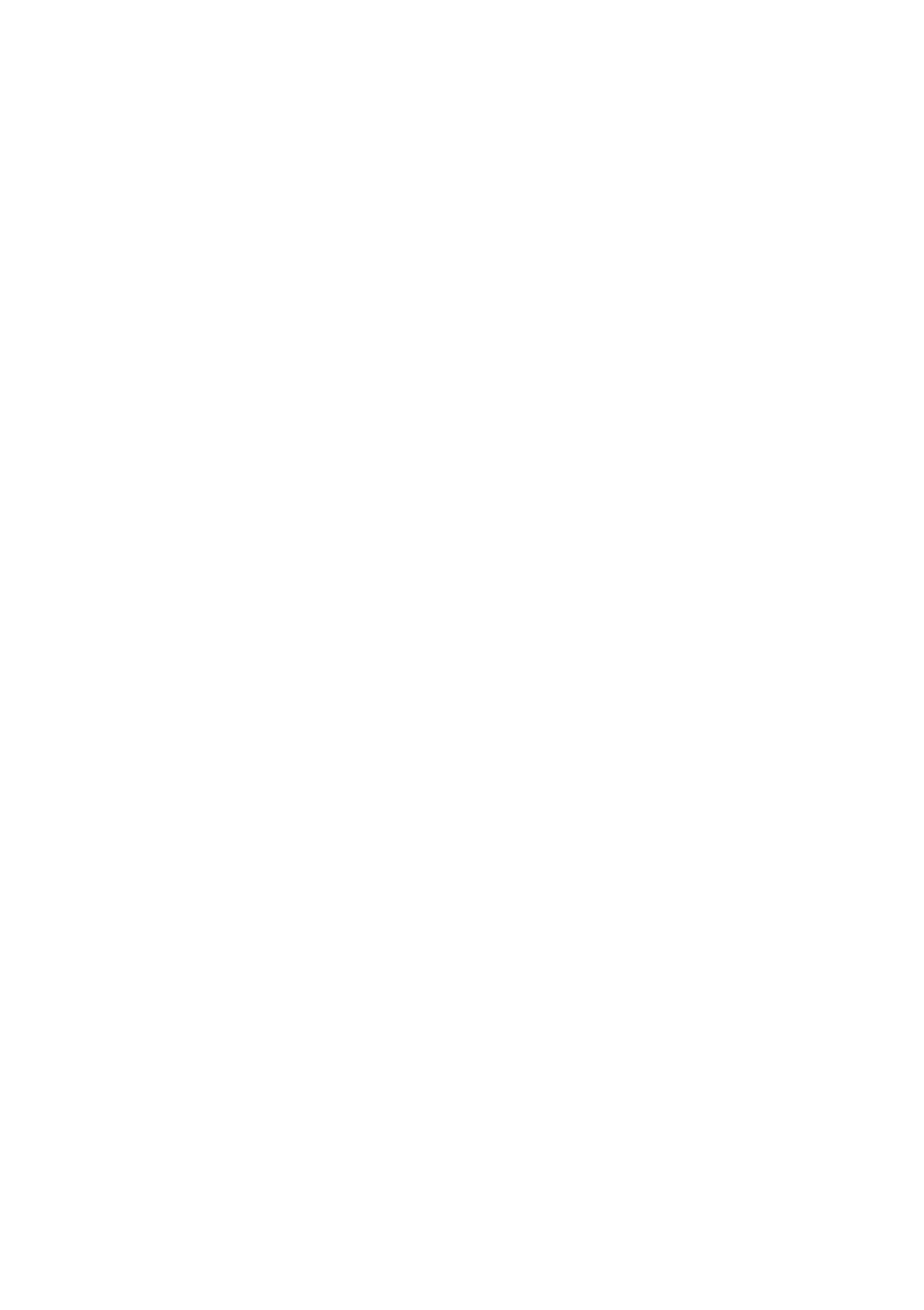## **The Atlanta Review of Journalism History Volume 8 Fall 2009**

 $\langle \Diamond \rangle$ 

 Jennifer Rankine Associate Editor Emma Harger Assistant Editor

Farooq Kperogi Managing Editor

 Leonard Ray Teel Faculty Advisor and General Editor

Cover Design by John Daigle

Printed by Printed Communications, Inc. Tucker, GA

All correspondence should be directed to: *The Atlanta Review of Journalism History* Attention: Farooq Kperogi, Managing Editor Department of Communication Georgia State University One Park Place, South, Suite 630 Atlanta, GA 30303 fkperogil@gsu.edu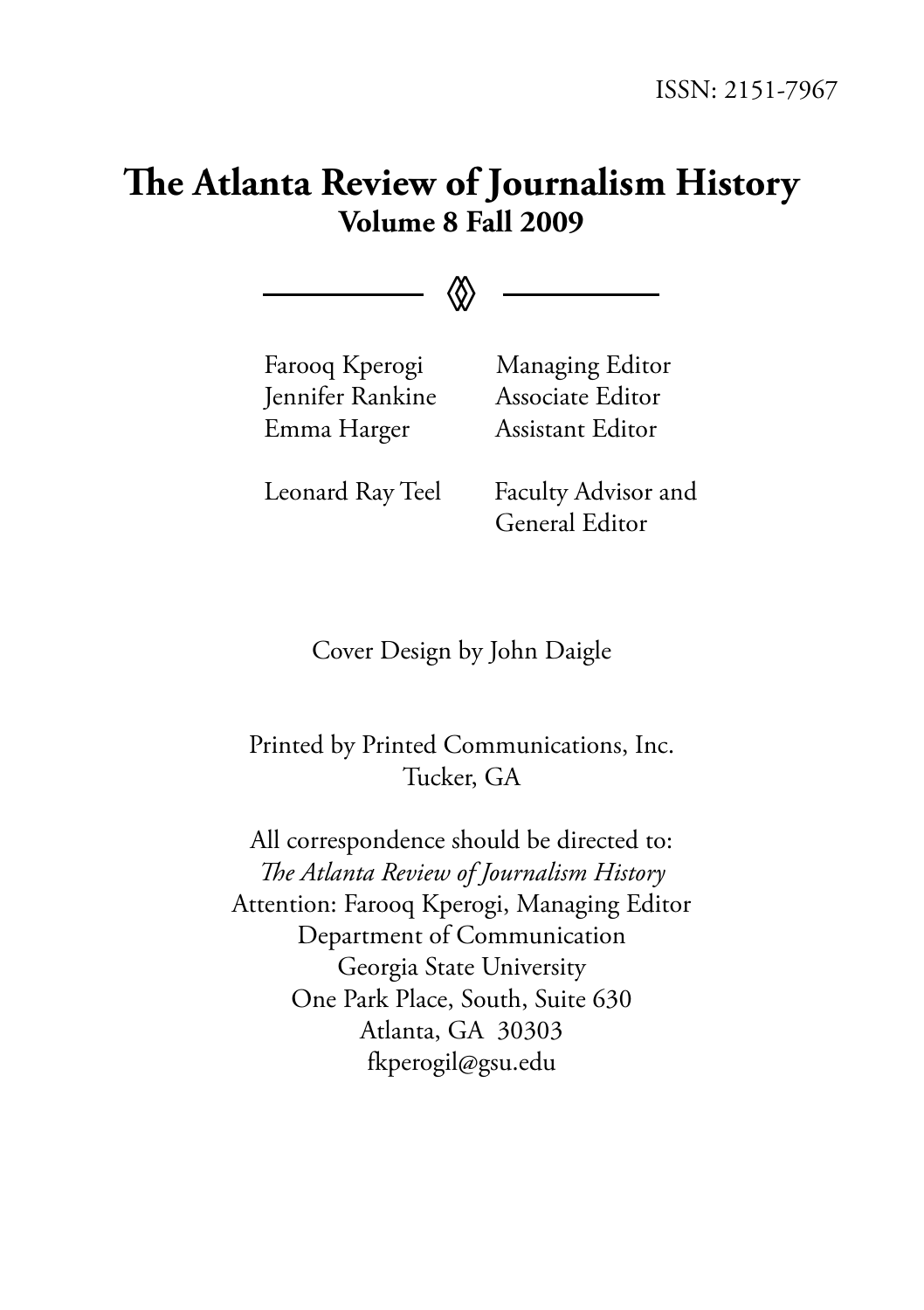*CONTENTS*

| <b>Editorial Board</b>                                           | $\mathbf{v}$ |
|------------------------------------------------------------------|--------------|
| <b>An Editorial Comment</b>                                      | vi           |
| <b>Acknowledgements</b>                                          | vii          |
| Erika J. Pribanic-Smith                                          | $\mathbf{1}$ |
| The Emerging Sectionalism of Southern Newspapers:                |              |
| Missouri Statehood Debates in the Press, 1818-1821               |              |
| <b>Harriet Moore</b>                                             | 32           |
| Contagion from Abroad: U.S. Newspaper Framings of                |              |
| <b>Immigrants and Epidemics, 1891 to 1893</b>                    |              |
| <b>Shanna Gildersleeve</b>                                       | 90           |
| The Struggle for Justice: How the Media Convicted and Freed      |              |
| the "Scottsboro Boys"1931-1937                                   |              |
| <b>Alexandra Sowers</b>                                          | 114          |
| The Different Faces of Scarlett: Media Coverage of the Differing |              |

*Views Concerning the Atlanta Premiere of Gone with the Wind and the Gone with the Wind Phenomenon*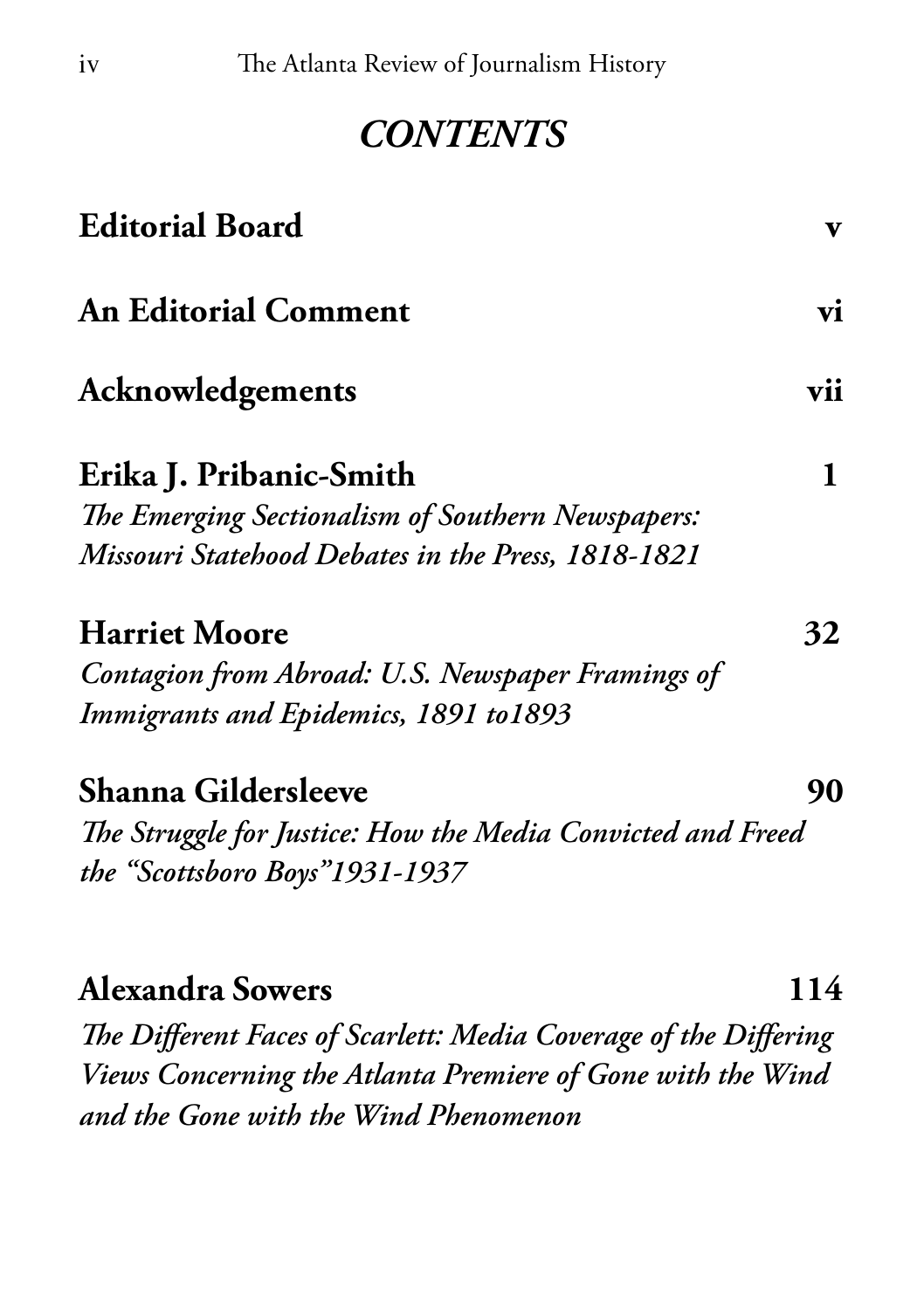## *EDITORIAL BOARD*

*The Atlanta Review of Journalism History* is particularly thankful for the expertise of the scholars of American media history listed below. Their devotion to the field of study and their generous donation of time and talent have been essential contributions to the quality of the essays in the *Review*.

**James Aucoin,** University of South Alabama **Ross Collins**, North Dakota State University **John Coward**, University of Tulsa **Patrick Cox,** University of Texas-Austin **David R. Davies**, University of Southern Mississippi **Wallace Eberhard**, University of Georgia, Emeritus **Giovanna Dell'Orto**, University of Minnesota **Mark Edge,** Sam Houston State University **Fred Fedler**, University of Central Florida **Frank Fee**, University of North Carolina-Chapel Hill **Kathy Fuller-Seeley**, Georgia State University **Karla K. Gower**, University of Alabama-Tuscaloosa **William Huntzicker**, St. Cloud State University **Paulette Kilmer,** University of Toledo **Meg Lamme**, University of Florida **Terry Leuck**, University of Akron **Lisa Parcell**, Wichita State University **Kittrell Rushing**, University of Tennessee-Chattanooga **Reed Smith,** Georgia Southern University **David Spencer,** University of Western Ontario **Bernell Tripp**, University of Florida **Debbie van Tuyll**, Augusta State University **Patrick Washburn**, Ohio University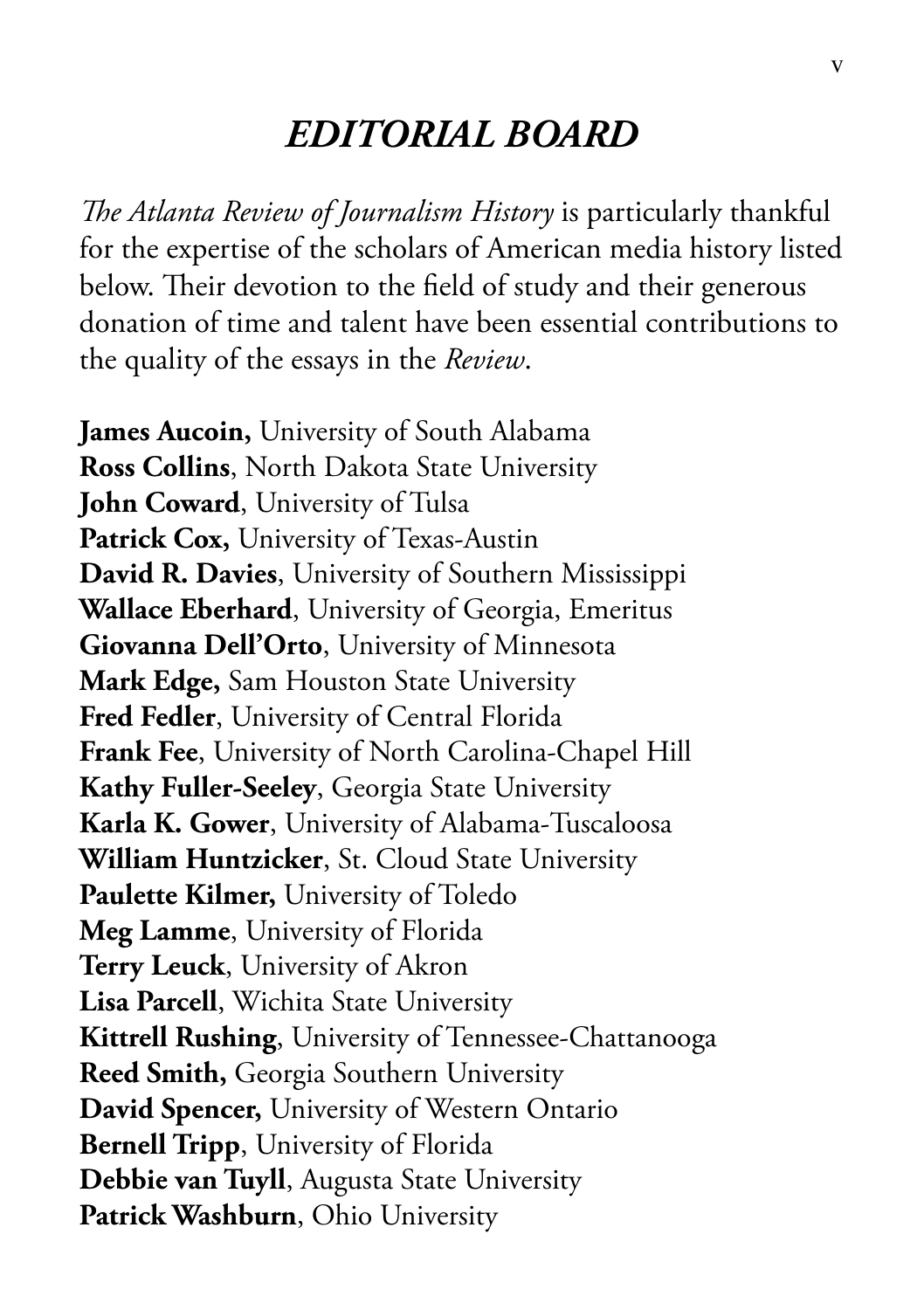## *AN EDITORIAL COMMENT*

The four essays that are seeing the light of day in this 8th volume all underwent rigorous attention and revision in order to appear in print. All four authors first presented their original research at prestigious academic conferences and subsequently submitted their work to the *Review'*s panels of professional historians of the American press.

All four essays contribute something new to the ongoing conversations on their topics – the Missouri Compromise, nineteenthcentury immigration, the Scottsboro Boys, and "Gone with the Wind." In their research, they immersed themselves in historical artifacts in their attempt to understand the arguments of those times.

**Erika Pribanic-Smith'**s readings about the Missouri Compromise included newspapers from six Southern states that offered "a glimpse into the general mind of the South." As an outcome of massive immigration in the 1890s, the United States enacted restrictive legislation, documented by **Harriet Moore**'s essay: "While the American press cannot be held responsible for restrictive immigration legislation, derogatory framing of immigrants with regard to epidemics and illnesses undoubtedly made these issues more salient to the public."

In the twentieth century, **Shanna Gildersleeve** studied racial justice through the lens of the Scottsboro trials and retrials, concluding that "the media helped convict and save the Scottsboro Boys." **Alexandra Sowers** uncovered the Marxist reviews of "Gone with the Wind" in the pages of *The Daily Worker*, the newspaper of the Communist Party-USA whose headlines countered the dominant narratives: "Harlem Negro Leaders Slam 'Gone with the Wind'; "An Insult to the American People"; "Fanning the Flames of War." Pribanic-Smith, Gildersleeve and Sowers all first presented their papers at the Southeast Symposium of the American Journalism Historians Association. Moore presented her paper at the Symposium on the 19th Century Press, Civil War and Free Expression.

The *Atlanta Review of Journalism History* is proud to be the forum to showcase this original research.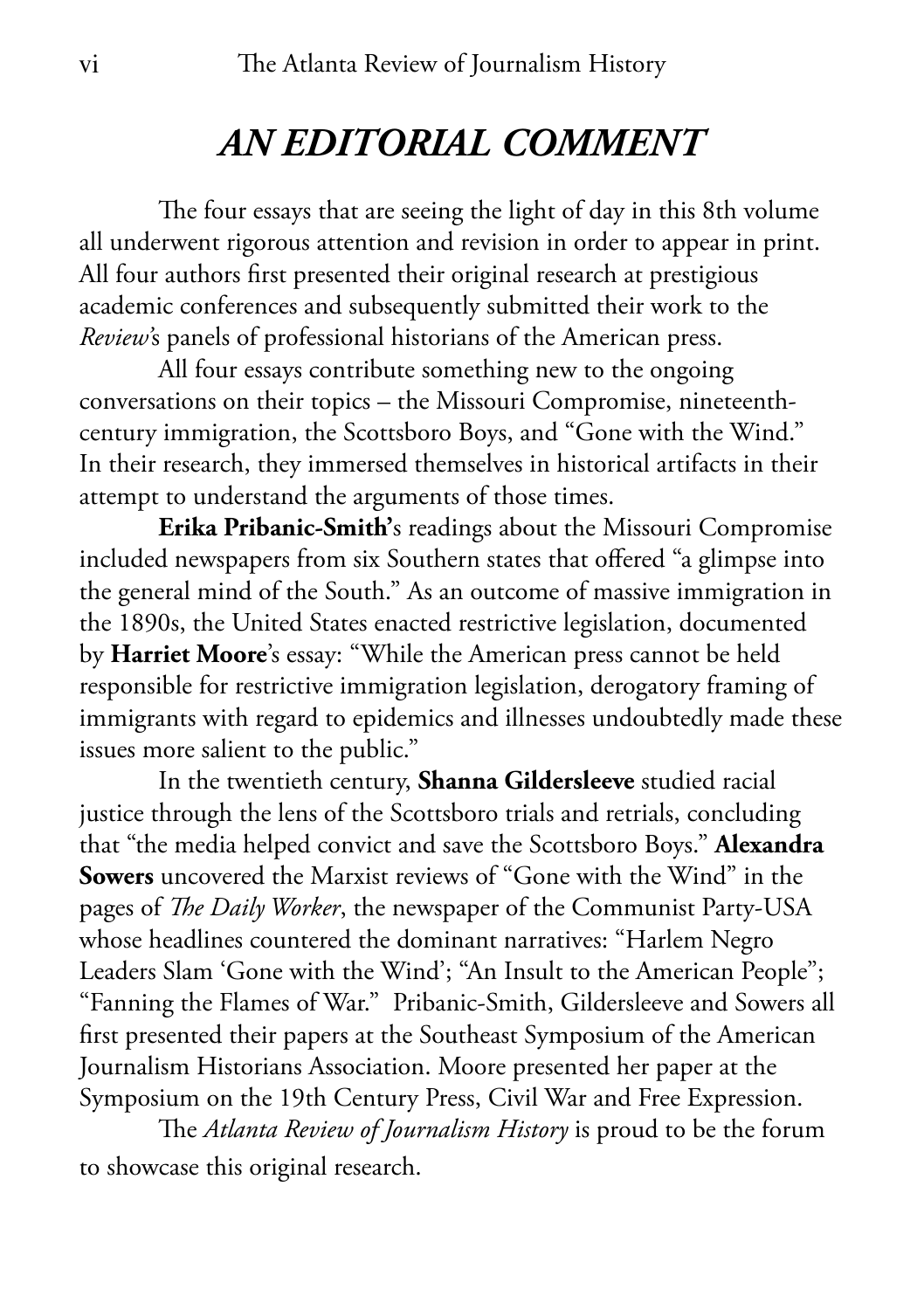## *ACKNOWLEDGEMENTS*

The *Atlanta Review of Journalism History*, a refereed national journal, is a joint production of the Center for International Media Education and the Journalism History Society of Georgia State University and is made possible through the concerted efforts of the authors, editors, readers, reviewers and our sponsors, the Office of Student Activities and the Department of Communication. Mostly we thank the authors who did the primary work of historical research and writing. They forged their essays in the university but have shared them far beyond, with audiences at academic conferences in the region and the nation.

The *Review* staff thanks the esteemed scholars on the Editorial Board, all of them published media historians and most of them members of the American Journalism Historians Association. We thank for devoting time and talent to thoughtful critiquing of the essays submitted for this issue. The reviewers for this Volume 8 were **Reed Smith** of Georgia Southern University, **Karla Gower** of the University of Alabama at Tuscaloosa, **Frank Fee** of the University of North Carolina, **Paulette Kilmer** of the University of Toledo, **James Aucoin** of the University of South Alabama at Mobile, **David Davies** at the University of Southern Mississippi, **Debra VanTuyll** at Augusta State University, **Patrick Washburn** at Ohio University, and **Mark Edge** at Sam Houston State University, Huntsville, Texas.

Credit for the overall production goes to the *Review*'s staff, led by Managing Editor **Farooq Kperogi**, a Ph.D. candidate in Public Communication who is completing his dissertation on online diasporic journalism. He was assisted by Associate Editor **Jennifer Rankine**, whose skills with InDesign were greatly valued. Additional copyreading was done by **Jelena Kelava, Oriana Gatta, Jin Zhao, Emma Harger,** and **Kiana Nicholas.**

Finally, the *Review* staff is grateful for the essential financial support provided to the Georgia state University Journalism History society through the Student Activity fee allocated by the College of Arts and Sciences. The *Review*, as always, appreciates the steady encouragement and support provided by the Department of Communication and its Chair, **Dr. David M. Cheshier.**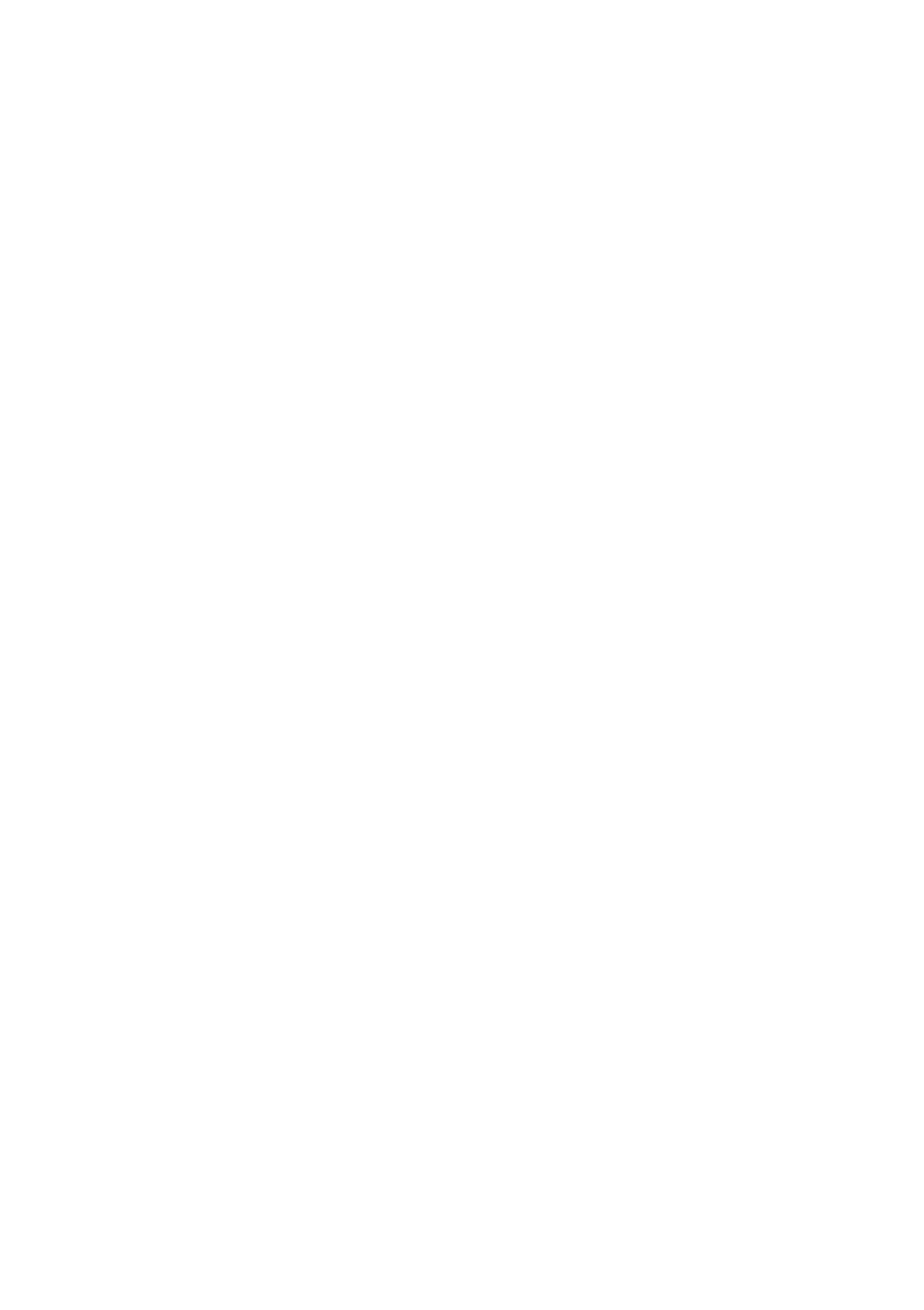## **The Emerging Sectionalism of Southern Newspapers: Missouri Statehood Debates in the Press, 1818-1821**

#### **Erika J. Pribanic-Smith**

*Only thirty-two years after the United States became an independent republic, the two regions that would face off in civil war already were at odds over the issues that ultimately would destroy the Union: slavery, the balance of power, and state rights. Controversy over Missouri's statehood pitted North against South in a war of words that eventually would lead to military conflict. No previous historian has explored the southern press during these debates. This paper aims to begin filling that gap by examining six southern newspapers from Missouri's petition on 18 December 1818 to 30 September 1821, in an effort to determine the nature of southern news coverage of the Missouri controversy and the position southern editors took in the debate. The* National Intelligencer *and* Niles' Weekly Register *also were studied to provide background and compare clipped material with what was published in the Washington press. This study reveals that although southern newspapers relied heavily on Washington newspapers for important political news, the southern press used a variety of other sources, including clips from northern and other southern newspapers, essays and letters, and in more cases than expected, their own editorials to provide complete coverage of both the legislative action and nation-wide response to activity in Washington. Their selection of sources, including which national publications they turned to for political news, is indicative of editorial position and offers a glimpse into the general mind of the South at this crucial time.*

Only thirty-two years after the United States became an independent republic, it faced irreparable internal strife. The two regions that would face off in civil war already were at odds over the issues that ultimately would destroy the Union: slavery, the balance of power, and states' rights. Although a series of compromises represented a temporary truce, Missouri's statehood pitted the North against the South in a war of words that eventually would lead to military conflict.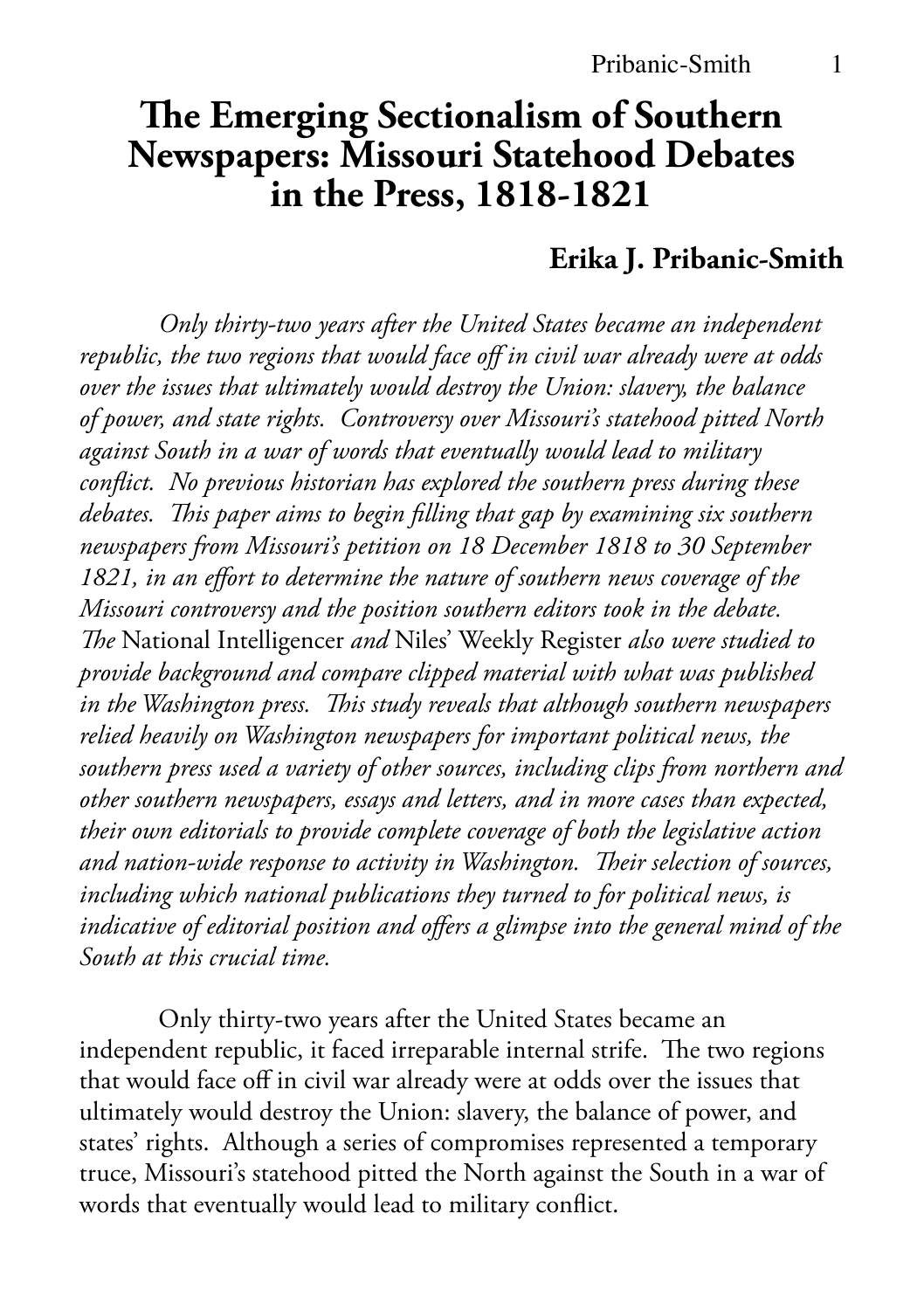On 18 December 1818, the Missouri territory made its second petition for statehood. Little had been made of the first petition earlier that year, which expired without much discussion at the end of Congress' term. The second petition set off a firestorm of controversy as Americans debated the admittance of another slave state into the Union.

When Congress received Missouri's petition, the nation was split evenly between free and slave states. Missouri's admittance as a slave state would upset that delicate balance and officially allow slavery to infiltrate the American west. Passed in 1820 and 1821, the Missouri compromises maintained equilibrium by admitting Missouri as a slave state and Maine as a free state. Furthermore, they created a line at 36° 30' north latitude above which slavery would be prohibited, confining the institution to the South.

Most histories of the Missouri controversy focus on its position as a transition period from the republic's emergence to the antebellum era. Historians point out that the compromises created a temporary peace between pro- and anti-slavery forces, but drew a distinct line between the North and the South. By the time Missouri officially became a state in August of 1821, the South had committed itself to the permanence of slavery, whereas the North had committed itself to slavery's eradication. These deepening differences provoked vilification of each region by the other and fostered a spirit of sectionalism in the southern states.<sup>1</sup>

Media historians have addressed the Missouri compromises marginally, if at all. Research on the early antebellum press suggests that newspapers throughout the nation equally covered slavery-related events such as the Missouri question, although southern newspapers emphasized regional aspects rather than adopting the national emphasis of the northern press. Editors throughout the nation relied heavily on Washington newspapers for much of the important political news.<sup>2</sup> Students of the antebellum press have concluded that southern editors were extremely influential in the politics of the time,<sup>3</sup> but discussion of these men during the Missouri debates is limited. Only Thomas Ritchie of the *Richmond Enquirer* has received significant treatment as an editorial voice in the controversy, likely because he is recognized as the most influential editor in national politics over the course of antebellum period. During the Missouri crisis, he adopted a states' rights stance, denouncing the compromise for its exclusion of slaveholding southerners from the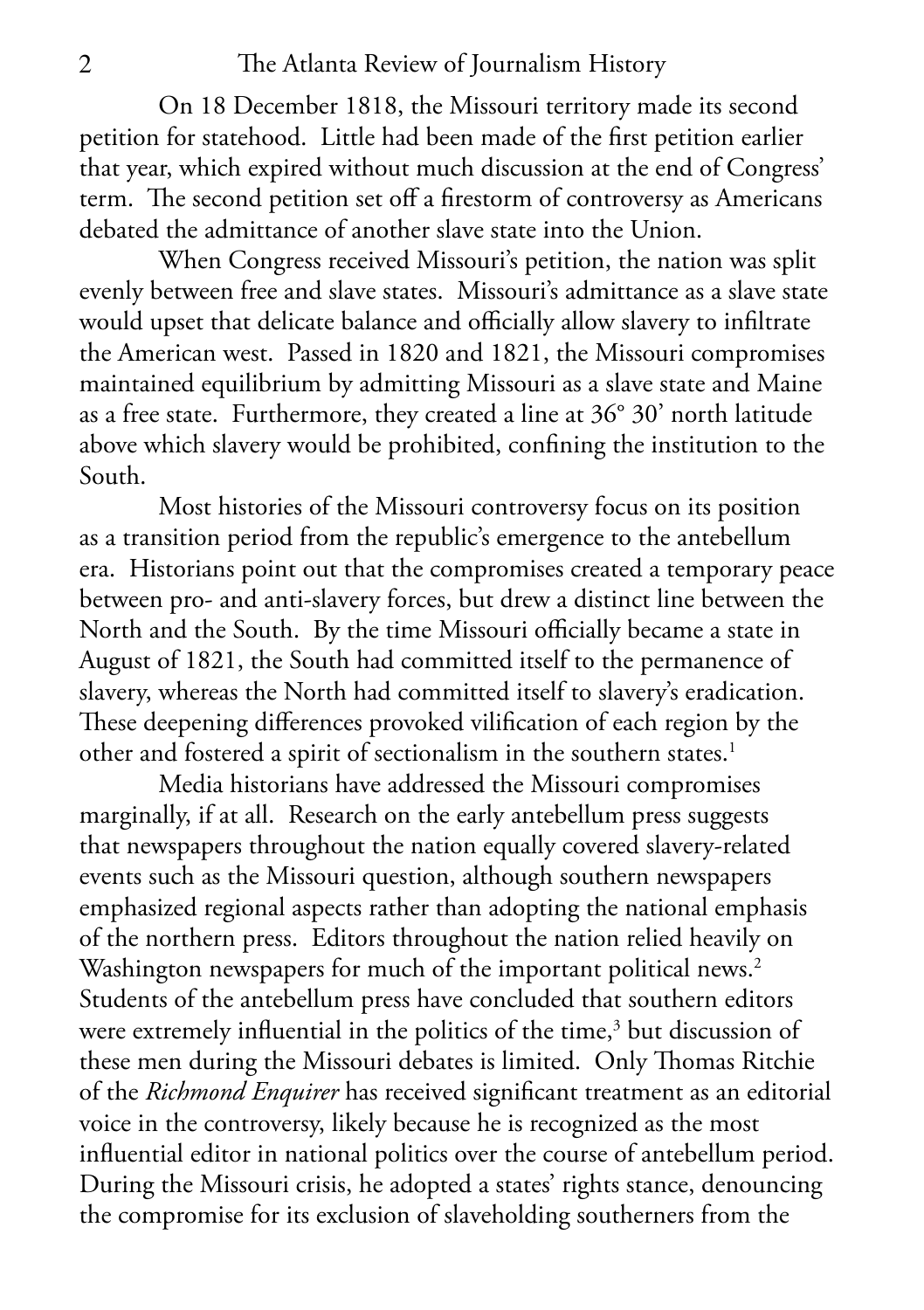territory above 36° 30'.4 According to the paragraph Glover Moore dedicated to southern press reaction to the compromises, most of Virginia and Georgia echoed Ritchie's sentiments, whereas other southern editors praised the measure for settling discord.<sup>5</sup>

Moore's conclusion supports the view that the compromises represented a temporary solution to the slavery debate, but it does not address the southern media's role in the argument. As a budding mass medium, newspapers were an important public forum during antebellum debates that foreshadowed greater conflict to come. Because of that fact and the obvious influence of certain antebellum editors, examining the southern newspapers' coverage of such controversies offers a glimpse at the ideological origins of the Civil War. Yet no historian has explored the southern press as a whole during the debates leading up to the Missouri compromises.

This paper represents an exploratory effort to begin filling that gap through a study of the following six southern newspapers<sup>6</sup> from Missouri's petition on 18 December 1818 to 30 September 18217 :

- *Charleston* (S.C) *Courier* Though joined from time to time by other colleagues, *Courier* co-founder A.S. Willington was the primary editor throughout the Missouri Compromise controversy. A transplant from Massachusetts, Willington pledged to defend the Constitution, Christianity, order and good government while remaining impartial to party politics.<sup>8</sup>
- *Georgia Journal* (Milledgeville) Camac and Hines are listed as the *Journal*'s editors during the Missouri Compromise controversy, but little is known about either man (including their first names).
- *Knoxville* (Tenn.) *Register* Born in Maryland but raised in Virginia, Frederick S. Heiskell founded and edited the *Register* with his brother-in-law Hugh Brown. Showered with state publishing contracts, the *Register'*s printers rose to power and influence and became close friends and allies of nationally prominent men, including the engineer of the Missouri Compromises, Henry Clay.<sup>9</sup>
- *Mississippi State Gazette* (Natchez) New York-born Andrew Marschalk arrived in Mississippi Territory as an Army officer and became its first printer at the request of the territorial governor. He published numerous small frontier papers during his stay in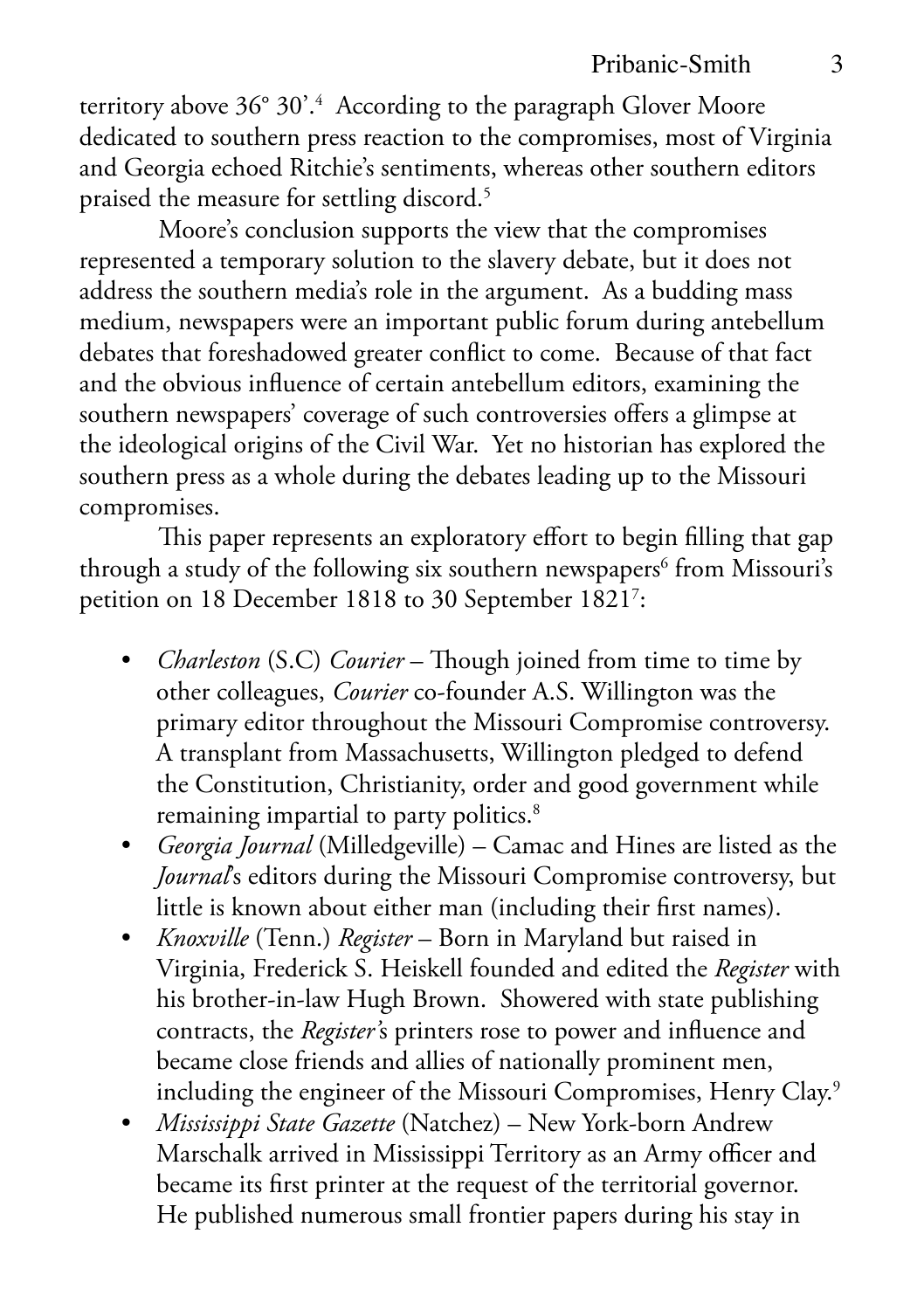Mississippi, including the *State Gazette* from 1818-1825, and saw the purpose of the newspaper as merely documentation of national politics without interjecting political opinion.<sup>10</sup>

- *Richmond* (Va.) *Enquirer* Ritchie, who was born in Virginia and remained there for most of his life, served as state printer and editor of the *Enquirer* for 41 years. A staunch partisan, Ritchie was heavily involved in politics both in and out of his newspaper, building alliances with prominent men such as Martin Van Buren. Unlike the editors who imagined their role as impartial documentarians, Ritchie strove to shape political opinion.<sup>11</sup>
- *Star*, *and North Carolina State Gazette* (Raleigh) A native North Carolinian, state printer Thomas Henderson Jr. was sole proprietor and editor of the *Star* from 1815 until he moved to Tennessee in 1823. Although he professed Federalist principles, he sought to remain neutral in his newspaper.<sup>12</sup>

Leading national newspapers of the time also were studied to provide background and compare clipped material with what was published in the Washington press. Chosen for study were the *National Intelligencer*, edited by the North Carolinian Joseph Gales, Jr., and Virginian William Winston Seaton, and *Niles' Weekly Register,* edited by the anti-slavery Baltimorean Hezekiah Niles.

Items from northern newspapers appear only as reprinted in the southern and national press. Their appearance is not intended to offer a northern point of view but to explore how southern newspapers covered political activity in the North as well as how southern editors perceived northern sentiments.

By focusing exclusively on an analysis of newspaper content, the author aims to answer the following questions: What was the nature of southern news coverage of the Missouri controversy? What position in the debate did southerners take through the newspapers?

#### **A Light Skirmish before the All-Out War: The Fifteenth Congress and the Tallmadge Amendment, Winter, 1819**

Little discussion on the Missouri question occurred for two months following Henry Clay's presentation to Congress on 18 December 1818 of a memorial from the Missouri legislature requesting to adopt a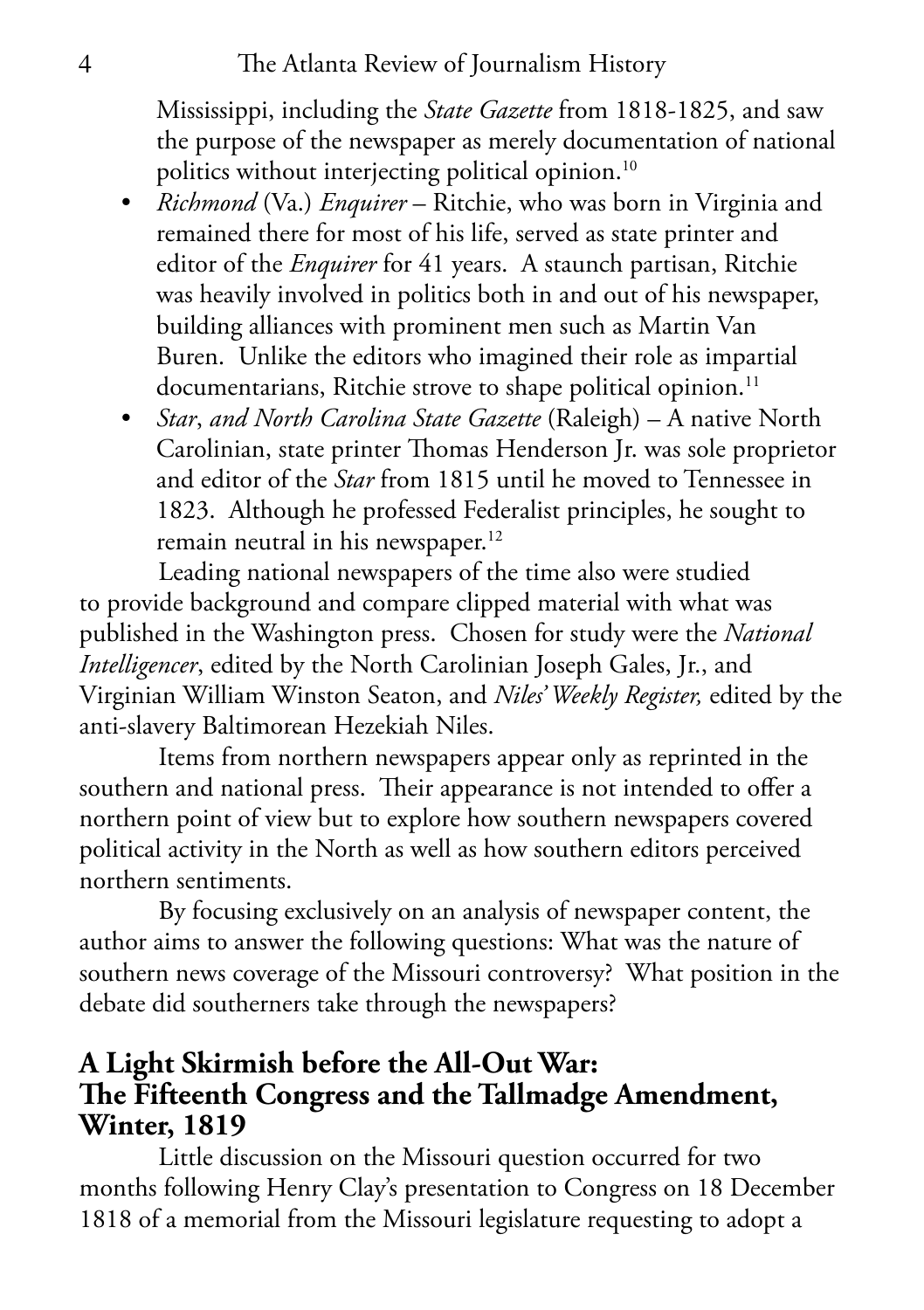state constitution and form a state government. On 13 February 1819, a congressional committee of the whole met on the issue. New York Rep. James Tallmadge, Jr., moved to amend that the further introduction of slavery be prohibited, and that children of slaves born within the state be freed.13

The *National Intelligencer* quickly reported on the proposed amendment, calling the motion "wholly unexpected" and declaring its importance to the political relations among the states. A few days later, the *Richmond Enquirer* weighed in on the matter, opposing the amendment on the grounds that it violated the treaty for the purchase of Louisiana. The *Charleston Courier* began its coverage of the controversy by picking up both of these articles.14

Congress debated the amendment for the remainder of February and the early days of March, and the *National Intelligencer* produced ample next-day coverage. Congressional records appeared in *Niles' Weekly Register* a week behind. By the first of March, all of the newspapers except for the *Mississippi State Gazette* had begun picking up the proceedings. As was typical throughout the Missouri controversy, the *Richmond Enquirer, Georgia Journal, Knoxville Register,* and *Star*, and *North Carolina State Gazette* offered lengthy descriptions of the debates as well as short summaries provided by the *Intelligencer*, the *Georgetown National Messenger*, and the *Washington City Gazette*. The *Charleston Courier* primarily followed the proceedings via the short summaries. None of the newspapers published comments from Niles, although its editor offered plenty of editorial matter on the issue and the respective southern newspaper editors often mentioned receiving the *Register* as an exchange.

The amended Missouri bill passed the House by a narrow margin, but the Senate overwhelmingly voted to remove the Tallmadge clauses and passed the Missouri bill without amendment. The House refused to concur with the Senate in striking the amendment, and the Senate would not budge on its position. On 3 March 1819, the Fifteenth Congress adjourned without resolving the Missouri question.<sup>15</sup>

Because of the lag time common in early nineteenth century news, coverage of the controversy continued well into March. The southern newspapers widely reproduced a February 20 article from the *National Intelligencer* declaring the debates to have engaged so much of the legislature's interest that "the House was never before known to be so full."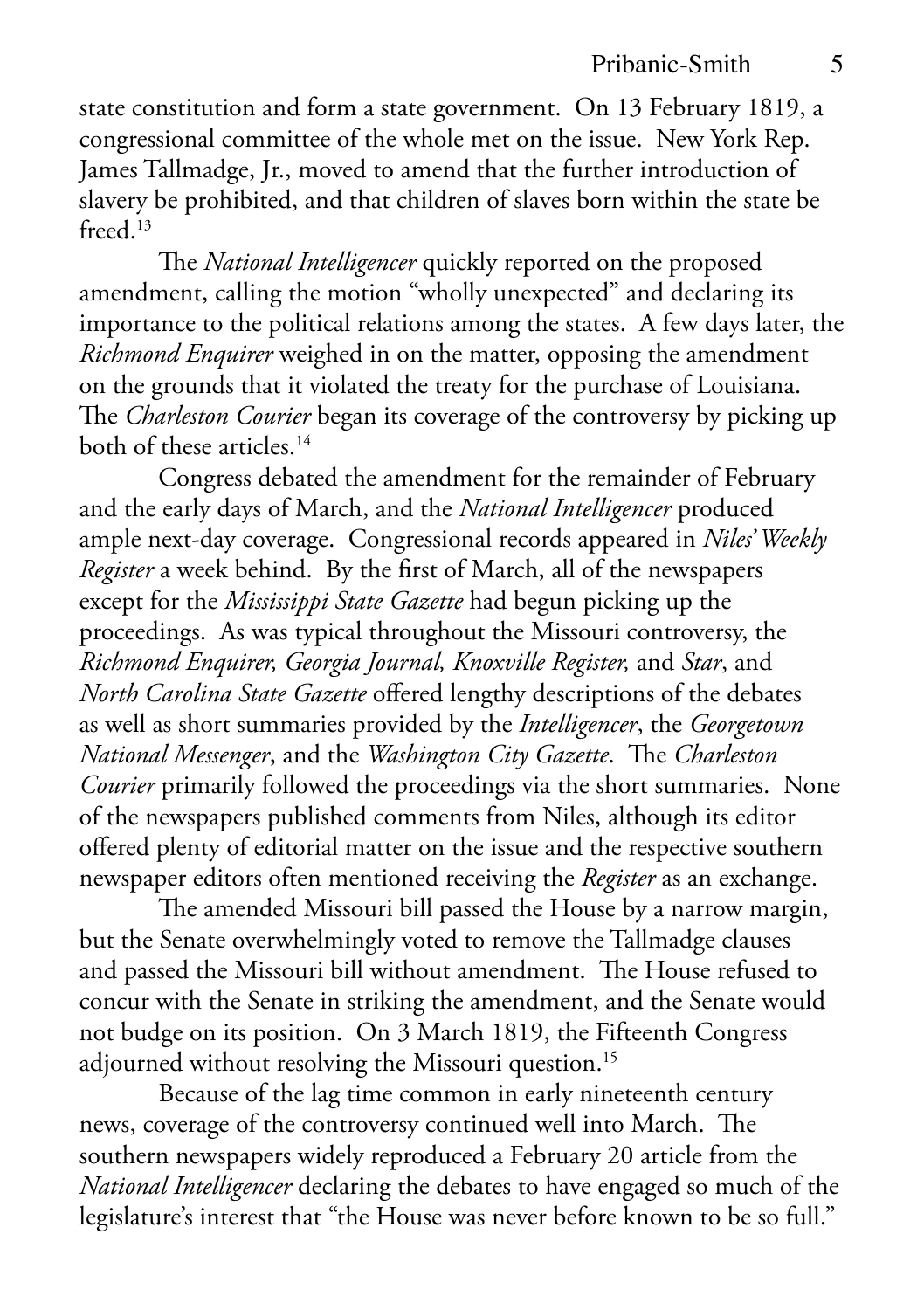An excerpt from this article in the *Mississippi State Gazette* on March 20 was that newspaper's only acknowledgement of the matter.<sup>16</sup>

Of the southern newspapers, only the *Richmond Enquirer* added any editorial comment to the proceedings from Washington during the winter of 1819. The *Enquirer* accused certain members of the House of pursuing a course "which is at war with [Missouri's] equal rights, as well as the public faith of the nation." Ritchie proclaimed Negro labor to be best for the cultivation of Missouri's tobacco crops and asserted that Missouri should be granted that advantage. He averred that barring slavery from Missouri also harmed the slave population by keeping it concentrated in the southern states. A letter the *Enquirer* published in May supported Ritchie's beliefs that Congress had no constitutional right to impose restrictions on the territory, and that the North and South had equal interest in the land west of the Mississippi. The letter also foreshadowed the fears of disunion that would erupt as the controversy swelled in the next congressional session.<sup>17</sup>

#### **House/Senate War Sparks Fighting Words in the Press: The Sixteenth Congress and the First Missouri Compromise, Winter-Spring, 1819-1820**

During the summer of 1819, the southern newspapers ignored the Missouri controversy, reserving their pages for news on the president's tour of the South, yellow fever epidemics, and a sea serpent spotted off the New England coast. Several short items clipped from the *National Intelligencer*  and the Boston newspapers in June and July announced the separation of Maine from Massachusetts, but no one foresaw the impact that would have on the Missouri question.

Interest in the Missouri controversy renewed as congressmen made their way back to Washington in December of 1819. The first major issue to arise in the Missouri debates of the Sixteenth Congress concerned connecting Missouri's bid for admission to the Union with Maine's application for statehood. Some senators in favor of Missouri's admission without restriction proposed uniting the two bills, believing that amending Missouri to the Maine bill would help their cause. The Senate also added to the Missouri bill an amendment recommended by Jesse Thomas of Illinois that would prohibit slavery north of the line at 36° 30'.18

Meanwhile, the House of Representatives had been considering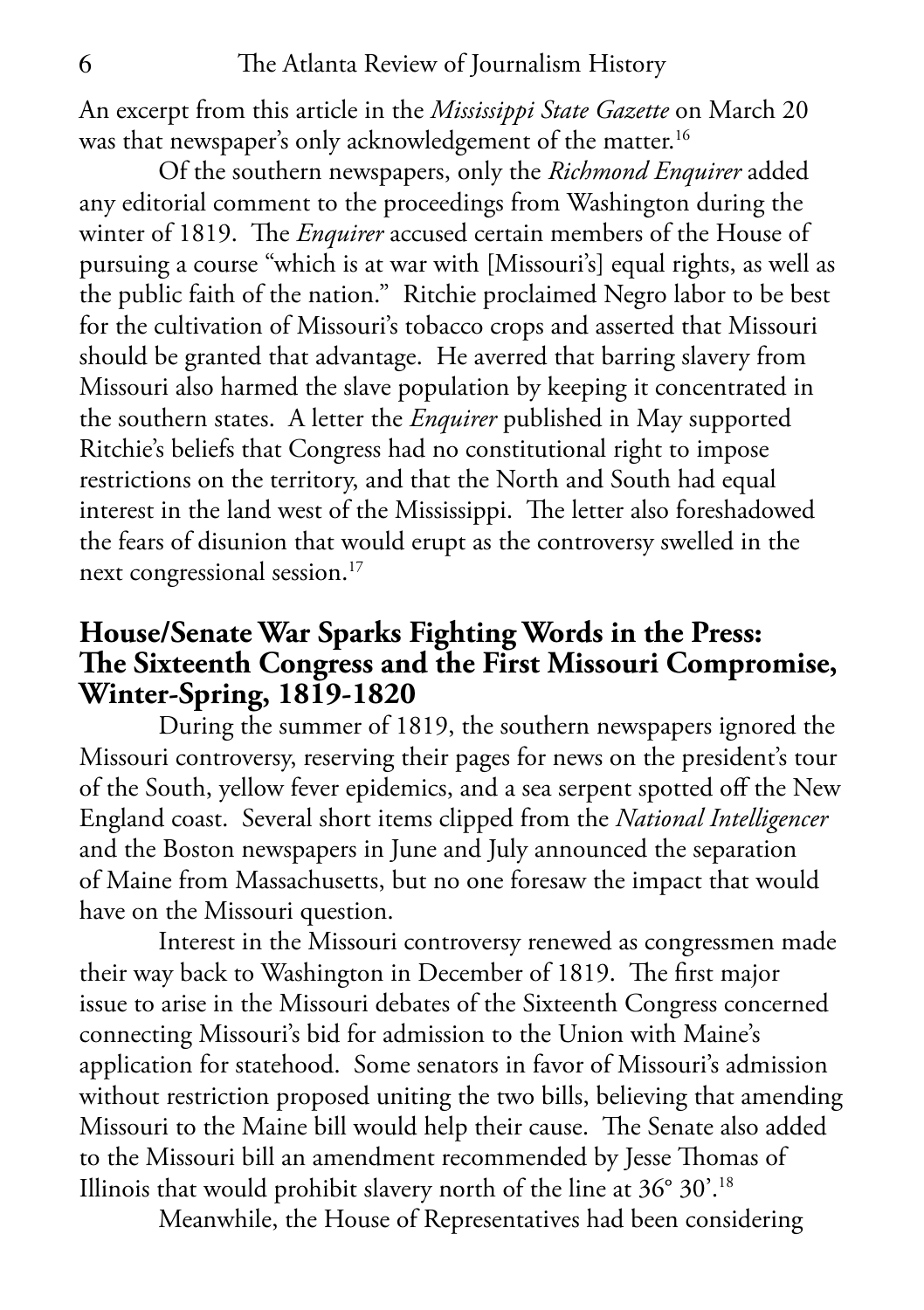its own bill, with a restriction on slavery recommended by John W. Taylor of New York. The House rejected the Senate's amendments, which the Senate then insisted upon. After weeks of deadlock between the houses, Thomas suggested a conference. The joint committee recommended that the Senate withdraw its amendments to the Maine bill, both houses strike the slavery restriction clause from the House bill, and both add the 36° 30' provision. This series of actions became known as the Missouri Compromise of 1820. Both houses agreed and passed bills making Maine a state, but only authorized Missouri to form a state constitution and government, which would lead to further ferment and the Missouri Compromise of 1821.19

Readers in Washington and the South found ample description of the atmosphere and activity in the Capitol and beyond on the pages of their newspapers. The *National Intelligencer's* coverage in early December set the tone with its proclamations that never in peacetime had Congress met "under circumstances of deeper responsibility," nor had "the eyes of the people been fixed upon them with more intense attention." The newspaper counted the bill for admitting Missouri territory into the Union as the most important issue of the session.20

Throughout the session, articles in the *Intelligencer* and southern newspapers echoed the theme that the Missouri debate had excited great interest and aroused the emotions of the legislators and the nation at large. Several articles appeared pointing out the amount of attention Congress devoted to the question. A letter to the editor of the *Richmond Enquirer* expressed that the Missouri controversy seemed to excite more attention than any other. Another letter in the *Enquirer,* from a member of Congress to a friend in the Virginia legislature, declared that Missouri engrossed Congress' whole attention and that other issues were almost forgotten. The *Intelligencer* also lamented that the topic continued to consume the attention of both houses so entirely that Congress ignored all other legislative objects. Furthermore, so many members of the House left their post to hear the Senate debates that the House at one point had no quorum. $^{21}$ 

The issue drew widespread interest from the general public as well. In a widely reprinted article, the *National Intelligencer* of January 14 proclaimed that the galleries and lobbies of Congress never were more crowded. The *Intelligencer* declared the scene "rendered the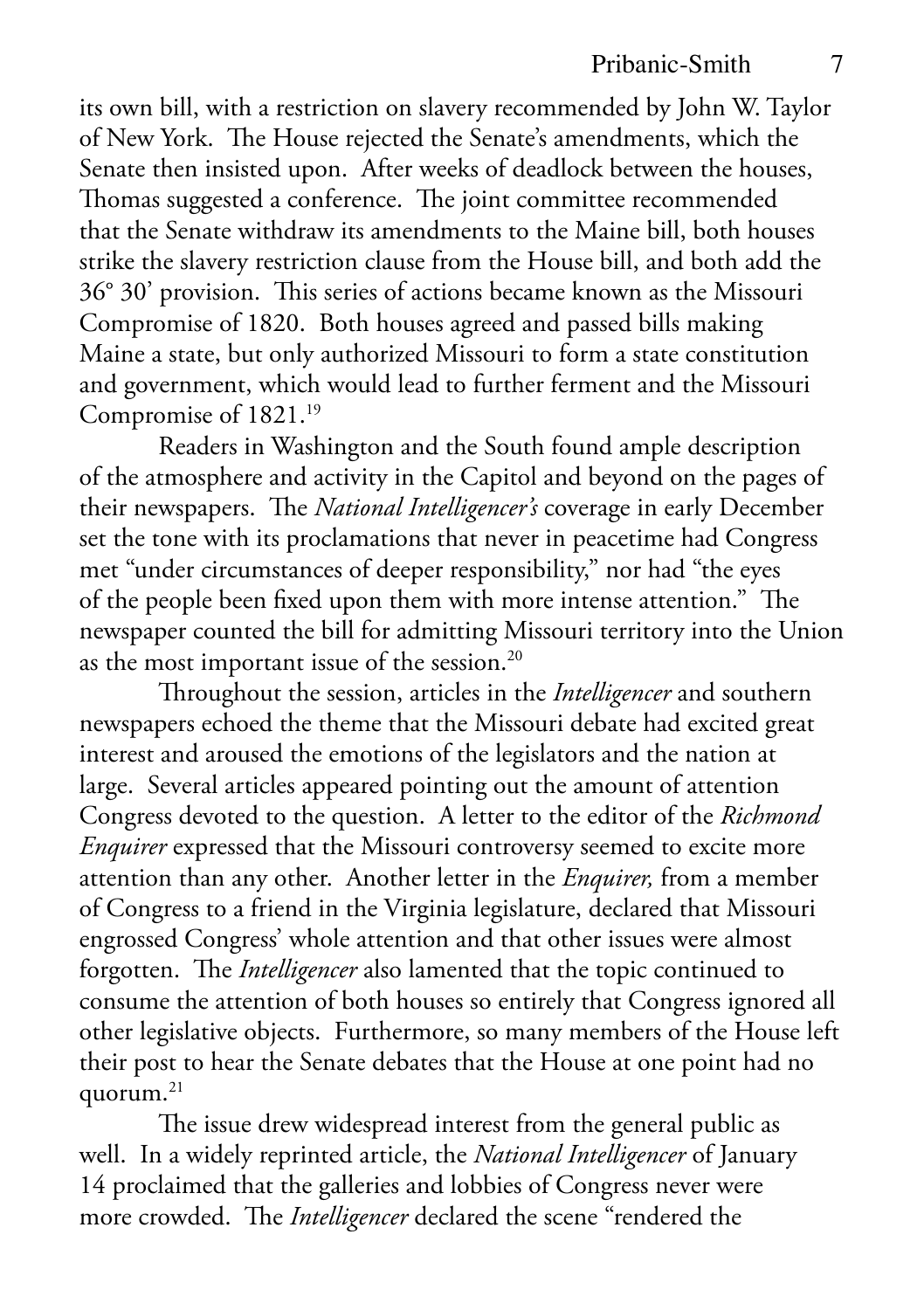more interesting by the great number of ladies, whom we were glad to see admitted to the floor." An item in the *Enquirer*, reprinted from the *Georgetown Messenger*, also commented on the number of ladies, "apparently of the highest rank," that had encircled the lobby.<sup>22</sup>

#### **Covering the Debates**

As the debates got underway, the *National Intelligencer* provided the quickest and most thorough coverage, publishing next-day summaries of the proceedings in each house. From mid-January to mid-February, it supplemented its daily recaps with detailed accounts of the debates in the Senate, followed by detailed accounts of the debates in the House from mid-February to mid-March. Whereas the daily recaps offered up-todate information on the status of the controversy, the detailed, verbatim publication of speeches ran up to a month behind. The *Intelligencer's* editors expressed their intent to publish "a pretty copious report" on the debate, but feared that they would not be able to publish all of it because it had gone on for so long. Clearly the *Enquirer* and *Courier* depended on the *Intelligencer* for coverage of the debate; both published the *Intelligencer's* intents and fears in their papers. *Niles' Weekly Register* also continued publishing a detailed account of the debates long after the issue was settled. On March 11, its editor expressed intent to "proceed leisurely" in recording the speeches on the topic, to be interrupted only when more timely issues arose.<sup>23</sup>

All of the southern newspapers relied heavily on the *Intelligencer* for congressional reports. As in the debates of the previous session, the *Richmond Enquirer, Georgia Journal, Knoxville Register,* and *Star, and North Carolina State Gazette* picked up the *Intelligencer's* lengthy descriptions. The Richmond paper generally stayed within a week behind the *Intelligencer*. The lag time ranged from two to four weeks in the other papers. Generally, important news on the status of the controversy appeared within two weeks of publication in the *Intelligencer*, whereas detailed accounts of the debates sometimes took longer to find space on southern newspapers' pages. Most southern newspapers ignored *Niles'*  coverage, which included weekly congressional reports and commentary by its editor, Hezekiah Niles. The *Enquirer* engaged in some banter with Niles during the controversy, but never reprinted his articles.

In each of the southern papers, congressional reports during the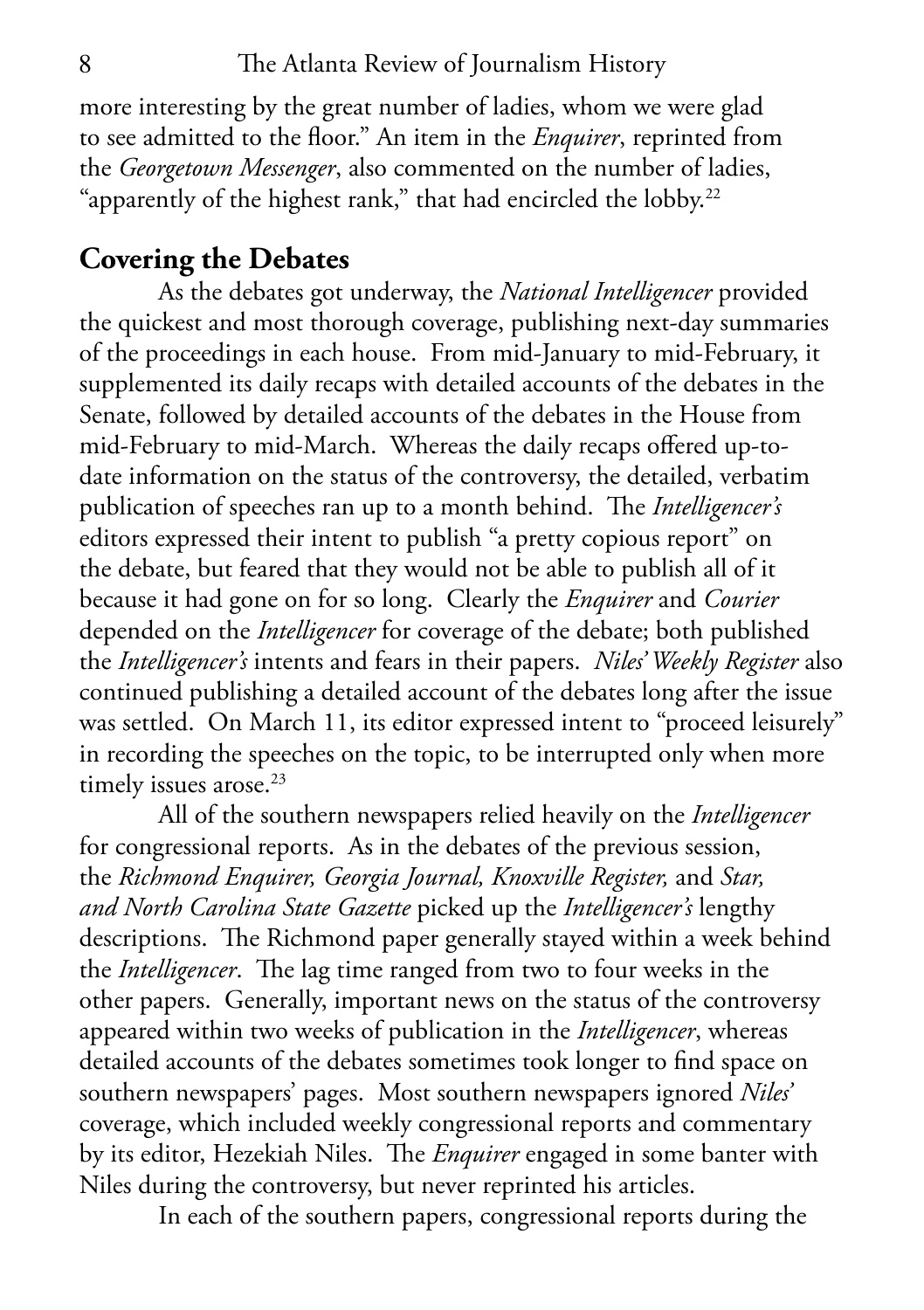Missouri crisis often began on the front page and extended onto the second and sometimes even the third page. In addition, more and more of the newspapers' front pages–generally reserved for advertisements–were consumed by congressional coverage as the debate wore on. Editorial comment in each of these sheets justified front-page coverage as a space issue. They apologized to businesses for bumping their advertisements and explained that the overabundance of news from the Capitol necessitated use of advertising space.

The *Charleston Courier* seldom ran lengthy congressional reports, opting instead for short summaries. The *Courier* only borrowed the *Intelligencer*'s detailed descriptions to relay the yeas and nays on important votes and to recount particularly important speeches. The *Courier* usually published reports within a week of their appearance in the *Intelligencer* but occasionally lagged as far as three weeks. The *Mississippi State Gazette* ran no congressional reports. Its sparse coverage of the controversy consisted entirely of editorials clipped from the *Intelligencer* and *Richmond Enquirer,* usually running several weeks behind.

The *Intelligencer, Enquirer*, and frequently supplemented their congressional coverage with editorial comment on the issues. Five of the studied southern papers (*Mississippi State Gazette* excluded) also published letters from readers and correspondents. The *Intelligencer* shied away from outside comment on the controversy, asserting that argumentative essays would only "exasperate into enmity what is now a mere difference of opinion."24

In addition to, and occasionally instead of, printing the full text of speeches, the newspapers often offered comments on the orations. The two-day speech of William Pinkney of Maryland, arguing against the restriction on slavery, received the most attention. The *Enquirer* published articles from the *Baltimore Patriot* and the *Georgetown Messenger,* describing the excitement in Congress as even greater than usual on the days that Pinkney spoke and praising the senator's eloquence and argument. The *Charleston Courier* and *Georgia Journal* also published articles lauding the speech. The *Intelligencer* apologized that its reporter was indisposed for Pinkney's orations and requested assistance in reconstructing them. The *Enquirer* and *Courier* both reprinted the *Intelligencer's* apology, alongside letters summarizing Pinkney's arguments and extolling their virtues. That the southern newspapers lauded the orator who best echoed their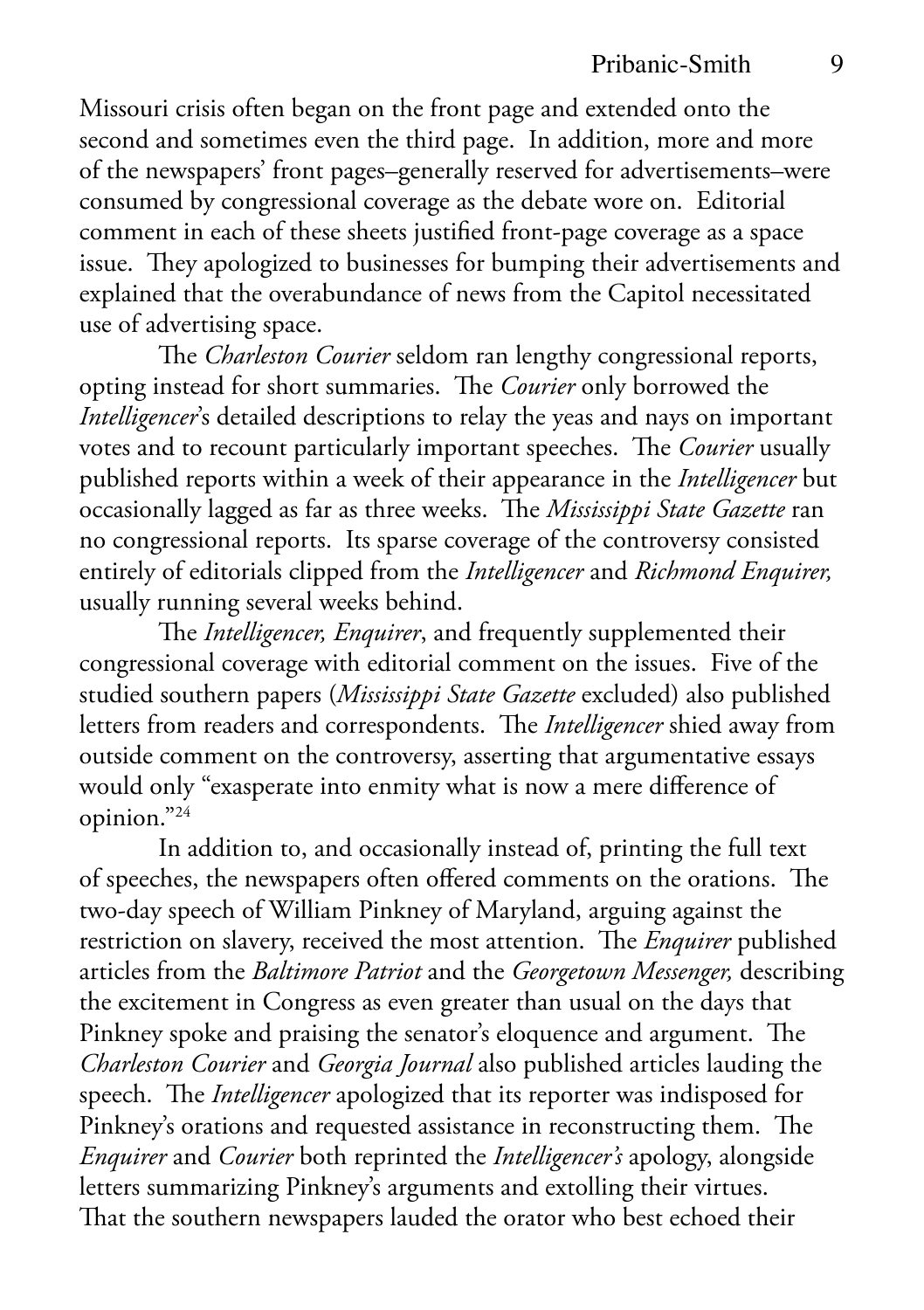principles is not surprising. Nor is the negative reaction of the anti-slavery *Niles' Register*, which marveled at the "lawless censure heaped upon Mr. Pinkney," and offered an antidote, by way of a letter that called Pinkney "an orator puffed up with vanity" and his arguments common place. The speeches of Henry Clay of Kentucky, James Barbour of Virginia, and John Sergeant of Pennsylvania also warranted some attention, but none were as widely recognized as Pinkney's.<sup>25</sup>

In the southern papers, perceptions of the speeches frequently appeared via letters from Washington. Such correspondence provided other insights as well. As the Missouri debate got underway, the *Enquirer* published a letter proclaiming certainty that the Senate would pass the Missouri bill without the slave restriction, but the outcome was "more than doubtful" in the House. Washington letters published in the *Knoxville Register* expressed the same belief, including one that suggested the nonslaveholding states looked to improve not the condition of the slaves but their own political positions.<sup>26</sup>

Short updates on the proceedings, separate from the congressional reports, also appeared frequently. One of the most widely reprinted updates appeared in the *Intelligencer* on February 2, declaring that the Senate had denied Congress's right to impose restrictions on Missouri. Three weeks later, the *Intelligencer* announced that the House refused to consider Maine and Missouri in one bill and expressed doubt that any Missouri bill would be passed before the session closed. The *Intelligencer*  reiterated its fears on February 29, in an update reporting that the two houses would confer in an attempt to reach an amicable resolution. A postscript in the same issue reported the committee finished with the bill and promised to recount the proceedings fully in a later issue.<sup>27</sup>

The first week of March, updates appeared in the *Intelligencer*  nearly every day. A short item on March 1 reported that the house sat for nine hours of "laborious discussion," resisting many motions to adjourn, before ordering the Missouri bill to be engrossed with the slavery restriction. A March 2 update lamented that the house had passed the bill with restrictions but expressed hope of its being ultimately adjusted to please both parties and "tranquilize the present ferment of the public mind." On March 3, the *Intelligencer* offered hearty congratulations to its readers and fellow citizens in general that the Missouri question was settled, and that Missouri was admitted without restrictions. The article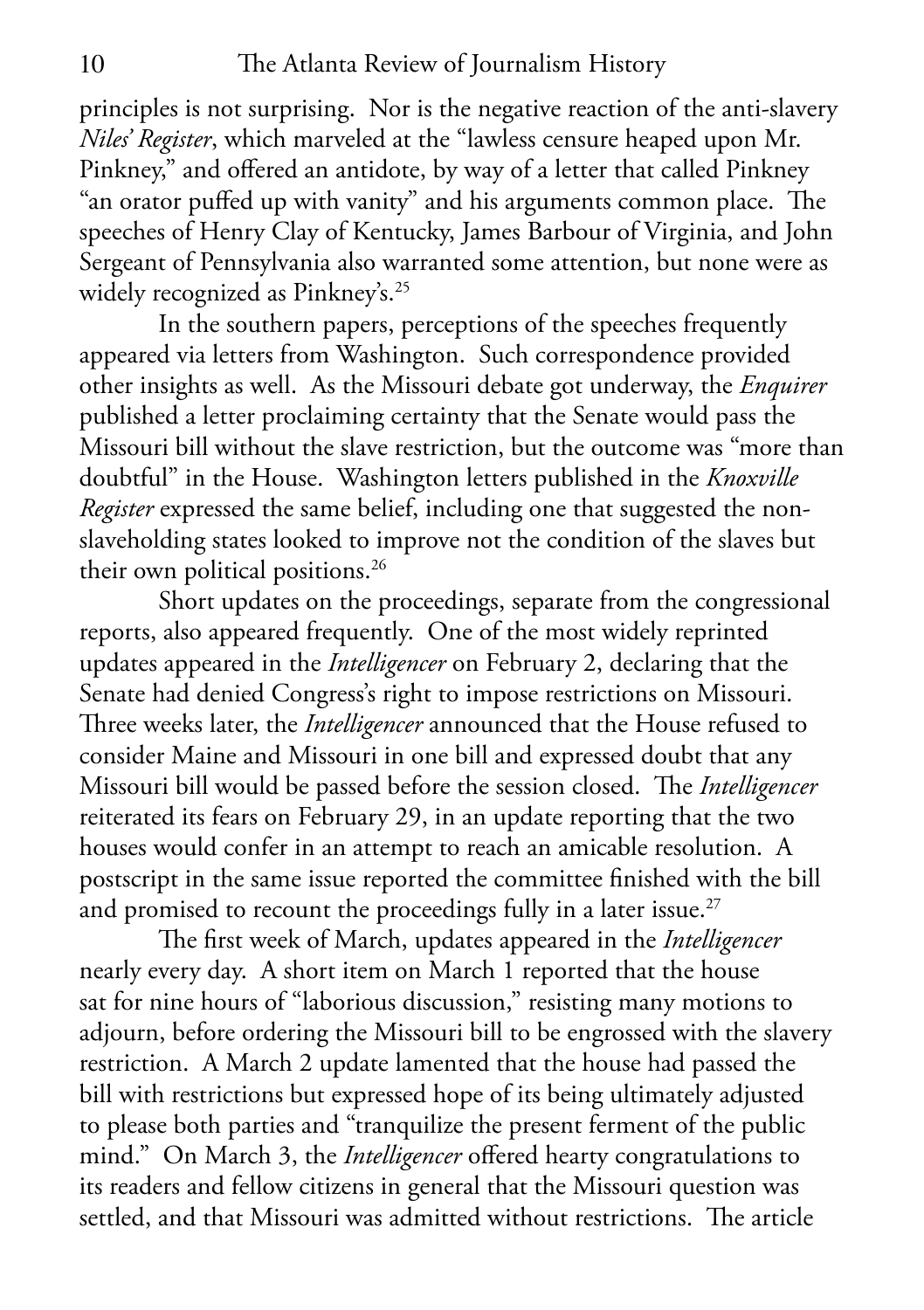declared the trial passed and hoped for "harmony and conciliation on all sides." A few days later, an article appeared expressing relief that the controversy had subsided and Congress could move on to other things. Finally, the *Intelligencer* reported the Missouri bill signed into law, and the people of the Missouri territory "thus relieved from a state of suspense in which the people of the United States largely have generally participated." Southern newspapers clipped many of these updates and similar items from the *Washington City Gazette* and *Georgetown Messenger*. 28

#### **Reactions North and South**

Agitation became evident in the northern states during the intervening months between the close of the Fifteenth and the opening of the Sixteenth Congress, as cities and towns called public meetings regarding the potential for slavery's extension beyond the Mississippi River. Not until Congress resumed, however, did the southern newspapers cover these proceedings. In addition, the *Intelligencer* and southern press reprinted articles from northern newspapers on the controversy, often accompanied by editorial comment in response.

Coverage of political meetings in northern towns demonstrated that local proceedings on the Missouri question generated just as much interest as the congressional debates. A short item reprinted from the *Boston Centinel* described the large crowd at a town meeting, including the "circle of ladies, who appeared to take a lively interest in a subject in which the rights of humanity are so deeply involved." Resolutions passed at proceedings throughout Pennsylvania and New England proclaimed slavery to be "contrary to the spirit of our republican institutions" and declared its extension "undesirable for the general good of the nation." The legislatures of Massachusetts, Pennsylvania, and New Jersey took the official step of recommending that their delegates in Washington oppose the introduction of slavery into new states. The New York legislature went so far as to instruct their senators and representatives to vote for restrictions of slavery, thus, according to the *Enquirer*, "pitching the bar farther than they had a right to do."29

Although most meetings were peaceful demonstrations, others were violent. The *Enquirer* and the *Mississippi State Gazette* clipped items from Connecticut papers regarding retaliation against a congressman from that state who voted in favor of the Compromise of 1820, burning him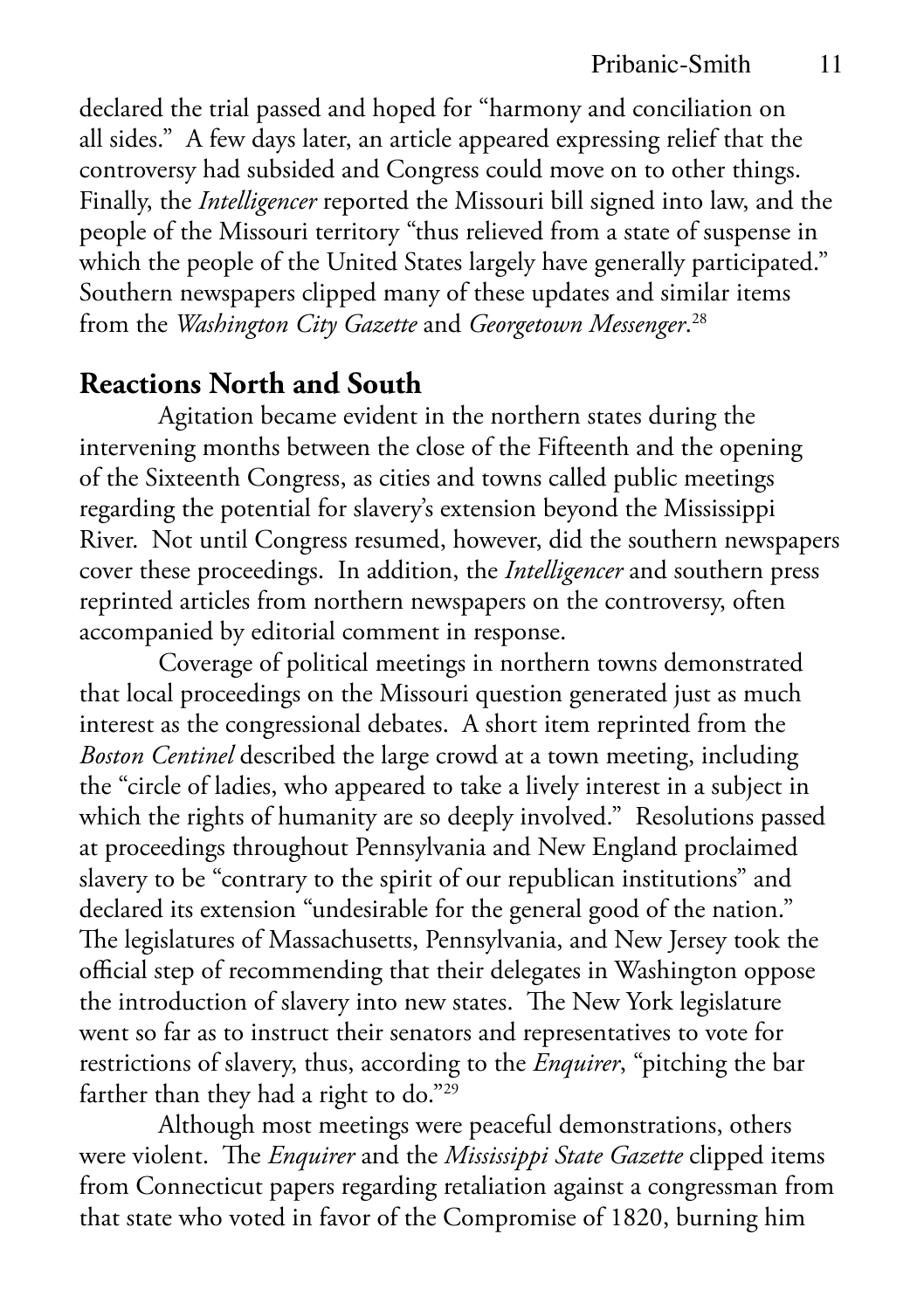in effigy next to a banner that read, "Lanham and Slavery." Although the editor of the *Hartford Times* disagreed with Lanham's vote, he regretted the community's actions and suggested that if Lanham had disgraced his constituents, "the people can apply the remedy at the election, by selecting rulers of more principle, capacity, and independence."30

Many of the newspaper articles reprinted in the *Intelligencer* and the southern press came from newspapers in Maine, whose fate became intertwined with Missouri's. Maine editors regretted that the bills had been combined and questioned the justice of being dragged into such an uncertain and volatile situation. They encouraged their representatives to take any steps necessary to secure their state's admission. Newspapers in Maine's parent state, Massachusetts, weighed in on the situation as well. A *Boston Centinel* article, reprinted in the *Charleston Courier*, chastised "the bartering system of legislation in Washington" for trampling Maine's rights. *Niles' Register* also took Maine's side, advocating the separation of the Maine and Missouri bills and expressing embarrassment at the Senate's actions.31

Known as the "restrictionists," editors promoting the restriction of slavery in New York, Boston, and Philadelphia published several articles not only advocating their point of view but also attacking those who opposed it. The *Enquirer* succinctly summarized the restrictionists' response to the Compromise's passage, declaring, "As far as the press is an index to the public mind, the Missouri Compromise seems to have given more dissatisfaction to the North than to the South." Ritchie quoted bitter denunciations from the *New York Evening Post*, *New York Daily Advertiser*, *Boston Daily Advertiser*, and *Philadelphia National Recorder*, including declarations that the rights of the free states had been revoked. An *Intelligencer* report on how the resolution of the Missouri question had been received declared the lamentation of the restrictionist newspapers to be "directly adverse to the best interests of the country." Niles agreed, proclaiming that although he abhorred slavery and believed Congress had the right to restrict it, he thought compromise would restore national harmony.<sup>32</sup>

Although the restrictionist papers attacked their congressional delegation following the Compromise, their targets during the debates consisted of southerners in general and Virginians in particular. The barbs pointed at Virginia came partially in response to resolutions passed in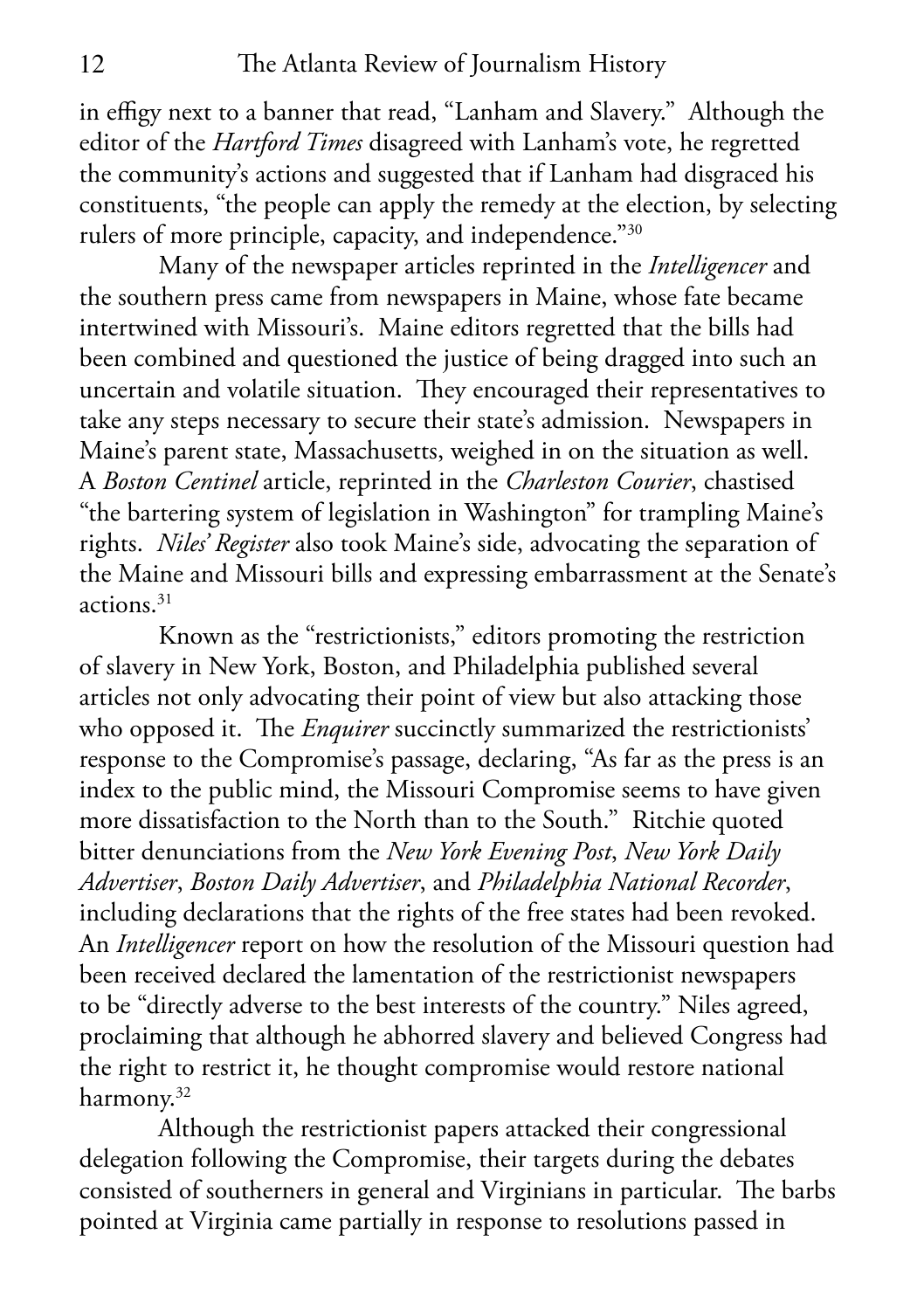the state's house of delegates, declaring Virginia's intent to unite with the people of Missouri and resist Congress' attempt to restrict slavery. *Niles' Weekly Register* chastised the Virginia legislature and the *Enquirer*'s support of its actions. In general, Niles admonished the southern press for its "very singular and rude insinuations" made against the restrictionists, "as if they were influenced rather by party than by principle." A moderate restrictionist himself, Niles agreed with the resolutions passed at northern meetings, which he described as "free expressions of opinion and nothing more." Conversely, he called Virginia's editorials "ill-advised… calculated to provoke opposition, and bring about the worst of calamities."33

The *Intelligencer* provided other examples of editorials against the southern states. When the Rhode Island American declared slavery restriction to be the Christian path and extension to be Pagan, the *Intelligencer* protested against the attempt to "excite new prejudices" against the South and speculated that the writer had sinister motives. The *Intelligencer* attributed a similar intent to the editor of the *New York Daily Advertiser*, which recently had declared an urgent need for "ascendancy of the free states." The *Intelligencer* cautioned that if the differences between regions were "pushed to such an extreme as to render the distinction permanent, it will lead to evils which we cannot contemplate without horror $^{34}$ 

Just as the *Intelligencer* admonished northern newspapers that aroused sectionalism, it praised those that took a moderate tone. A short item paraphrasing an article from the Portland (Me.) Eastern Argus declared it "gratifying to find in that paper, the *Boston Patriot*, and one or two other eastern papers of high character, just statements, and a proper temper on this subject." Several moderate articles from the *Boston Patriot* appeared in the *Richmond Enquirer*. The *Patriot* admonished the Massachusetts legislature for its "unwarrantable interference with the prerogatives of Congress" and worried that its resolutions would "weaken the bonds of our national union." The *Patriot* also recommended compromise to prevent a civil war. A letter from "A Friend of the Union" to the *Patriot* noted that all sides of the Missouri question saw their solution resulting in the amelioration of the slaves' condition, and concluded that the more rational method would be to spread them over a larger space by allowing slavery in Missouri. The *Patriot*'s editor agreed with the writer on the propriety of admitting Missouri on her terms,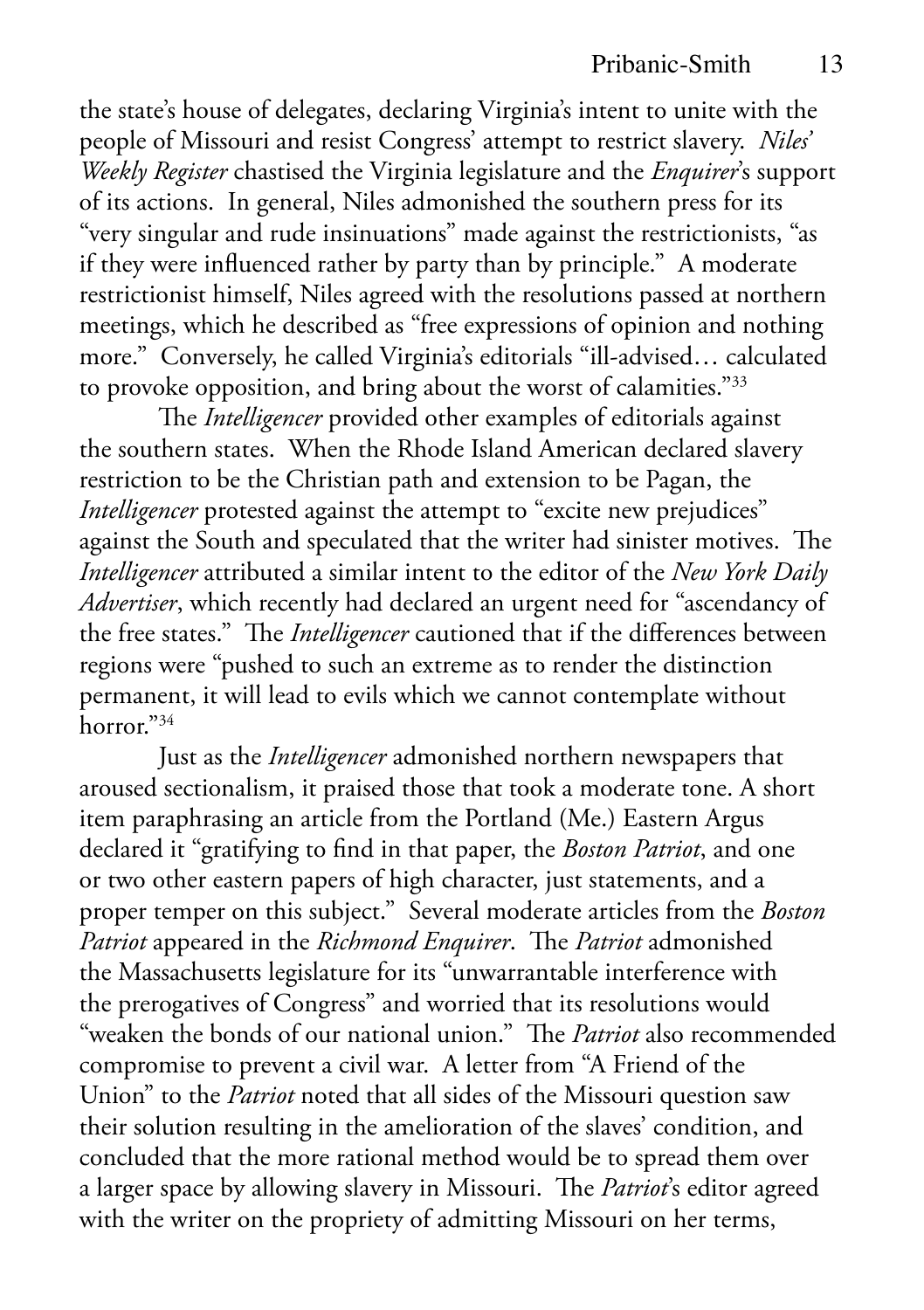"rather than exposing the Union to the dangers of internal commotion."35

Despite the appearance of some moderate articles, southern editors generally found northern newspapers offensive to their principles. The *Georgia Journal* responded to the restrictionist meetings and articles by declaring that they excited feelings destructive to harmony. The *Enquirer* questioned the expediency of eastern citizens enforcing their principles by pressing southerners to violate the Constitution. Another essay in the *Enquirer* questioned the motives of the eastern states, positing that they consisted of a desire to control the Union. An *Enquirer* writer begged the people of Virginia not to yield to "panic language" from eastern states and encouraged Virginians to hold firm to their rights. The *Journal* made a similar plea to the people of Georgia, calling on them to counteract northern meetings with their own and resist encroachments on their rights and property.36

So many able writers submitted essays on the Missouri question to the *Enquirer* that Ritchie proclaimed anyone who decided to compile a book on the subject could find no finer contributions than what his essayists had produced. A series of seven lengthy essays by "An American" appeared in the *Enquirer* from 29 December 1819 to 20 January 1820, responding to the speeches of New York Congressman Rufus King regarding the slavery restriction. The writer addressed in turn the constitutionality, adherence to the Louisiana Purchase treaty, and expediency of restriction, which he called "unjust and cruel." Two days after An American's final essay, "A Southron" took up the cause in a series of essays, echoing An American's belief that Congress did not have the right to impose restrictions and charging Virginia with defending the rights of the states. "Virginius" contributed several letters to the *Enquirer* as well, declaring the Missouri question extraordinary because the two houses had come to opposite conclusions and because it had become a battle for sectional power. The writer also asserted that if the restrictionists aimed to ameliorate the condition of the slaves, penning them into the South would achieve the opposite.<sup>37</sup>

Ritchie's own views throughout the debates occasionally clashed with Niles and his *Register*. Responding to Niles' position on slavery and restriction, Ritchie declared, "Mr. Niles should never stickle again for the Constitution when he abandons it on the Missouri question." Niles replied to the diatribe by expressing general respect for Ritchie's opinions,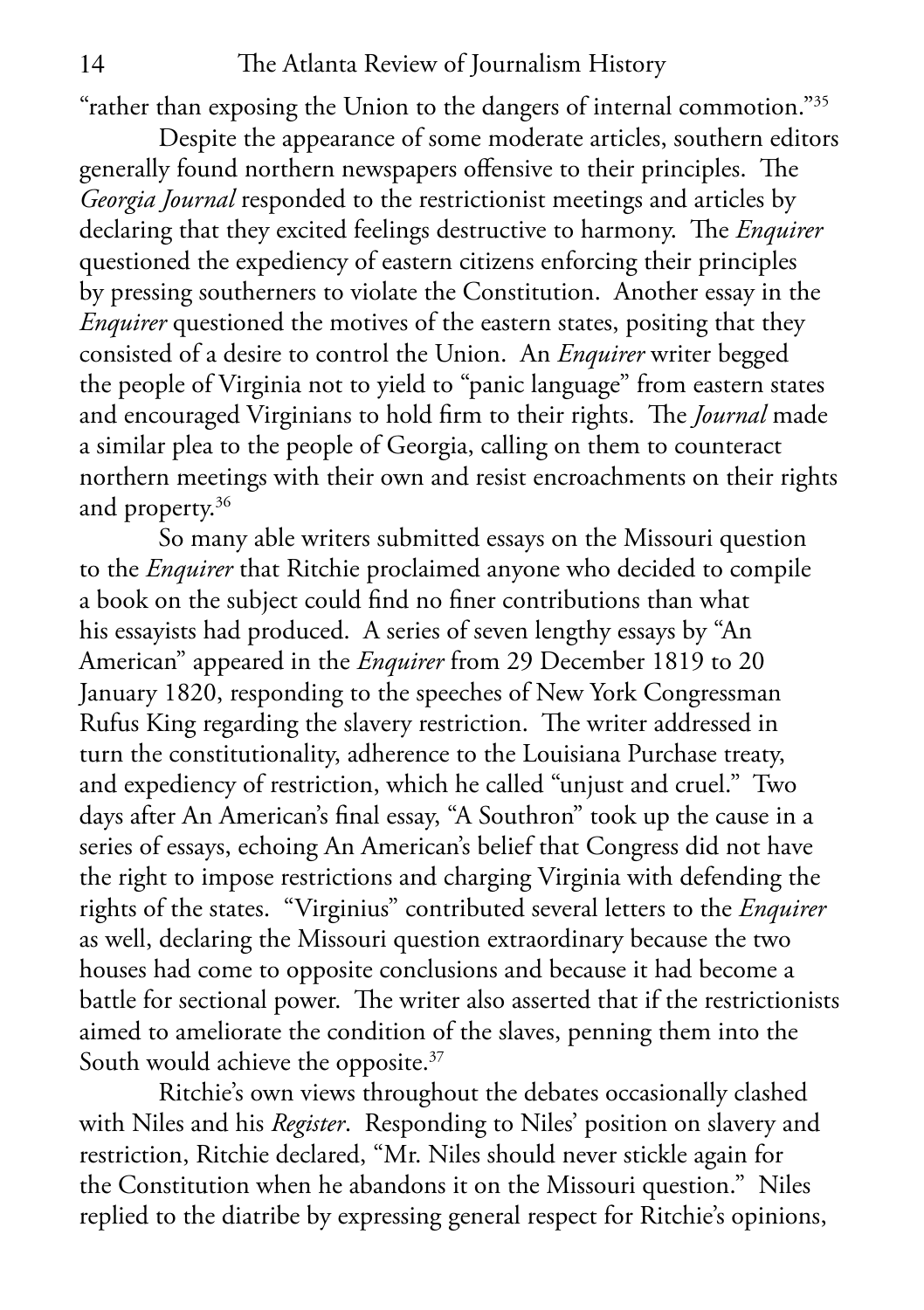but greater respect for his own. Ritchie further insulted Niles when his remarks prefacing the proceedings of the Virginia legislature on the Missouri question invited Niles and others who had "carped and caviled so much at the resolutions of the house of delegates" to "read the argument carefully, and answer it if they can." Niles defended his stance on the Virginia resolutions, proclaiming his comments to be "done without carping or caviling and in a manner which ought to offend nobody whose good will is worth having."38

Most of Ritchie's editorials appeared in reaction to the proposed compromise. The *Enquirer* voiced indignant disapproval of the measure, calling it a compromise with the Constitution. This reaction caught the attention of other newspapers. Niles briefly sketched Ritchie's feelings but declined to comment on them, proclaiming that he respected Ritchie's opinion even though it differed from his own. The *Intelligencer* mentioned the *Enquirer*'s position in a report on the general excitement among Virginians on the compromise, which the *Georgetown Messenger*  described as "being more violent, and more extensive than on any occasion in recent history." The *Enquirer* reprinted the *Intelligencer* and *Messenger* articles, along with an editorial expressing no regret for the comments and continued belief that compromise was not in the best interest of Virginia. Following the compromise's passage, the *Enquirer* lamented that the Constitution had been "warped from its legitimate bearings" and professed an inability to recollect having tasted "of a bitterer cup."39

The *Georgia Journal* published a similar reaction. Its editors had condemned "the bold stand taken by Virginia as overstepping the bounds of discretion," due to a belief that Congress had too much good sense, patriotism, and dignity to "permit the adoption of measures that tend so directly to endanger the safety of the union of these states." The *Journal* sided with the *Enquirer*, however, after the actions of some legislators made it clear that their objective was political power. $40$ 

At the conclusion of the 1820 crisis, the *Enquirer* published a letter from Alcibiades, declaring that many years must pass before the harmony was restored which the "fatal question unhappily interrupted."<sup>41</sup> Little did he know that another fatal question would arise when Congress reconvened the following winter.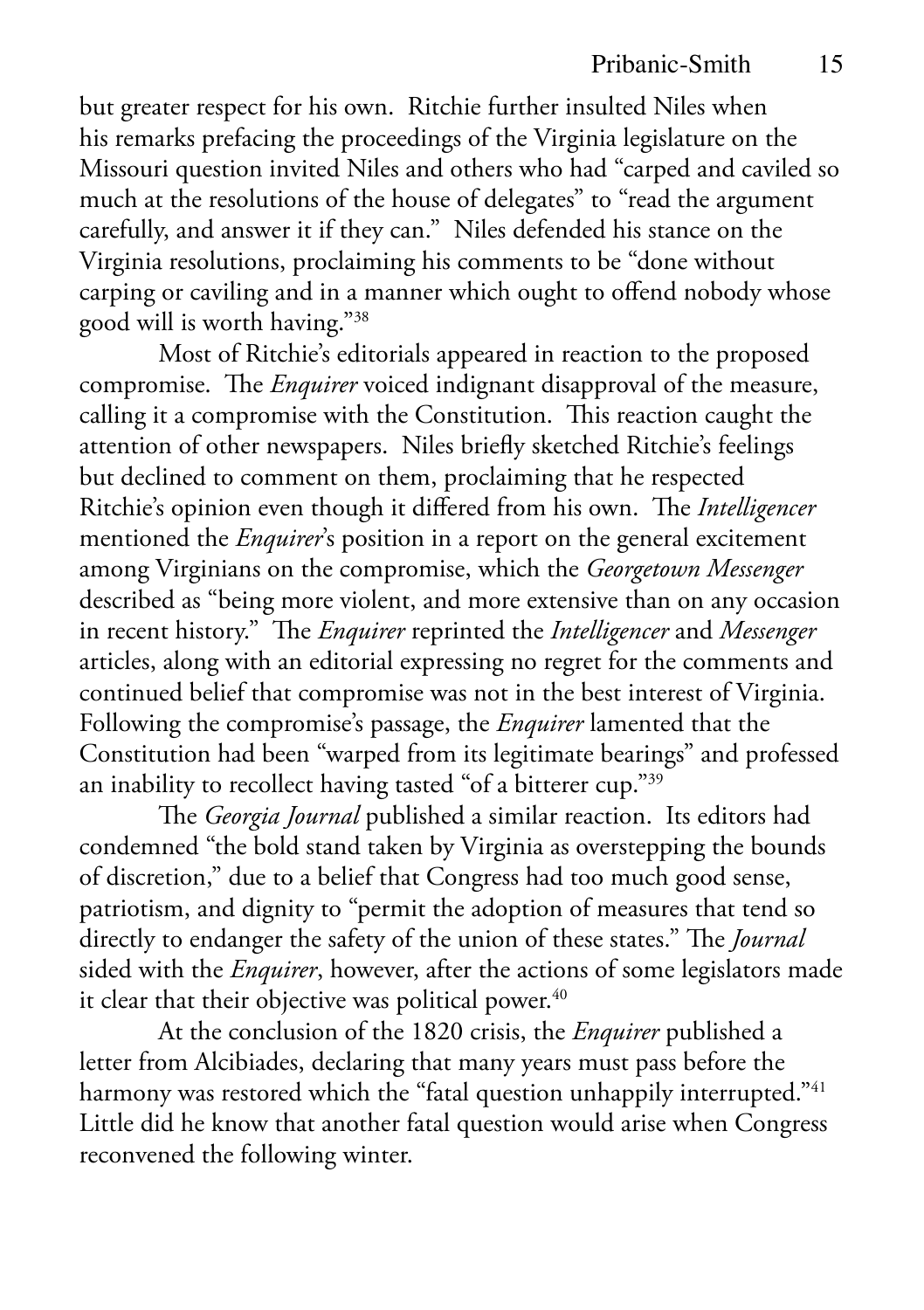#### **Once More, Without Feeling: The Sixteenth Congress and the Second Missouri Compromise, Winter, 1820-1821**

After receiving the go-ahead from Congress in March of 1820, Missouri drafted its state constitution, which included a clause to prohibit the immigration of free blacks and mulattoes into the state. That article brought Missouri back into the spotlight as the Sixteenth Congress convened for its second session in December of 1820. Although several other states had similar provisions in their state constitutions, both houses believed Missouri's article to be contrary to the federal Constitution. The two houses disagreed, however, as to how to handle the situation.

The Senate passed a resolution admitting Missouri with an objection to the clause, whereas the House refused to grant statehood under the state constitution Missouri had created. The deadlocked Congress continued debates from December of 1820 through February of 1821. Finally, Henry Clay engineered a second compromise by way of a joint Senate-House Committee, which recommended that Missouri be admitted to the Union on equal footing with the original states, on the condition that the state constitution did not conflict with the federal Constitution. If Missouri assented to the condition by the end of November, the president would announce admission by proclamation. The two houses voted swiftly in favor of the resolutions, and Missouri assented as required. President James Monroe signed the proclamation admitting the state on 10 August 1821, officially laying the controversy to rest.42

The *Intelligencer* continued its loyal coverage, providing nextday accounts of congressional proceedings, frequent separate updates on important actions, and editorial comment. As the debates began in early December, the *Intelligencer* immediately published one entire speech from each side of the question to present "a tolerably fair view of the arguments," and promised to publish summaries of the remainder of the debate.<sup>43</sup>

The southern newspapers provided occasional congressional reports and updates from the *Intelligencer*, but they did not follow the debates to the extent that they had in the previous session. What material from the *Intelligencer* they did reprint appeared within two weeks of the original publication, perhaps due to the fact that there was less material to keep up with because far fewer essays and letters poured in on the subject. The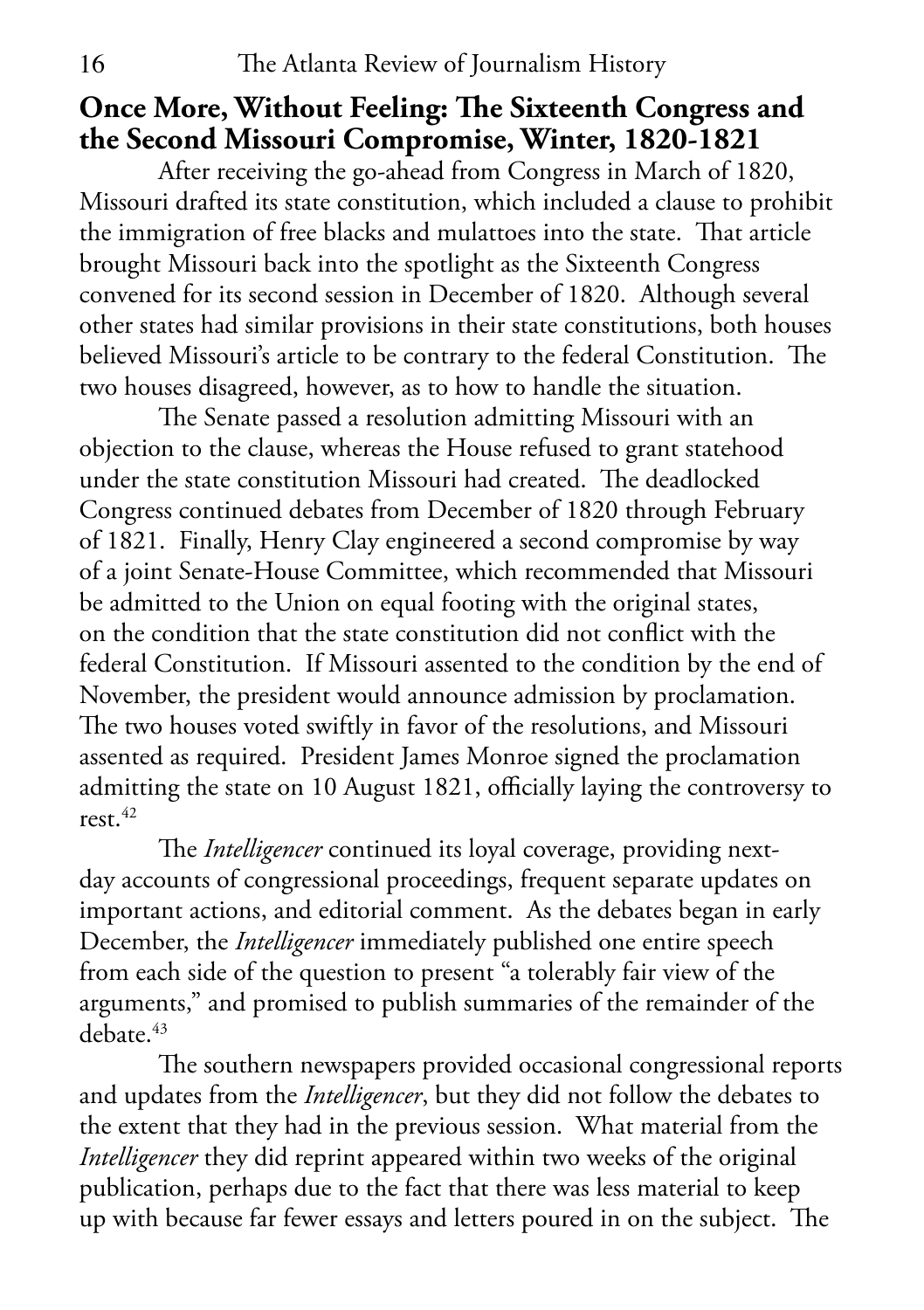southern press reprinted little from the other Washington papers, either, clipping from the *City Gazette* and *Messenger* only after major events. Reprinting of material from the *Enquirer*, however, increased. The *Journal* carried fewer original editorials during this debate than it had the previous winter. The *Mississippi State Gazette* ignored the proceedings altogether, acknowledging it only in an article from Washington on March 31 that declared the Missouri debate to have pushed the Bankrupt Bill "too near the verge of the session to finally be acted on."44

Comments in the *Intelligencer* suggested that the debates were less heated than they had been in the previous session. The *Intelligencer*'s editors commented on the decorum and dignity with which both houses conducted this Missouri debate, and a letter published in the *Knoxville Register* proclaimed the question to be "in a shape not so dangerous to the peace of the country." However calm the debate may have been, it certainly took up as much of Congress' time as the previous one had, as evidenced by comments in the *Intelligencer* about the question's "allpervading influence" and its possession of the House's whole attention. *Niles' Register* also predicted that nothing important would be transacted until Congress decided on the Missouri constitution. As the session drew to a close, Niles proclaimed that the distracting question had kept Congress from other important subjects, to the point that no recent Congress "contributed less to an advancement of the public interest or the promotion of private prosperity."45

Other articles revealed more drama than the *Intelligencer* and *Knoxville Register* professed, and evidenced the sectional strife that continued both in Congress and the northern states. All except three of these items appeared first in the *Enquirer* and later found their way into other southern newspapers. The newspapers cited articles in the northern press that were volatile toward the South and admonished them for riling a spirit of disunion. Ritchie also accused Congress of exciting sectional feelings and trampling on Missouri's rights. The *Enquirer* published an item from the *Washington City Gazette* declaring the Missouri Compromise at an end, and that "nothing short of the slave restriction ought to satisfy the members of Congress." Letters from the St. Louis *Enquirer* and Missouri's delegates in Washington accused the restrictionists of attempting to divide the Union, and another letter from Washington called on the delegates of the South to maintain their devotion to public good.<sup>46</sup> The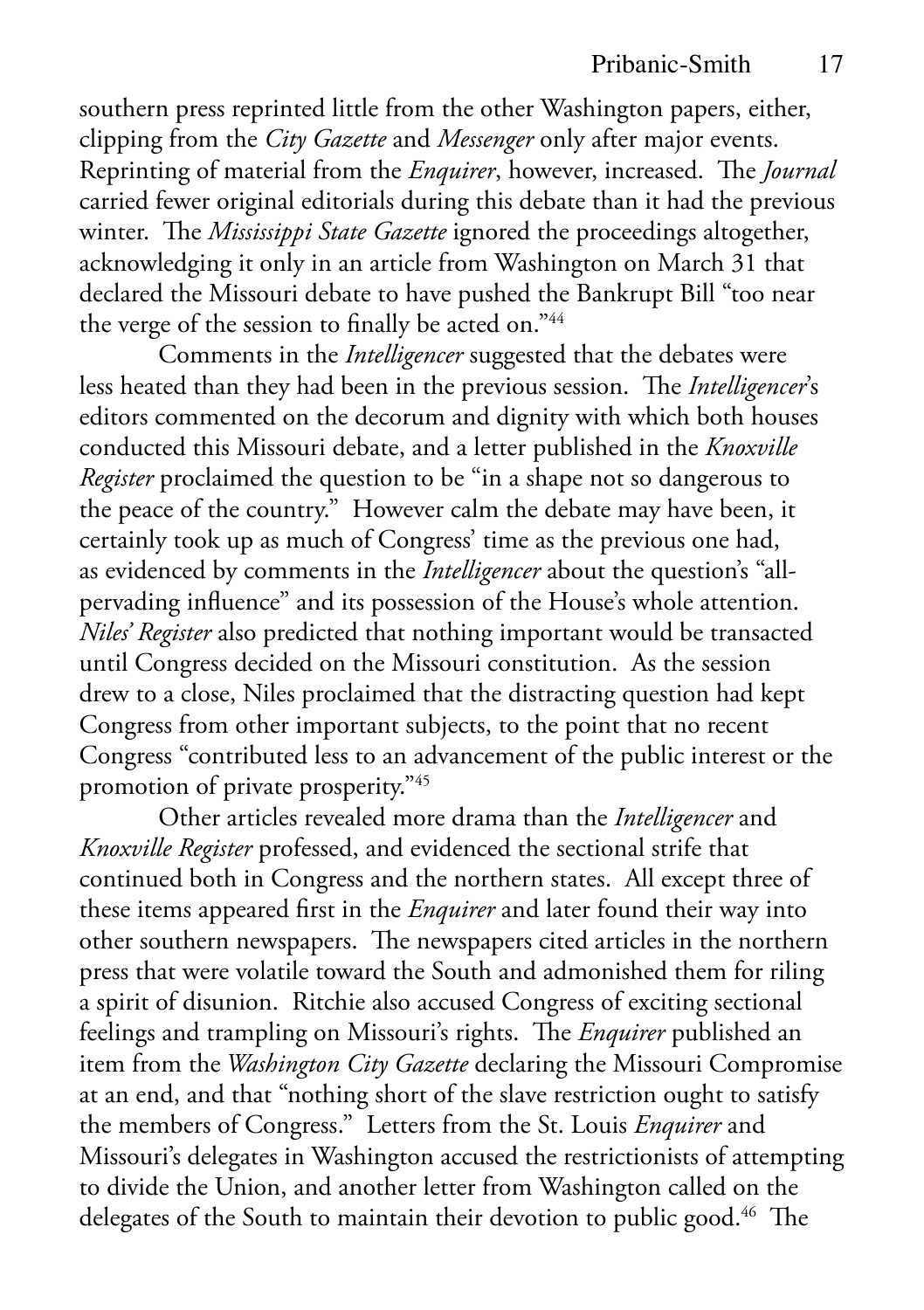firm states' rights stand and dramatic nature of the items that appeared in the *Enquirer*, when compared to the generally moderate accounts in the *Intelligencer*, likely account for the southern papers' increased reprinting of items from the Richmond paper.

Weariness of the subject explains the dearth of debate coverage southern newspapers reprinted from the national press. The *Georgia Journal* declared the "dreaded subject of Missouri" to be carrying on endlessly in the House, and the *Charleston Courier* called it "this neverending subject." *Niles' Register* averred that so much had been written on Missouri that people were "displeased with the mere sight of the words in print, and few are willing to read much more." Even the *Intelligencer* seemed to grow tired of the debate. Its editors declared in mid-January that they had hoped the Missouri question would have been settled by then. By mid-February, they seemed exasperated, proclaiming to have entertained "the soul inspiring hope that we should have had it in our power this morning to congratulate our readers on the prospect of a settlement of this distracting question."47

Newspapers' response to Congress's position on the free black clause varied. The *Intelligencer* argued that the bill would have passed easily without the "obnoxious" clause and urged Missouri to expunge it so that the shortest course would be taken to resolution. The *Journal* also lobbied for removal of the clause, but for the selfish reason of creating an outlet for the emigration of free blacks from Georgia. On the other hand, the *Enquirer* and *Knoxville Register* declared that as a sovereign state, Missouri had every right to include the clause, and that Congress had no constitutional right to make her change it.<sup>48</sup>

The report of the joint committee that recommended compromise was the most-covered event over the course of the renewed controversy. On February 23, the *Intelligencer* declared that Clay had "made another attempt to untie the Gordian knot into which the Missouri controversy has been woven." Four days later, the *Intelligencer* congratulated its readers that the question was "in a fair way of being settled" following the committee's report. The *Intelligencer* posited that the result would be generally agreeable. Conversely, Niles proclaimed the compromise to have pleased no one and predicted that Missouri would refuse the condition. The *Intelligencer*'s articles were widely reprinted in southern newspapers. The southern press also reprinted items from the *Washington City Gazette*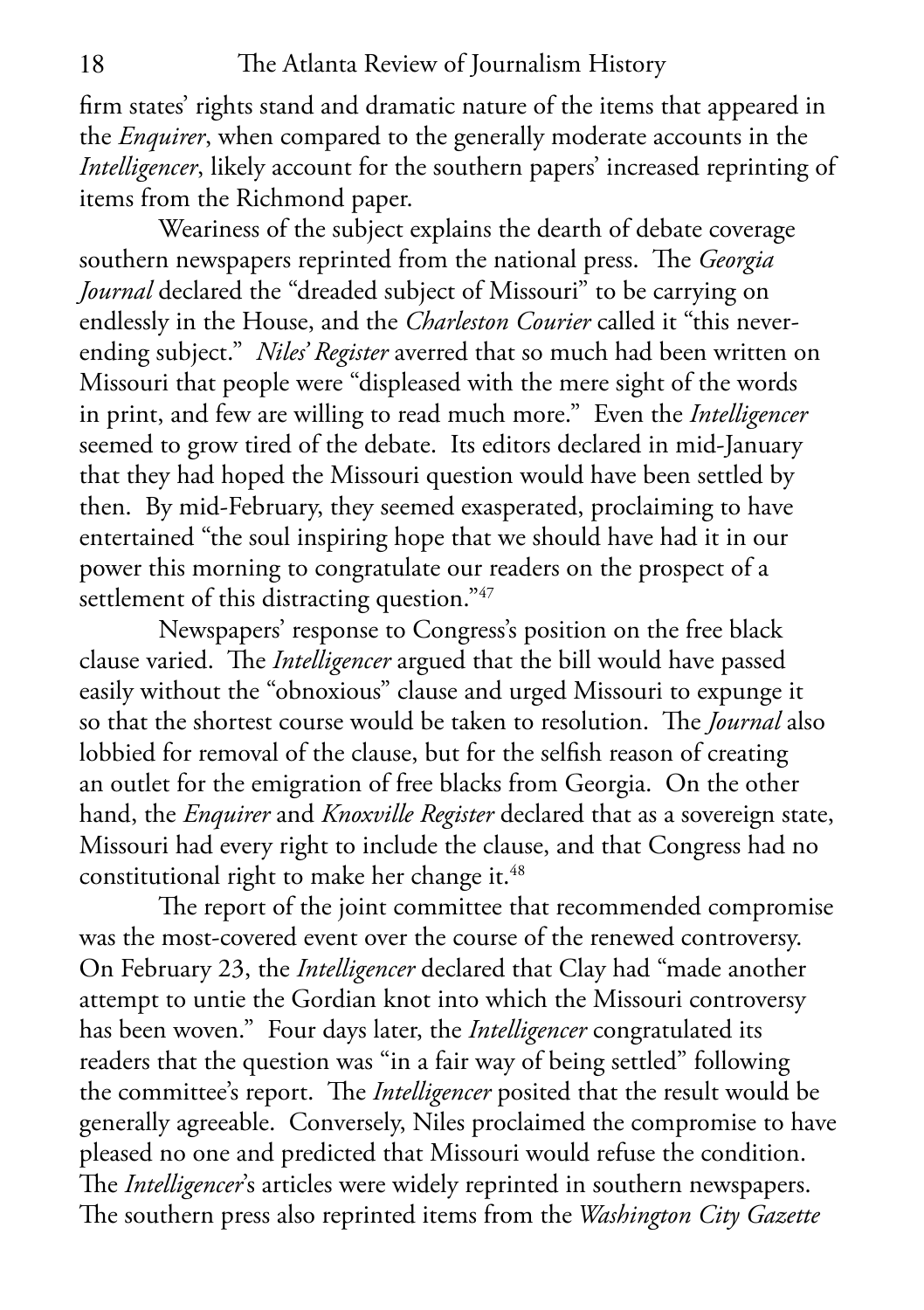and *Georgetown Messenger* on the report, but continued to ignore *Niles' Register*. 49

The *Richmond Enquirer* reprinted heavily from the *Intelligencer* in the final weeks of the debate, while Ritchie himself became strangely quiet on the issue. He published two final *Intelligencer* articles on the matter March 3: one from February 28 proclaiming the Missouri question "happily settled" following passage of the bill and expressing trust that the issue would never again make an appearance, and one from March 1 declaring the relief evident in Washington following the issue's settlement. The *Charleston Courier* reprinted the latter article on March 9. After that, the southern press fell completely silent on the Missouri issue.<sup>50</sup>

Of the southern newspapers, only two acknowledged the president's proclamation admitting Missouri to statehood in August, each publishing the proclamation verbatim, with no editorial comment on the matter.<sup>51</sup> Thus, the Missouri issue was laid to rest just as quietly as it had emerged, nearly three years earlier.

#### **Conclusion**

It is clear from this exploratory study of six southern and two national newspapers that the Missouri Compromise contributed to an emerging sectionalism, and that the newspapers provided a forum for discussion on the matter. Although southern newspapers of the early nineteenth century relied heavily on Washington newspapers for important political news, the southern press used a variety of other sources, including clips from northern and other southern newspapers, essays and letters, and in more cases than expected, their own editorials to provide complete coverage of both the legislative action and nationwide response to activity in Washington. Their selection of sources, including which national publications they turned to for political news, is indicative of editorial position. It also offers a glimpse into the general mind of the South. The early antebellum southern press ultimately provides evidence for the widening chasm between North and South and the vilification of each side by the other.

What was the nature of southern news coverage of the Missouri controversy? The coverage of Congress in the six southern newspapers studied consisted not only of lengthy congressional reports, short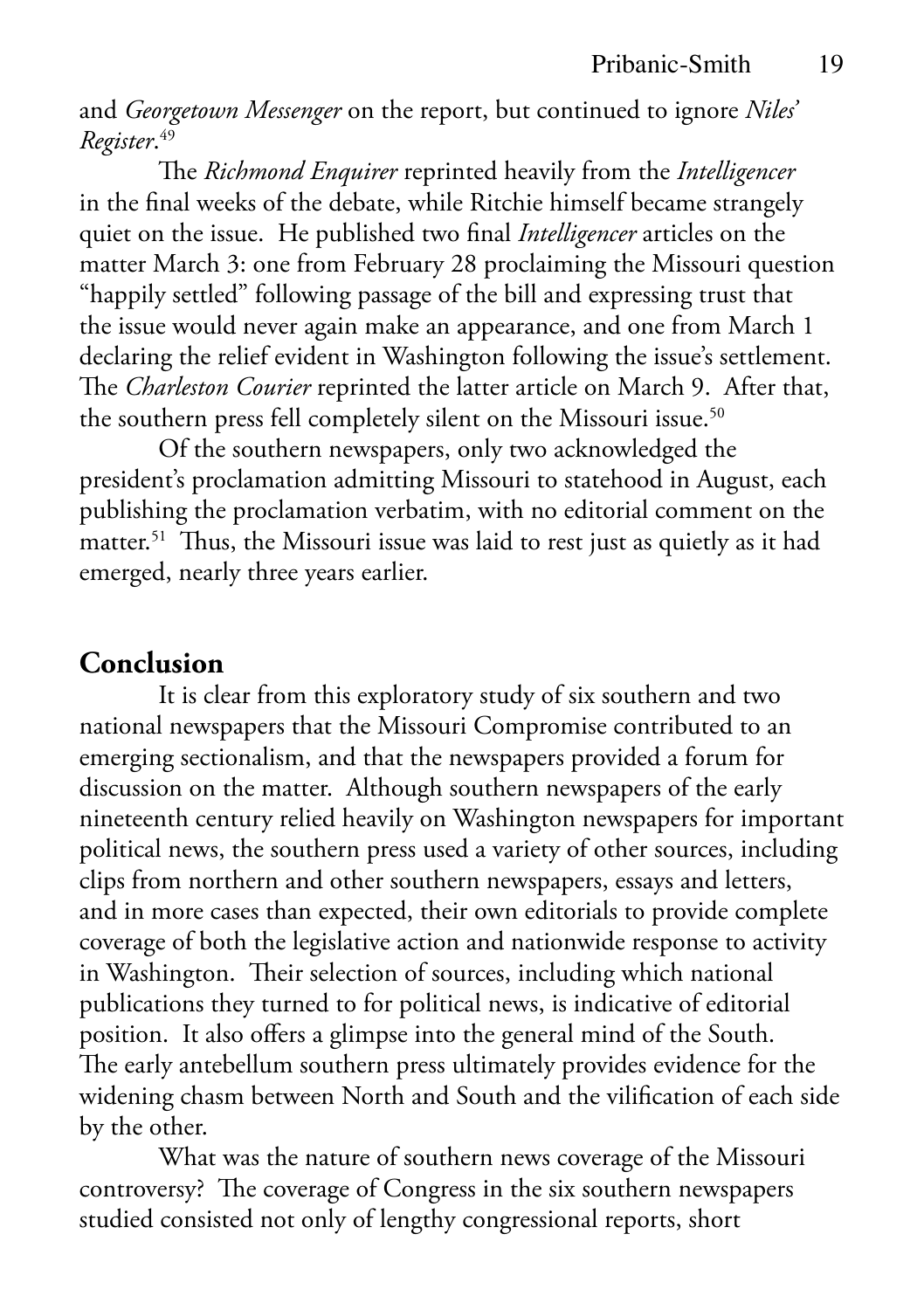updates, and editorials from the *National Intelligencer*, but also occasional summaries from the *Washington City Gazette* and *Georgetown Messenger*, and letters from friends and correspondents in Washington. *Niles' Weekly Register* also published such items, but the southern papers did not reprint them. The *Richmond Enquirer* did, however, occasionally comment on Niles' position. Ritchie's comments and the pro-northern/anti-slavery sentiments in the supposedly national journal demonstrate that Niles stood in opposition to southern principles. This opposition likely accounts for most southern papers' avoidance of Niles' items and the *Enquirer*'s arguments with them. Conversely, the *National Intelligencer* took a moderate approach, advocating compromise and harmony among the sections. Furthermore, the *Intelligencer*'s southern editors admonished northern newspapers for their volatile attitude while tolerating reciprocal treatment in the southern press. Southern newspapers thus had obvious reasons beyond thorough congressional coverage for relying heavily on the *Intelligencer*.

Reprinted articles from northern newspapers provided coverage of state and local political meetings, as well as evidence of volatile feelings toward the South by some northerners. Essays and letters from local writers appeared often in the *Richmond Enquirer*, and occasionally in the other southern newspapers, which offered the southern point of view. Southern editors contributed personal comment as well. Ritchie's pen was most prolific, and his comments often were reprinted in the other southern newspapers. However, the *Georgia Journal* and, to a lesser extent, the *Knoxville Register* also offered editorials. The *Charleston Courier* and *Star, and North Carolina Gazette* stayed true to their editors' vows of impartiality, producing no original material. They merely documented the events, keeping readers abreast of the controversy via reprinted articles and letters. The small frontier *Mississippi State Gazette* published little on the issue, obtaining its rare articles from the Washington and Richmond exchange papers.

What position did southerners take in the debate through the newspapers? Editors of the southern newspapers studied, with the exception of the *Richmond Enquirer* and *Georgia Journal*, offered little to no original editorial comment. Their selection of materials from other newspapers as well as the local essays and letters they published, however, reveal much about the southern position. Love of the Union and fear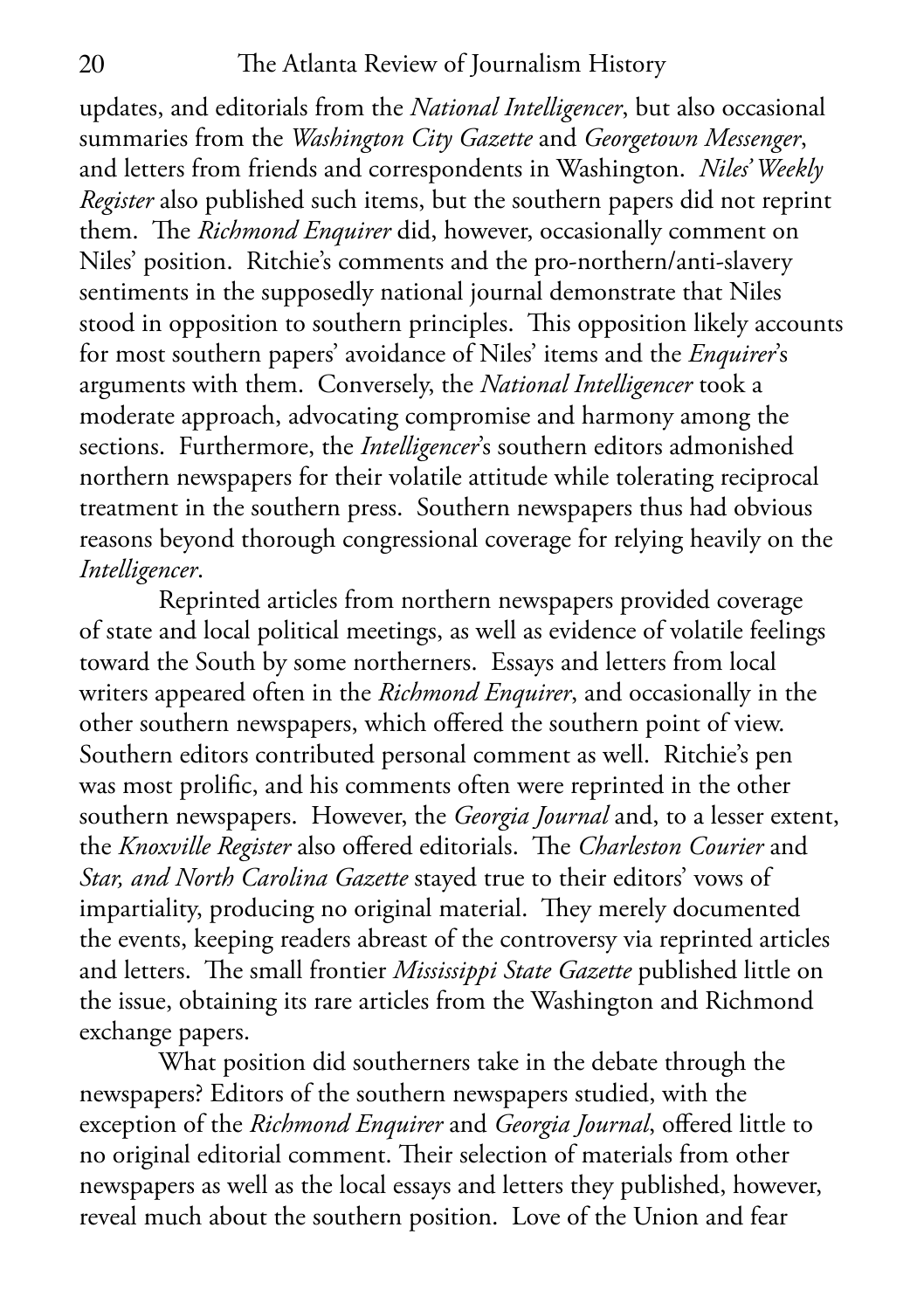for its safety are apparent. So is a desire for strict adherence to the Constitution, although southerners interpreted its tenets differently than northerners did.

The most vocal editors and other southerners whose writings appeared in the newspapers disliked the principle of slavery, blaming its existence on their ancestors. However, they promoted its spread both because of its benefits for agricultural advancement and for the detriment to the South and slave population that would result from confining slavery to a small region. They also saw the restriction of slavery as a states' rights issue, both in terms of southerners' ability to move west with their slave property, and in terms Missouri's sovereignty. Furthermore, they saw the restrictionists as power-hungry politicians who aimed to sway control of the Union in favor of the free states.

Debate over the Missouri compromises certainly contributed to the sectionalism that would only grow in the forty years between Missouri's bid for statehood and the start of the Civil War. In the mind of the southern writers, northerners were to blame for the rift. They perceived northern restrictionists as subverting the Constitution, threatening the harmony of the Union, and seeking to oppress the slaveholding states. In the mind of the southern writers, southerners alone could be counted on to defend the Constitution, the Union, and their own rights.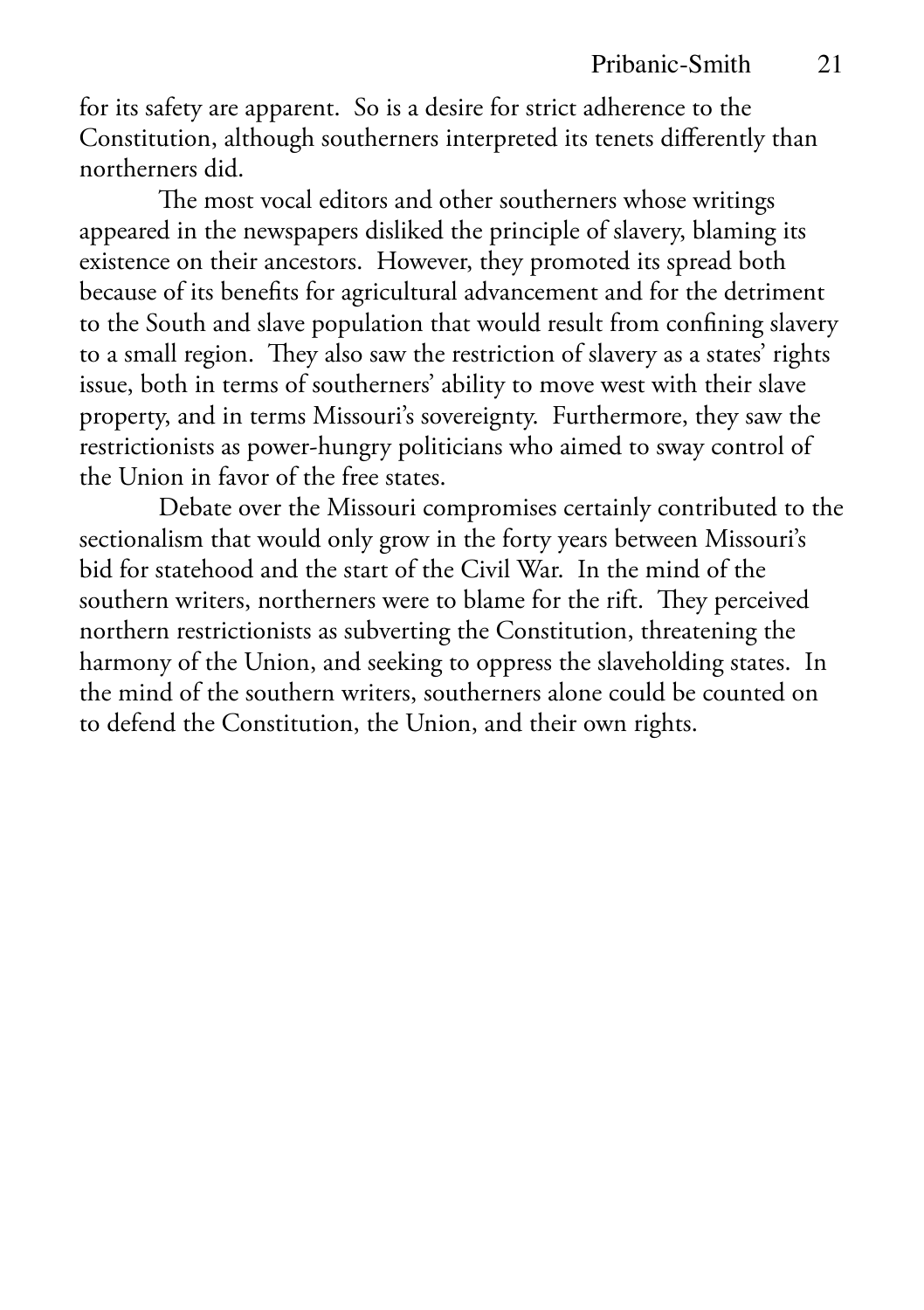## **Endnotes**

David W. Blight, "Perceptions of Southern Intransigence and the Rise of Radical Antislavery Thought, 1816-1830," *Journal of the Early Republic* 3 (1983): 139-163; Richard H. Brown, The Missouri Compromise: Political Statesmanship or Unwise Evasion? (Boston: Heath, 1964); Zed H. Burns, "Sectional Controversy and the Missouri Compromise," *Southern Quarterly* 5 (1967): 335-345; Matthew H. Crocker, "The Missouri Compromise, the Monroe Doctrine, and the Southern Strategy," Journal of the West 43 (2004): 45-52; Joseph J. Ellis, "Friends at Twilight," American Heritage 44 (1993): 86-99; Don E. Fehrenbacher, "The Missouri Controversy and the Sources of Southern Separatism," *Southern Review* 14 (1978): 653-667; Don E. Fehrenbacher, The South and Three Sectional Crises (Baton Rouge: Louisiana State University Press, 1980); William R. Johnson, "Prelude to the Missouri Compromise," *Arkansas Historical Quarterly* 24 (1965): 47-66; Thomas B. Jones, "Henry Clay and Continental Expansion, 1820-1844," *Register of the Kentucky Historical Society* 73 (1975): 241- 262; Stuart Leibiger, "Thomas Jefferson and the Missouri Crisis: An Alternative Interpretation," *Journal of the Early Republic* 17 (1997): 121-130; Alfred Lightfoot, "Henry Clay and the Missouri Question, 1819-1821," *Missouri Historical Review* 61 (1967): 143-165; Matthew E. Mason, "The Rain between the Storms: The Politics and Ideology of Slavery in the United States, 1808-1821," PhD Dissertation, University of Maryland-College Park, 2002; Chandra Miller, "The Title Page to a Great Tragic Volume: The Impact of the Missouri Crisis on Slavery, Race, and Republicanism in the thought of John C. Calhoun and John Quincy Adams," *Missouri Historical Review* 94 (2000): 365-388; Glover Moore, The Missouri Controversy, 1819-1821 (Lexington: University of Kentucky Press, 1953); Robert Seager, II, "Henry Clay and the Politics of Compromise and Non-Compromise," *Register of the Kentucky Historical Society* 85 (1987): 1-28; James Smallwood, "The Predominant Cause of the Civil War Reconsidered: A Retrospective Essay," Lincoln Herald 89 (1987): 152-160; Sean Wilentz, "Jeffersonian Democracy and the Origins of Political Antislavery in the United States: The Missouri Compromise Revisited," *Journal of the Historical Society* 4 (2004): 375-401; Ronald C. Woolsey, "The West Becomes a Problem: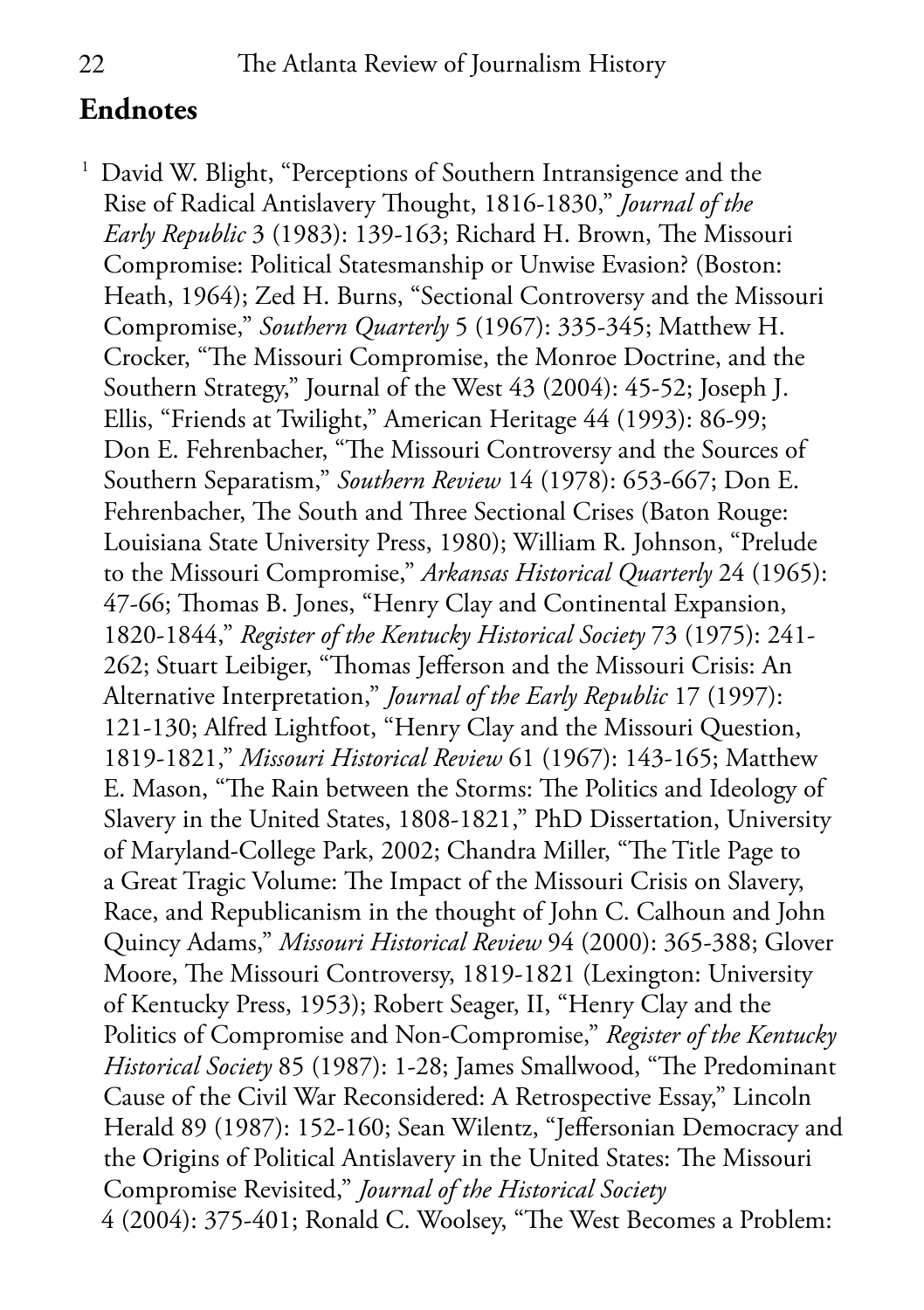The Missouri Controversy and Slavery Expansion as the Southern Dilemma," *Missouri Historical Review* 77 (1983): 409-432; Edwin M. Yoder, "The Sage at Sunset," *Virginia Quarterly Review* 58 (1982): 32- 37; Joshua Michael Zeitz, "The Missouri Compromise Reconsidered: Rhetoric and the Emergence of the Free Labor Synthesis," *Journal of the Early Republic* 20 (2000): 447-485.

- 2 Gerald J. Baldasty, "The Charleston, South Carolina, Press and National News, 1808-47," *Journalism Quarterly* 55 (1978): 519-526; Donald Lewis Shaw, "News about Slavery from 1820-1860 in Newspapers of the South, North, and West," *Journalism Quarterly* 61 (1984): 483-492.
- <sup>3</sup> There are numerous biographies treating editors of antebellum southern newspapers. Among them are Ellis Merton Coulter, *William G. Brownlow: Fighting Parson of the Southern Highlands* (Chapel Hill: University of North Carolina Press, 1937); William C. Davis, *Rhett: The Turbulent Life and Times of a Fire-Eater* (Columbia: University of South Carolina Press, 2001); and William P. Trent, *William Gilmore Simms* (Boston: Houghton, Mifflin, 1892).
- 4 Charles Henry Ambler, *Thomas Ritchie: A Study in Virginia Politics* (Richmond: Bell Book & Stationary Co., 1913); Moore, *Missouri Controversy*; Carl R. Osthaus, *Partisans of the Southern Press: Editorial Spokesmen of the Nineteenth Century* (Lexington: University Press of Kentucky, 1994).
- 5 Moore, *Missouri Controversy*.
- $^6$  One newspaper was selected from each of the states that a) had been admitted to statehood by the time of Missouri's petition and b) later passed an Ordinance of Secession. Only newspapers for which issues could be located from the entire period of study were selected. No such newspaper was found from Louisiana. When more than one newspaper was located for a state, the newspaper with the highest circulation during the time of study was selected.
- <sup>7</sup> The end date of 30 September 1821 was selected to allow six weeks' lag time for newspapers to report on the president's proclamation admitting Missouri to statehood.
- 8 William L. King, *The Newspaper Press of Charleston, S.C.* (Charleston: Edward Perry Book Press, 1872), 97.
- 9 William Rule, *Standard History of Knoxville Tennessee*, (Chicago: Lewis Publishing Co, 1900), 314-315.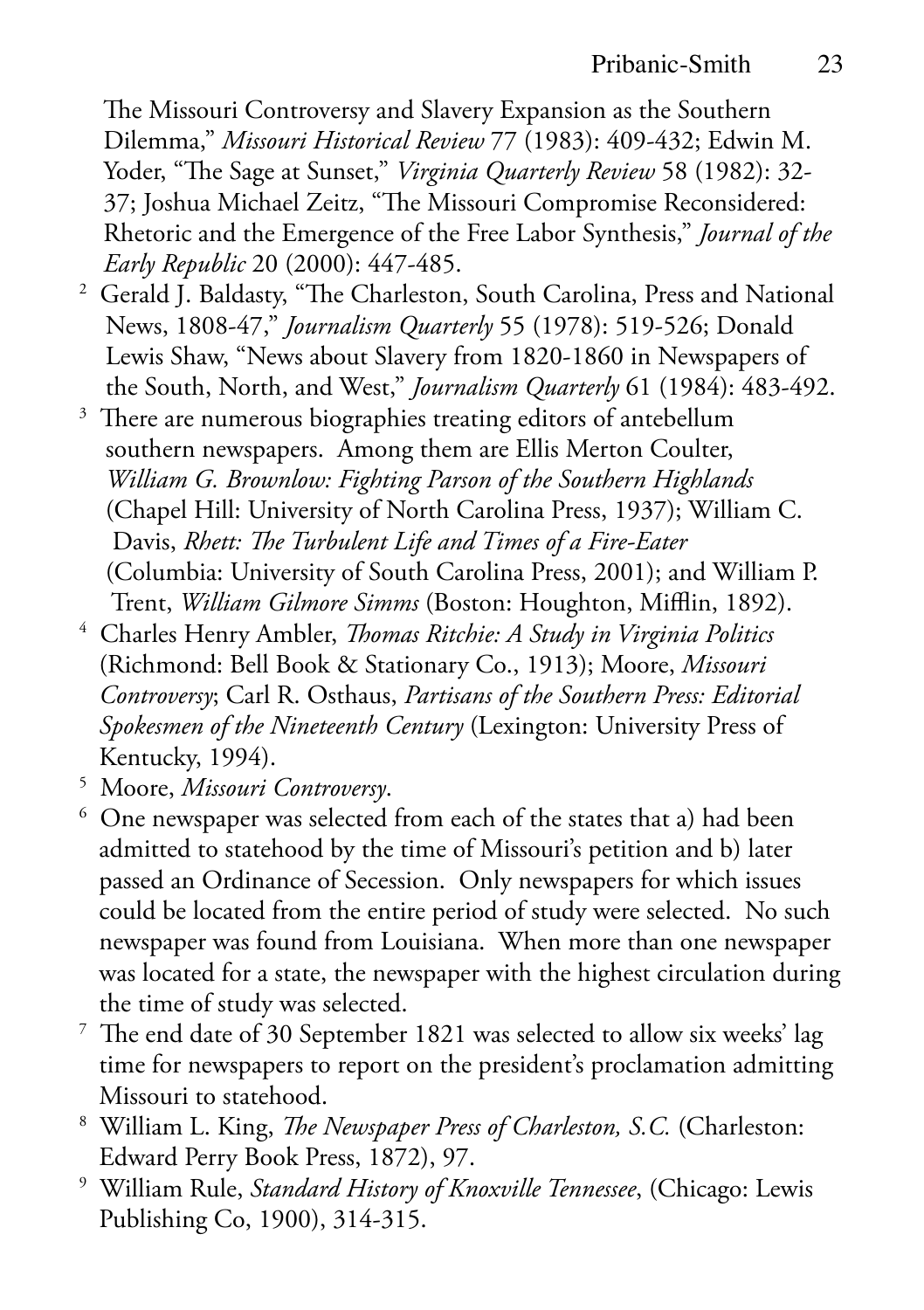- 10 Terry Alford, "Unbroken in Body and Mind," chapter 5 in *Prince Among Slaves*, (1977; reprint ed., Oxford University Press US, 1986); see the prospectus for Marschalk's Washington Republican, 13 April 1813, for an indication of his views on the purpose of newspapers.
- 11 Ambler, *Thomas Ritchie*.
- <sup>12</sup> Guion Griffis Johnson, "The Newspaper and Periodical Press," chapter 25 in *Ante-Bellum North Carolina: A Social History* (Chapel Hill: University of South Carolina Press, 1937).
- 13 *Annals of Congress*, 15 Cong., 2 Sess., 418, 1166.
- 14 *National Intelligencer*, 16 February 1819, p. 3 (Reprinted in the *Charleston Courier*, 24 February 1819, p. 3); *Richmond Enquirer*, 20 February 1819, p. 3 (Reprinted in the *Charleston Courier*, 26 February 1819, p. 3).
- 15 *Annals of Congress*, 15 Cong., 2 Sess., 1214-17, 273, 279-80, 1433-38.
- 16 *National Intelligencer*, 20 February 1819, p. 3 (Reprinted in *Charleston Courier*, 1 March 1819, p. 3; *Knoxville Register*, 9 March 1819, p. 2; *Mississippi State Gazette*, 20 March 1819, p. 3).
- 17 *Richmond Enquirer* (Reprinted in the *Georgia Journal*, 16 March 1819, p. 2); *Richmond Enquirer*, 21 May 1819, p. 4.
- 18 *Annals of Congress*, 16 Cong., 1 Sess., 841, 363, 428-30.
- 19 *Annals of Congress*, 16 Cong., 1 Sess., 1455-57, 1540, 457, 1553-55, 459, 1558, 1572-73, 467-69, 1576-77, 1587-90.
- 20 *National Intelligencer*, 6 December 1819, p. 2; *National Intelligencer*, 10 December 1819, p. 2.
- 21 *Richmond Enquirer*, 11 January 1820, p. 3; *Richmond Enquirer*, 18 January 1820, p. 3 (Reprinted in the *Georgia Journal*, 7 March 1820, p. 2); *National Intelligencer*, 29 January 1820, p. 3 (Reprinted in the *Charleston Courier*, 5 February 1820, p. 2; *Knoxville Register*, 15 February 1820, p. 2); *National Intelligencer*, 22 January 1820, p. 3 (Reprinted in the *Richmond Enquirer*, 25 January 1820, p. 2).
- 22 *National Intelligencer*, 14 January 1820, p. 3 (Reprinted in *Charleston Courier*, 21 January 1820, p. 2, *Knoxville Register*, 1 February 1820, p. 3; *Georgia Journal*, 1 February 1820, p. 3); *National Intelligencer*, 22 January 1820, p. 3 (Reprinted in the *Richmond Enquirer*, 25 Jan. 1820, p. 2); *Richmond Enquirer*, 29 January 1820, p. 2; see also *Charleston Courier*, 23 December 1819, p. 2; *Richmond Enquirer*, 22 January 1820, p. 3.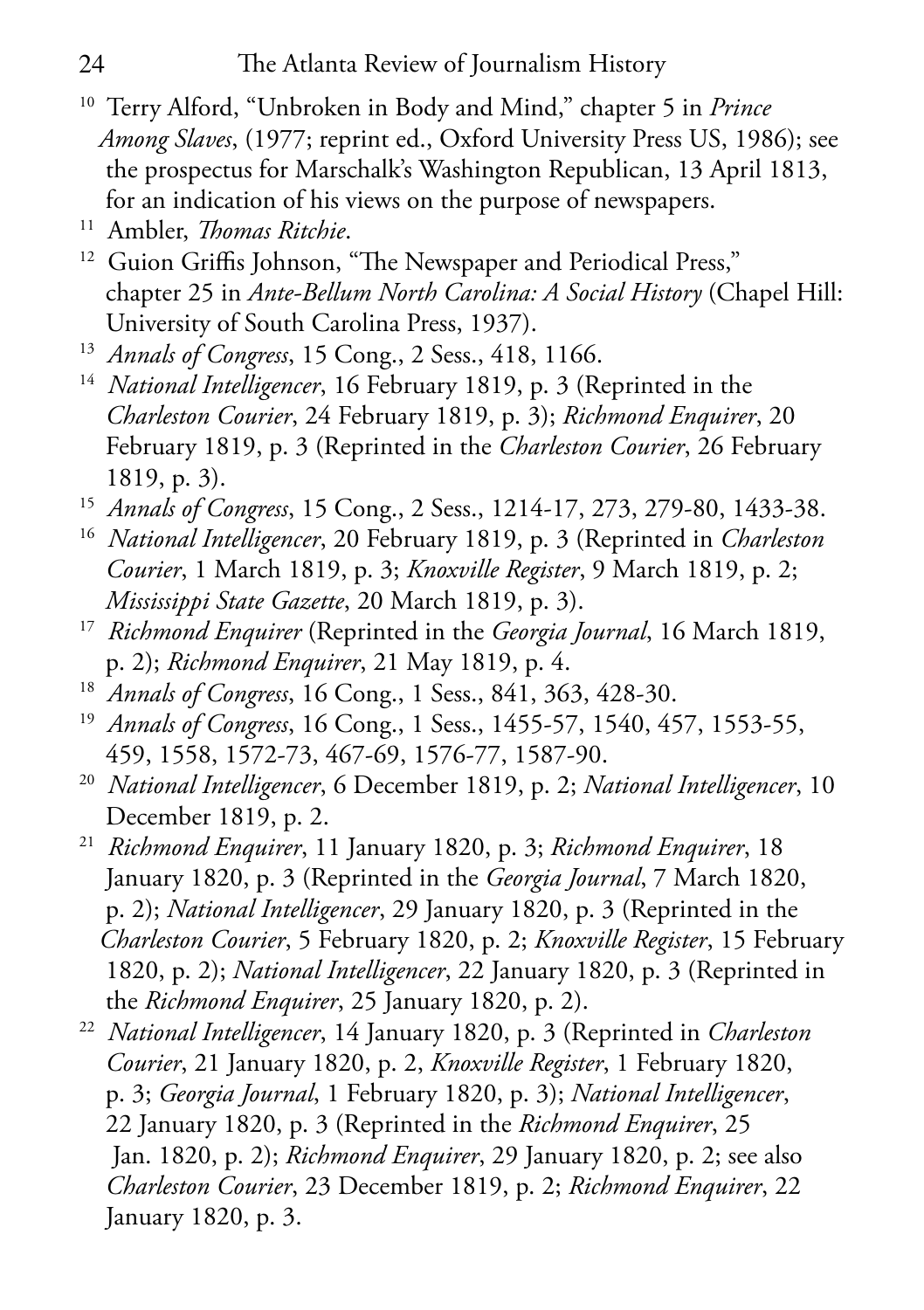- 23 *National Intelligencer*, 16 February 1820, p. 3 (Reprinted in the *Charleston Courier*, 23 February 1820, p. 2; *Richmond Enquirer*, 3 March 1821, p. 2); *National Intelligencer*, 1 March 1820, p. 3; *Niles' Weekly Register*, 11 March 1820, p. 25.
- 24 *National Intelligencer*, 25 December 1819, p. 3.
- 25 *Richmond Enquirer*, two articles, 29 January 1820, p. 2; *Charleston Courier*, 31 January 1820, p. 2; *Charleston Courier*, 1 February 1820, p. 2; *Georgia Journal*, 8 February 1820, p. 3; *National Intelligencer*, 14 February 1820, p. 3 (Reprinted in *Richmond Enquirer*, 17 February 1820, p. 2; *Charleston Courier*, 21 February 1820, p. 2); *Niles' Weekly Register*, 12 February 1820, p. 415; *Star, and North Carolina State Gazette*, 11 February 1820, p. 2; *Charleston Courier*, 16 February 1820, p. 3; *National Intelligencer*, 11 February 1820, p. 2 (Reprinted in the *Star, and North Carolina State Gazette*, 18 February 1820, p. 3; *Charleston Courier*, 18 February 1820, p. 2).
- 26 *Richmond Enquirer*, 18 January 1820, p. 3 (Reprinted in the *Charleston Courier*, 28 January 1820, p. 2); *Knoxville Register*, 15 February 1820, p. 3; *Knoxville Register,* 14 March 1820, p. 3.
- 27 *National Intelligencer*, 2 February 1820, p. 3 (Reprinted in the *Richmond Enquirer*, 5 February 1820, p. 2; *Charleston Courier*, 10 February 1820, p. 2; *Knoxville Register*, 15 February 1820, p. 3; *Mississippi State Gazette*, 26 February 1820, p. 3); *National Intelligencer*, 24 February 1820, p. 3 (Reprinted in the *Charleston Courier*, 2 March 1820, p. 2; *Knoxville Register*, 7 March 1820, p. 2); *National Intelligencer*, 29 February 1820, p. 3 (Reprinted in the *Richmond Enquirer*, 3 March 1820, p. 3); "Postscript," *National Intelligencer*, 29 February 1820, p. 3 (Reprinted in the *Charleston Courier*, 7 March 1820, p. 2 ).
- 28 *National Intelligencer*, 1 March 1820, p. 3 (Reprinted in the *Charleston Courier*, 8 March 1820, p. 2); *National Intelligencer*, 2 March 1820, p. 2 (Reprinted in *Niles' Weekly Register*, 4 March 1820, p. 1; *Charleston Courier*, 9 March 1820, p. 2; *Knoxville Register*, 14 March 1820, p. 3); *National Intelligencer*, 3 March 20, p. 3 (Reprinted in the *Charleston Courier*, 20 March 1820, p. 2; *Knoxville Register*, 21 March 1820, p. 3); *National Intelligencer*, 6 March 1820 (Reprinted in the Richmond *Enquirer*, 10 March 1820, p. 2); *National Intelligencer*, 7 March 1820, p. 3 (Reprinted in the *Richmond Enquirer*, 10 March 1820, p. 2; *Georgia Journal*, 28 March 1820, p. 1); *Knoxville Register*, 14 March 1820, p. 3;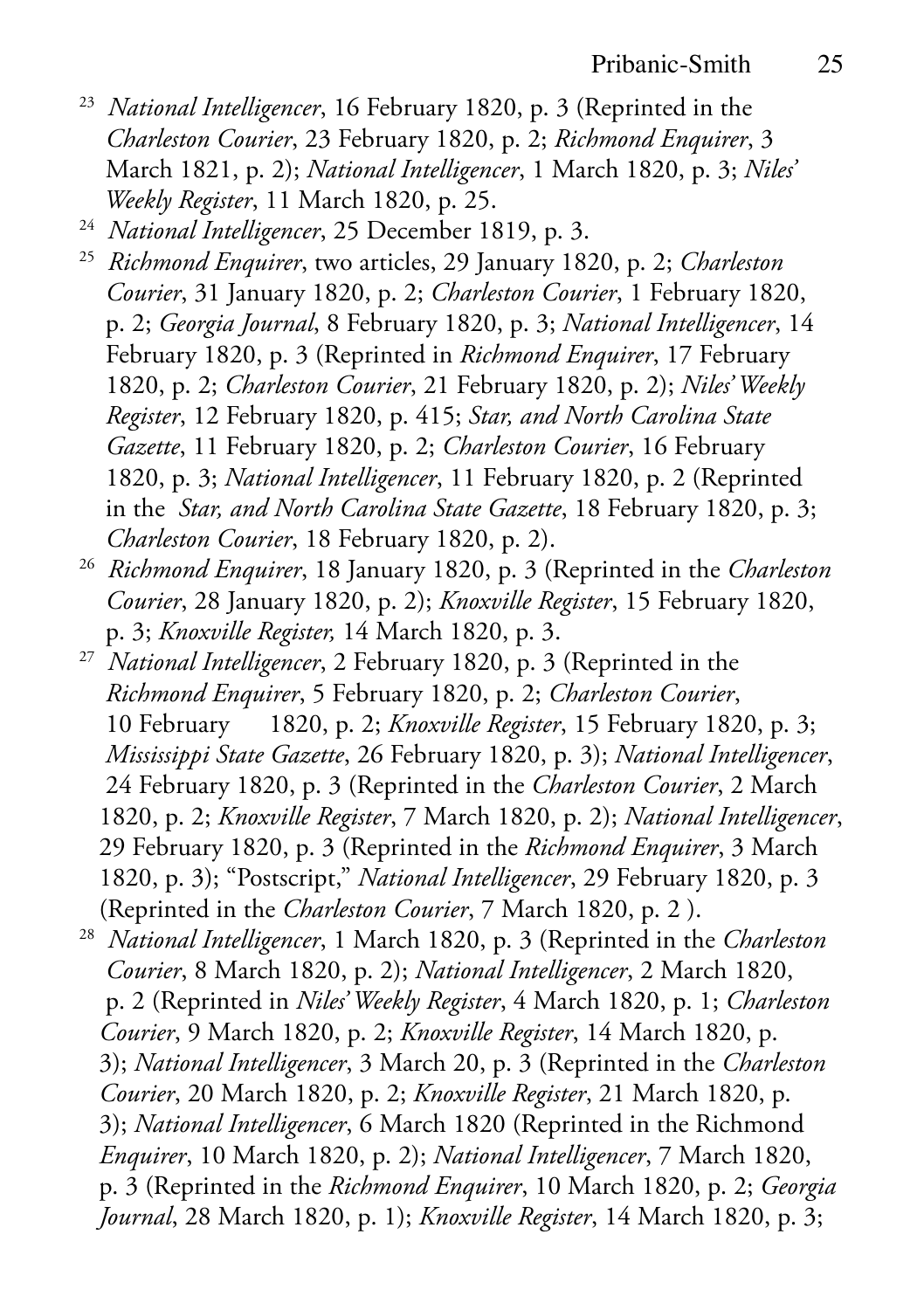*Charleston Courier*, 11 March 1820, p. 2.

- 29 *Charleston Courier*, 16 December 1819, p. 2; *Richmond Enquirer*, 18 December 1819, p. 3; *National Intelligencer*, 7 January 1820, p. 2; *National Intelligencer*, 11 January 1820, p. 3; *Knoxville Register*, 25 January 1820, p. 1; *Georgia Journal*, 11 January 1820, p. 2; *Charleston Courier*, 6 March 1820, p. 2; *Niles' Weekly Register*, 22 January 1820, p. 342; *Richmond Enquirer*, 25 January 1820, p. 3; see also *Niles' Weekly Register*, 5 February 1820, p. 399.
- 30 *Richmond Enquirer*, 7 March 1820, p. 4; *Mississippi State Gazette*, 25 March 1820, p. 3; *Niles' Weekly Register* (26 February 1820, p. 441) paraphrased the article but did not attribute its source.
- 31 *National Intelligencer*, 19 January 1820, p. 2; *Richmond Enquirer*, 1 February 1820, p. 1; *National Intelligencer*, 4 February 1820, p. 3, *Charleston Courier*, 1 March 1820, p. 2; *Charleston Courier*, 8 February 1820, p. 2; *Niles' Weekly Register*, 19 February 1820, p. 425.
- 32 *Richmond Enquirer*, 17 March 1820, p. 3; *National Intelligencer*, 14 March 1820, p. 3; *Niles' Weekly Register*, 11 March 1820, p. 25 (see also *Niles' Weekly Register*, 26 February 1820, p. 442 for its editor's position on compromise).
- 33 *Niles' Weekly Register*, 8 January 1820, p. 307; *Niles' Weekly Register*, 29 January 1820, p. 362.
- 34 *National Intelligencer*, 20 December 1819, p. 2; 28 December 1819, p. 2; 4 February 1820, p. 3; 10 February 1820, p. 3; 23 February 1820, p. 3.
- 35 *National Intelligencer* 23 February 1820, p. 3; *Richmond Enquirer*, two articles, 7 March 1820, p. 4; *Richmond Enquirer*, 20 January 1820, p. 1 (Reprinted in the *Knoxville Register*, 8 February 1820, p. 1).
- <sup>36</sup> *Georgia Journal*, 4 January 1820, p. 3; *Richmond Enquirer*, 11 January 1820, p. 3; *Richmond Enquirer*, 20 February 1820, p. 3; *Richmond Enquirer*, 24 February 1820, p. 3; *Georgia Journal*, 7 March 1820, p. 2.
- 37 *Richmond Enquirer*, 25 January 1820, p. 3; 29 December 1819, p. 2-3; 1 January 1820, p. 2; 4 January 1820, p 3; 8 January 1820, p. 3; 13 January 1820, p. 3; 15 January 1820, p. 2; 18 January 1820, p. 3; 20 January 1820, p. 3; 22 January 1820, p. 3; 3 February 1820, p. 2-3, 8 February 1820, p. 3; 22 February 1820, p. 3.
- 38 *Richmond Enquirer* (cited in *Niles' Weekly Register*, 5 February 1820, p 385); *Niles' Weekly Register*, 5 February 1820, p 385; *Richmond Enquirer*, 5 February 1820, p. 2; *Niles' Weekly Register*, 12 February 1820, p. 415.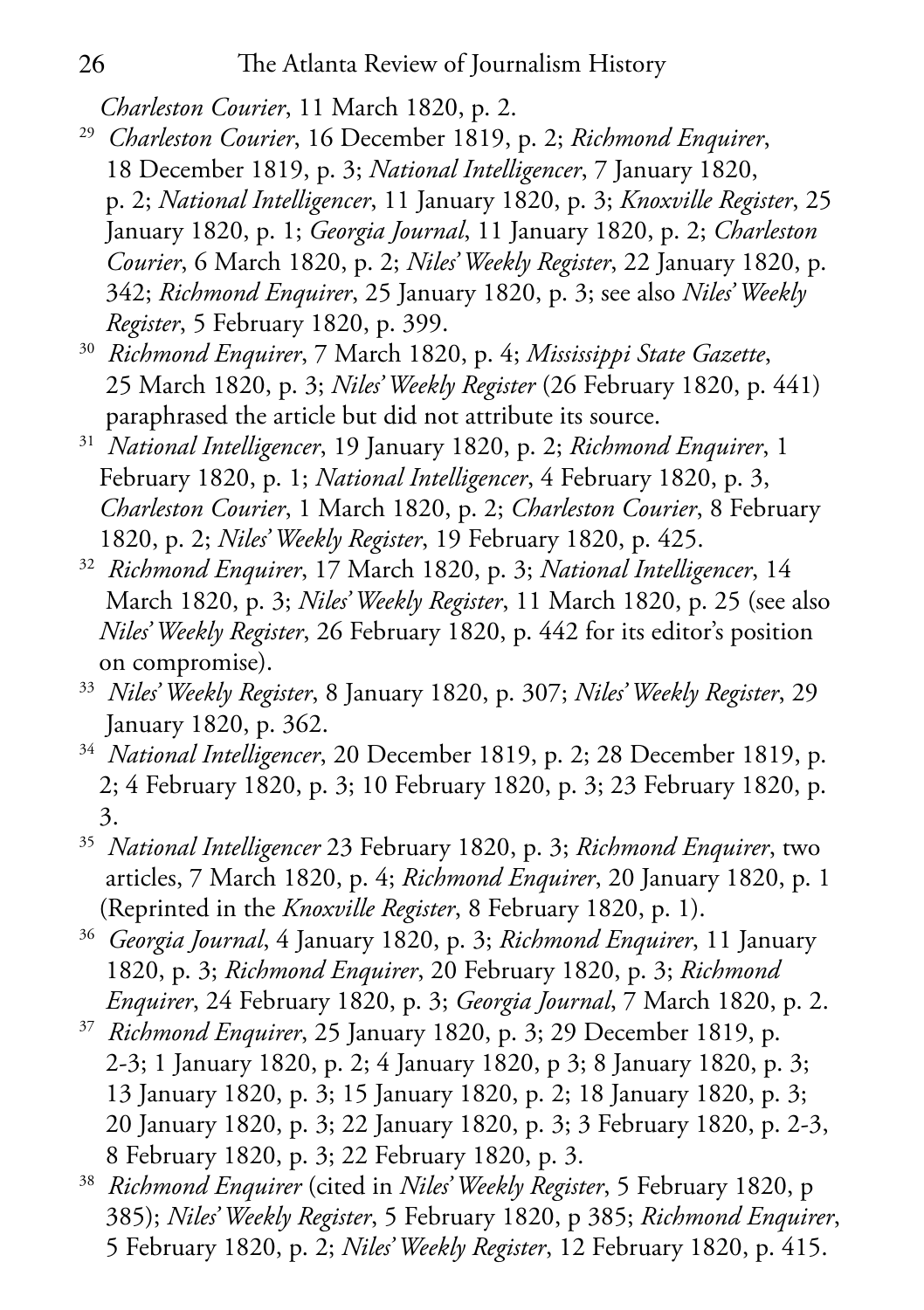- 39 *Richmond Enquirer*, 10 February 1820, p. 3; *Niles' Weekly Register*, 19 February 1820, p. 425; *National Intelligencer*, 11 February 1820, p. 2 (Reprinted in the *Richmond Enquirer*, 17 February 1820, p. 2; *Star, and North Carolina State Gazette*, 18 February 1820, p. 3); *Richmond Enquirer*, 17 February 1820, p. 2-3; *Richmond Enquirer*, 19 February 1820, p. 3 (Reprinted in the *Charleston Courier*, 28 February 1820, p. 2); *Richmond Enquirer*, 7 March 1820, p. 3; *Richmond Enquirer*, 17 March 1820, p. 3.
- 40 *Georgia Journal*, 7 March 1820, p. 2; *Georgia Journal*, 14 March 1820, p. 1.
- 41 *Richmond Enquirer*, 10 March 1820, p. 3.
- 42 *Annals of Congress*, 16 Cong., 2 Sess., 116, 669-70, 381-382, 1219-20, 1223-24, 1228, 1238-40, 390.
- 43 *National Intelligencer*, 8 December 1820, p. 3.
- 44 *Mississippi State Gazette*, 31 March 1821, p. 2.
- 45 *National Intelligencer*, 8 December 1820, p. 3; *National Intelligencer*, 9 December 1820, p. 3; *Knoxville Register*, 26 December 1820, p. 3; *National Intelligencer*, 2 February 1821, p. 3 (Reprinted in the *Charleston Courier*, 12 February 1821, p. 2); *Niles' Weekly Register*, 2 December 1820, p. 209; *Niles' Weekly Register*, 3 March 1821, p. 495.
- 46 *Richmond Enquirer*, 19 December 1820, p. 3; *National Intelligencer*, 19 December 1820, p. 3; *National Intelligencer*, 22 December 1920, p. 3; *Georgia Journal*, 9 January 1821, p. 3; *Richmond Enquirer*, 2 January 1821, p. 3 (Reprinted in the *Georgia Journal*, 16 January 1821, p.2); *Richmond Enquirer* (Reprinted in the *Knoxville Register*, 9 January 1821, p. 2); *Richmond Enquirer*, 30 January 1821, p. 2 (Reprinted in *Niles' Weekly Register*, 3 February 1821, p. 371; *Georgia Journal*, 13 February 1821, p. 3); *Richmond Enquirer*, 3 February 1821, p. 3; *Richmond Enquirer* (Reprinted in the *Charleston Courier*, 14 February 1821, p. 2).
- 47 *Georgia Journal*, 16 January 1821, p. 2; *Charleston Courier*, 12 February 1821, p. 2; *Niles' Weekly Register*, 23 December 1820, p. 265; *National Intelligencer*, 16 January 1821, p. 3 (Reprinted in the *Charleston Courier*, 24 January 1821, p. 2); *National Intelligencer*, 13 February 1821, p. 3 (Reprinted in the *Richmond Enquirer*, 17 February 1821, p. 1; *Charleston Courier*, 20 February 1821, p. 20).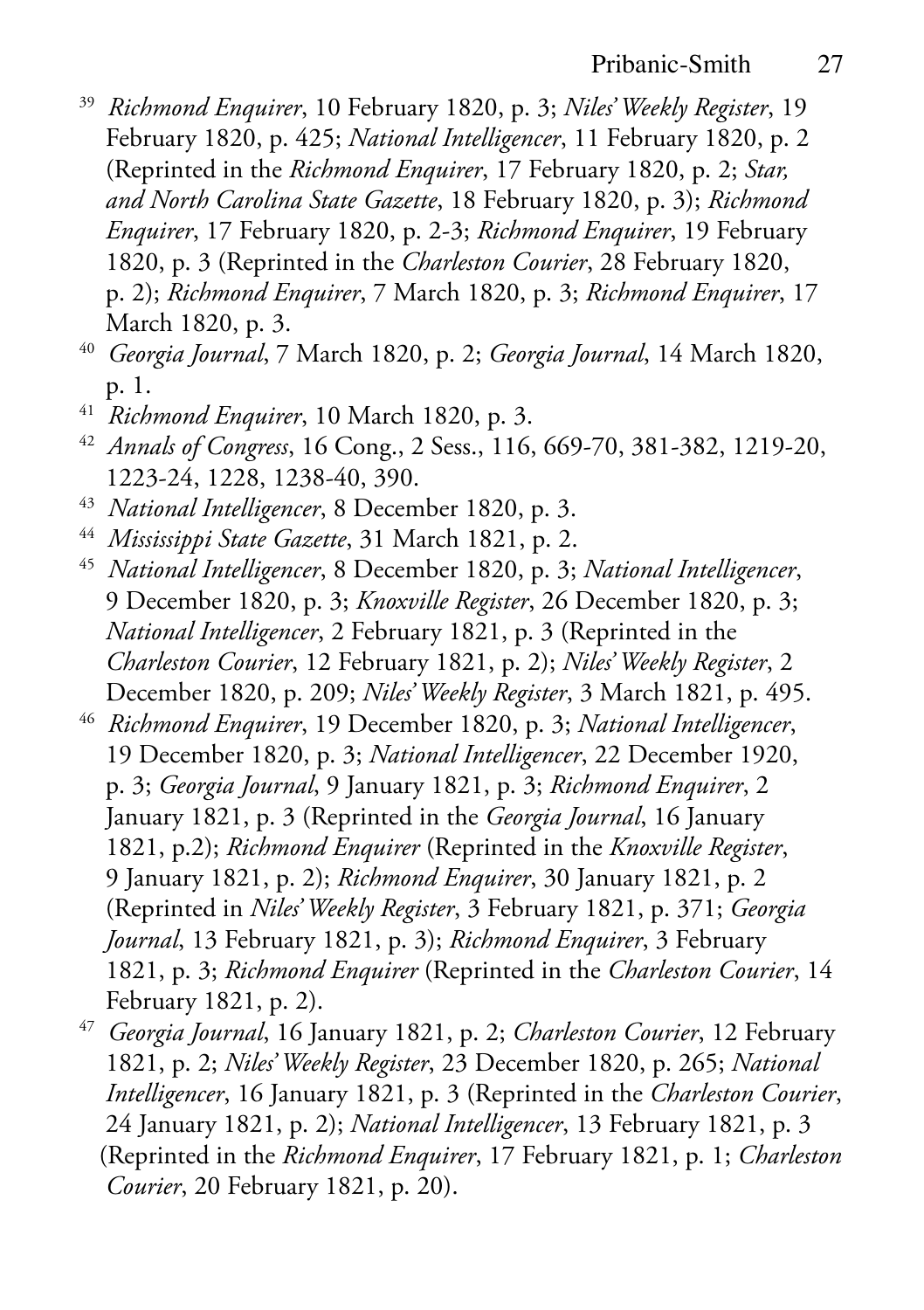- <sup>48</sup>*National Intelligencer*, 14 December 1820, p. 3 (Reprinted in the *Knoxville Register*, 26 December 1820, p. 3); *National Intelligencer*, 19 December 1820, p. 3; *Georgia Journal*, 16 January 1821, p. 2; *Richmond Enquirer*, 19 December 1820, p. 3 (Reprinted in the *National Intelligencer*, 22 December 1820, p. 3); *Richmond Enquirer*, 2 January 1821, p. 3 (Reprinted in the *Charleston Courier*, 10 January 1831, p. 2); *Knoxville Register*, 26 December 1820, p. 3; *Richmond Enquirer*, 18 January 1821, p.3; *Richmond Enquirer*, 13 February 1821, p. 3.
- 49 *National Intelligencer*, 2 March 1821, p. 3 (Reprinted in the *Charleston Courier*, 2 March 1821, p. 2); *National Intelligencer*, 27 February 1821, p. 3 (Reprinted in the *Richmond Enquirer*, 1 March 1821, p. 3; *Charleston Courier*, 8 March 1821, p. 2); *Georgia Journal*, 27 February 1821, p. 2; *Richmond Enquirer*, 27 February 1821, p. 2.
- 50 *National Intelligencer*, 28 February 1821, p. 3 (Reprinted in the *Richmond Enquirer*, 3 March 1821, p. 2); *National Intelligencer*, 1 March 1821, p. 3 (Reprinted in the *Richmond Enquirer*, 3 March 1821, p. 3; *Charleston Courier*, 9 March 1821, p. 2).
- 51 *Knoxville Register*, 28 August 1821, p. 2; *Mississippi State Gazette*, 15 September 1821, p. 1.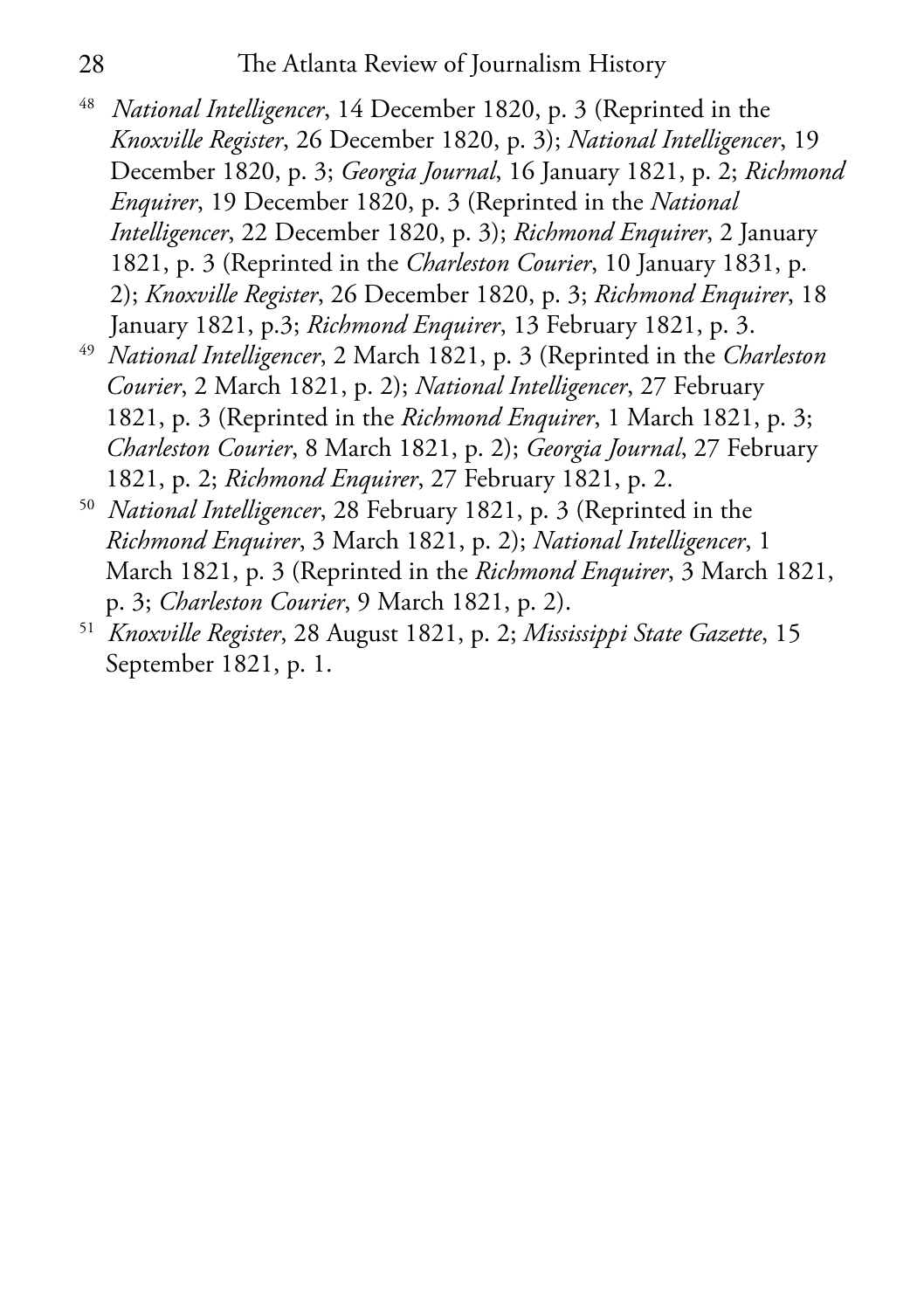# **Works Cited**

### **Primary Sources**

Government documents *Annals of Congress*, 15 Cong., 2 Sess. *Annals of Congress*, 16 Cong., 1 Sess. *Annals of Congress*, 16 Cong., 2 Sess.

**Newspapers** *Charleston* (S.C) *Courier Georgia Journal Knoxville* (Tenn.) *Register Mississippi State Gazette* (Natchez) *Richmond* (Va.) *Enquirer Star, and North Carolina State Gazette* (Raleigh) *National Intelligencer Niles' Weekly Register*

### **Secondary Sources**

Books/Dissertations Alford, Terry. *Prince Among Slaves*. 1977; reprint ed., Oxford University Press, 1986. Ambler, Charles Henry. *Thomas Ritchie: A Study in Virginia Politics.* Richmond: Bell Book & Stationary Co., 1913. Brown, Richard H. *The Missouri Compromise: Political Statesmanship or Unwise Evasion?* Boston: Heath, 1964. Coulter, Ellis Merton. *William G. Brownlow: Fighting Parson of the Southern Highlands*. Chapel Hill: University of North Carolina Press, 1937. Davis, William C. *Rhett: The Turbulent Life and Times of a Fire-Eater.* Columbia: University of South Carolina Press, 2001. Fehrenbacher, Don E. *The South and Three Sectional Crises*. Baton Rouge: Louisiana State University Press, 1980. Johnson, Guion Griffis. *Ante-Bellum North Carolina: A Social History*. Chapel Hill: University of South Carolina Press, 1937.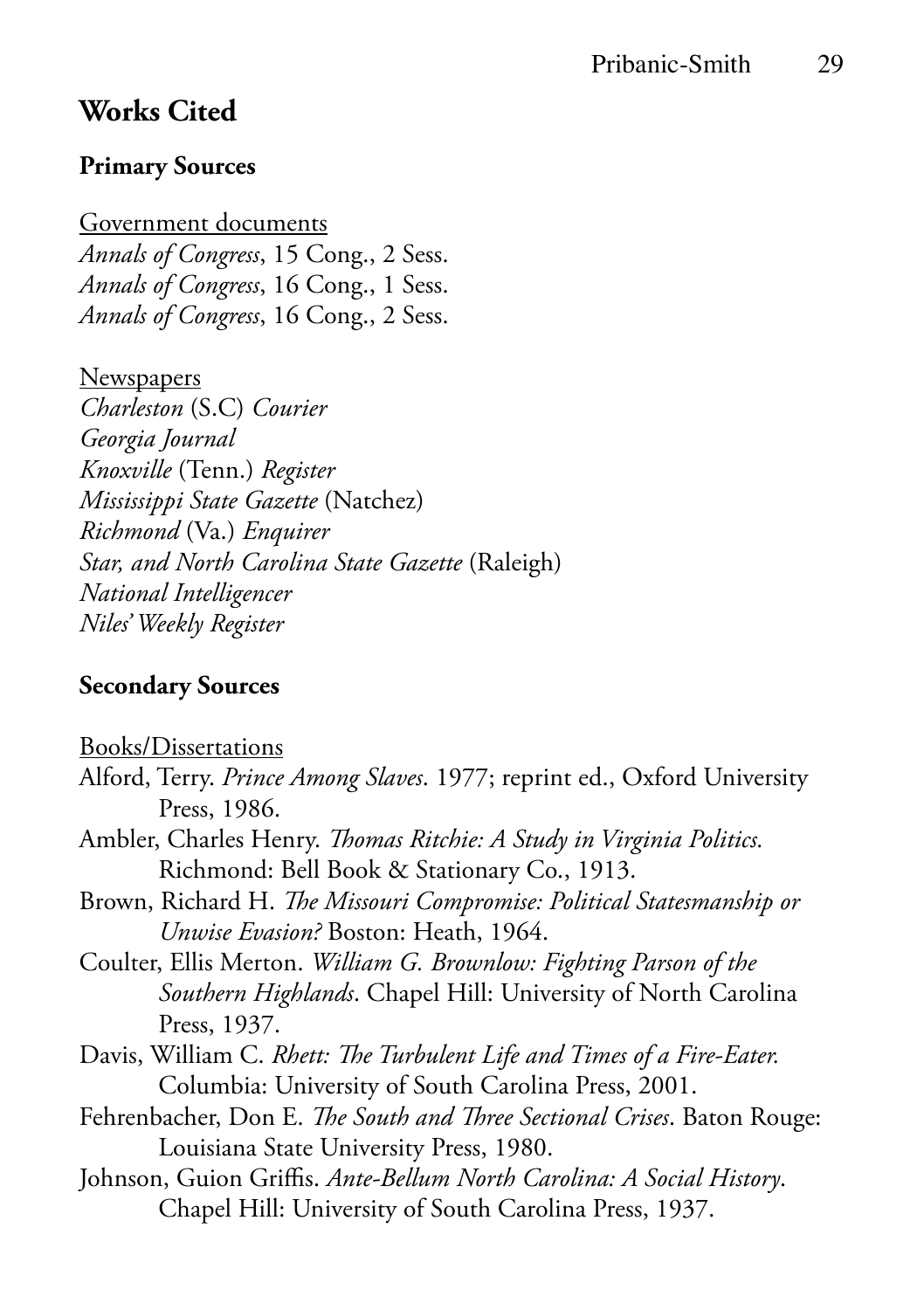- King, William L. *The Newspaper Press of Charleston*, S.C. Charleston: Edward Perry Book Press, 1872.
- Mason, Matthew E. "The Rain between the Storms: The Politics and Ideology of Slavery in the United States, 1808-1821." PhD Dissertation, University of Maryland-College Park, 2002.
- Moore, Glover. *The Missouri Controversy, 1819-1821*. Lexington: University of Kentucky Press, 1953.
- Osthaus, Carl R. *Partisans of the Southern Press: Editorial Spokesmen of the Nineteenth Century*. Lexington: University Press of Kentucky, 1994.
- Rule, William. *Standard History of Knoxville Tennessee*. Chicago: Lewis Publishing Co, 1900).
- Trent, William P. *William Gilmore Simms*. Boston: Houghton, Mifflin, 1892.

#### Articles

- Baldasty, Gerald J. "The Charleston, South Carolina, Press and National News, 1808-47." *Journalism Quarterly* 55 (1978): 519-526.
- Blight, David W. "Perceptions of Southern Intransigence and the Rise of Radical Antislavery Thought, 1816-1830." *Journal of the Early Republic* 3 (1983): 139-163.
- Burns, Zed H. "Sectional Controversy and the Missouri Compromise." *Southern Quarterly* 5 (1967): 335-345.
- Crocker, Matthew H. "The Missouri Compromise, the Monroe Doctrine, and the Southern Strategy." *Journal of the West* 43 (2004): 45-52.
- Ellis, Joseph J. "Friends at Twilight." *American Heritage* 44 (1993): 86-99.
- Fehrenbacher, Don E. "The Missouri Controversy and the Sources of Southern Separatism." *Southern Review* 14 (1978): 653-667.
- Johnson, William R. "Prelude to the Missouri Compromise." *Arkansas Historical Quarterly* 24 (1965): 47-66.
- Jones, Thomas B. "Henry Clay and Continental Expansion, 1820-1844." *Register of the Kentucky Historical Society* 73 (1975): 241-262.
- Leibiger, Stuart. "Thomas Jefferson and the Missouri Crisis: An Alternative Interpretation." *Journal of the Early Republic* 17 (1997): 121-130.
- Lightfoot, Alfred. "Henry Clay and the Missouri Question, 1819-1821." *Missouri Historical Review* 61 (1967): 143-165.
- Miller, Chandra. "The Title Page to a Great Tragic Volume: The Impact of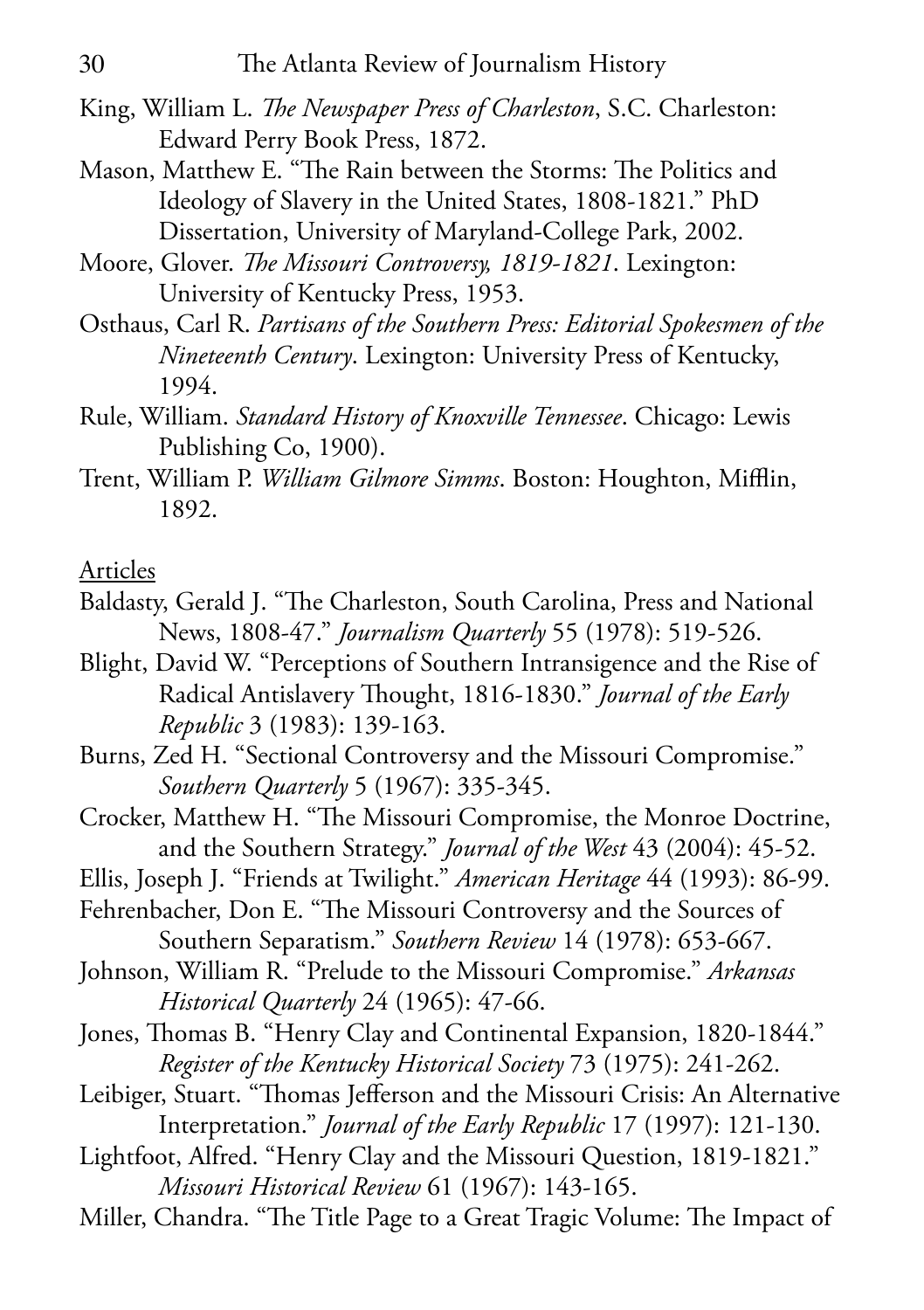the Missouri Crisis on Slavery, Race, and Republicanism in the thought of John C. Calhoun and John Quincy Adams." *Missouri Historical Review* 94 (2000): 365-388.

- Seager, II, Robert. "Henry Clay and the Politics of Compromise and Non-Compromise." *Register of the Kentucky Historical Society* 85 (1987): 1-28.
- Shaw, Donald Lewis. "News about Slavery from 1820-1860 in Newspapers of the South, North, and West." *Journalism Quarterly* 61 (1984): 483-492.
- Smallwood, James. "The Predominant Cause of the Civil War Reconsidered: A Retrospective Essay." *Lincoln Herald* 89 (1987): 152-160.
- Wilentz, Sean. "Jeffersonian Democracy and the Origins of Political Antislavery in the United States: The Missouri Compromise Revisited." *Journal of the Historical Society* 4 (2004): 375-401.
- Woolsey, Ronald C. "The West Becomes a Problem: The Missouri Controversy and Slavery Expansion as the Southern Dilemma." *Missouri Historical Review* 77 (1983): 409-432.
- Yoder, Edwin M. "The Sage at Sunset." *Virginia Quarterly Review* 58 (1982): 32-37.
- Zeitz, Joshua Michael. "The Missouri Compromise Reconsidered: Rhetoric and the Emergence of the Free Labor Synthesis." *Journal of the Early Republic* 20 (2000): 447-485.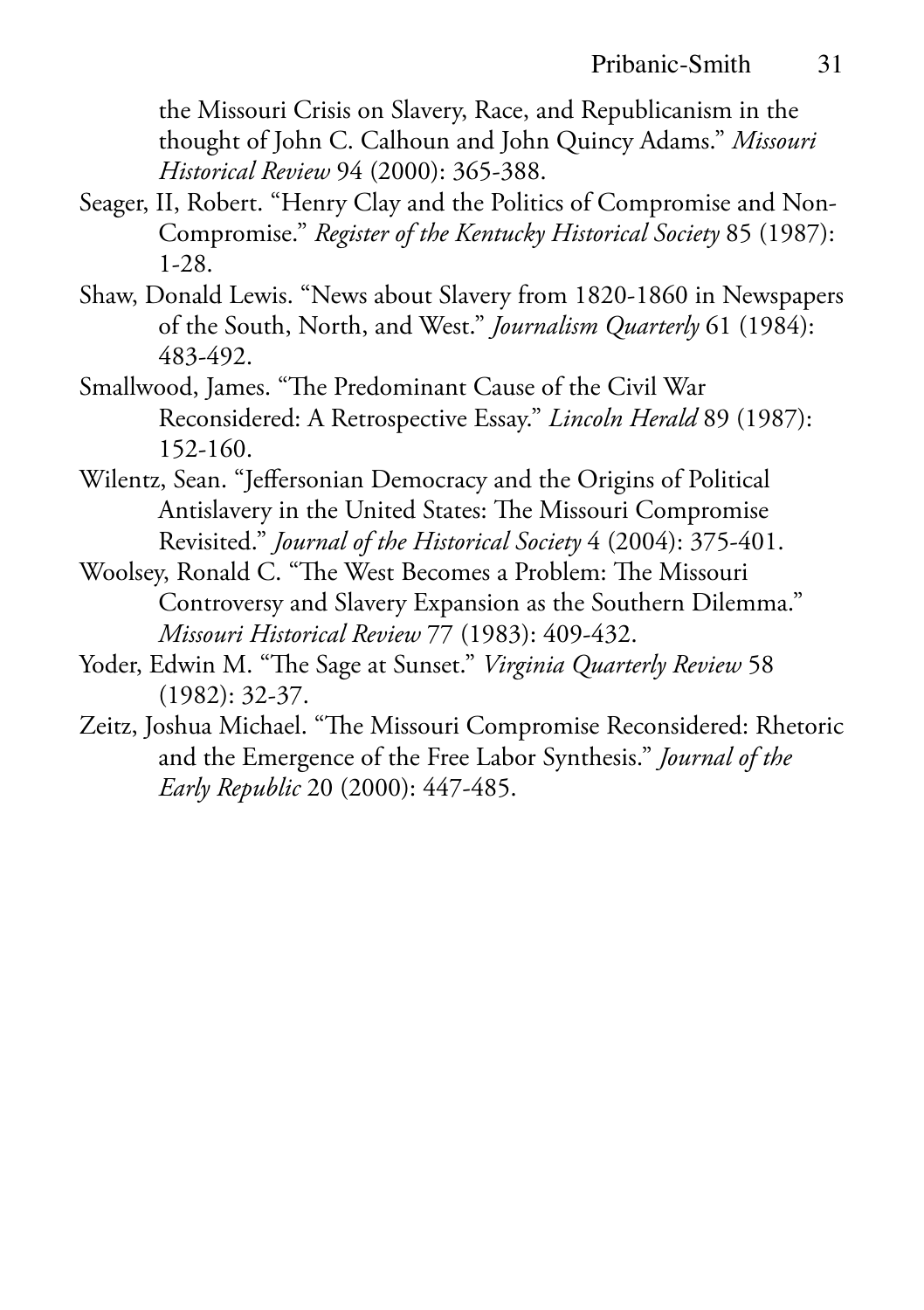# **Contagion from Abroad: U.S. Newspaper Framings of Immigrants and Epidemics, 1891 to1893**

## **Harriet Moore**

*As the nineteenth century came to a close, the landscape of immigration changed. With a rash of deadly epidemics, sometimes traced to incoming ships from Europe and Asia, immigrants became associated with contagion. Also, immigration policies became more restrictive through the Immigration Act of 1891, the opening of Ellis Island as a port of entry in 1892, the Chinese Exclusion Act of 1892, the New York City Epidemics of 1892, the National Quarantine Act of 1893, and the rise of the Nativist movement (antipathy toward aliens, their institutions, and their ideas). These factors affected the immigration experience as well as press coverage of the issues. Much of the historical literature of press framing of immigration focuses on economics, labor, legislation, and public policy. This article examines the press framing of immigrants and immigration issues specifically within the context of epidemics in 115 articles from newspapers from 1891 to 1893.*

> With the danger of cholera in question, it is plain to see that the United States would be better off if ignorant Russian Jews and Hungarians were denied refuge here. These people are offensive enough at best; under the present circumstances they are a positive menace to the health of this country. Even should they pass the quarantine officials, their mode of life when they settle down makes them always a source of danger. Cholera, it must be remembered, originates in the homes of human riffraff.1

– Excerpt from a lead article of the *New York Times*, 29 August 1892.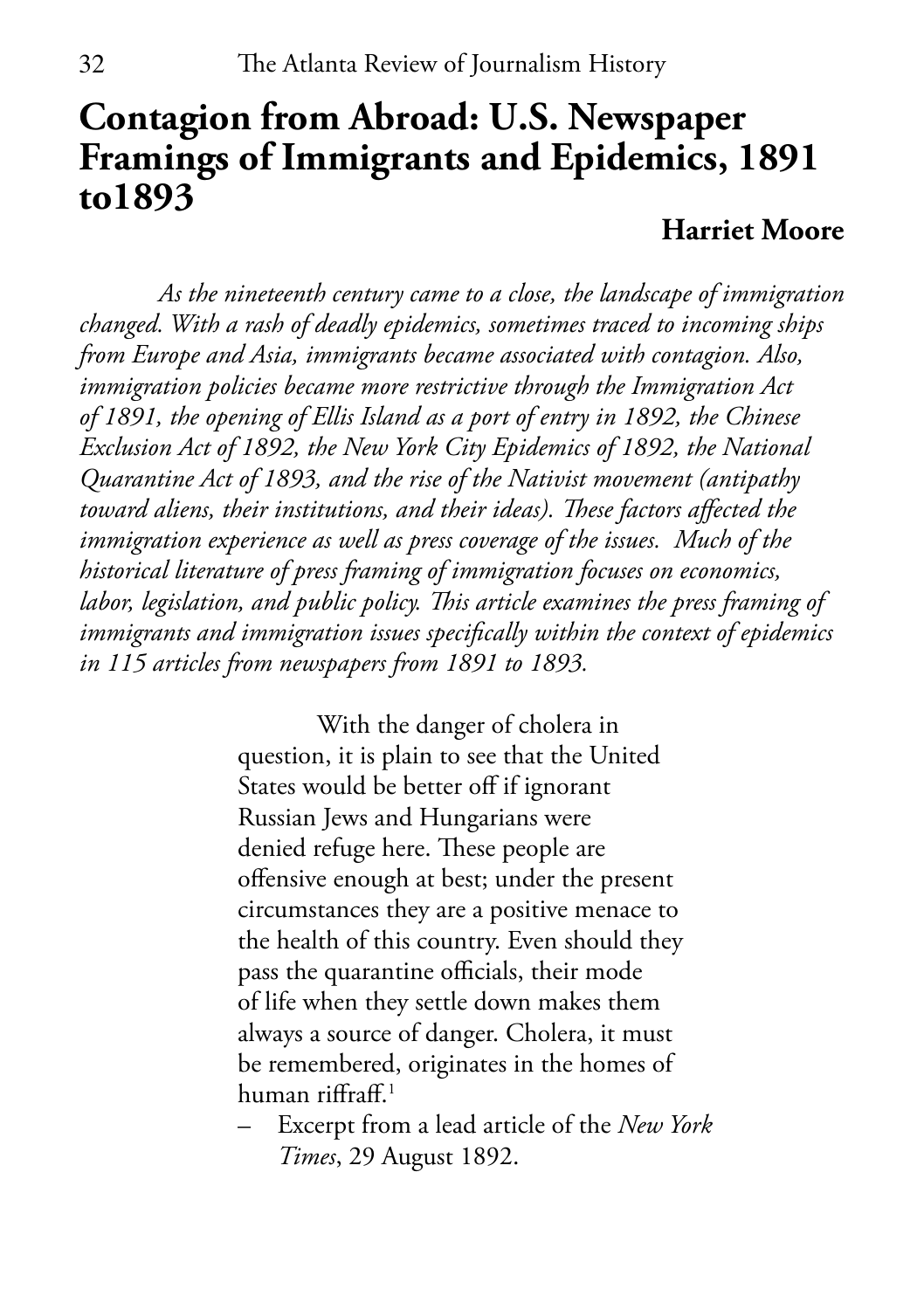In the late nineteenth century, immigrants became associated with deadly epidemics, such as cholera,<sup>2</sup> smallpox,<sup>3</sup> typhus,<sup>4</sup> and leprosy.<sup>5,6</sup> Because many immigrants lived in poor conditions or arrived from far away ports known for having epidemic outbreaks, America's newcomers often took the blame for epidemic diseases. The term "immigrant" became synonymous with "contagion." The above excerpt from a lead *New York Times* article illustrates a typical depiction of immigrants and epidemics in U.S. newspapers in the 1890s.

This research examines American newspaper framing of immigrants and epidemics in 115 articles, from 1891 to 1893. The articles came from the following eight American newspapers: the *New York Times, Boston Daily Globe, Milwaukee Sentinel, Daily Inter Ocean-Chicago, Galveston Daily News, Daily Picayune-New Orleans, San Francisco Bulletin,* and the *Los Angeles Times*. These newspapers represent the North, South, East, and Western regions of the United States, also the locations of the four major U.S. entry points with immigration inspection stations – Ellis Island in the East (New York); Angel Island in the West (San Francisco); the Canadian/Michigan border in the North; and the Texas/Mexico border in the South.7

The concepts of framing theory are important to understanding the manner in which the newspapers framed immigration and epidemics. Framing can be an organizing device that can help journalists present information in ways that give salience to some news and events over others. For Entman, framing as an organizing device essentially involves "selection and salience – to frame is to select some aspects of reality and make them more salient in a communicating texts."8 And some research indicates that negatively framed messages may have a greater impact on judgments than positively framed messages, and messages emphasizing losses may be more persuasive than those emphasizing gains due to action. Negative messages may be perceived as more "important, salient, vivid, fear-inducing, and/or consequential" in comparison to positive frames.<sup>9</sup> Thus a detailed analysis of the various framing techniques is important. Considering these framing devices is important in understanding how the newspapers framed immigrant issues in the context of epidemics in the 1890s.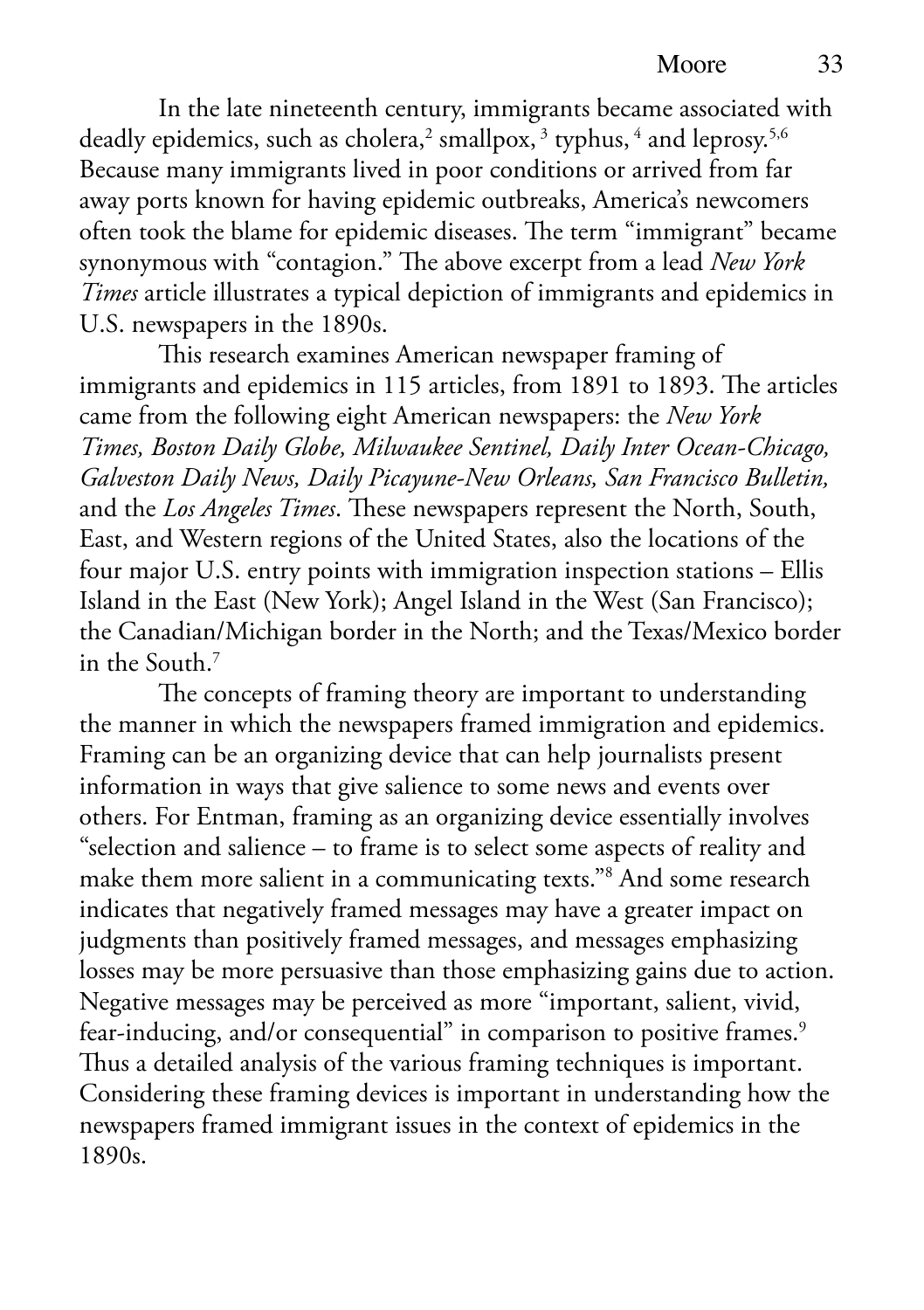# **Immigration and Epidemics in the Nineteenth Century**

The first major wave of immigrants, mostly from England to the United States, began early in the seventeenth century and ended around 1820. They totaled no more than 100,000.10 The second wave began around 1820 and ended in 1880. During this period, most immigrants came from Germany, Scotland and Ireland, totaling 10 million.<sup>11</sup> From 1880 to 1930, the third major wave brought 27 million immigrants from Eastern and Southern Europe, Asia, and Mexico, marking a shift from "old" to "new" immigrants.<sup>12</sup>

In order to distinguish the new arrivals from Europe and Asia in the 1880s from earlier migrations of the English, Scottish, and Irish, many American commentators began to make distinctions between "old" and "new" immigrants.<sup>13</sup> These new arrivals looked different and exhibited cultural values that were distinct from those of the old immigrants.<sup>14</sup> These striking differences further divided the old and the new, and heightened the growing anti-immigrant sentiment of the late nineteenth century.

The number of immigrants who came to the United States increased sharply in the 1880s with the advent of steamships that reduced travel time. In the thirty-year period from 1870 to 1900, the population of the United States had doubled to 76 million.15 Between 1885 and 1898, 6 million people came to the United States from Eastern, Central, and Southern Europe.<sup>16</sup> As newcomers flocked to American cities, many Americans became alarmed over increased immigration because they feared newcomers would take their jobs, spread anti-American rhetoric, and spread contagious diseases.17 Immigration became a divisive issue, galvanized by economics, politics, and public health. 18 These changes coincided with what Frederick Jackson Turner later considered the "closing of the American frontier in 1890, and the end of the optimistic view of America's future."<sup>19</sup>

Anti-immigrant sentiment had been prevalent in the United States since at least the 1840s and epidemic outbreaks exacerbated America's fear of newcomers. Many argued that America should "close its doors" to new immigrants. As new arrivals came, sometimes ships carrying people with cholera, typhus and smallpox from foreign ports disembarked in New York or San Francisco. In several cases in the 1890s, new arrivals suspected of bringing epidemics from Europe flocked to cities throughout the country.<sup>20</sup> These illnesses had been a public health problem prior to the influx of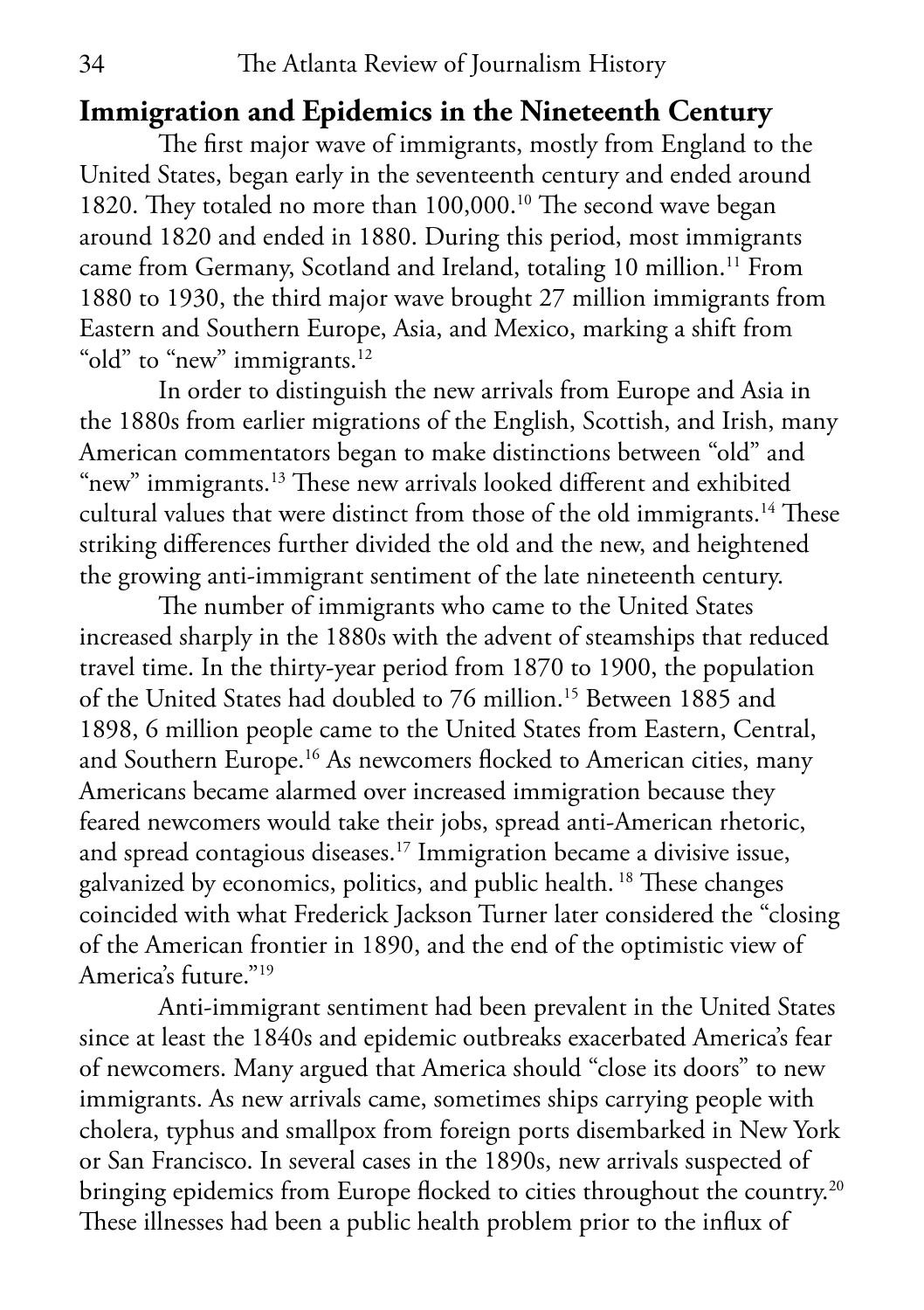immigrants, but newcomers often took the blame. Advances in scientific knowledge of disease transmission coincided with these viewpoints.

Between 1870 and 1900, remarkable advances in scientific knowledge changed the understanding of contagious disease transmission. Before the nineteenth century, the concept of a contagion, a bacterium or a virus that causes a contagious (communicable) disease,<sup>21</sup> was not a widely accepted theory in the medical community. But the concept of bacteriology, the branch of medical science that studies bacteria in relation to disease,<sup>22</sup> asserted that a tiny microbe could be responsible for a devastating epidemic.<sup>23</sup> The development of bacteriology coincided with the modern germ theory, also called the pathogenic theory of medicine, which associates most diseases with specific entities, such as bacteria.<sup>24</sup> These discoveries exacerbated the desire to exclude foreigners based on the fear that they would spread deadly diseases.

The United States has a history of exclusion and hostility toward foreigners, dating back to the eighteenth century.<sup>25</sup> The Alien and Sedition laws passed in 1798 during the administration of John Adams bear further testimony to the hostility felt toward the alien.<sup>26</sup> Under the Alien Law, the president of the United States was invested with power to send away all such aliens as he judged dangerous to the peace and safety of the country, or had reasons to think were hatching treason or laying plots against the government.27 As Roy L. Garis points out: "Historical facts thus seem to refute the contentions of the past and present advocates of unrestricted immigration that we have always welcomed the immigrant with outstretched arms."28 It is important to note that in the late nineteenth century, anti-immigration sentiment was not a new idea. The exclusionary laws of the 1880s and 1890s mirrored the early ideals that immigration should be controlled.

Considered the first general immigration law, the Immigration Act of 1882 established a system of central control of immigration through state boards under the Secretary of the Treasury and broadened restrictions on immigration by adding to the classes of inadmissible aliens to include persons likely to become a public charge. The 1882 act essentially only banned polygamists and contract laborers from entering the United States, but the new provisions of the 1891 act nine years later established stricter immigration guidelines.<sup>29</sup>

The Immigration Act of 1891 updated the earlier law by adding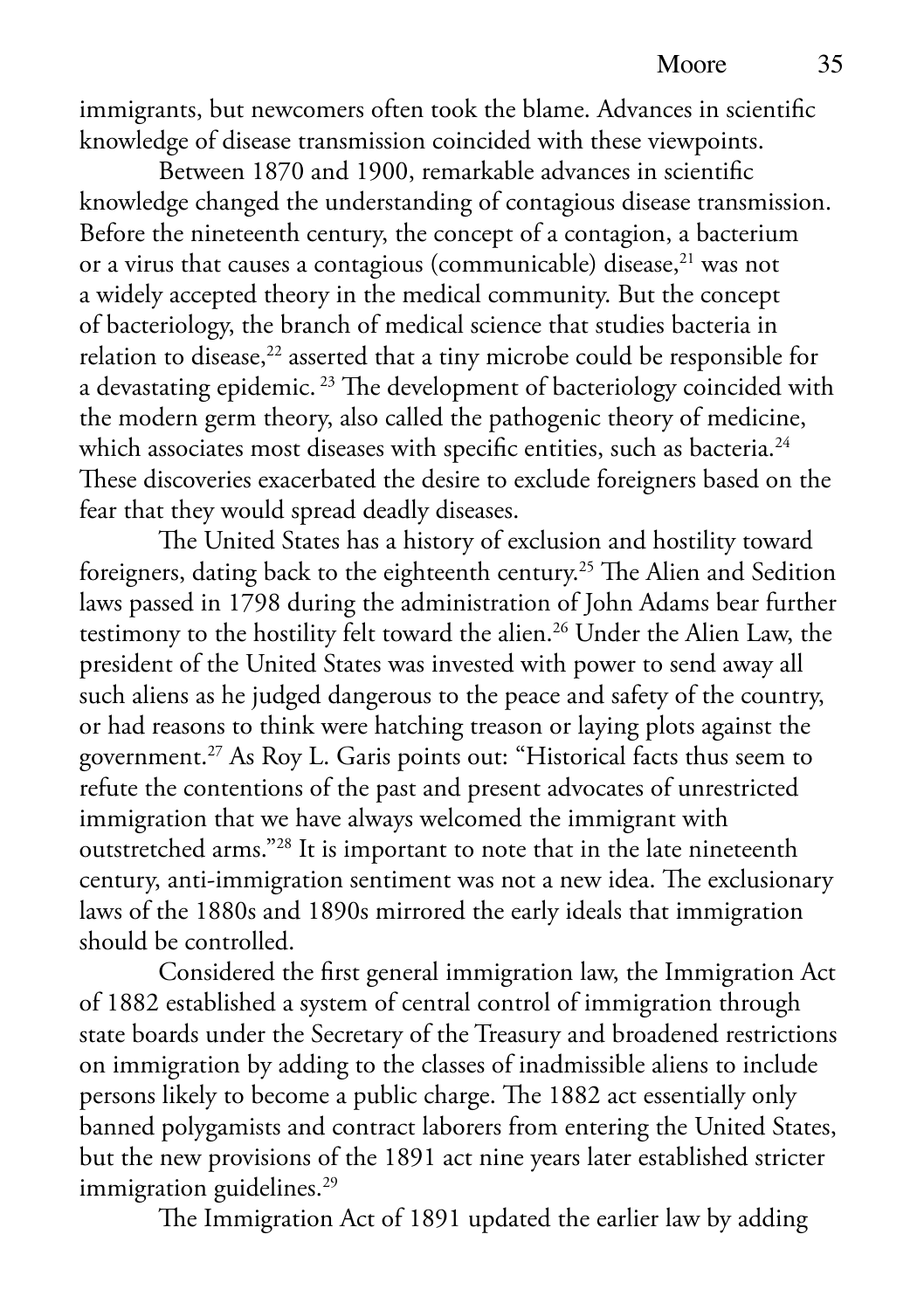provisions that gave the powers to the authorities to deny entry to "convicts (except those convicted of political offenses), lunatics, idiots, and person likely to become public charges," or those suspected of having "dangerous and loathsome diseases."30 The new law also introduced a tax of fifty cents on each passenger brought to the United States $31$  that defrayed the expenses of regulating immigration and caring for immigrants. The law also made responsible commanding officers of vessels bringing immigrants to the United States to report to the officials the "name, nationality, last residence, and destination of all such aliens."32

The Chinese Exclusion Act of 1892 extended the provisions of the Chinese Exclusion Act of  $1882<sup>33</sup>$ , the only nineteenth century law to restrict a specific ethnic group. Sparked by white workers' fears of competition from Chinese immigrants, they lobbied actively for extension of the Chinese Exclusion Act when it came up for congressional renewal in 1892.34 Essentially, the law suspended immigration of Chinese laborers to the United States for ten years; permitted Chinese laborers already in the United States to remain in the country after a temporary absence; called for the deportation of Chinese illegally in the United States; barred Chinese from naturalization; and permitted the entry of Chinese students, teachers, merchants, or those "proceeding to the United States ... from curiosity."35 A person of Chinese ancestry caught without such certification was to be deported by a federal judge unless he could prove with the aid of "at least one credible white witness" that he was a resident of the United States at the time of the passage of the law and that he had not, for a valid reason, been unable to obtain the required document.<sup>36</sup>

As a result of the epidemics of 1892, in 1893, The National Quarantine Act created a national system of quarantine while still permitting state-run quarantines, and codified standards for medically inspecting immigrants, ships, and cargoes, and created the Committee on Immigration and Naturalization.<sup>37, 38</sup> The new law gave port officials more discretion to detain newcomers as a means for preventing the spread of disease, and gave the president the authority to halt immigration if necessary.39 Many newcomers suspected of having a contagious disease were quarantined under the 1893 law. The bill essentially made immigration restriction a public health policy.<sup>40</sup> Some scholars have argued that the nativist movement played a major role in restrictive immigration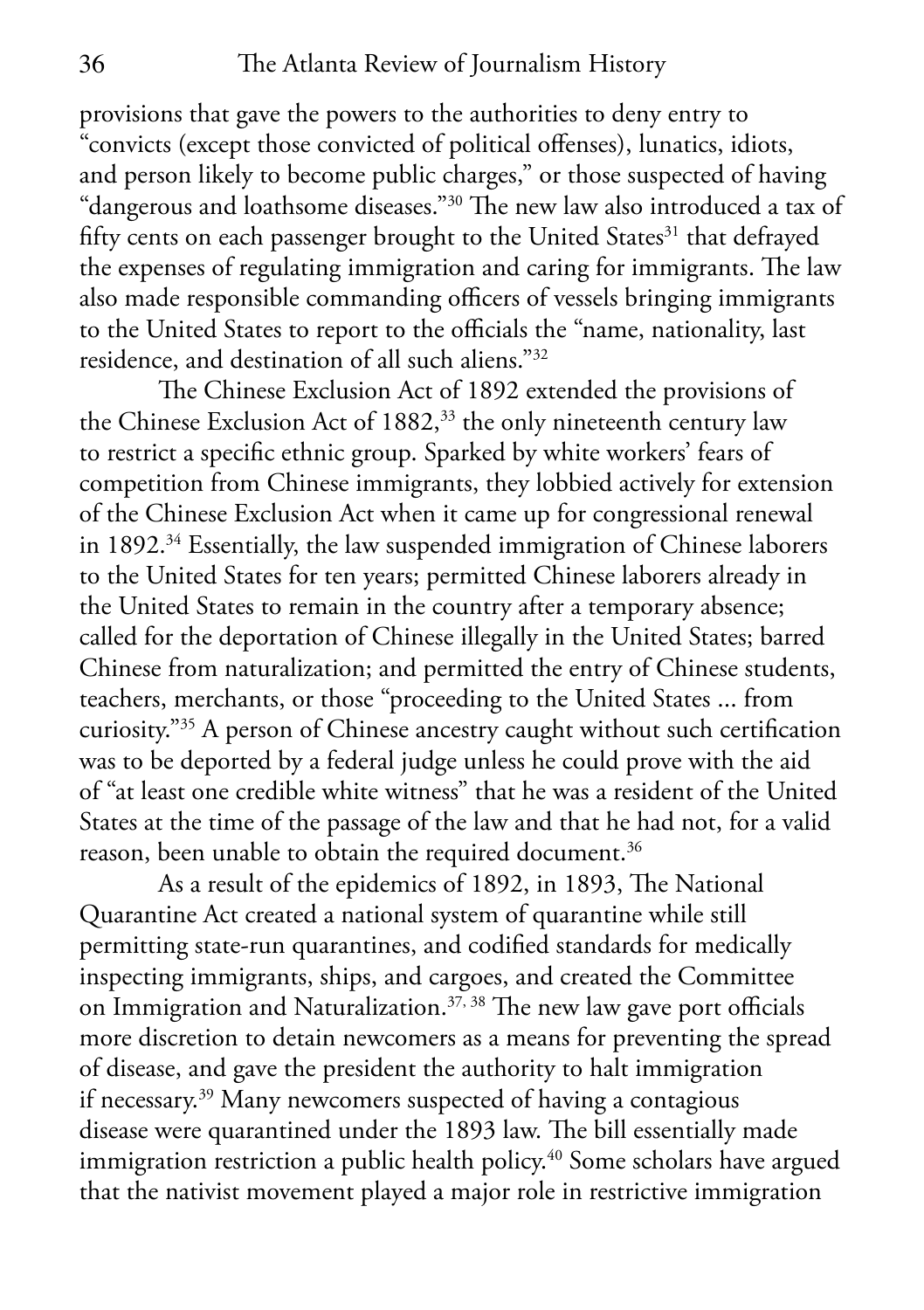laws of the 1890s.

The nativist movement—also known as nativism—has been historically linked to nineteenth century immigration restriction. Nativism has been defined as "every type and level of antipathy toward aliens, their institutions, and their ideas."41 Nativism appeared long before the phrase was coined in 1840, a label given to the nativists by their critics.<sup>42</sup> The movement developed in American culture in the early 1800s during the first major wave of immigration.<sup>43</sup> The movement comprised of families who had been in the United States for more than a generation and gave voice to "anti-immigrant attacks."<sup>44</sup> By the 1890s, Nativism had evolved into explicit hostility towards new immigrants.<sup>45</sup> The hostility was sparked by Americans' fear of losing territory<sup>46</sup> and an economic depression in the late 1880s that threw millions of people out of their jobs.

Communications research suggests that negative coverage in the nativist press set the tone for the creation of restrictive legislation against immigrants in the late nineteenth century,<sup>47</sup> and prominently featured anti-immigrant rhetoric. Other research suggests that when some members of an immigrant group may or may not have a contagious disease that can cause others to become sick, the entire group is stigmatized by medicalized Nativism, each newcomer being reduced from a "whole and unusual person to a tainted, discounted one," because of association with disease.

In the late nineteenth century, an influx of immigrants, a division between "old" and "new" immigrants, the rise of Nativism, and a new scientific understanding of the transmission of disease led to a distrust of the foreign-born and heightened anti-immigration sentiment. New arrivals increasingly faced hostility and anger from old immigrants. Newspaper coverage of immigrants and epidemics from 1891 to 1893 mirrored these events.

## **Immigration and Epidemics in the Newspapers, 1891 to 1893**

The winter of 1891 opened with a smallpox outbreak along the Rio Grande, close to the Texas-Mexico border in the towns of San Antonio, Austin, and El Paso. Smallpox had been a sporadic problem in this region for months.48 Texas governor, Lawrence Sullivan Ross, declared a state of quarantine, and people could not leave cities unless they showed certificates of health.49 Mexican immigrants, long believed to be harbingers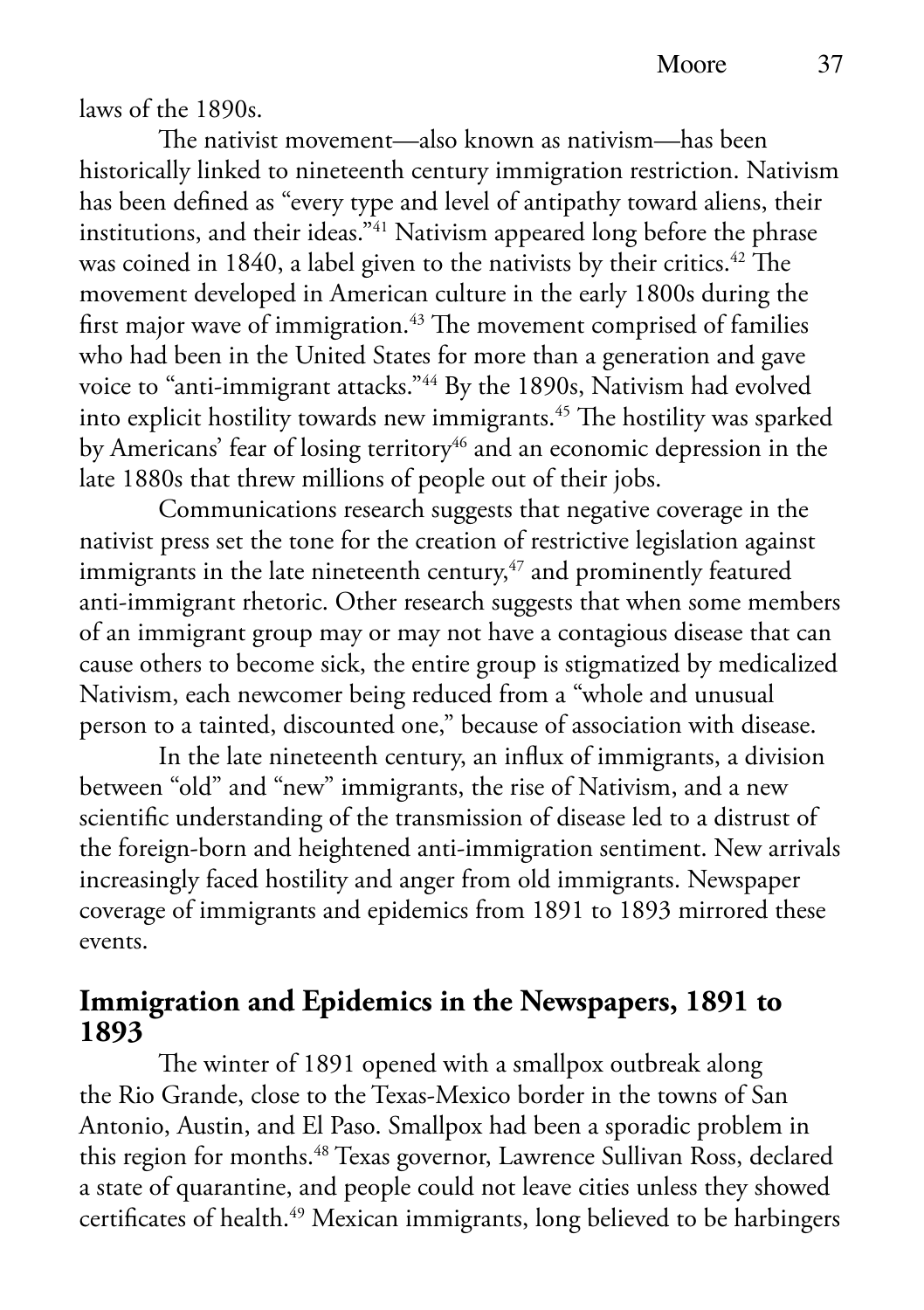of smallpox because of their "filthy habits," took the blame for the outbreak.

Newspapers in Texas and across the country reported the stories of Mexicans and smallpox. With the headline, "Vaccinating the Mexicans: Efforts to Stamp Out an Epidemic of Smallpox Along the Rio Grande," the *Milwaukee Sentinel* reported that the "Mexican government will use the soldiery to compel Mexicans to 'submit' to vaccination if objection is made."50 On January 30, the *Galveston Daily News* reported that there could be "no doubt of the present visitation [smallpox] coming from Mexico."51 The article did not, however, present any evidence to support this assertions. The newspapers portrayed Mexicans as unwilling and resistant to vaccination, framing them as criminals.

The United States also had a great deal of immigration from Mexico in the late nineteenth century. Mexicans entered with relative ease through Texas, New Mexico, Arizona and California, many on foot. Unlike Asians, Mexicans were continuously waived from the requirements of restrictive immigration laws, because they provided cheap labor to U.S. industries in American cities in the Southwest.<sup>52,53</sup> U.S-Mexican relations remained harmonious until the Mexican Revolution in 1911, causing alarm among American officials who became concerned with the open border and the growing number of insurgents, refugees, and temporary laborers, particularly in El Paso and Laredo, Texas. They, too, suffered negative treatment in the newspapers in the context of epidemics which will also be examined in this study.

In the Southwestern United States, Mexicans had a different immigration inspection experience than that of other newcomers. Inspection stations along the U.S.-Mexico border in the late nineteenth century had no standardization of physical examinations.<sup>54</sup> Standardized medical tests for Mexican immigrants were not put in force until the early twentieth century.55 Mexicans could enter the United States after they had been cleansed and disinfected, but full examinations were not required.<sup>56</sup> This process made entry in the United States easy, but some scholars have argued that it worked to associate Mexicans with filth and disease.<sup>57</sup> Part of this study will examine the depictions of Mexican immigrants in the American newspapers, particularly in newspapers and periodicals in Texas.

By the beginning of February, the smallpox scare in Texas subsided, but the issue of immigration was still at the forefront of American society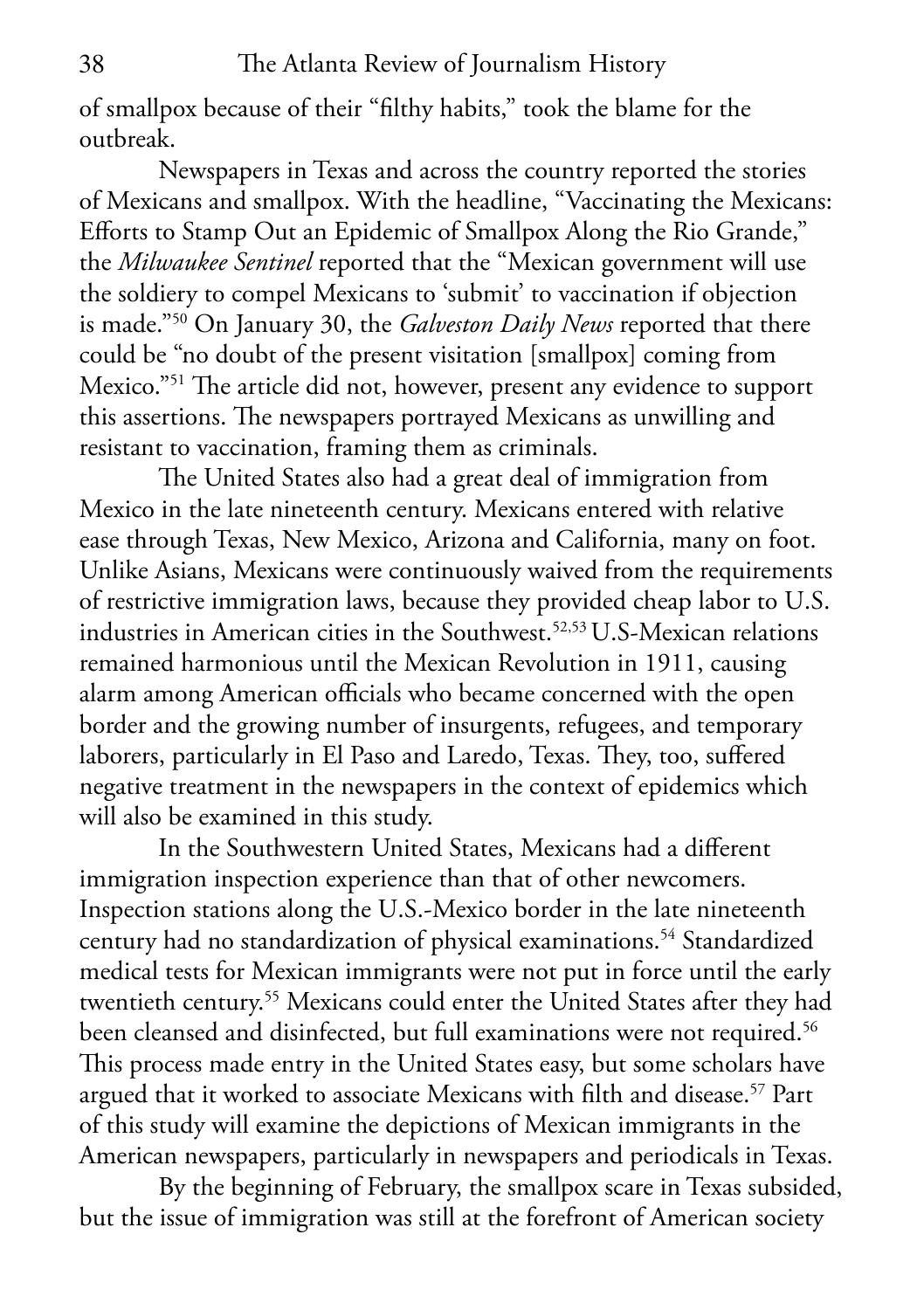and politics. The *New York Times* described the immigrant situation as, "… evident to anybody who goes about with his eyes open that the immigrants who are now coming over in great numbers, are for the most part not desirable citizens."58 By 1891, many Americans viewed immigration as a "problem." The *San Francisco Bulletin* called New York City a "dumping ground for the refuse of Europe," and said that San Francisco "occupies the same position as regard to the countries of Asia."59 As anti-foreign sentiment became more widespread,<sup>60</sup> a call for stricter regulations resulted in the Immigration Act of 1891.

In March, President Benjamin Harrison signed the Immigration Act of 1891, replacing the earlier act of 1882. The legislation expanded the powers to the federal authorities to deny entry to "convicts (except those convicted of political offenses), lunatics, idiots, and person likely to become public charges," or those suspected of having "dangerous and loathsome diseases." 61, The law sent a clear message: people with illnesses were undesirable and should be excluded from the United States. A *New York Times* article on April 1, 1891 commended the new law:

> The new immigration law has been remarkably fruitful in good results during the short period it has been in operation. If, under its provisions, the work of excluding undesirable immigrants is kept up as well as it has begun, the law cannot but have the excellent affect of diverting from those shores the outcasts of Europe.<sup>62</sup>

President Benjamin Harris was probably more successful in temporarily halting immigration more than any other U.S. president, before and since, using the ground of risk of infectious disease.<sup>63</sup> In the final two years of his presidency, Harrison's unsympathetic, nativistic comments about "Russian Hebrew" immigrants between 1891 to 1892 outraged the Jewish American community.<sup>64</sup> In his third annual address to Congress in 1891, Harrison warned that the "sudden transfer of such a multitude under conditions that strip them [Russian Hebrews] of their small accumulations and… depress their energies and courage is neither good for them nor for us."65 In 1892, presidential administration appointees met with several prominent Jewish community members to counteract what people perceived to be White House insensitivity to the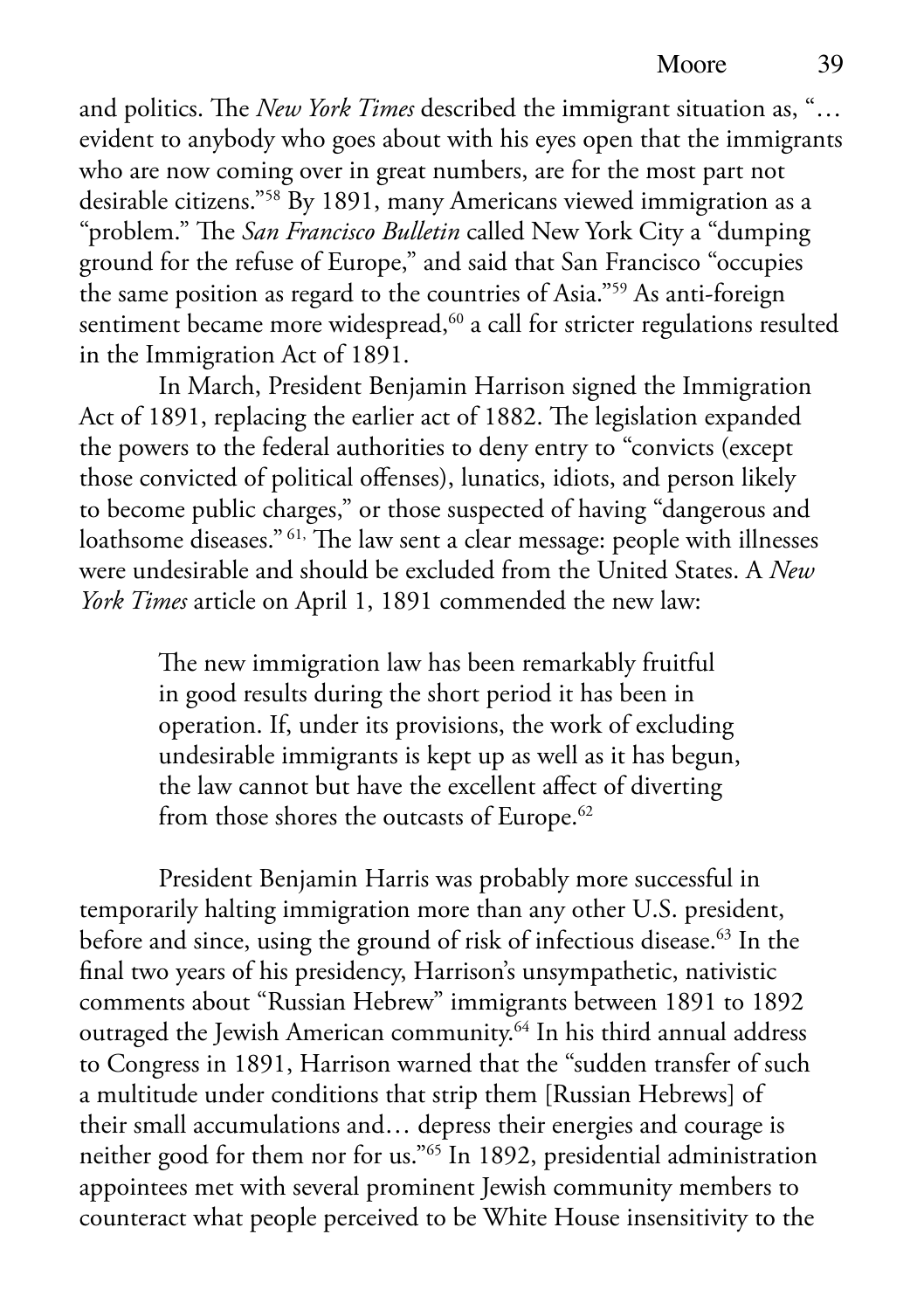plight of East European Jews.<sup>66</sup> Harrison's unsuccessful re-election platform (in which he lost to Stephen Grover Cleveland) also contained strong calls for immigration restriction of Russian Hebrews.<sup>67</sup>

The new law contained provisions to exclude newcomers who might carry diseases, and regular depictions of "sick" immigrants appeared in the newspapers. These depictions reinforced the growing fear of foreigners and framed immigrants as dangerous carriers of disease. A *San Francisco Bulletin* article applauded the 1891 law as a solution to the "lax administration" of previous years.<sup>68</sup> The article also said, "The country is full of those who should have never been permitted to land…. crowding the slums of our great cities, breeding want, disease, and crime."69 The story does not highlight what types of "diseases" the immigrants brought, but focuses on "those who should have never been permitted to land." This article illustrates how the newspapers framed immigrants using themes of inferiority, danger, and exclusion.

Senator William Eaton Chandler (Republican - New Hampshire), Chairman of the U.S. Senate Committee on Immigration, is considered the "lynchpin" in the Immigration Act of 1891. He also lobbied for the Quarantine Act of 1893.<sup>70</sup> Nicknamed the "Stormy Petrel" after the seabird regarded as a harbinger of trouble, Chandler was one of the most powerful men in the federal government.71 He is perhaps the most notorious politician responsible for the passage of restrictive immigration laws in the nineteenth century. Chandler used his senatorial power to restrict immigration, and also used his journalistic power to inflame the immigration debate. .<sup>72</sup> Through the Chandler Bill, he took charge of the Senate's first standing committee on immigration and, together with a House committee, launched a determined drive for stiffer controls, which resulted in the new law.73

Chandler's comments received attention in the newspapers. In a *New York Times* article on April 17, Chandler said, "It is a great question just how far to go in restricting the foreign 'element.' We have not yet reached the stage in this country's growth when we want to keep out 'good' immigrants."74 Chandler did not say that immigration should be entirely restricted, but differentiated between "good" and "bad" immigrants polarizing the situation.

Following the enactment of the new law, some immigrant incidents received a great deal of attention in the newspapers. In April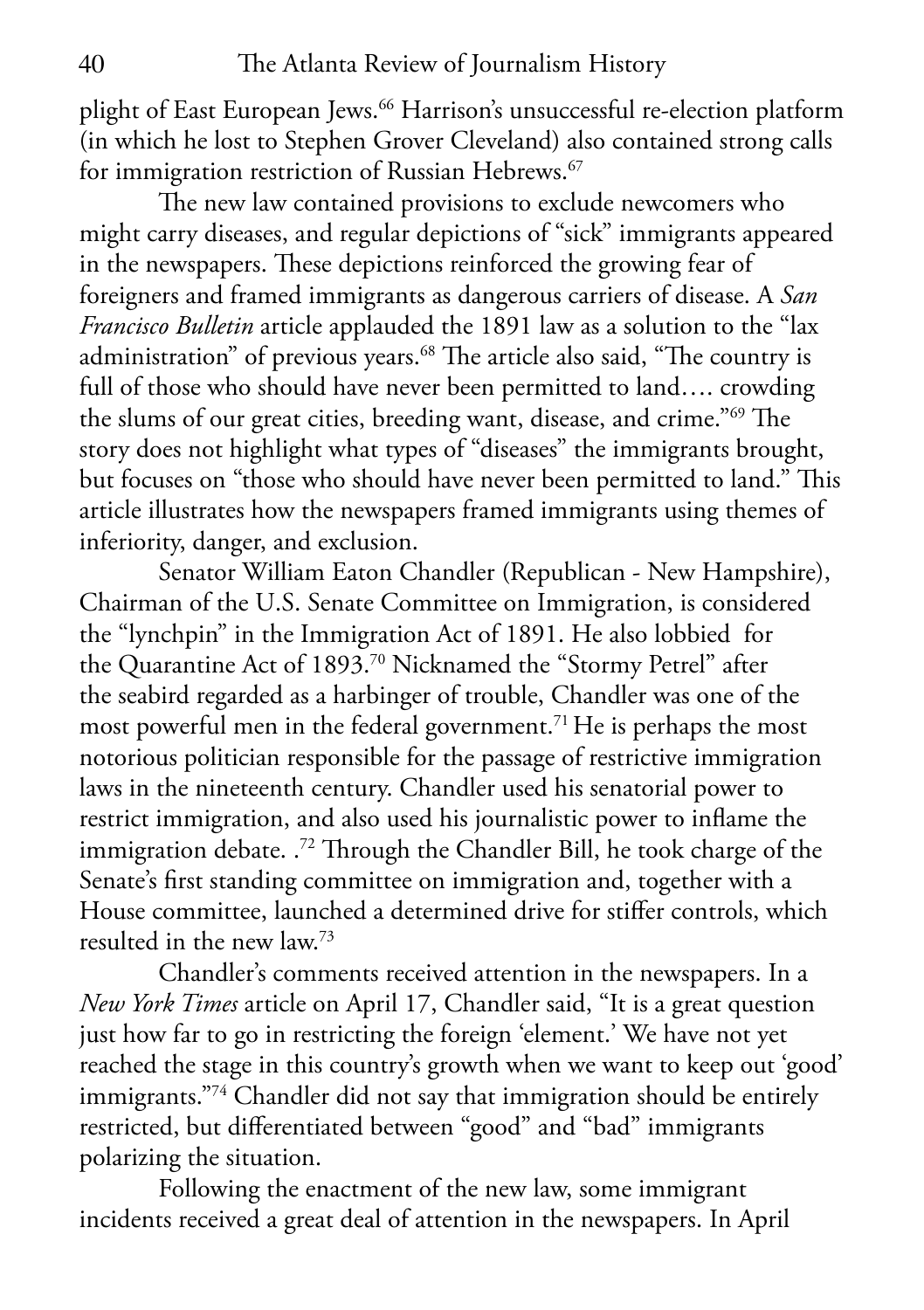1891, the steamship Iniziativa arrived with some Italians who bore symptoms of "loathsome diseases" although it was never specified which diseases they were suspected as having.75 The *New York Times* depicted the rejected Italians as carriers of disease who "were debarred on account of loathsome diseases."76 The following week, The *New York Times* reported that three Italians "escaped" while authorities attempted to take them back to the ship on which they arrived.77 Newspapers portrayed the new law as a necessary constraint coming "just in time for its enforcement to feel the impulse of the public excitement over the 'Italian incident'."78

For several weeks, a manhunt ensued for the Italians dubbed, "the outcasts of Europe" who had "scattered" throughout the country, and newspapers exposed the Italians' destinations, obtained through Ellis Records.79 While Jews were typically described as "filthy, dirty, menaces" to society, Italians were often characterized as "criminally minded."80 Newspapers and periodicals across the country reported the events surrounding the Italians and the Iniziativa. On the West Coast, the *San Francisco Bulletin* alerted the public to "watch out for sick Italians: an objectionable class."81 In Texas, the *Galveston Daily News* reported the events with the headline, "Undesirable Immigrants: The United States Not a Dumping Ground for Other Countries."82 The following *Times Picayune-New Orleans* article also reflects a growing stereotype of contagious and dangerous Italians:

 Nineteen Italian immigrants have been debarred from landing at this port and placed in charge of the captains of the steamers in which they came for return. Four of them have tuberculosis, a dangerous and contagious disease, and 11 are suffering from an affliction of the scalp known as alopecia which is due to uncleanliness [sic].<sup>83</sup>

On May 15, the *Galveston Daily News* reported that the people of New Orleans wanted to "put a stop to Italian immigration."84

European steamship lines came under fire in the spring. In the nineteenth century, the business of immigration increased for steamship companies and they earned a great deal of money charging premium ticket prices to bring newcomers to the United States. These companies were often viewed as profit-driven businesses with no regard for America's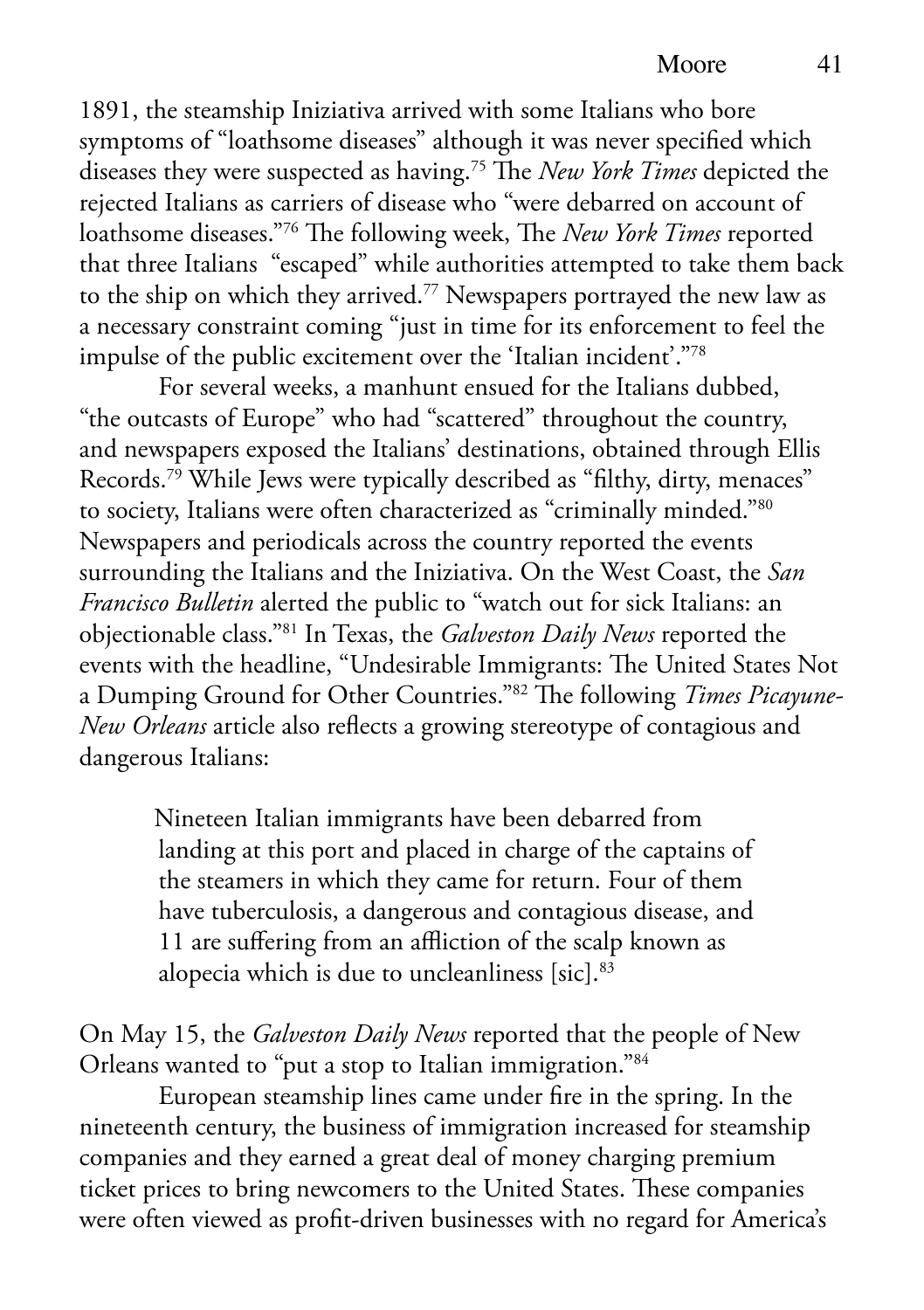welfare. The law of 1891 made it the responsibility of the steamship companies bringing immigrants to the United States to report to the officials the "name, nationality, last residence, and destination of all such aliens."85

The newspapers reported stories surrounding the steamship lines. On April 9, the *New York Times* reported that the Florio line in charge of the Iniziativa refused to immediately return the ship to Italy and printed a letter from Phelps Brothers & Company, legal agents of the Florio line:

> We hereby protest against your having put on the steamship Iniziativa a number of person that you have decided are to be returned to Italy on the ground that, under Section 10 of the last act, 'such persons are to be returned on the same ship, if practicable.' As this ship does not return to Italy, it is not practicable. We therefore decline any responsibility arising from their having been put on board, the same having been done, in the first instance without notice to us. We request you to take and keep them in charge until such time as we can send them back, which we will do as the earliest moment. 86

The same article reported the reply of Dr. John Weber, Commissioner of Immigration at Ellis Island: "Colonel Weber stated in his reply that it might not be profitable to return the ship to Italy, but that in his opinion it was at least practicable…. The Colonel knew of no reason why the paupers of Europe should be hoisted on America simply because of the business interests of steamship companies."87 In a different Times article on the same day, steamship lines received more criticism: "So long as the money is paid, it seems to be a matter of entire indifference to the officers of these immigrant steamers whether their steerage passengers are decent and healthy persons or paralytics, beggars, and criminals…"88 The *Los Angeles Times* also revealed the growing dissatisfaction with the companies for "dumping the refuse of Europe in this country."89 These reports illustrate how immigration and epidemics intersected with issues of economics and business.

Enforcing the new law, authorities rejected many newcomers. In July, an immigrant named John Braml became the first reported person to have been "assisted" back to his home country from Milwaukee,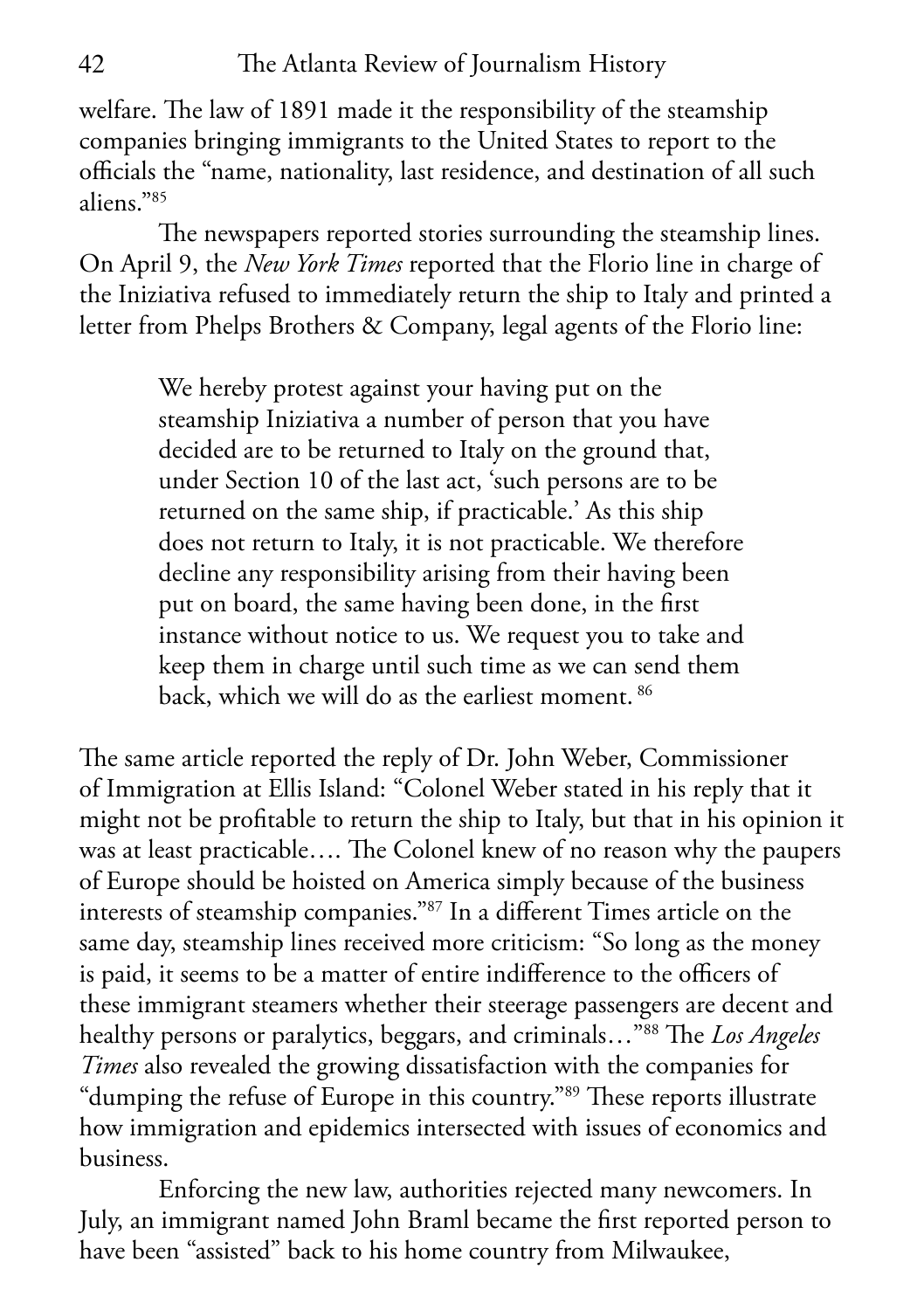flag, denoting that someone on board was sick with a contagious

Wisconsin. 90 Authorities in Bavaria had sent Braml with a small amount of money to United States. He made it through New York, but in Milwaukee, officials determined him to be "diseased" and "likely to become a public charge."91 Reluctantly, the steamship line that brought him to the United States took him back to Bavaria. The *Milwaukee Sentinel* told Braml's story with the headline, "Sent Back to Bavaria: John Braml, a Pauper and Diseased Immigrant:"

> The law expressively prohibits the immigration to this country of all idiots, insane persons, paupers, and persons likely to become a public charge, and Braml is the first person coming to Milwaukee to feel its effects…. He suffered for nine years from fever sores and was helpless.<sup>92</sup>

 Braml's story shows how new arrivals could be excluded because of "dangerous or loathsome" or the "public charge" clause. The above articles uses frames of "inferiority", "exclusion", and "helplessness" to describe Braml, illustrating the growing anti-immigrant sentiment and Nativism in the press.

By mid-summer, Senator Chandler's opinions about immigration made it to the papers. In an interview in Concord, Massachusetts, he discussed immigration restriction and assimilation. The *San Francisco Bulletin* reported Chandler's remarks:

> I am not sure that we may not, sometime in the not far distance future, reach a conclusion to limit the coming of good immigrants and exclude some of them, but so far as I am concerned that time has not arrived. For the present I am in favor of adhering to the old principle as satisfactory – to exclude the bad and allow the good to come in….. The good persons of these races [Chinese, Polish Jews, Hungarians, Italians] will assimilate, the bad we intend to keep out on other grounds.<sup>93</sup>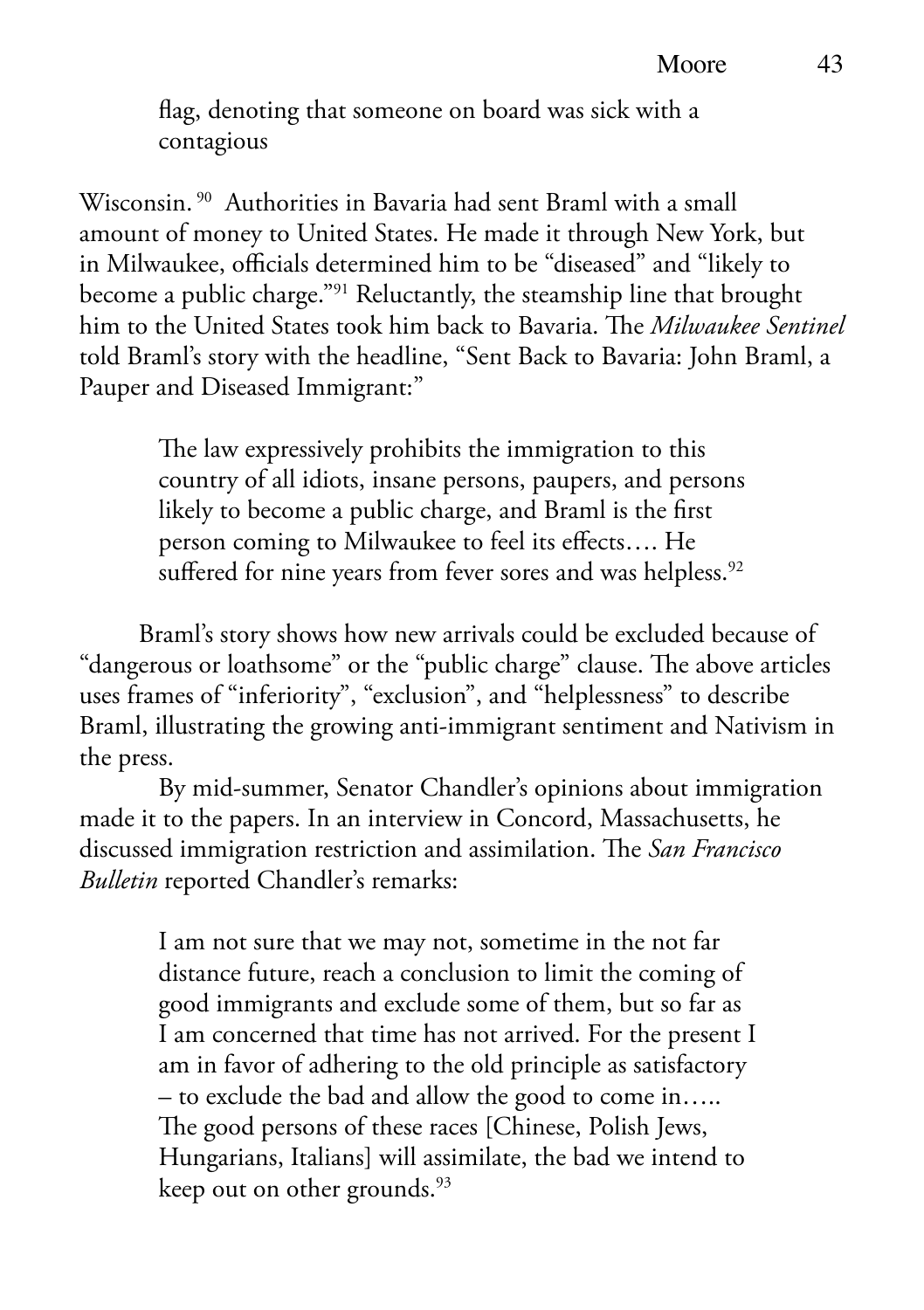In September, the *Galveston Daily News* said Senator Chandler reasoned, "that for one Jew who becomes a public charge nine hundred and ninetynine will add to the wealth of the country and then will not allow the odd one to remain a public charge five hours after their attention is drawn to the exceptional ease."94 The reports do not reflect Chandler's desire to completely suspend immigration as he would later.

Throughout the year, news of smallpox outbreaks surfaced in various states across the country. In June, the *San Francisco Bulletin* reported that the steamship, Oceanic, arrived with a Chinese person infected with smallpox and had later been quarantined on Angel Island for fifteen days.95 In July, the *Bulletin* again framed Asians as dangerous by reporting that smallpox had "made its appearance in the Japanese cities of Tokio and Kavagawa", and that "a society of people from these colonies had been formed in either California or Canada."96 In September, thirty smallpox cases were reported in Texas, and the *Galveston Daily News* said that local authorities blamed Mexican immigrants who were later taken to the "pesthouse" for vaccination.97 In December, the *Los Angeles Times* reported that the steamer City of Peking was quarantined in San Francisco with smallpox.98 The *San Francisco Bulletin* reported the details in more depth:

> On the arrival of the steamer City of Peking, yesterday, the yellow flag, denoting that someone on board was sick with a contagious disease, was flying…The Peking was immediately ordered into quarantine and the two men were removed from the vessel to the lazarette at the quarantine station on Angel Island… The baggage of the cabin passengers was fumigated on board by hot air from the large boilers.<sup>99</sup>

West Coast immigration authorities were concerned with the great numbers of Chinese and Japanese entering the United States, for employment and health reasons. American organized labor viewed Chinese as a threat since they would often work for low wages.<sup>100</sup> Considered racially inferior, some of the more colorful ethnic slurs for the Chinese include: "yellow-bellied", "coolie", "moon-eyed leper", "celestial," and "slant eyes."101 The Chinese Exclusion Act of 1892 established special registration for Chinese laborers residing in the United States as well as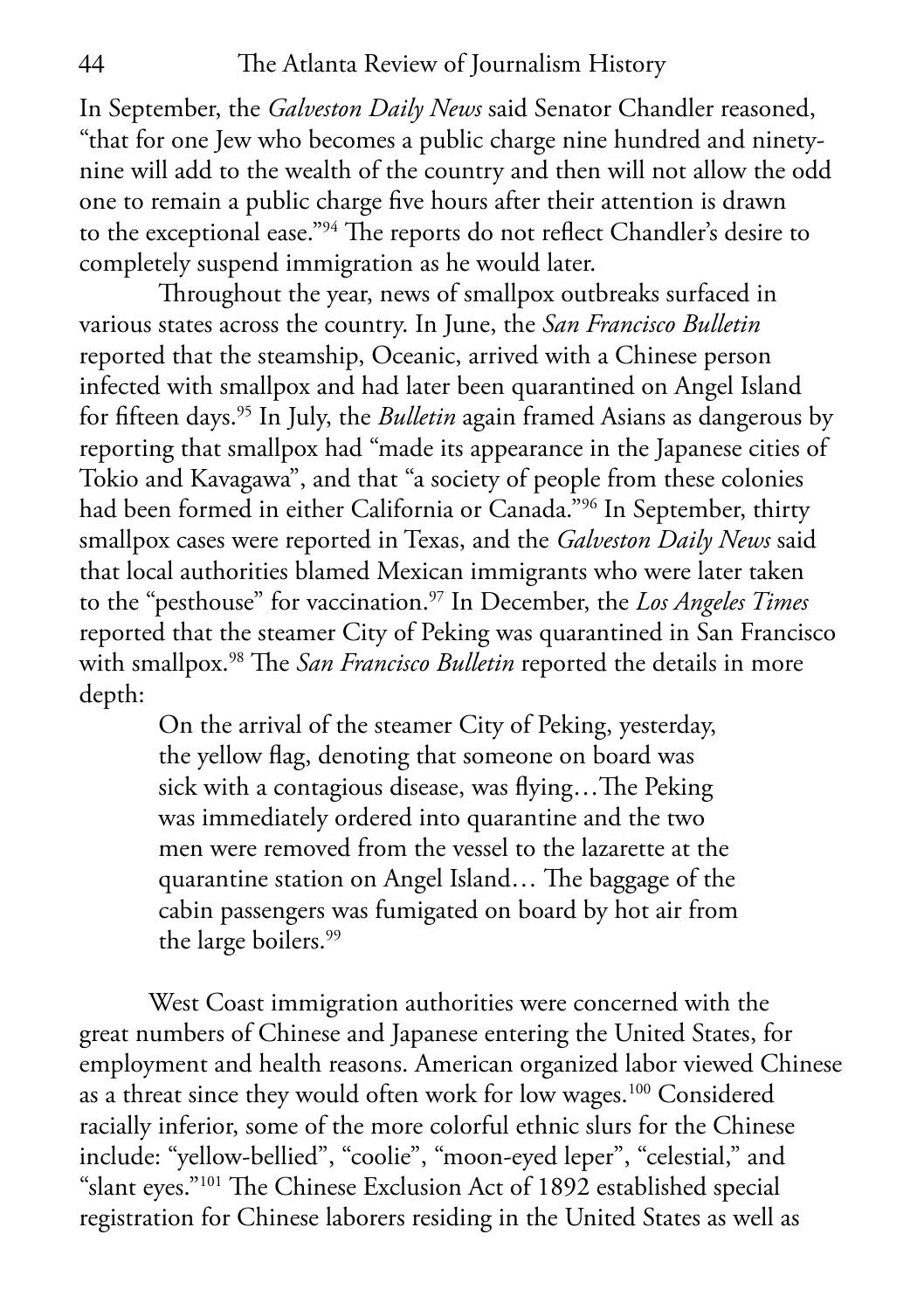stricter deportation regulations, and they needed to have certificates of work to obtain legal employment.<sup>102</sup> Ronald Takaki argued that Americans had a far easier time supporting legislation that halted Chinese and Japanese immigration than they would limiting European immigration, perhaps because they believed that "the racial separateness between whites and Asians could never be blurred because Asians were so dissimilar to whites, particularly in appearance."<sup>103</sup>

Like newcomers from Europe, Chinese and Japanese immigrants suspected of carrying a "dangerous or loathsome" disease could automatically be turned away at Angel Island, the main immigration processing station in San Francisco Bay off the coast of California. Statistically, Asians were turned away more than any other immigrant group in the late nineteenth century.<sup>104</sup> Newcomers suspected of having an illness were sent to the Twenty-sixth street hospital or a quarantine station on Angel Island in San Francisco Bay known as the "Pest-House."105Also that year, stories about lepers appeared in the news. A *Los Angeles Times* article with the headline, "A Leper Cook in a Hotel," appeared in March. The story reported that the proprietor of a hotel in Philadelphia had been arrested and charged for employing Charlie Wang, a Chinese leper who prepared food for guest and employees of the hotel.106 The *Times* again reported a similar story in August with the headline "Lepers in the East: A Scare in New York—The Disease Declared Contagious," giving the names of three Chinese immigrants isolated on Angel Island in New York because they were suspected lepers.<sup>107</sup> All of these articles illustrate the press's heightened reaction to immigrants and epidemics.

By the end of the year, news from Europe reported typhus outbreaks among Russian Jews. On December, 26, 1891, the *San Francisco Bulletin* reported the situation in a prison in St. Petersburg, Russia:

> Typhus and typhoid fever were prevalent among the prisoners at Samara. The doctors whose duty it is to attend the sick prisoners are in despair, and have not visited their charges for a month.<sup>108</sup>

Reports such as this one may have set the stage for the public outcry against Russian immigrants during a major outbreak of typhus in New York City in early 1892 during which time they took the blame for typhus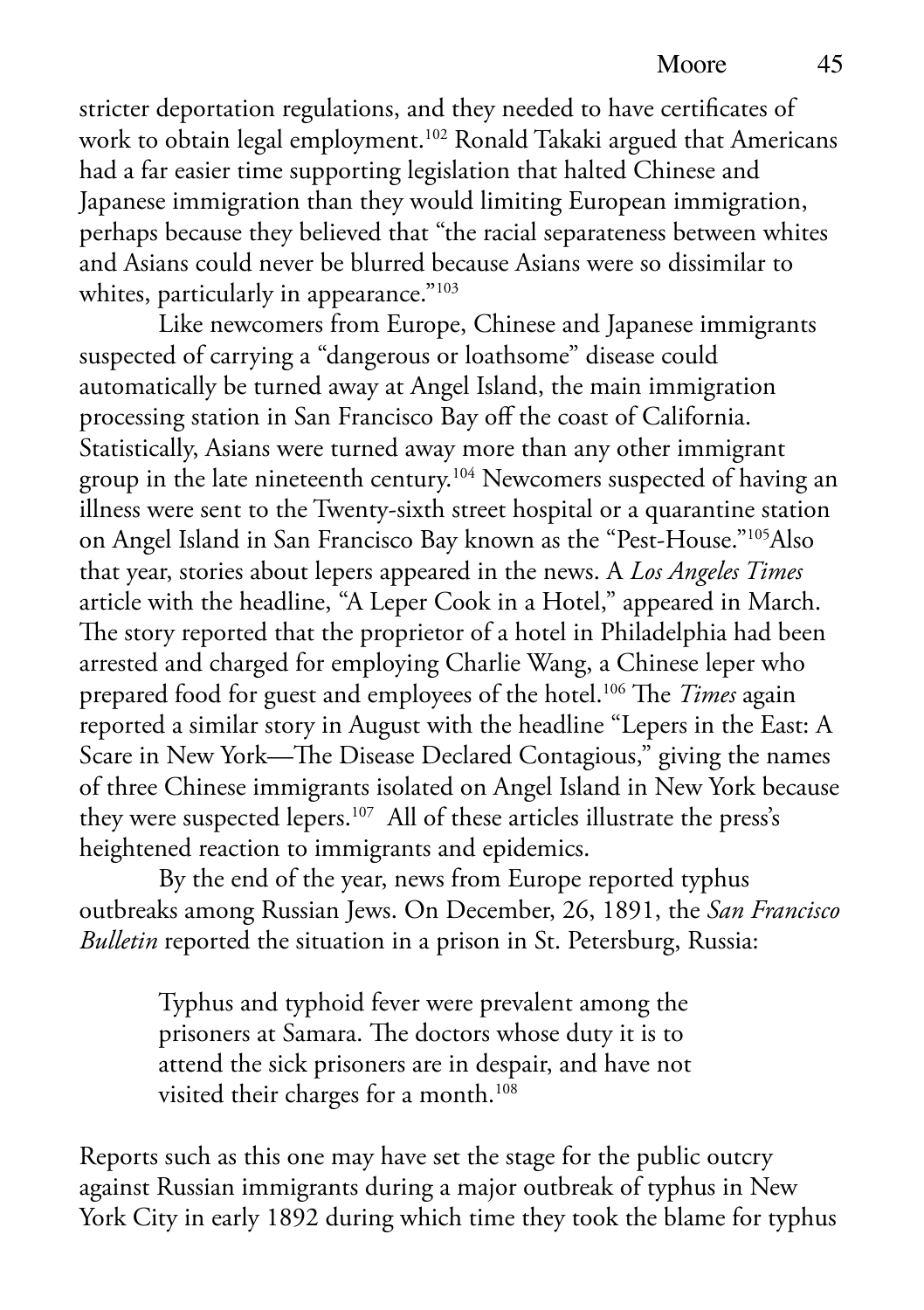from Europe.

Because of the need to inspect and monitor the massive wave of immigrants, Ellis Island opened in New York port on January 1, 1892. The new facility replaced Castle Garden, in Manhattan, as the New York immigration center. Ellis Island was designed, its architects claimed, to handle more than 8,000 newcomers a day.<sup>109</sup> Of the four major U.S. entry points, Ellis Island registered 75 percent of all newcomers in the 1890s.<sup>110</sup> About 80 percent of those who entered Ellis Island received landing cards permitting them to board ferries for New York City. .<sup>111</sup> Ellis Island inspected the largest number of immigrants in the late nineteenth century.

 The Island served as inspection site and medical facility.112 Orderly lines funneled bewildered newcomers past doctors and officials who examined them for signs of disease. Under the 1891 immigration law, the physically and mentally ill could be refused admittance, forcing thousands of families to make the difficult decision to return home with a relative refused entry or continue on without them. A final interview by an immigration official determined whether the newcomers had already been promised jobs. Most new arrivals at Ellis Island were Eastern European Russian Jews, Hungarians, Polish, and Italians, many of who later settled in New York City. Many Russian Jews and Eastern and Southern Europeans suspected of having a contagious illness upon arrival to the Ellis Island were detained on North Brother Island, Swinburne Island, or Staten Island, all located in New York Port.

The steamship, Nevada, was the first to arrive at the new landing place.113 A young "rosy cheeked" Irish girl named Annie Moore became the first official newcomer from the Nevada to be registered. The *New York Times* reported the opening day's events:

> There were three big steamships in the harbor waiting to land their passengers, and there was much anxiety among the new-comers to be the first landed at the new station. The honor was reserved for a little rosy-cheeked Irish girl. She was Annie Moore, fifteen years of age….. Her name is now distinguished by being the first registered in the book of the new landing bureau.<sup>114</sup>

The *Boston Daily Globe* reported that Colonel Weber presented Moore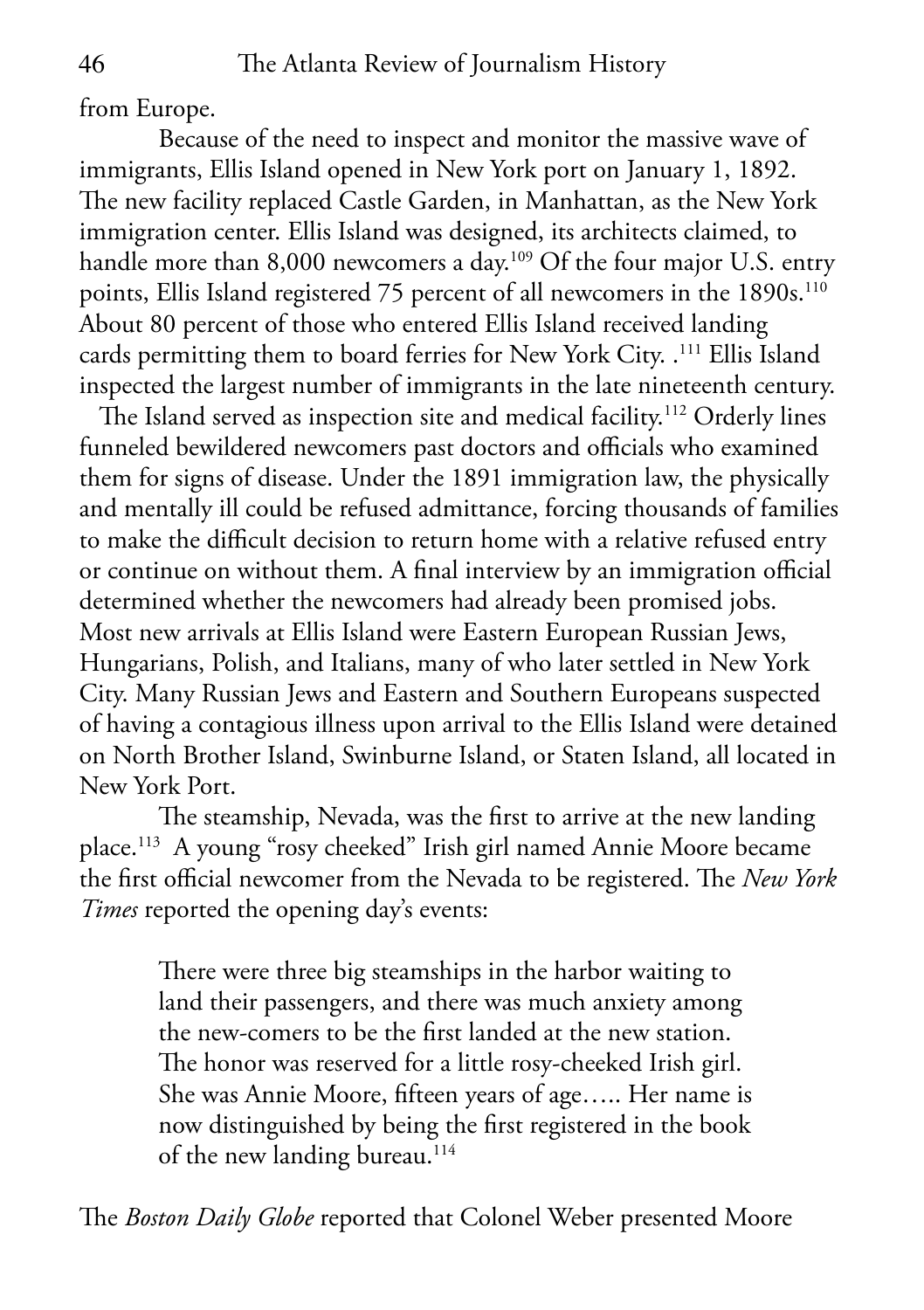with a  $$10$  bill.<sup>115</sup>

Although the average immigrant in 1892 came from Southern, Central, or Eastern European, the press highlighted the arrival of the "rosy-cheeked Irish girl," supporting the desire of many old immigrants to include those of similar ethnic backgrounds and exclude all others. Highlighting the arrival of Annie Moore exemplifies an omission in news framing. Profiling Moore, a person from Western Europe, (demographically similar to old immigrants) and omitting positive stories about newcomers from the far regions Europe, sent the message that she represented the average U.S. immigrant. In reality, people from Ireland and other Western European countries represented the fewest numbers of immigrants in the 1890s. This omission contributed to the inferiority frame because it added to the public perception that Eastern and Southern Europeans were undesirable while Western Europeans remained desirable.

Like Moore, others from Western Europe enjoyed preferential treatment in the press. A description in the *New York Times* of an inspection of a group of Dutch newcomers on Ellis Island illustrates how the press depicted Western Europeans as superior to Eastern Europeans: "They were a fine looking bunch, far above the average immigrant."116

After the immigration laws called for stricter inspection measure at U.S. immigration stations, politicians and officials criticized Canada for substandard immigration inspection procedures at Canadian borders. Although officials at Canadian-United States immigration stations did not process as many newcomers as U.S. stations, American politicians and health officials suggested ways to improve medical inspections. In a January 20 *Milwaukee Sentinel* article, Senator Chandler suggested stricter inspections of immigrants themselves, not just their baggage, at the Canadian and Mexican borders.117

Immigration stations located on Michigan-Canadian border differed from the other stations in the east, south, and west. Europeans entered the United States with relative ease through the immigration inspection stations at Port Huron and Detroit, Michigan. Newcomers who passed through these gates were considered "the more desirable northern or western Europeans.118 Of all major immigration U.S. stations, these stations on the Canadian border have been historically viewed as having the least number of restrictions, possibly because these stations were often the second points of entry for many newcomers – many had already been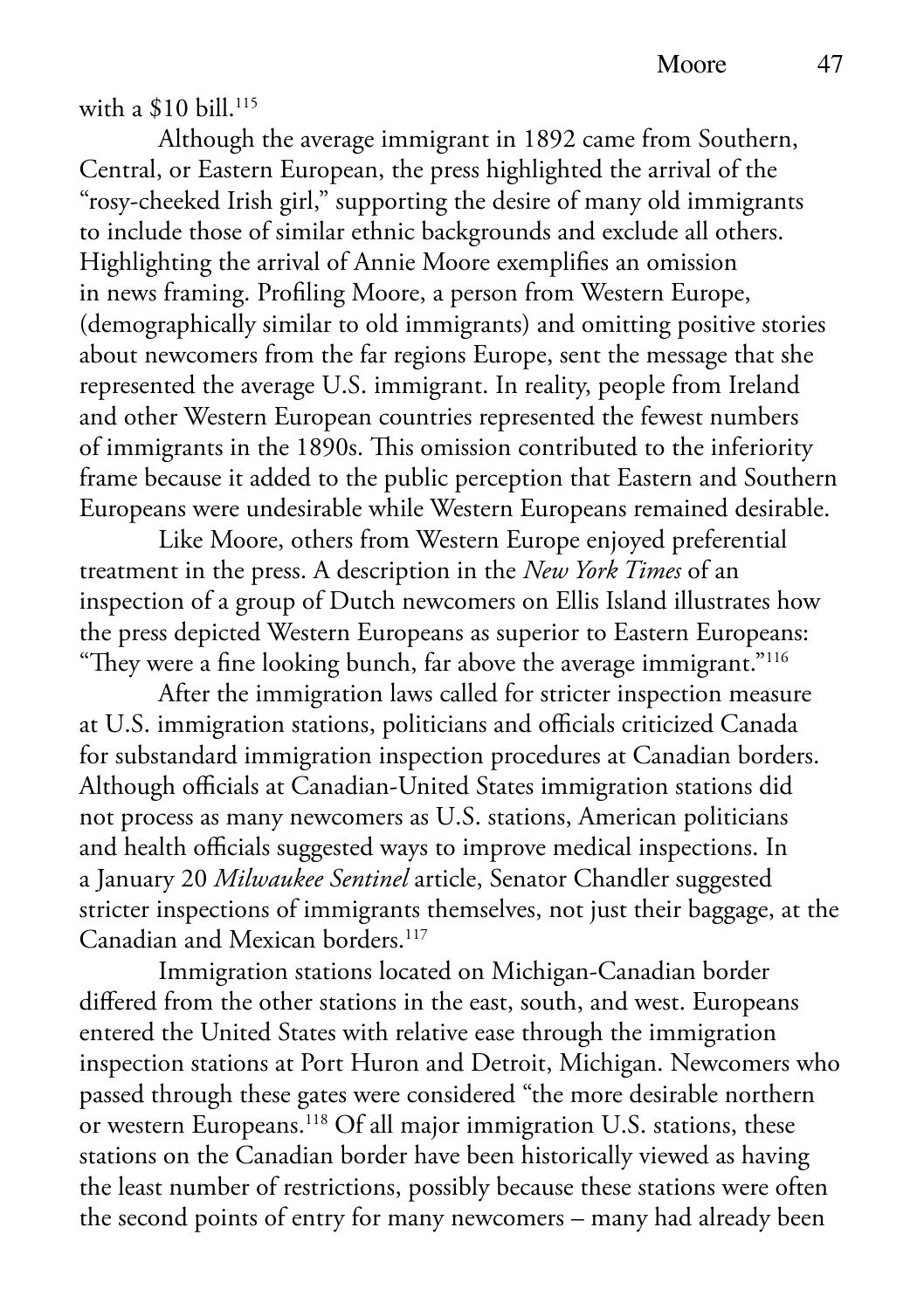inspected when entering Canada.119 In fact, in 1892, newspapers reported that U.S. officials accused Canada of being too lax with their immigration inspections. And because only a small number of people entered through Michigan, the stations lacked proper medical equipment and hospital facilities,<sup>120</sup> which meant that those who were held for medical observation upon arrival were held in substandard quarantine facilities.<sup>121</sup>

Shortly after Chandler criticized Canada for lax medical procedures, Ellis Island experienced its first public health disaster. Shortly after Ellis Island opened, the steamship Massilia arrived from Germany on January 30, 1892, with approximately 100 Russian Hebrews and Italians suspected of having typhus, setting off a nationwide panic. Although U.S. officials had received telegrams that sick immigrants may be arriving, many infected people passed through immigration inspection without detention.<sup>122</sup> A manhunt for the sick foreigners ensued, and the newspapers capitalized on the opportunity to warn readers that typhus would quickly spread across the country. The *New York Times* reported "over 200 Italians were on the Massilia and they have become scattered all over the country and may develop typhus fever in the communities where they have settled."123 The *Galveston Daily News* reported that the typhus scourge was "increasing hour by hour" and that "the plague will spread, despite desperate efforts being made to suppress it."124 The typhus outbreak marked the beginning of the period later known as the New York City Epidemics of 1892.

Russian Jews and Italians immediately became associated with the typhus epidemic and the New York City Epidemics of 1892. The *New York Times* wrote that of the 248 Russian Hebrews who arrived on the Massilia, at least one-third of them had been diagnosed with typhus, the "most virulent and menacing of the diseases which test the powers of sanitary officers."125 The *Los Angeles Times* reported "seven cases of typhus fever were discovered in nine Italians who were smuggled off the train and into a macaroni factory at auburn Park… It is thought that any disastrous results will be prevented."<sup>126</sup> These examples illustrate how the papers focused on danger to report the issues.

The press regularly reported the typhus outbreaks surrounding Russian Jews, and they frequently blamed the typhus outbreaks on the Russians' poor living conditions in lower East Side tenements. The *New York Times* said, "Ignorance and dirt are the chief characteristics of the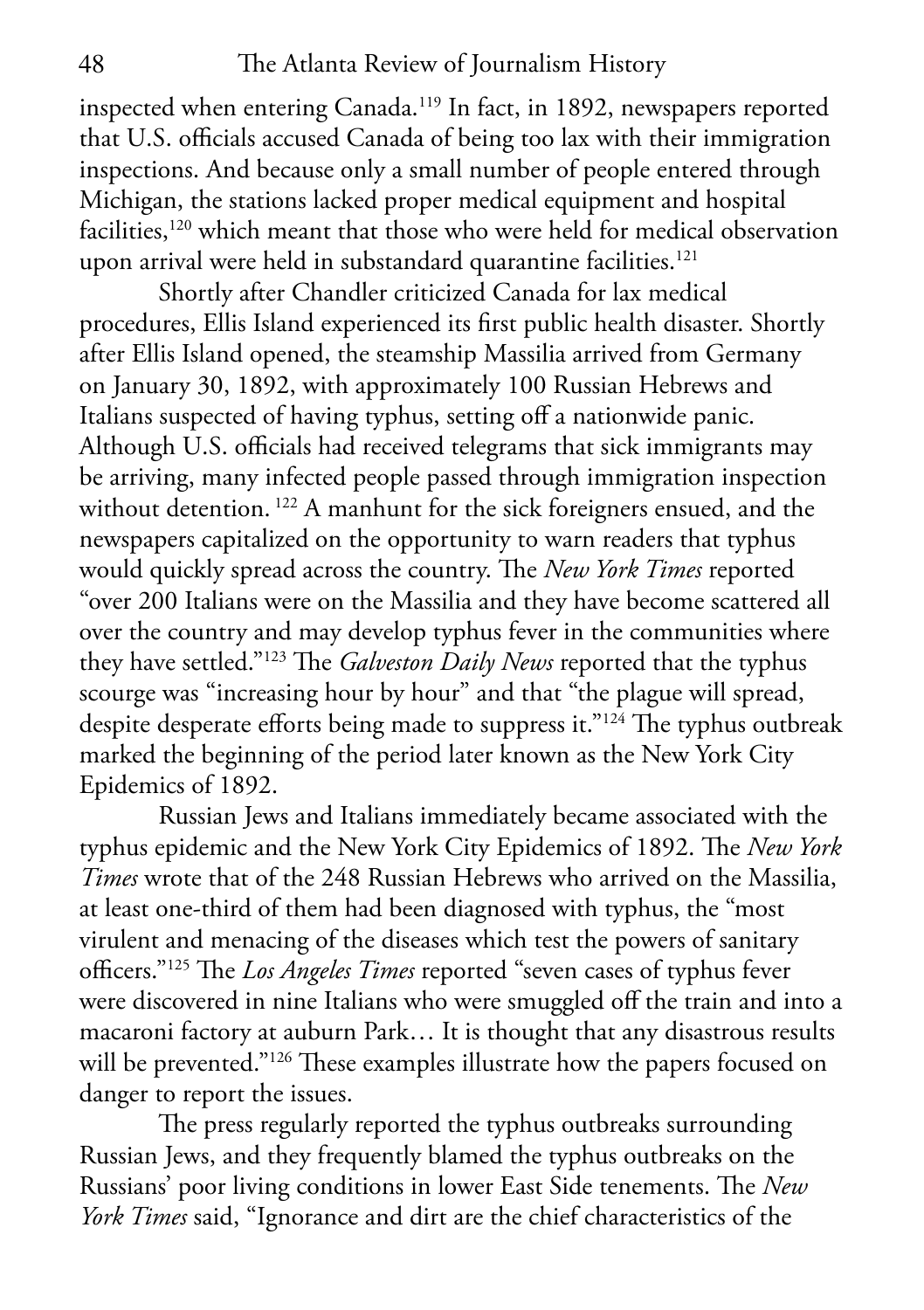average immigrant." 127 The images of sick, infected Russian Jews gained credibility as letters to newspaper editors poured in, such as the following in the *New York Times*:

> We do not want and we ought to refuse to land all or any of these unclean Italians or Russian Hebrews. We have enough dirt, misery, crime, sickness and death of our own without permitting any more to be thrust upon us by any of the foreign powers and it is only such that they are desirous of getting rid of and send to us.<sup>128</sup>

As more cases of typhus emerged along the eastern seaboard, newspapers printed the names of Russian Jews and Italians who became ill or died. Long suspected as being the harbingers of the deadly disease, these reports reinforced the fear of these new ethnic groups through frames of danger. The *Boston Daily Globe* reported the names and ages of five "New York Jews" who moved to Boston to "flee from Typhus,"129 and three days later, reported that the "danger signal was raised in the village of Ackworth, in North Oxford, where four more of the immigrants who arrived on the illfated Massilia have been located. One of the four is down with the dreaded typhus fever. The four emigrants are Hirsch Greenburg and wife and David Scarefski and his bride of four months."130 This common technique of publicizing names and addresses of typhus "suspects" illustrates how the press commonly invaded individual privacy, another way to frame the immigrants as inferior.

By the spring, some groups and citizens called for a ban on immigration. The U.S. government instituted several measures to avert the spread of disease from Europe.<sup>131</sup> In an effort to keep infected persons from bringing typhus to U.S. shores, the government urged European families to keep their citizens from coming to the United States. Steamship lines were also encouraged to refuse Jewish passengers. The *Boston Daily Globe* reported, "The agents of the White State Line have cabled their agents in Hamburg not to take any Jewish passengers for the present on account of typhus."132

In addition to keeping new immigrants from arriving as a public health measure, the new scientific understanding of how germs travel resulted in the push for decontamination as a typhus prevention. In the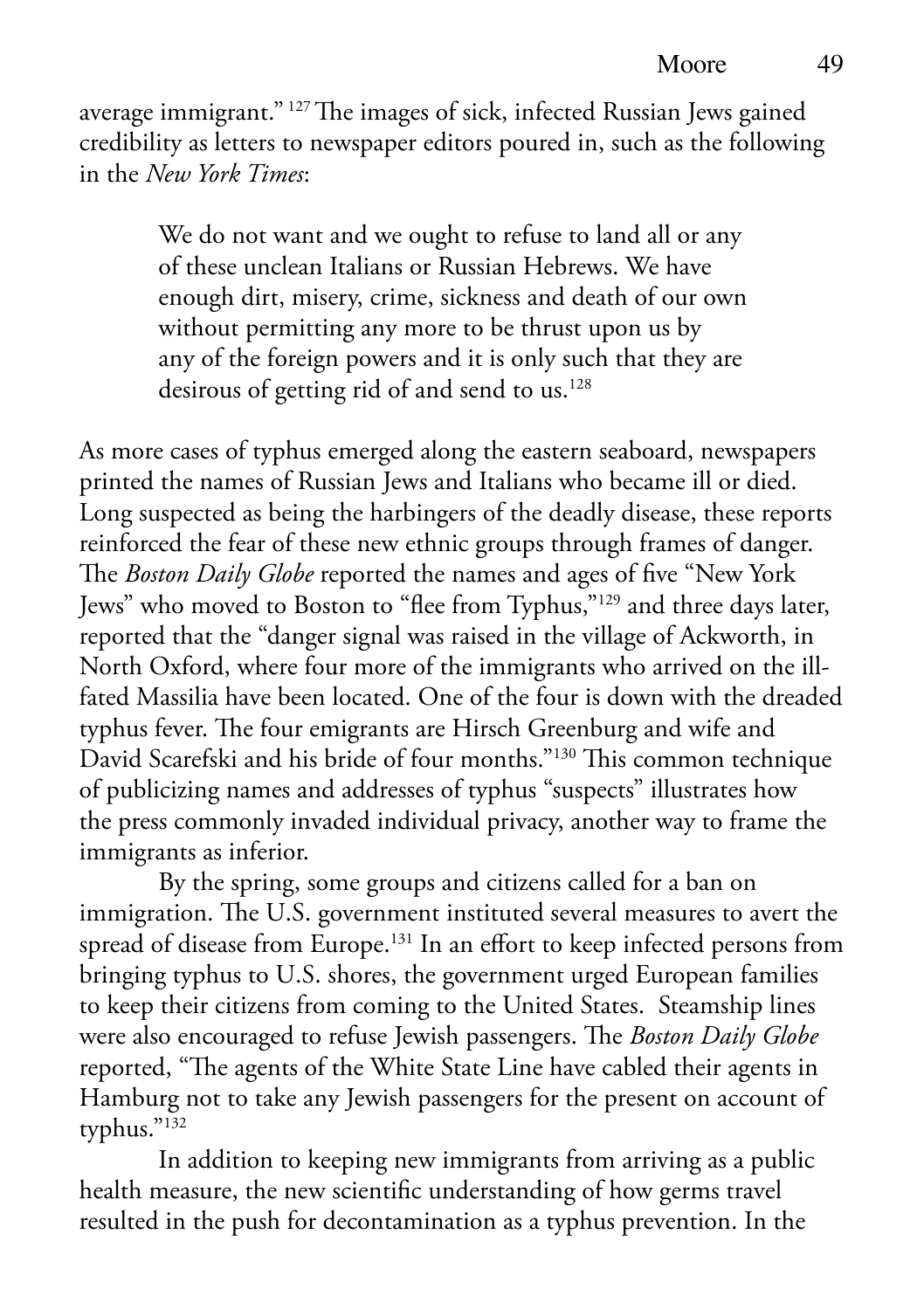press, the "dirty" frame coupled with the concept of "decontamination" bolstered the negative image surrounding immigrants. These concepts After a young Russian Hebrew, Joseph Siegler, became sick with typhus after visiting a synagogue, President Harrison ordered all the east side synagogues be fumigated.133 In another case, the *New York Times* described the typhus decontamination procedures of a Russian immigrant's home:

> The house, in which a large number of fever cases developed, is now vacant. It will be thoroughly cleansed and disinfected and fumigated and the ceilings whitewashed and painted before the sanitary authorities will permit it to be again occupied.<sup>134</sup>

The *Los Angeles Times* detailed the decontamination procedures of European ports to be used as a model in the United States, reported by a government official who had returned from an educational junket. This opinion from a government official gave credence to the public fear of contagious disease, and again illustrates the use of the "dirty" frame:

> Assistant Secretary Spaulding, who has just returned… was much pleased with the system of inspection of immigrants at the ports named, and especially with precautions taken against the introduction of contagious or infectious diseases… Not only are the immigrants compelled to take baths in tanks especially provided for that purpose, they are compelled to submit their clothing and personal effects to thorough disinfection.135

In the Spring, smaller epidemic outbreaks occurred across the country. Smallpox was reported in New York and San Francisco. The *Los Angeles Times* reported another "pest ship at New York," from Liverpool with Russian passengers taken into quarantine.136 The *New York Times* reported that an "unknown immigrant afflicted with the disease escaped from a hospital."137

Sparked by the Massilia disaster, a Congressional investigation of Ellis Island practices and procedures began in March 1892. The Massilia incident also triggered a proposition submitted by Senator Chandler,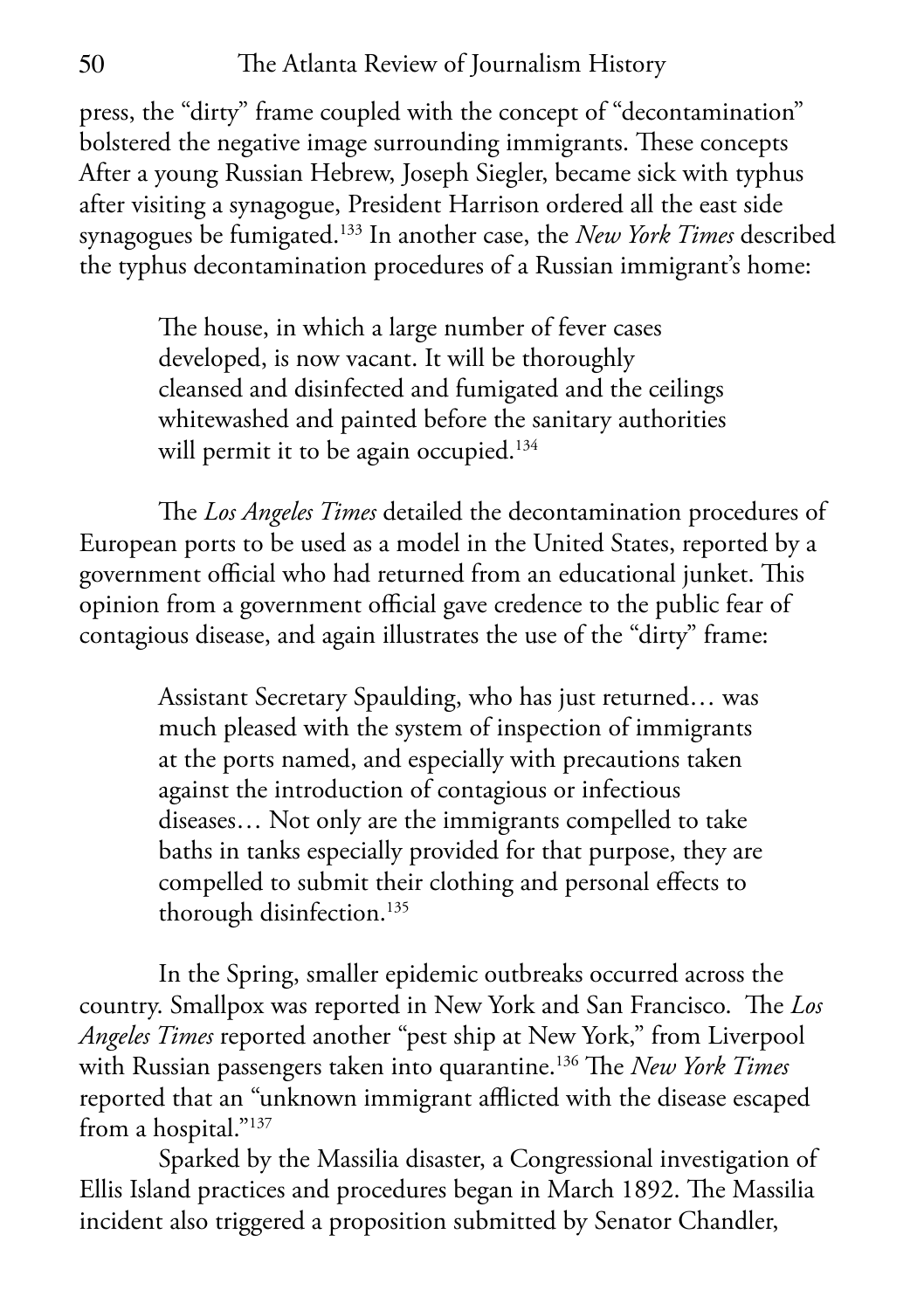head of the investigation, to "prohibit immigration for one year."<sup>138</sup> Some newspapers outlined the steps of the investigation and the need for more manpower to inspect the vast number of arriving immigrants.<sup>139</sup> Throughout the investigation, Chandler blamed the wrongdoing on Ellis Island officials, particularly Ellis Island Commissioner John Weber. On February 16, 1892, the *New York Times* said in an article entitled, "An Investigation Wanted: Senator Chandler Sharply Attacks Commissioner Weber":

> Senator Chandler is after Commissioner of Emigration [sic] Weber… It was perfectly clear that those immigrants infected with that dangerous and deadly disease should not have been allowed to land. They should have been excluded by the Commissioner of Emigration in the performance of strict and imperative duty under the statute of the United States<sup>140</sup>

Two weeks later on March 6, in another *New York Times* article, Chandler described the "undesirable classes", marking a shift from his earlier, less derogatory descriptions to a more caustic view of immigrants:

> The alarm springs from the constantly increasing influx within our borders of classes of immigrants of a most undesirable character. The danger is the reduction of wages to the injury of the American workman, and of his home and family, the debasement of the suffrage, and wide contamination of society.<sup>141</sup>

 The press publicized the battle between Chandler and Weber. A long-time critic of Chandler, Weber voiced his feelings about Chandler's reforms. In a letter to the *New York Times* on February 19, Weber discussed the state of health of some arriving Russian Hebrews and criticized Ellis Island inspection practices:

> I happened to be standing at the entrance through which they [Russian immigrants] passed on reaching here and saw what seemed to me to be a clear case of inhumanity on the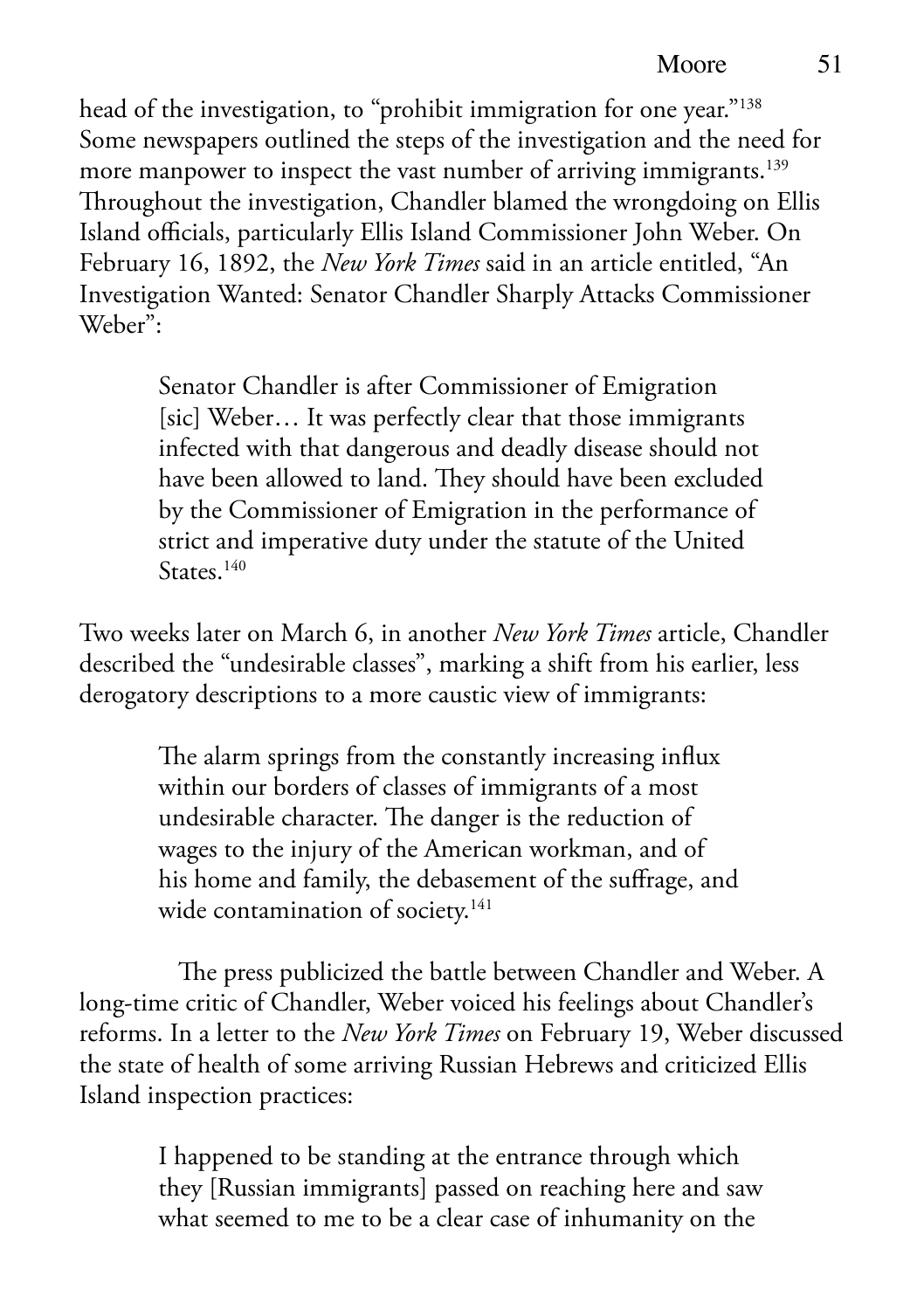part of the ship's surgeon in permitting these cases to be brought down [for inspection], as it was evident that they should not have been directly transported or transferred but sent directly to a suitable hospital for treatment and  $c$ are  $^{142}$ 

As tragic and sympathetic as this recollection is, this editorial portrays the Russian immigrants as helpless, another negative frame.

Following the typhus epidemic in the winter, on May 5, the United States Congress passed the Chinese Exclusion Act of 1892, which required Chinese in the United States to be registered and carry an identity card or face deportation. Also that month, a U.S. quarantine station opened on Angel Island in San Francisco Bay. This law had far-reaching negatively affect Chinese for years to come, and some scholars argue that the passage of the Chinese Exclusion Act of 1892 was an outcome of the anti-immigration fervor during the first half of 1892 during the typhus epidemics in New York City.143 Introduced into Congress in February, the *Los Angeles Times* reported the bill for the new law:

> The presence here of Chinese is inimical to our institutions and deemed injurious and a source of danger. Recently the Pacific Coast was a new country and Chinese might have been a necessity at one time, but our own people are fast filling up and developing that rich and highly-favored land, and American citizens will not and cannot afford to stand idly by and see this undesirable race carry away the fruits of labors which justly belong to them.<sup>144</sup>

But the *Boston Daily Globe* criticized President Harrison in an article entitled, "Mr. Harrison's Chinese Blunder," for mismanagement of funds to enforce the records part of the new law, rather than spending money on averting typhus fever. The article said:

> The request for more office holders, and more funds to be expended chiefly in California and Oregon, is made at a time when money is urgently needed to provide against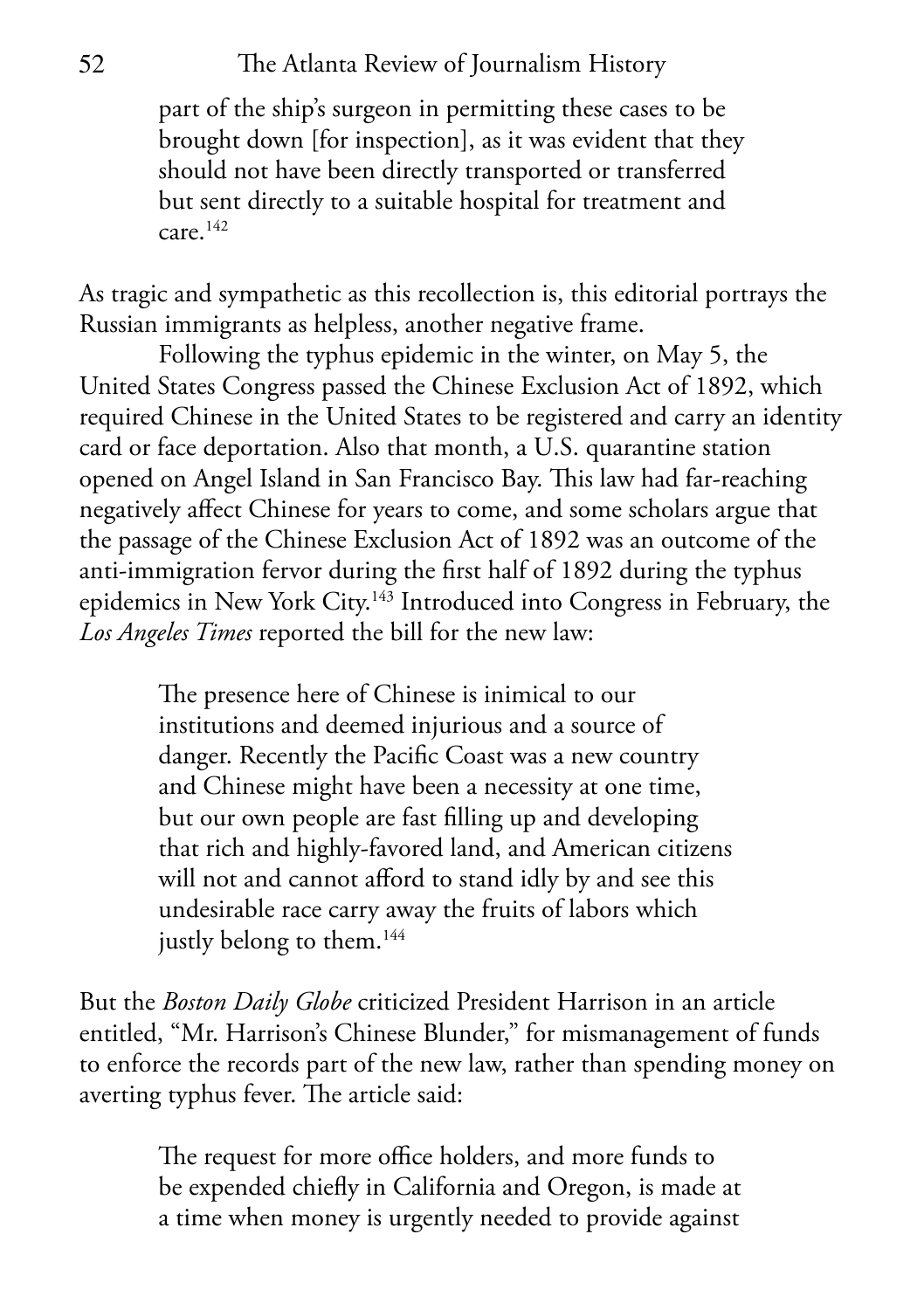the importation of infectious diseases from the East. The dread "famine fever", commonly known as typhus, is rampant in Russia, and the government health officers need all the available appropriations to keep it from getting a foothold here through the heavy immigration from southern Russia.<sup>145</sup>

Just when the country thought it had recovered from public health disaster, in the summer of 1892, a cholera epidemic threatened the nation. Exacerbated by the typhus epidemic earlier in the year, Americans panicked and newcomers from Europe and Asia who had moved across the Midwest caused widespread fear. Newspapers from coast to coast reported their arrival in various cities. The *New York Times* desribed Russian and Polish immigrants were described as "an ideal medium for the diffusion of cholera germs because of their extreme filth."146 The *Daily Inter Ocean* reported "alarm in Kansas over the arrival of Russian immigrants because of the fear they bring cholera."147 The *New York Times* again wrote:

> With the danger of cholera in question, it is plain to see that the United States would be better off if ignorant Russian Jews and Hungarians were denied refuge here. These people are offensive enough at best; under the present circumstances they are a positive menace to the health of this country. Even should they pass the quarantine officials, their mode of life when they settle down makes them always a source of danger. Cholera, it must be remembered, originates in the homes of human riffraff.148

As the fear of cholera heightened, many people wanted stricter quarantine laws to check immigrants for diseases before they entered the United States, evident in the following letter from New York mayor Hugh J. Grant to U.S. President Benjamin Harrison, reprinted in a *New York Times* editorial.

> As Mayor of the City of New York, I deem it my duty to call your attention to the present condition of sanitary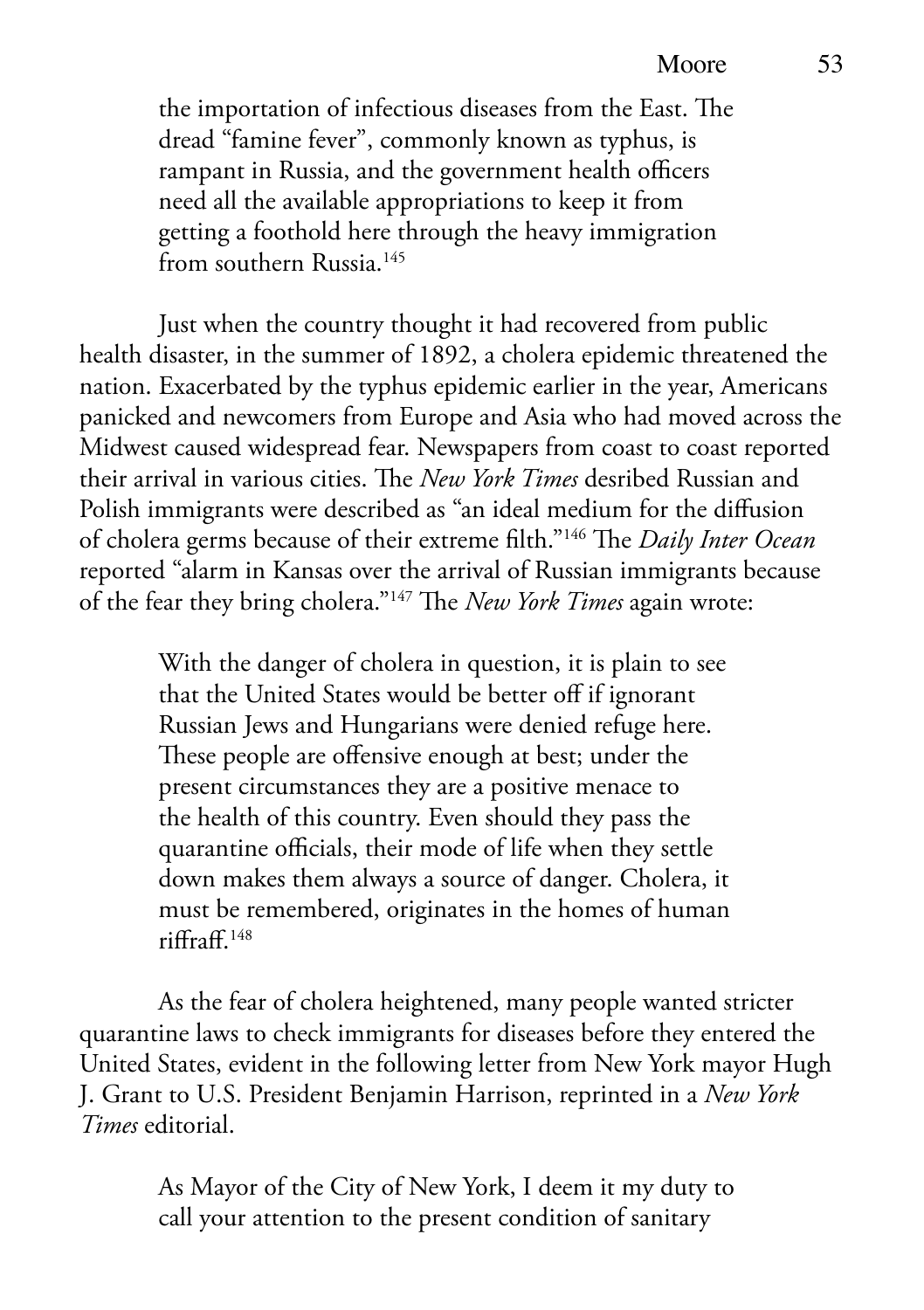### 54 The Atlanta Review of Journalism History

affairs in this city. While there is no cause for alarm in the present condition, and while everything is being done by the authorities to prevent the spread of the cholera, every reasonable precaution should be taken to prevent its further introduction into this community….I therefore request that you, as President of the United States, exercise all the authority you possess to prevent further immigration to this country until all fear of the introduction of cholera shall have disappeared.<sup>149</sup>

Again, like other official statements in press, the mayor's letter has frames of "danger" and "exclusion," and once again, bolsters the idea that immigrants should be excluded.

Medical experts added their voices to the newspaper columns. Printed in an August 7, 1892 *New York Times* article, Dr. Cyrus Edson, a New York physician and important figure in the New York City Health Department, gave a jaundiced view of Italians and Russian residents, portraying them as sneaky and underhanded in the face of authority during the cholera outbreaks:

> They are sullen and suspicious and refuse all [health] information asked by Americans. When it comes to questions of disease, they will hide in closets, burrow in cellars, run away, do anything to avoid the visit of a physician and lie with the most magnificent elaboration as to all matters touching their own sickness or those of their neighbors.150

If officials in New York heard of an epidemic outbreak in a neighborhood, Dr. Edson would send out his henchmen to "round" up immigrants as a means to collect sick and dangerous persons for medical examination and/or quarantine. They also conducted regular tenement inspections. Newspapers depicted immigrants as uncooperative and stubborn, evident from a *New York Times* excerpt from Dr. Edson, in which he stated, "They throw every possible obstacle in the way of the Board of Health in its regular rounds of the inspection of the tenements where they live."<sup>151</sup> He viewed "round-ups" as a necessary step in separating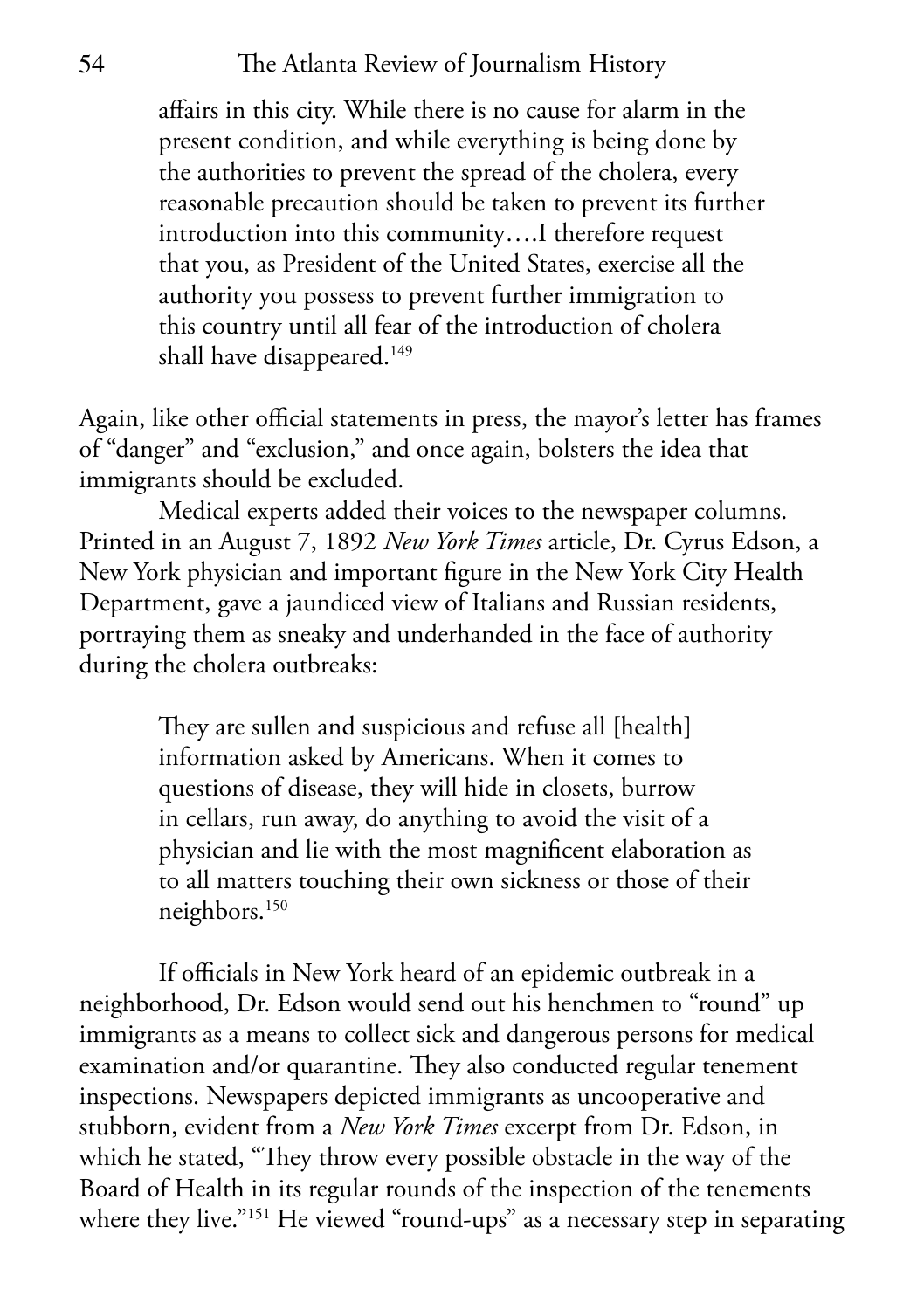the sick from the healthy, the dirty from the clean.<sup>152</sup> Edson's comments were in response to the difficulty he encountered when trying to "round up" frightened immigrants who feared that they and their families would be quarantined if suspected of carrying typhus. Expert opinions in the press, such as Edson's, reinforced the "danger" frame and added to the growing belief that immigrants were trouble-makers.

By September, a few outbreaks of the disease were reported across the county. These outbreaks were traced back to passengers from European steamships Fulda, Rugia, Normannia, Pennsylvania, and Stubenhak, and Moravia. On August 29, the *Milwaukee Sentinel* reported that a sensation was caused by a report that cholera had been discovered among immigrants in Detroit who had arrived from New York.<sup>153</sup> Three days later, the Sentinel reported that twenty-two deaths on the steamer Moravia had been traced back to Hamburg.154 The *Daily Inter Ocean* wrote, "Detroit is in grave danger of receiving a visit from the dread epidemic. Hundreds of German and Russian immigrants are landed weekly direct from foreign ports at Quebec and Montreal and take the trains at once for the United States, passing through here without inspections or quarantine."<sup>155</sup> Later in September, the *Los Angeles Times* asserted "the New York press thinks that between September 6 and 16 Asiatic cholera was present in the city without the public being aware."<sup>156</sup>

The cholera scare meant strict quarantine rules at all U.S. borders including Canada and Mexico, not just the East and West coasts. A quarantine inspection commission was appointed to inspect all quarantine stations of the United States in all regions. The commission reported that coastal inspection stations were inadequate in many places and it would be part of the duty of the commission to hunt out these weak places and see that proper steps were taken to prevent the possibility of the disease being brought in.157 The *Daily Inter Ocean* reported that the Commission accused New York immigration officials of permitting smallpox to be brought into the United States earlier in the year.158 On August 31, the *Los Angeles Times* reported that a special cordon of inspection and disinfection had been established on the seaboard from Louisiana to Maine and along the Canadian and Mexican frontiers.<sup>159</sup> When reports circulated about a cholera outbreak in Mexico, the *Galveston Daily News* reported the tightened quarantine measures on the Texas-Mexico border: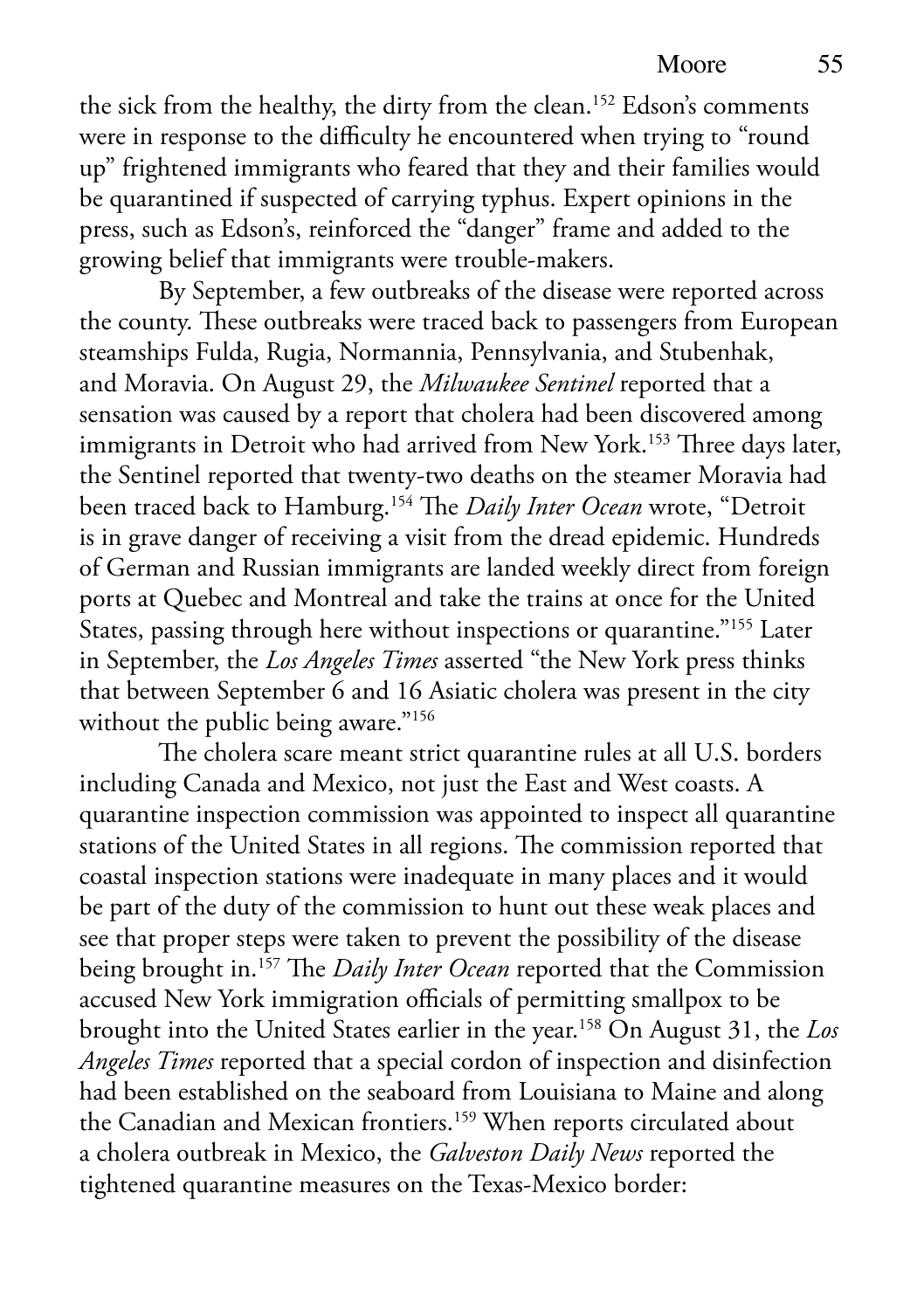Dr. Turpin, state quarantine officer at this point, has placed a guard at the international bridge, whose duty it will be to take the oath of all strangers coming into the state that they have not been within twenty days previous in any place infected with yellow fever or cholera. This precaution was taken on account of a report that cholera has broken out in Vera Cruz [Mexico].<sup>160</sup>

As these reports of cholera surfaced, on September 1, President Benjamin Harrison had his surgeon general issue a circular (ruling) holding that "no vessel from any foreign port carrying immigrants shall be admitted to enter any port of the United States until such vessel has undergone quarantine detention of twenty days, and such greater number of days as may be fixed in each special case by the State authorities." To ensure that only healthy people entered the country, entire shiploads of people were sometimes detained off shore for weeks. As part of the plan, physicians would journey out to the quarantined ships to inspect the passengers and from there, the sick would go to other quarantine facilities; others would stay on the ship until quarantine expired.

As part of President Harrison's circular, baggage, clothing, and belongings on all arriving ships were fumigated and thoroughly disinfected.<sup>161</sup> Like the typhus epidemic earlier that year, the terms "decontamination" and "disinfection" became popular in the press. Daily newspapers reported how clothing and belongings should be disinfected, as did medical journals with long reports by physicians on how to stamp our cholera through proper decontamination procedures.

From coast to coast, the press reported the twenty-day circular, many interpreting the new rule as a way for the government to halt immigration. The *Daily Inter Ocean* reported that immigration had been "stopped" through "vigorous measures adopted to keep out the cholera."162 With the headline, "Putting Up Bars," the *Milwaukee Sentinel* wrote that that federal government put forth all its power to prevent cholera into the United States. But the article also pointed out that the federal power was "rather limited and cannot supplant or contravance [sic] regulations of the states.<sup>163</sup> Thus, states could override the new rule, which led to increased fear that contagious diseases could be spread through immigrants entering through lax state-run immigration points.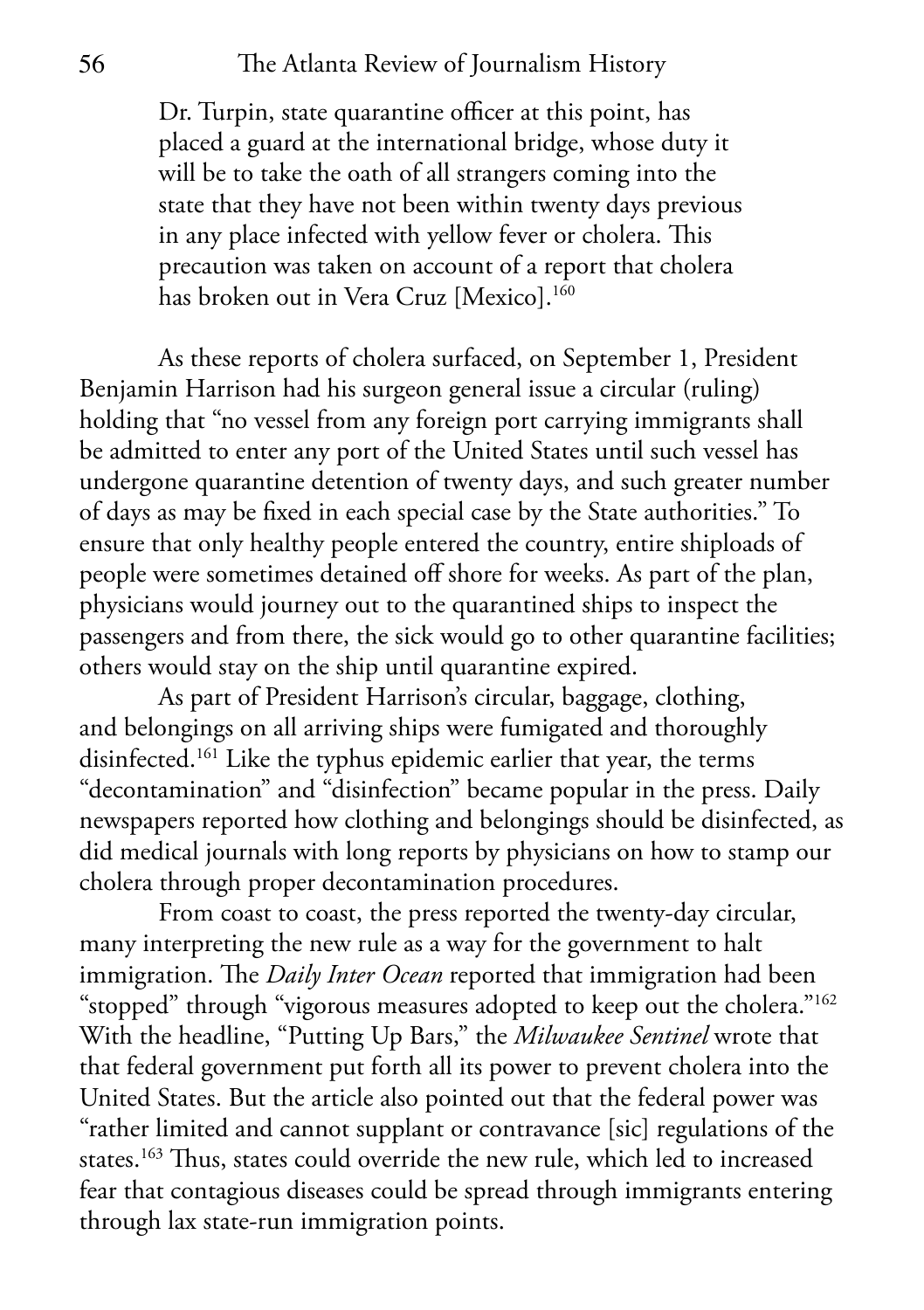Similar to the typhus outbreaks in the winter, Canada received a great deal of criticism during the cholera outbreak. U.S. officials urged Canada to adopt the circular.<sup>164</sup> After the twenty-day circular slowed immigration through U.S. ports, health officials worried that immigrants would "smuggle themselves" via circuitous routes to the United States through Mexico and Canada.165 Referred to as America's "back door", U.S. health officials criticized Texas-Mexico border towns for lax sanitation and medical examinations - ill-equipped to handle cholera coming from immigrants via Mexico.<sup>166</sup> Delegates of the international conference for quarantine inspection concluded that Canadian immigration stations were deficient, but that the Canadian government had no intention of prohibiting immigration through its ports.<sup>167</sup> As a result of the conflict between governments, Michigan notified railways that the state would refuse all immigrants via Canada if they came from infected ports.<sup>168</sup>

Detroit health officials did not always agree on how to handle incoming immigrants from Canada, and they sometimes faced difficult situations with the new twenty-day rule.

On September 11, The *Los Angeles Times* reported that sixty immigrants from Windsor, Ontario, Canada had been quarantined in Detroit in two train cars. The report said:

> The situation of the immigrants is pitiful. The two cars were sidetracked on the river bank at Walkerville, Ont., Saturday night, and this morning the passengers awoke fairly famished. But few of them possessed money, and the rest bid fair to starve. There is not a morsel of food on the cars and not one has had a warm meal since Thursday. At 4 o'clock hunger drove them out of the cars and they flocked to the neighboring houses for food, begging from door to door for what bites they could get. As soon as their condition was made known as number of kind-hearted ladies went to their relief.169

Like other stories highlighted in this research, this disturbing account illustrates how a frame of helplessness surrounding immigrants developed in the press.

Physicians and health officials across the country favored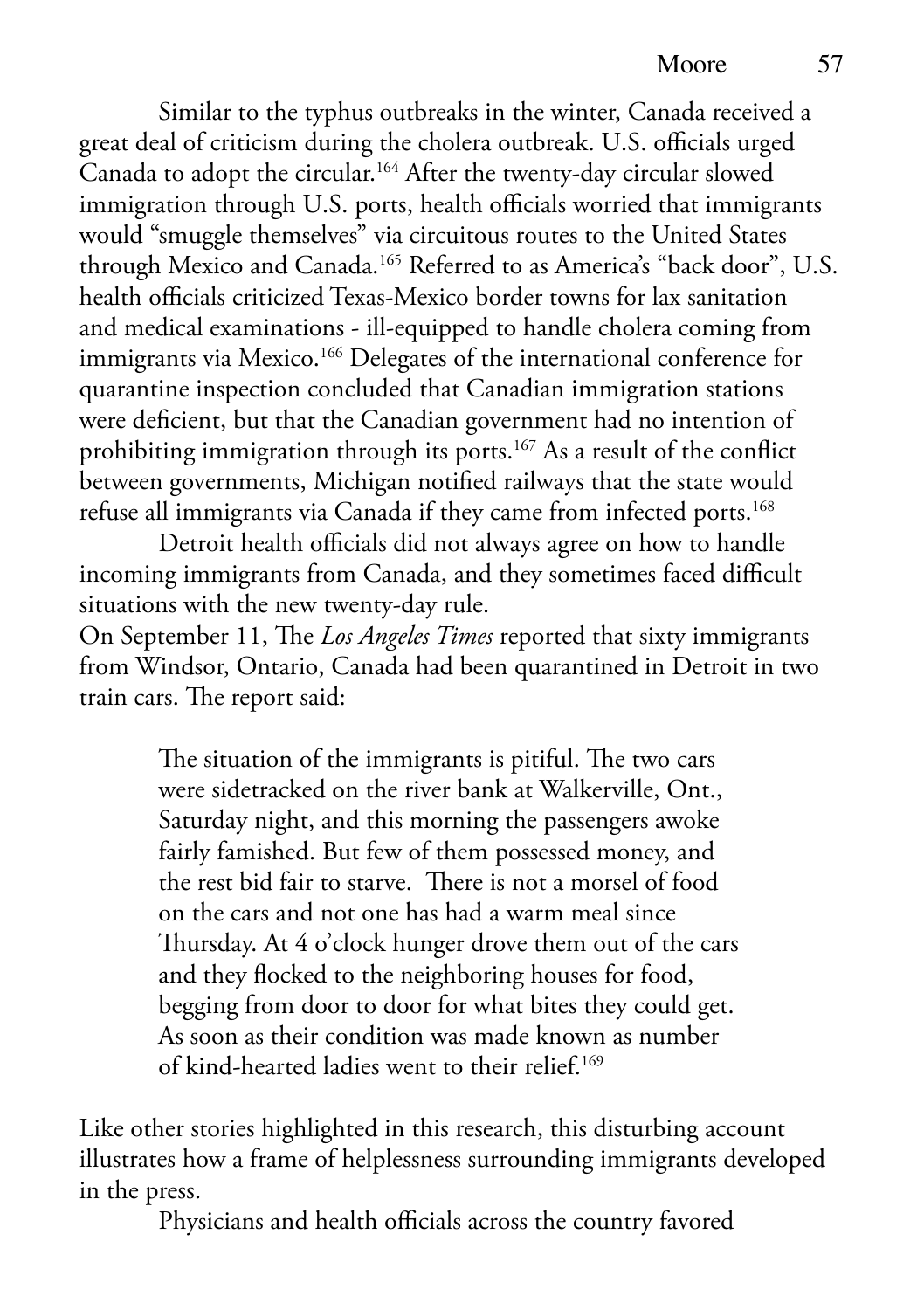the twenty-day quarantine rule. Many of their opinions appeared in newspapers. On September 8, the *New York Times* reported the opinion of Dr. Cyrus Edson:

> It is in the sense of the section [board] that, in view of Asiatic cholera in Europe at the present time, and the constantly-increasing number of foci of infection, immigration from European counties in which cholera exists should be temporarily suspended, as this action affords in our opinion, the only certain means of averting a threatened invasion of the countries of the American Continent by the disease.<sup>170</sup>

By late September, reports of the "crisis past"<sup>171</sup> appeared in the *Los Angeles Times*, and the *New York Times*. The Times reported that Dr. John T. Nagle, The Registrar of Vital Statistics, said, "The total number of deaths from cholera for the week of September 25 was seven, and that cholera cannot not become an epidemic if the rules of the Board of Health were carried out... the very few cases should not cause alarm.<sup>172</sup>

But even after the danger of cholera had passed, anti-immigration sentiment continued in the press. The *Boston Daily Globe* printed the report of John Crowley, the secretary of the Anti-Tenement Housing League, who warned that the tenement houses were so overcrowded, that the "public health was threatened through the danger from cholera germs manufactured in the sweating dens of that city."173 *The Daily Picayune-New Orleans* referred to the cholera situation as "the immigrant curse."174 The *New York Times* printed the following short article by the American Patriotic League, a known nativist group:

> A foreign plague is at our doors and threatens with destruction our homes and all we love… Unrestricted immigration is the cause of all our woes… The American Patriotic League for the three last sessions of Congress has unsuccessfully endeavored to secure the passage of laws to restrict undesirable immigrants… we demand from the lawmaking powers and from the executive officers of this Government the adoption and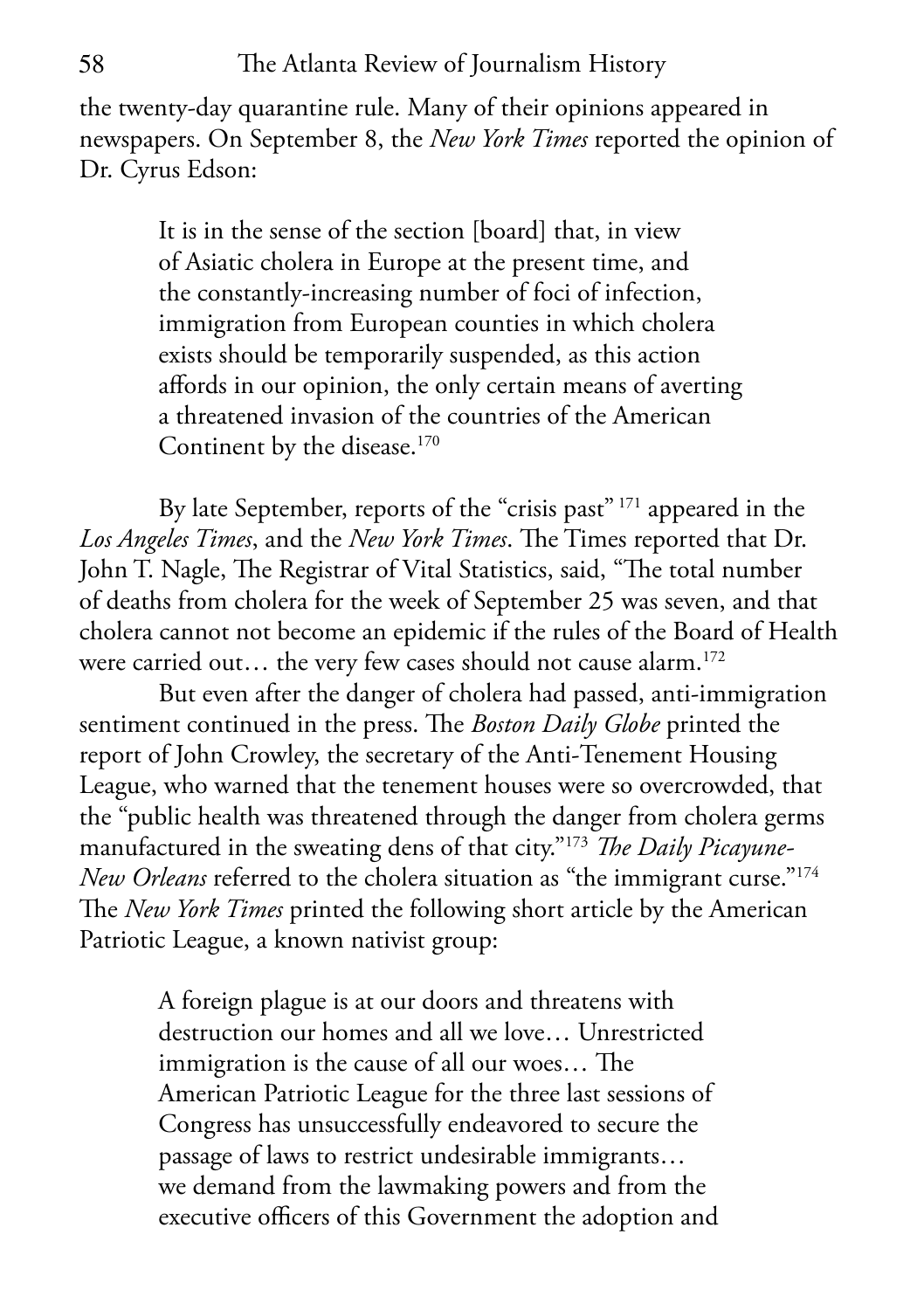enforcement of such measures as will effectually protect our loved ones and ourselves from foreign contagion, whether it be in the form of Asiatic cholera or in the importation of the undesirable elements of the Old World's population.175

The League probably viewed the president's circular as a move toward a climate of complete immigration restriction, so they took the opportunity to publicize their opinion. This illustrates how Nativism appeared in the press.

Since the danger of cholera had passed, President Harrison received criticism for subjecting ocean liners to the twenty-day rule and the quarantine measures. People questioned why shiploads of newcomers were still being detained offshore. With the headline, "Why are they Detained," even the usually pro-restrictionist *New York Times* wrote:

> There was considerable astonishment in the cabins of both vessels when it was learned that the ships were held pending the pleasure of certain individuals in Washington. No one among them attempted to find any excuse for the proceeding, and it is not likely that they would have discovered any if they had. There was no sickness on board, and after the Health Officer had given clearance papers there was no good reason why the ships should not have been allowed to land their passengers.<sup>176</sup>

Politicians also criticized Harrison for being powerless to effectively change immigration laws. The *New York Times* reported the opinion of a "prominent politician":

> There would be no such danger in giving the President the such power [to halt immigration]. No president would dare abuse it. Everyone knows that there is a deadly menace to the health of the people of the United States in the ships now nearing New York and other Atlantic ports from cholera-infected regions of Europe. The great majority of the passengers are ignorant and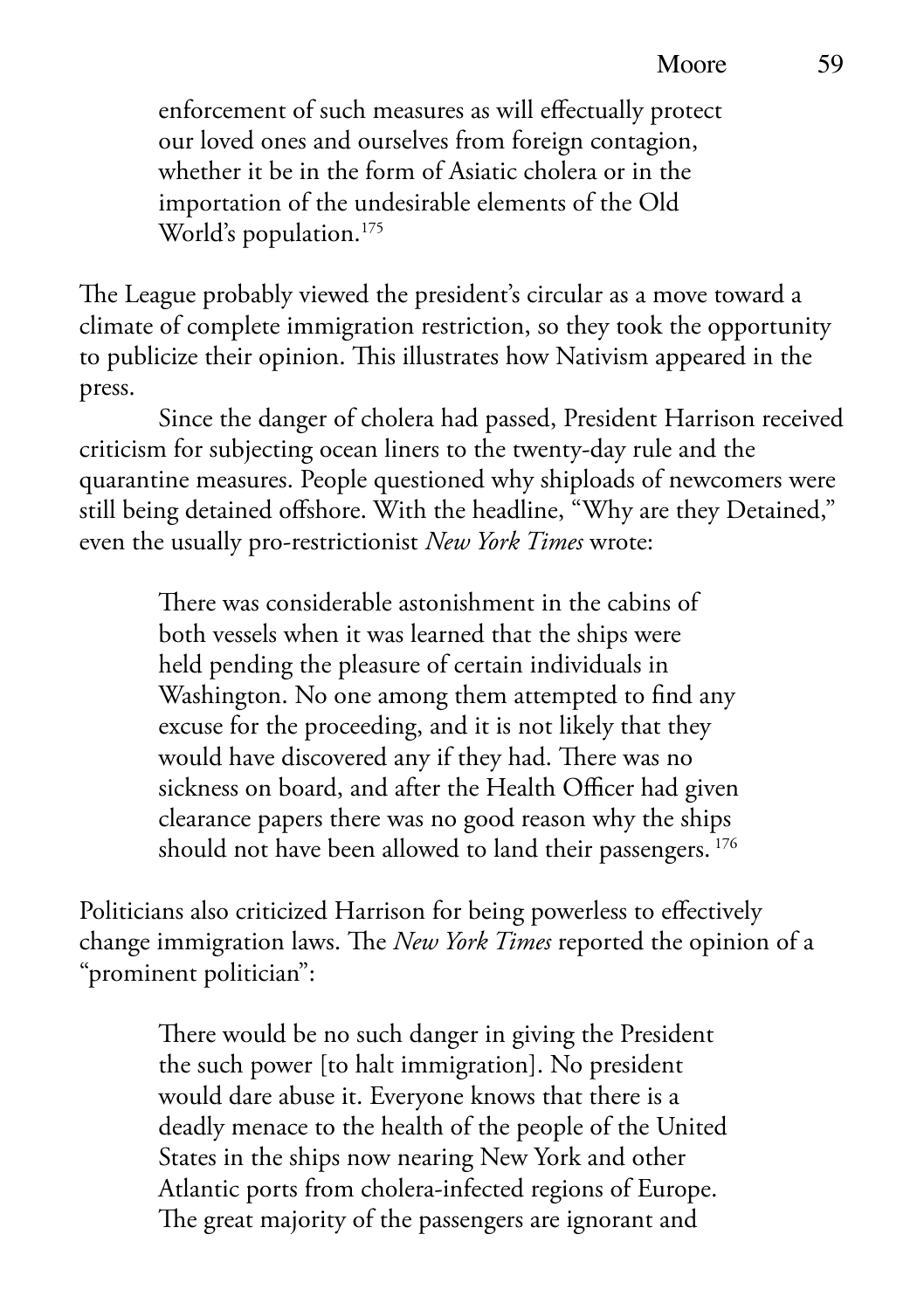unclean. They know nothing of hygiene and sanitary requirements… The emergency is great, and if Mr. Harrison could order United States ports closed absolutely to vessels from every country in which cholera is known to be raging, he would absolutely protect Americans from a dreadful scourge.<sup>177</sup>

 At the end of the year, Senator Chandler emerged again with more anti-immigration bills. In November 1892, Stephen Grover Cleveland (Democrat) was elected president for a second, non-consecutive term, having defeated President Harrison and becoming both the 22nd and 24th U.S. president to serve. He defeated the Republicans and the Populists. Chandler may have viewed the "transfer from one great party to another"178 as an opportunity to introduce his plan to keep immigrants out through the Alien Exclusion Act.<sup>179</sup> His act had three propositions, the last being the most important to Chandler.<sup>180</sup> For entering person, they must: 1) be literate (with the exception of young children); and 2) possess at least \$100; and 3) called for a suspension of immigration for at least one year beginning March 1, 1893.<sup>181</sup> He estimated that such a law would take a year to execute.<sup>182</sup>

Following the introduction of the bill for the Alien Exclusion Act, newspapers reported the provisions. The *Boston Daily Globe* warned those "foreigners who contemplate emigrating will have to start before March or find America's ports willingly closed to them."183 A few days later, the Globe reported that "Senator Chandler says it is likely congress will pass the Alien Exclusion Act for one year on sanitary grounds."184 The American Public Health Association supported Chandler, saying, "We shall do our best to have a law to this effect passed."185

But unfortunately for Chandler, Congress did not pass his bill, but preferred the bill proposed by Dr. J.H. Gallinger, another senator from New Hampshire. In an a rather unfavorable article toward Chandler, using the headline, "Chandler Put Out," the *Boston Daily Globe* wrote:

> There has never been any love lost between Senator Chandler of New Hampshire and his colleague, Senator Gallinger… Chandler's hobby for the past year has been the immigration question, and during that time he has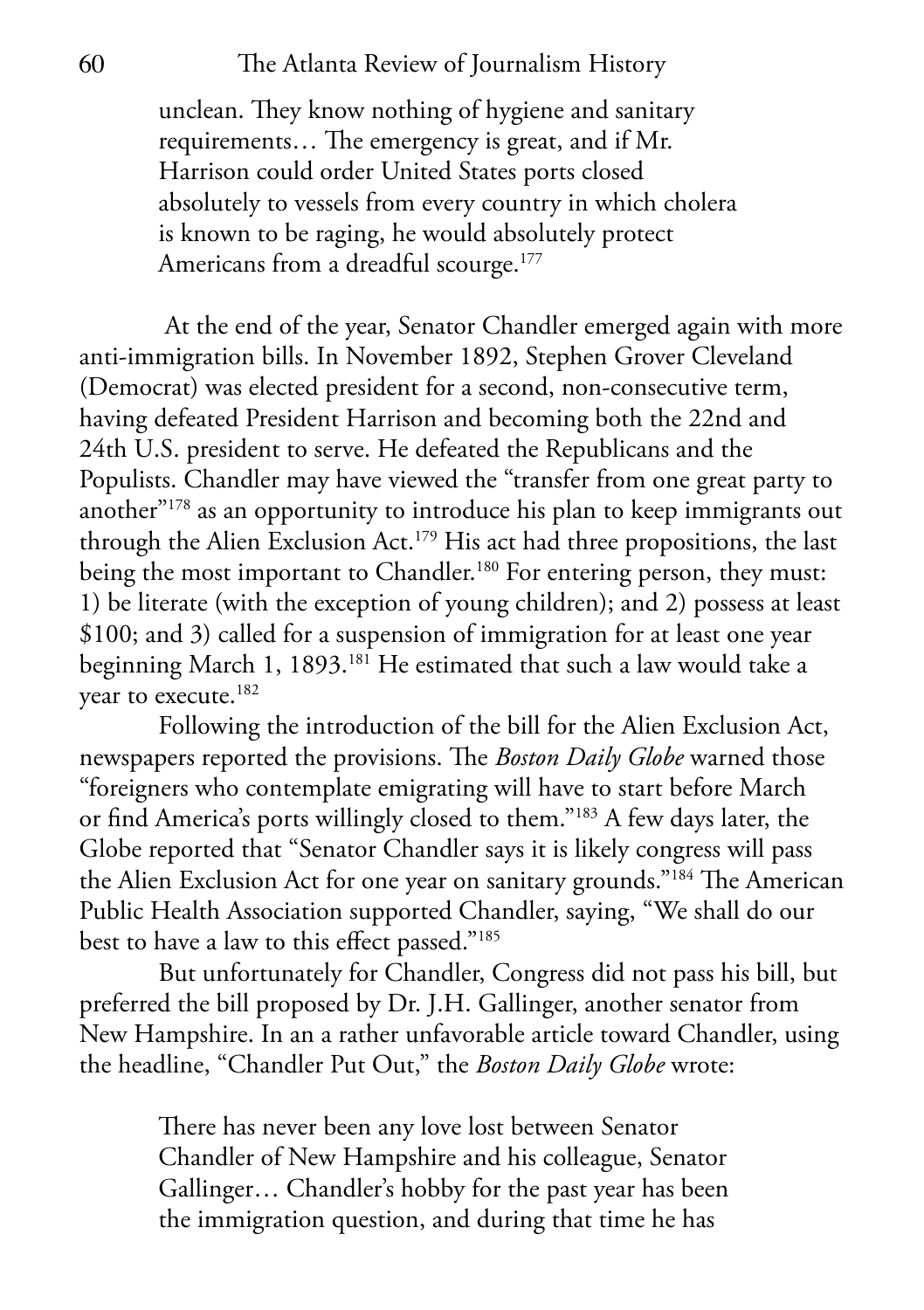introduced innumerable bills on the subject, none of which has yet become law. Senator Chandler thinks that prohibition is necessary to prevent cholera from visiting us… As few days ago, Dr. Gallinger, who knows a great deal more about cholera than Senator Chandler will know, no matter how long he lives, introduced a bill to suspend immigration from any country or port where cholera is raging, and when, in his opinion, immigration from such places might cause cholera to be brought to this country. The Gallinger bill is regarded as a sensible measure… It is very galling to Senator Chandler to have Senator Gallinger occupy his own field, and to have him introduce a bill which is much more highly regarded than his own.186

This article suggests that the press eagerly publicized the controversy surrounding immigration legislation sensationalizing the immigration debate and giving the issues importance.

Like Chandler's ill-fated bill, Gallinger's bill was later rejected, but at the end of 1892, Senator Isham Harris (Republican – Tennessee) and Congressman Isador Rayner (Democract – Maryland) began writing the Harris-Rayner Compromise bill that was considered a compromise for all parties involved. A vocal opponent of Harris-Rayner bill, at the end of 1892, Chandler retreated with his Immigration Committee to re-write his bill known as the Chandler Suspension bill.<sup>187</sup>

It would seem that Chandler saw the epidemics of 1892, the newly elected president, and the fact that the Republicans still controlled the Senate, as vehicles to serve his political agenda to restrict immigration. Undoubtedly, these events set the stage for immigration history the next year, in which Chandler found more opportunities to argue his cause.

At the end of 1892, with cholera no longer a threat during the winter months, coverage of public health issues declined.<sup>188</sup> But with the fear of another cholera outbreak during the upcoming World's Fair in Chicago in the spring of 1893, and several immigration bills in Congress that could result in severe immigration restriction, the U.S. press continued to report immigration news.

With several immigration bills in the Congress, a new president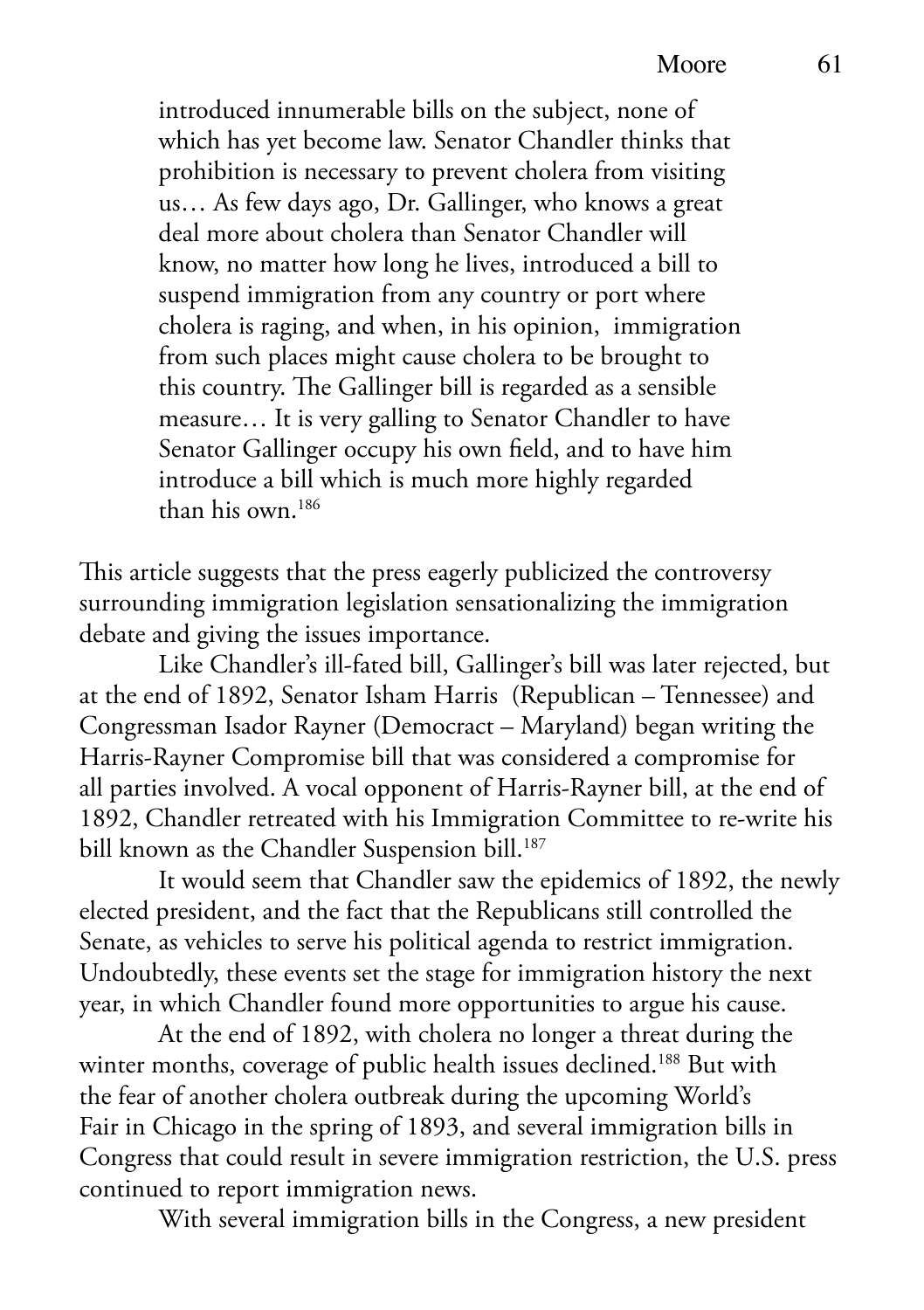in the White House, and the possibility of another cholera outbreak in the spring, the immigration debate continued to intensify in the winter of 1893 and appear in the press. The nation prepared for the Chicago World's Fair (also known as the World's Columbian Exposition), to begin in the May 1893 and continue through the summer. Because foreign visitors typically traveled from around the world to attend World Fairs, the possibility of a contagious disease outbreak that year became both a public health and economic concern. Americans were most worried about the dangers of visitors from the Baltic and North Sea, where cholera had prevailed in the early winter of 1892.<sup>189</sup>

Since many immigrants became associated with epidemics in 1892, it was impossible to ignore the complexities surrounding the Exposition. With immigration suspension (as many politicians argued), foreign visitors may have been less likely to attend the events – this would have grave economic effects on the Exposition. But an epidemic would also keep people from attending. Thus, the situation proposed a major political challenge – should immigration be suspended or continue with the same provisions? Once again, Senator Chandler tackled the challenge.

On the morning of January 6, 1893, Senator Chandler delivered a three-hour speech to the 52nd Congress (1891-1893) on addressing what the *Los Angeles Times* called the "public health evils of immigration,"190 and proposed his Immigration Suspension Bill calling for the suspension of all immigration for one year in order to protect the nation against "the danger from cholera in 1893." Upon the surface, Chandler's bill seemed as if it would hurt the economics of the Columbian exposition since it depended on European visitors for income. Chandler addressed the issue, saying the Columbian Exposition would be a "failure" if immigration continued as it had been and that protection to the Exposition required suspension, but also added that European visitors would be essential to its success.

For weeks following Chandler's immigration suspension speech, the papers reported Chandler's anti-immigration rhetoric. Chandler continued to differentiate between steerage passengers and cabin passengers. In his bill, Chandler used his political adroitness to craft the provisions in such as way that the new law would exclude lower classes of immigrants while welcoming the upper Echelon of Europe by restricting steerage passengers (usually considered lower class passengers), but not cabin passengers, or the higher paying passengers. Cabin passengers were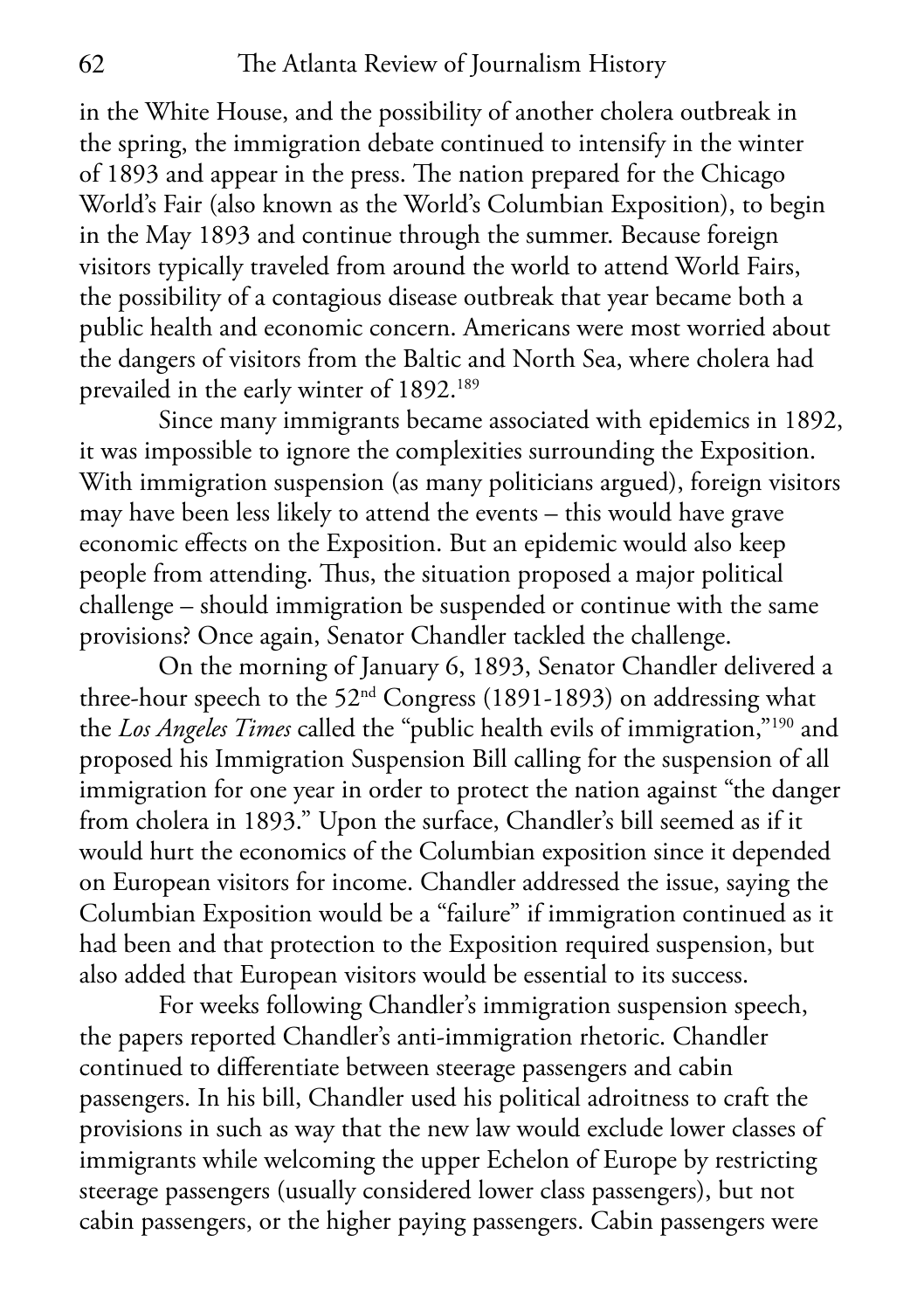also referred to as Europeans, not immigrants. The *Milwaukee Sentinel* reported that Chandler saw a ban on immigration as the only way to safeguard the Exposition from financial ruin.<sup>191</sup> By printing Chandler's distinction between Europeans and "swarms of immigrants", the press framed common immigrants (those who came as steerage passengers) as inferior. These reports also continued to frame the issues as dangerous.

Physicians and public health workers, anticipating the daily arrival of thousands of visitors to the Exposition, began plans to stand guard against the possible incursion of a "foreign cause of cholera." In Chicago, the *Daily Inter Ocean* warned of the dangers of giving the president the power to suspend immigration and said, "such power would be liable to almost illimitable abuse."192 But in support of Chandler's argument that associated steerage passengers with contagion, the article added: "It may be set down as reasonably certain that that there is no danger of cholera in Chicago or the United States generally in 1893 except as it may be brought over in the steerage of steamships.<sup>193</sup> Again, danger surrounded the issues.

Because the Columbian Exposition would take place in Chicago, Midwestern newspapers reported the issues surrounding immigration and the possibility cholera during the Exposition. The *Milwaukee Sentinel* devoted a great deal of ink to the Exposition and immigration. Milwaukee is near Chicago and was probably closely connected to the Exposition, especially financially. On January 5, the paper urged caution against total immigration suspension, but wrote, "We want all healthy and reputable immigrants who have within them the elements of good citizenship."<sup>194</sup> But a few days later, in a refreshingly pro-immigrant article entitled, "What Immigration Has Done For Us," the *Sentinel* wrote: "Before immigration began, it [United States] wasn't much of a country… When immigration set in, things began to improve. No one can dispute that immigration has done much for this country."195 The article also discussed the nativistic thinking of old immigrants:

No greater contrast can be imagined than imagined than is afforded by the comparison of its condition before immigration began and its condition now after nearly three centuries of immigration. The immigrants have pretty much exterminated the original inhabitants who, at an early period, began to develop a nativistic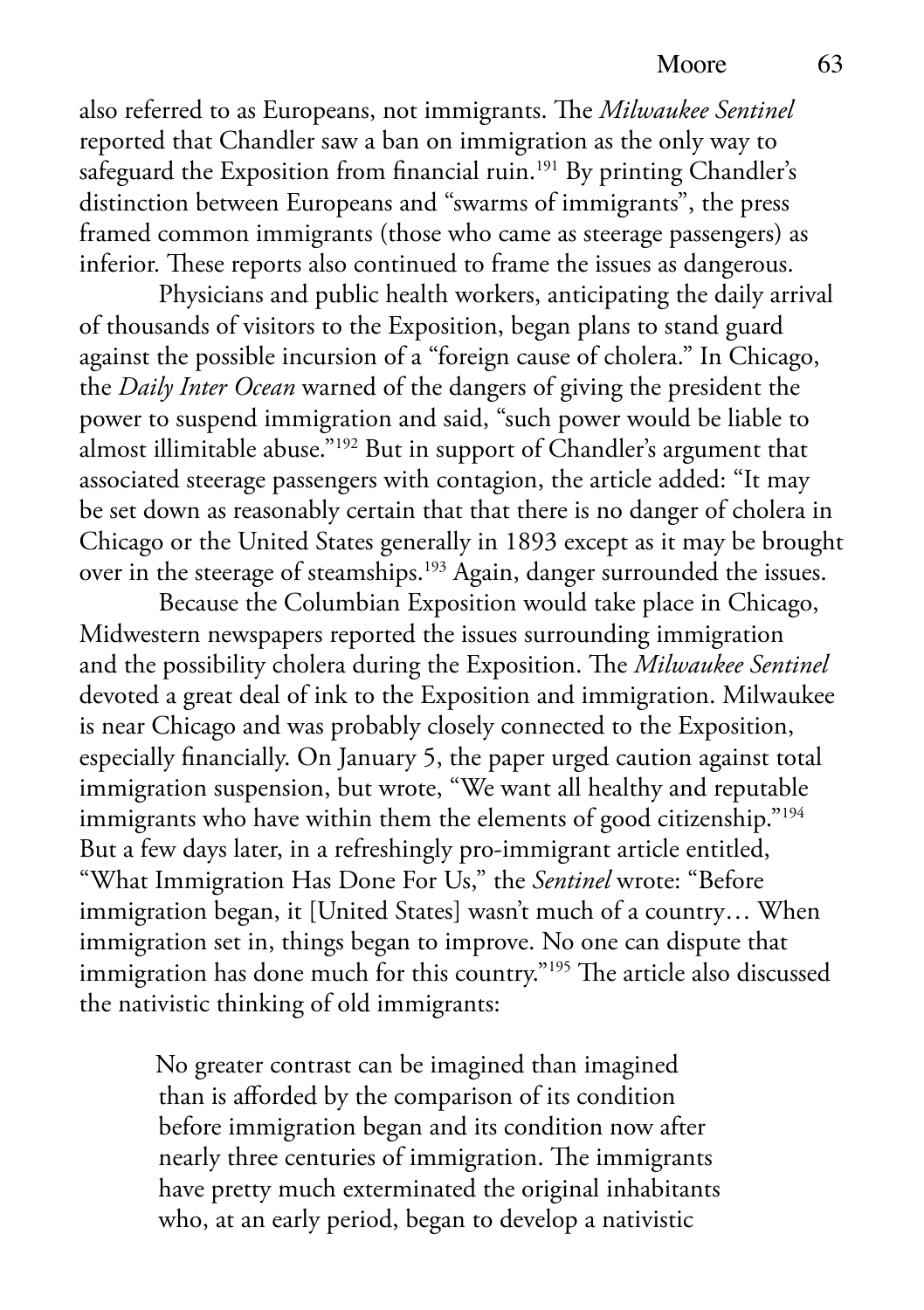64 The Atlanta Review of Journalism History

feeling, and to manifest a decided tendency to suppress immigration… We are all immigrants, or the descendants of immigrants.196

This article exemplifies how the press sometimes printed immigration issues with a more liberal viewpoint than most of the other articles of the time. But it is important to note that in September, the *Sentinel* ran a story on page 4 with the headline, "They Should be Excluded," describing the "undesirable class of immigrants coming to this country, a dark, swarthy race, with long, dark, unkempt hair. The clothes they have on are invariably old and dirty, and the people themselves are never clean, not even their hands and faces."197

Others held sympathetic attitudes about America's newcomers, many of which publicly opposed the fervent anti-immigration policies of the time. Senator Harris publicized his opposition to Senator Chandler's immigration reform in a January 1893 *New York Times* article:

> I shall vote against it and take great pleasure in voting against it. The question of immigration is a tremendous one and the question of sanitation is only one of a thousand considerations affecting it. It should not be considered with reference to sanitation alone as the provisions of Senator Chandler's bill seem to show that he so regards it.<sup>198</sup>

On January 11, 1893, the *Galveston Daily News* reported that Colonel John Weber also criticized the bill that proposed to give the president full authority to halt immigration at any time. Weber said, "It would be folly to stop immigration completely."199

Throughout the winter and spring, publications across the country continued to report the issues of cholera. The *New York Times* reported, "The success of the fair depends in no small measure on the prevalent sense of security from the danger of an epidemic either in Chicago or elsewhere in the country."200 The *Los Angeles Times* reported that Dr. C. A Ruggles, President of the States Board of Health of California, warned that the "greatest danger anticipated from infection is from people crossing the line from Mexico," and "but that the danger of infection by way of China or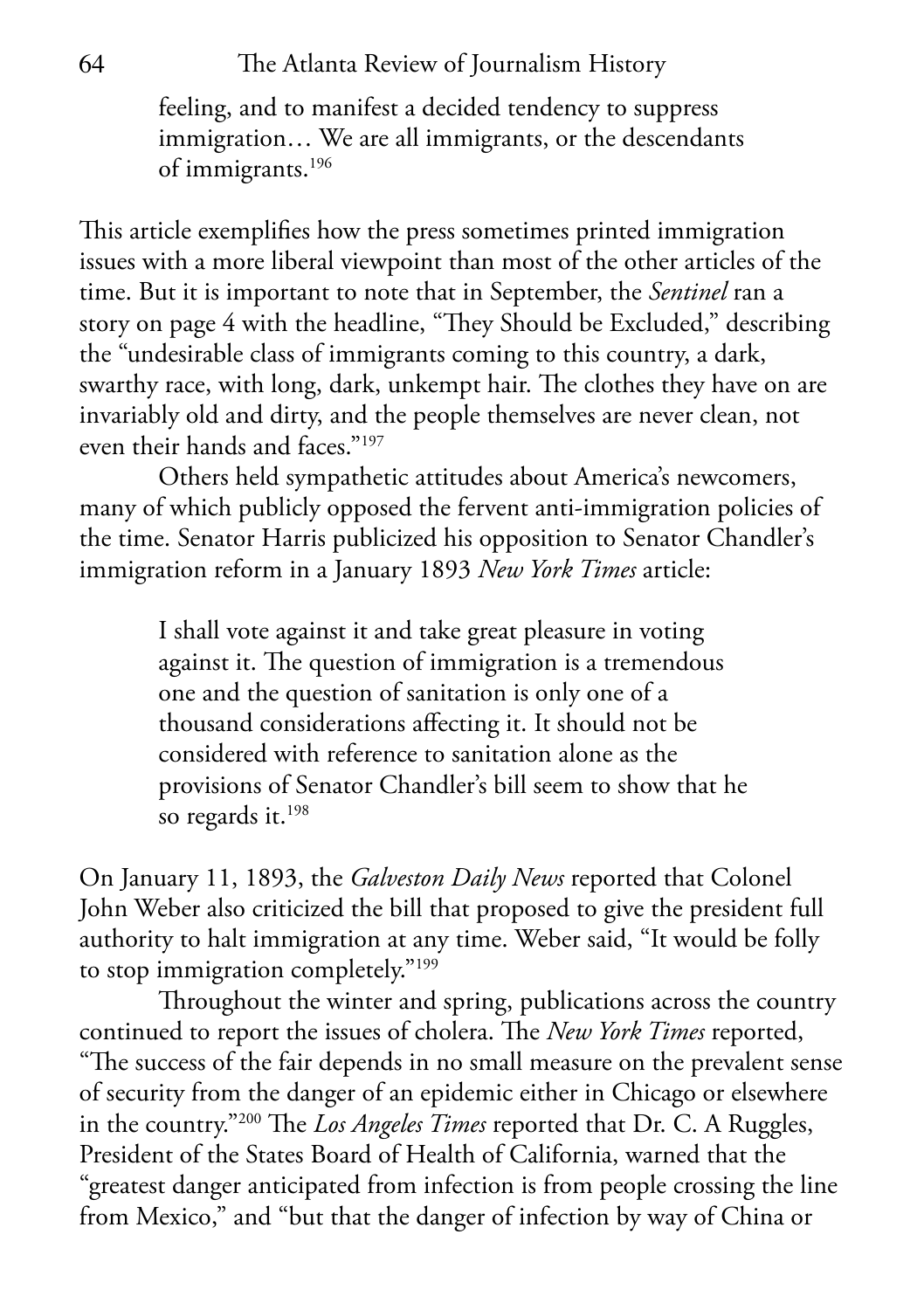Japan is believed to be at a minimum, for the reason that a steamer will require twenty or twenty-four days to reach the United States. Even should a ship have cases of the disease on board, they would have recovered or died by then."201

Ironically, as the country concerned itself with the dangers of cholera and the Columbian Exposition, the U.S. Bureau of Hygiene and Sanitation had an exhibit at the Fair showcasing the nation as a leader in sanitation and public health practices. The *Daily Inter Ocean* reported:

> The bureau continued with the assertion that the United States has been the pioneer and is still the leader in so many departments of the world's progress that it can scarcely be too enthusiastic to hope that she may rapidly forge to the front and assert her claim to be the leader in sanitation. 202

Another irony of that year is the fact that the United States passed the most restrictive immigration law to that point, the very same year America showcased the Exposition, an international event that celebrated the 400<sup>th</sup> anniversary of Christopher Columbus' discovery of the New World.

On March 3, the president approved the National Quarantine Act of 1893, effectively giving the federal government the power to halt immigration at any time. The law gave the federal government control of quarantine procedures, and most importantly, said that the president could ultimately suspend immigration as he deemed necessary. Control was no longer in the hands of the local authorities.<sup>203</sup> Quarantine had been a regular part of the immigration inspection process, but the 1893 law expanded governmental power to control those who wanted to enter the United States by virtue of health. Subsequently, port officials were given more discretion to detain newcomers as a means for preventing the spread of disease, particularly if a ship arrived with immigrants who came from an infected European port.204

The new quarantine law was chosen from the Harris-Rayner Compromise bill that began in 1892. No part of Chandler's earlier Suspension bill, that would have excluded the poorer classes of Europeans, was adopted as part of the new law. But he did, however, gain a major victory with the inclusion of the article that gave the president the power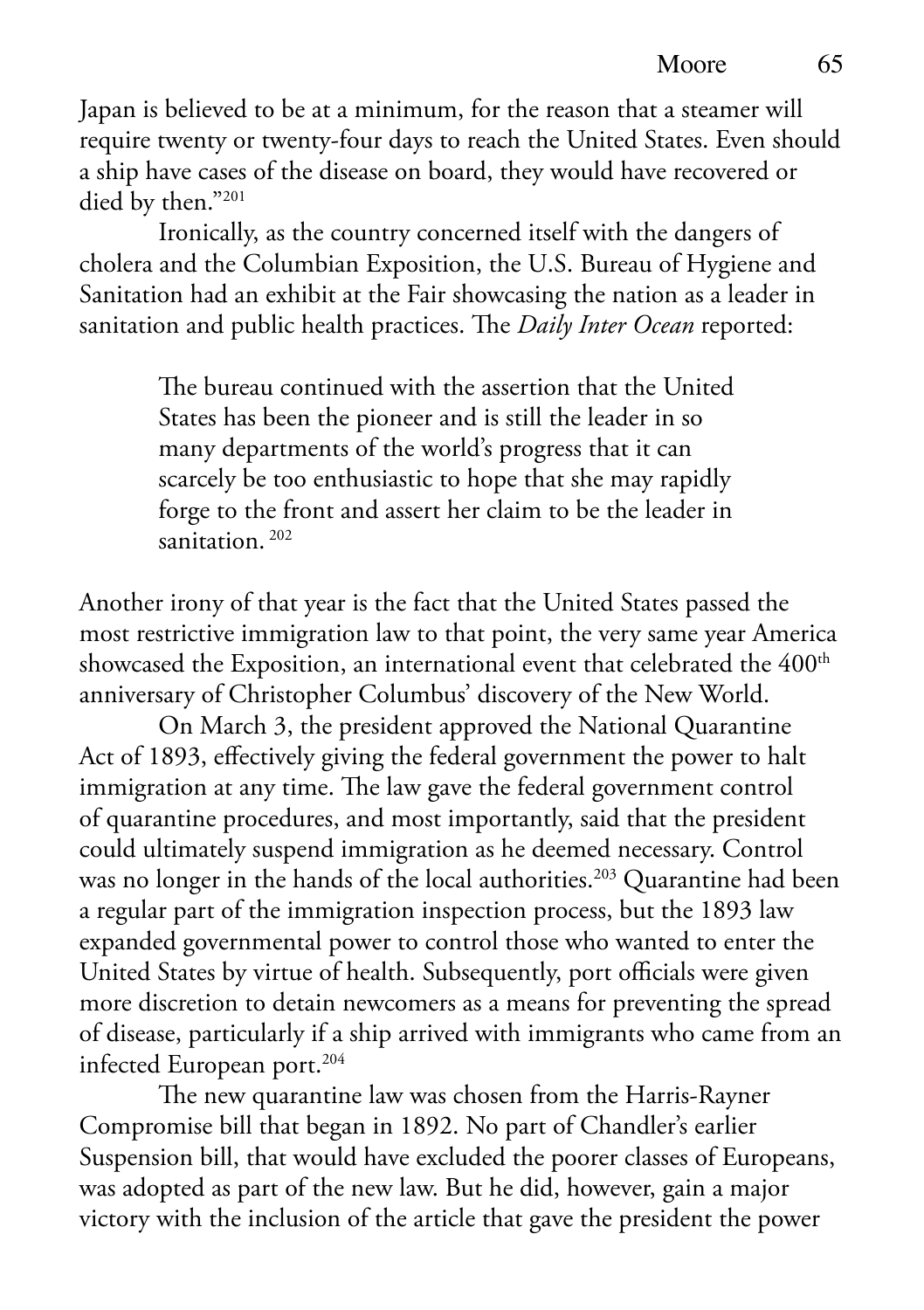to suspend immigration on a temporary basis with the threat of an impending epidemic. Chandler was solely responsible for this article.<sup>205</sup> The *Boston Daily Globe* reported this article:

> Whenever it shall be shown to the satisfaction of the president that by reason of the existence of cholera or other infectious or contagious disease in a foreign country, there is serious danger of the introduction of the same into the United States, and that notwithstanding the quarantine defence [sic], the danger is so increased by the introduction of persons or property from such country, that a suspension of the right to introduce the same is demanded in the interest of public health, the president shall have the power to prohibit, in whole or in part, the introduction of persons and property from such countries or places as he shall designate and for such a period of time as he may deem necessary.206

The expansion of power that gave the president the power to suspend immigration was in place, but never employed.<sup>207</sup> Addressing this fact, Markel asserted that Americans still felt ambivalent about giving the president the power to halt immigration.<sup>208</sup> Even in the midst of such a turbulent period in immigration history, perhaps the necessity to halt immigration never presented itself.

With the new law, not all states readily adopted the national quarantine rules. New Orleans state officials wanted quarantine decisions to be made by the state and local authorities, not the federal government. In January 1893, A *Daily Picayune-New Orleans* article exemplified the resistance to the new law:

> The state authorities have from long and attentive experience, evolved a system of quarantine measures and appliances far in advance of any previously known, and of such merit as have afforded an example for imitation by the national government, which have been followed, and the existing quarantine appliances are but copies of the Louisiana plant.<sup>209</sup>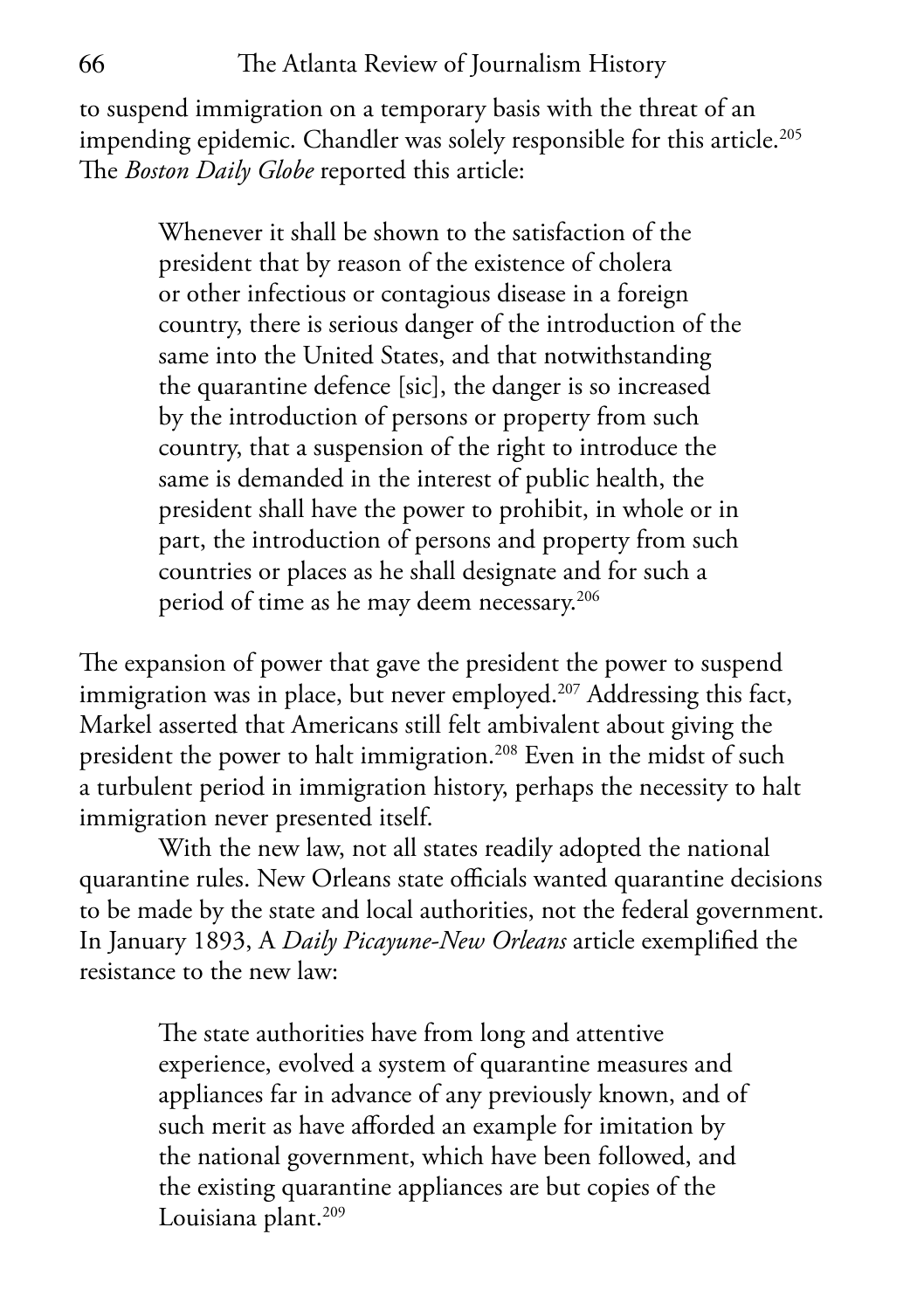Later that year, *The Daily Picayune-New Orleans* again reiterated the state's exemplary quarantine measures that had been "recognized as the most efficient, and had been taken as a model by both federal and state health authorities."210

As dirt and disease continued to be a public concern, in July, a reporter visited "Penitentiary Row" in the Old Seventh Ward, where the once "fashionable people" of the district were replaced by an "undesirable class" of immigrants.211 The report about filthy living appeared in a July 20 *New York Times* article, "Invaded by Filth and Dirt":

> Penitentiary Row is on the south side of the street on Rutgers Place. It is a long row of low brick houses and is owned by a Mrs. Goldstein. Russians and Poles occupy it almost exclusively. It is filthy to a degree and must breed disease in the neighborhood. Frequent complaints concerning it have been lodged with the Board of Health… The street is strewn with decayed fruit and vegetables. Here and there were stagnant pools of water in which dirty-faced children dabbled. The steps and front yards of the tenements were closely packed with Russians and Poles. The men had thin sharp features and black beards and were dressed in filthy clothing. The women were even less tidy and children were left to their own caprices.<sup>212</sup>

The National Quarantine Act of 1893 intertwined public health and maritime commerce. The quarantine measures that resulted from the new law further complicated issues of commerce and trade because incoming ships often brought goods to the United States. Part of the new law intended to stop steamship incidents like the one involving the Iniziativa in 1891 in which the Floria line refused to take a ship back to Italy. If immigrants were inspected before they actually arrived at a U.S. port, it would be less likely that sick immigrants would come to America. A quarantined ship could mean a lack of revenue for a company waiting to receive its products in the United States.

As part of the new quarantine law, newcomers were required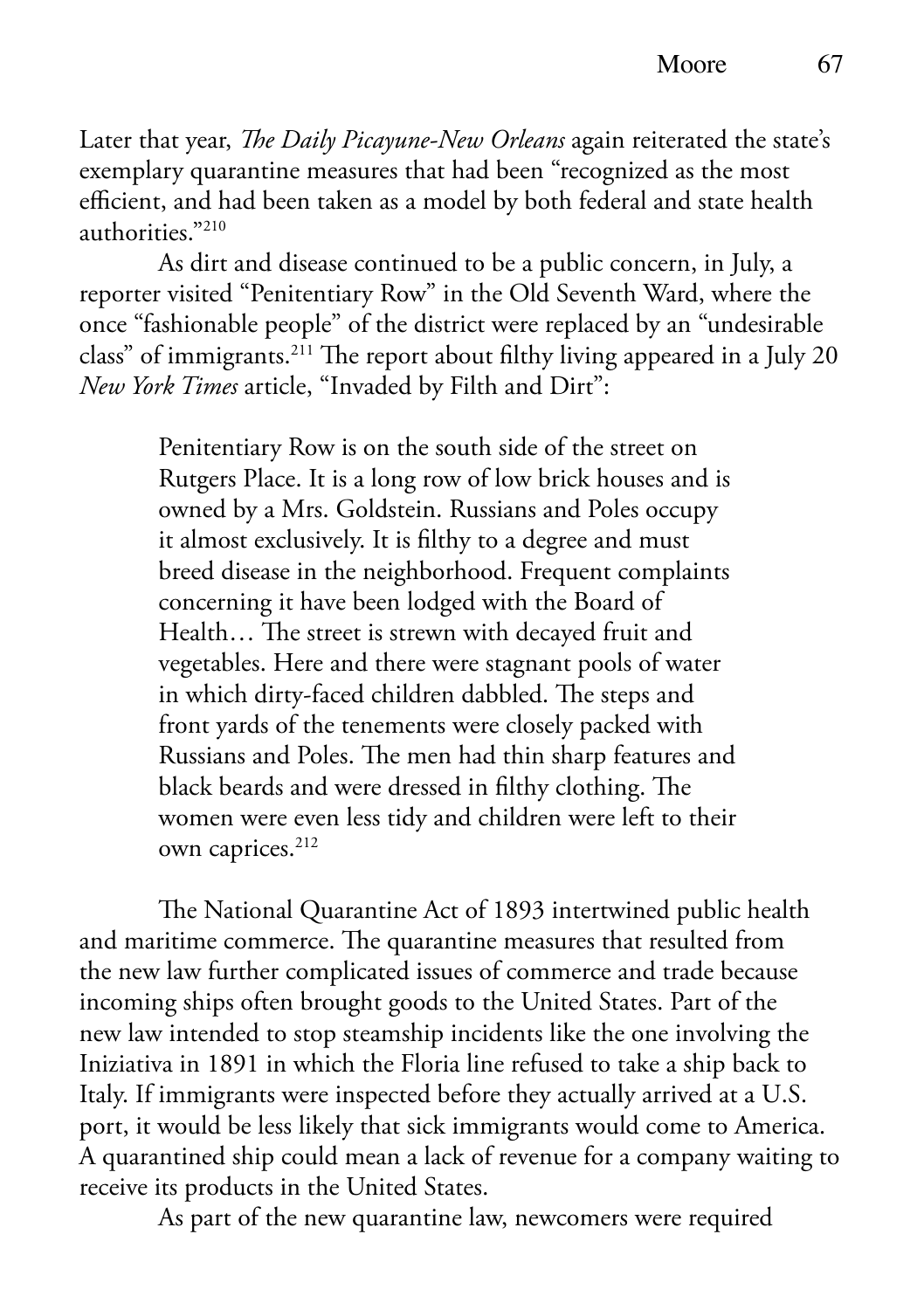to prove that they were free from illness through "certificates of health" provided by physicians from their home countries. The *Los Angeles Times* outlined the consequences for falsifying health certificates:

> The U.S. Treasury Department has provided the steamship companies with blank forms containing a series of twentyone questions which must be answered by immigrants before disembarking from the other side. The statement is made that a 'false oath will subject the immigrant to fine or imprisonment.'213

The same article also reported that the Michigan State Board of Health "made a new rule making it practically a "criminal offense" for immigrants from any infected ports to enter the state of Michigan without permission of the state inspector."214 A neighborhood on New York's lower East Side known as "Penitentiary Row" was known among police for its "frequent complaints about the many Russians and Poles living there."215

After the immigration laws tightened, "smuggling", or illegal importation, of immigrants increased among some of the steamship companies. Newspapers commonly referred to illegal importing as "smuggling," a dehumanizing term that portrayed newcomers as objects rather than people. As a provision of the National Quarantine Act of 1893, the U.S. Treasury Department made it the responsibility of the steamship captains to ensure their vessels imported healthy passengers. If immigrants arrived sick, the steamship company or the captain incurred a fine.<sup>216</sup>

Detention of immigrants on North Brother Island or Swinburne Island located near Ellis Island exemplified the government's treatment of immigrants as criminals. Physicians inspected newcomers upon arrival to U.S. ports, sending those believed to be ill to quarantine. Others who came through immigration inspection without being quarantined were rounded up by police and brought back to Ellis Island, particularly during disease outbreaks. Again, the press used the "criminal" frame to depict the incoming "suspects" as dangerous criminals unwilling to cooperate with officials.

As the summer spring approached, the *Milwaukee Sentinel* reported epidemics, starting with a smallpox outbreak among a "negro" and an "Italian child" in Akron, Ohio.<sup>217</sup> The Sentinel also reported that a German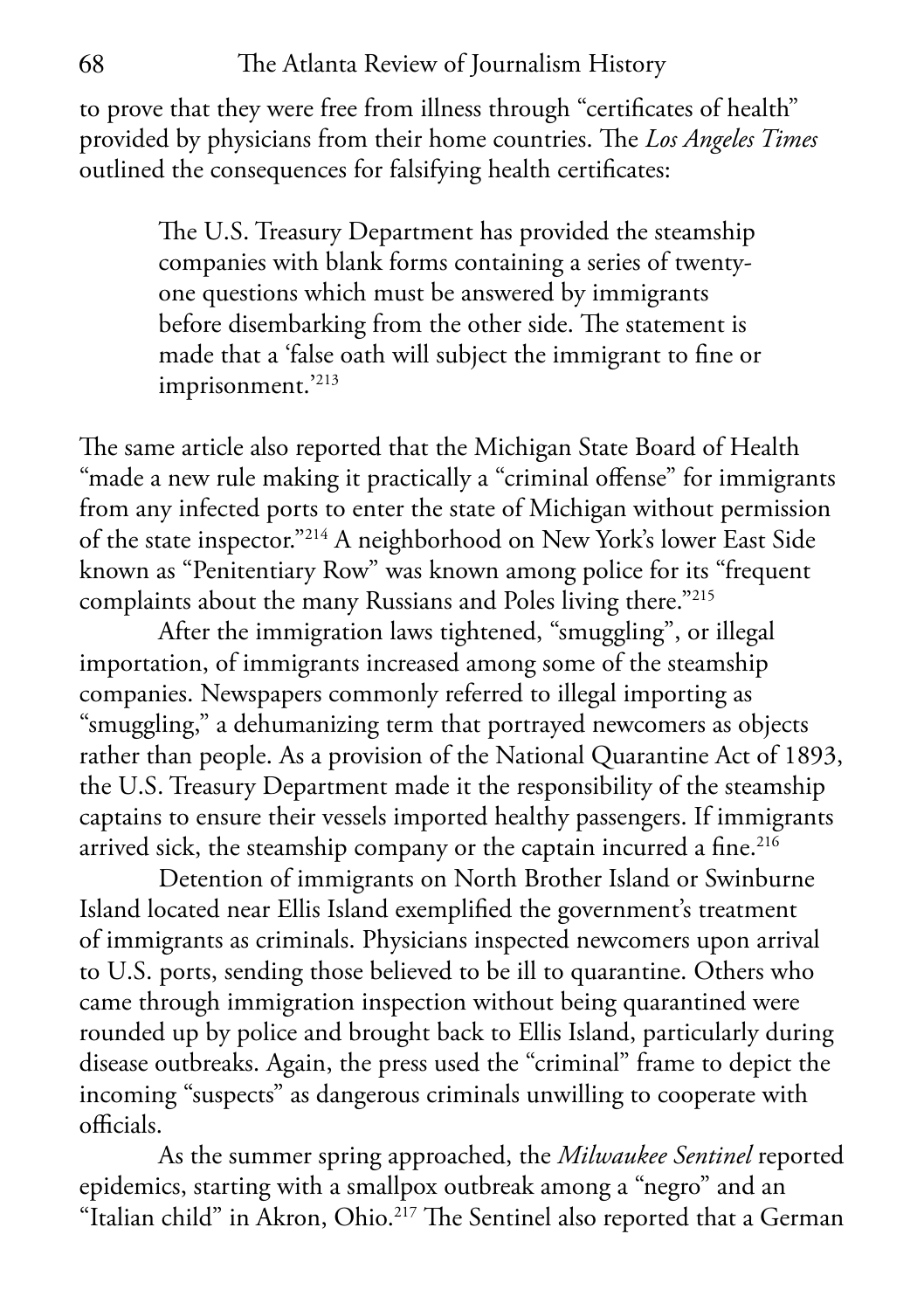immigrant, Engelbert Hoog, died of cholera in St. Paul, Minnesota but that those "emigrants" who accompanied him "bore clean health certificates from the New York city Health Department."218 On January 25, the Sentinel blamed "lax quarantine regulation at New York" for a smallpox outbreak in Michigan.<sup>219</sup> It would seem the Sentinel anticipated a major epidemic outbreak like those of 1892. But these were isolated incidents and cholera did not become an epidemic that year.

With the Columbian Exposition about to begin and stricter immigration guidelines in place, a group of Chinese actors hired to perform at the Exposition were taken into quarantine in Chicago because it had been reported that they had smallpox.220 The *Los Angeles Times* reported that the incident caused a "sensation" in Chicago. They came to the United States through Seattle, traveled to Chicago, where they stayed with a Sam Moy, a well-known Chinese merchant on South Clark Street. Once authorities learned of their supposed condition, police went to where they stayed, quarantined and vaccinated the men.<sup>221</sup>

Other issues involving Chinese immigrants appeared in the press. In one case, a group of Chinese men were deported from San Francisco under the Chinese Exclusion Act of 1892. The *Los Angeles Times* reported that "contraband Chinese attempted to land after arriving on the British steamer Danube," but were soon returned home.<sup>222</sup> Another case involving falsified Chinese certificates of health surfaced in papers. The Times reported that the health officer reported that in the course of his health examinations, "nearly all of the 600 Chinese have bogus health certificates," and that health officers advised, "exercise the greatest caution in examining the papers of this batch of celestials." 223

Throughout the year, only a few reports of typhus, smallpox, and cholera surfaced in the news. In January, reports of typhus and Mexican immigrants appeared in the newspapers.224 The *Galveston Daily News* reported that the outbreaks in Texas surely came from Mexican immigrants. The *Boston Daily Globe* even blamed Mexicans for an outbreak of typhus in New York City in January 1893, saying "the origin of the disease has not been determined, but Dr. Roberts, chief of the bureau of contagious diseases, is inclined to believe that it was brought by way of Texas from Mexico, in some parts of which typhus is now said to be an epidemic."225 Like the *Milwaukee Sentinel* earlier in the year, it would seem as though the press looked for sensational stories about immigrants and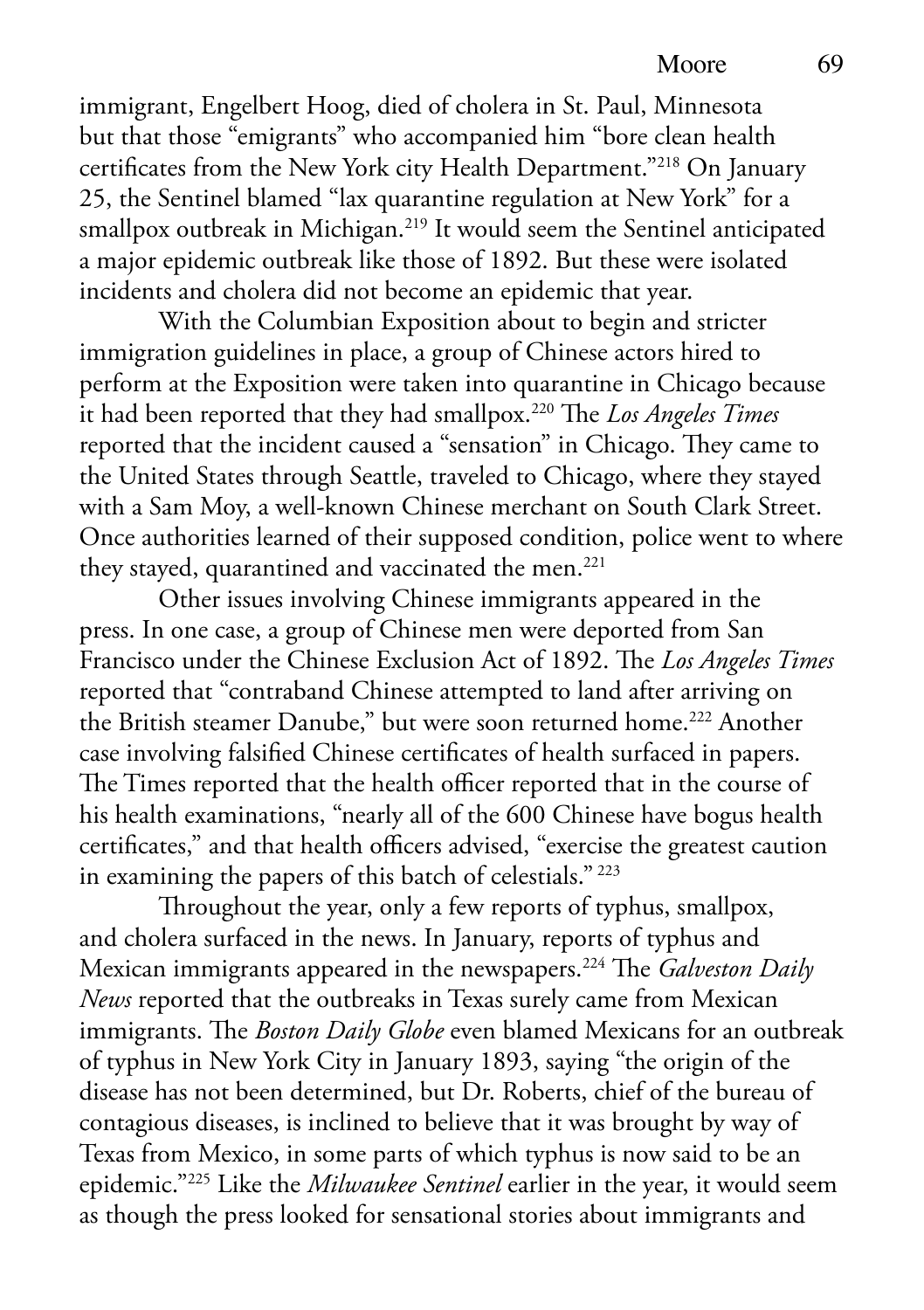epidemics.

Closing in October, the Columbian Exposition was immensely successful, viewed as the model for all subsequent world fairs.<sup>226</sup> Although it was feared, cholera did not interfere with the success of the Columbian Exposition, with only one reported outbreak of cholera directly related to the fair.<sup>227</sup> Attendance had reached over 6.8 million paid visitors – doubling August's 3.5 million.228 The concession stands brought in over \$4 million, the newly-invented Ferris Wheel turned a profit, and when all the calculations were complete, the Exposition itself more than broke even, with a \$1 million surplus to be returned to its 30,000 stockholders.<sup>229</sup> The Exposition became the standard by which all future fairs were measured thereafter.

With the Exposition complete, in the fall, the press focused on the new immigration legislation, but the news of epidemics faded. Cholera never became an epidemic as some politicians and health experts had anticipated, as did no other epidemics during that year. Tighter quarantine procedures and the required health certificates probably accounted for fewer epidemics and contagious illnesses, and an overall decrease in the number of people who immigrated to the United States that year. Antiimmigration supporters, like Senator Chandler, continued to attempt to curtail immigration even further.

Also in November, the *Boston Daily Globe* reported that immigration figures for 1893 had decreased by over 100,000 as compared to the previous year, but warned that European immigrants might still continue to enter the United States through the Southern ports where manufacturers offered "immense employment attractions."230 The overriding message here is that immigrants would always find a way "in", no matter how hard some people worked to "keep the scum out."

### **Conclusion**

The pages of newspapers of the late nineteenth century told the story of immigrants and epidemics in the United States during which time immigration legislation tightened, and increasing numbers of immigrants were excluded on the basis of medical criteria. This study of newspaper framing of immigrants and epidemics is important to understanding the immigration experience from 1891 to 1893 and the laws and events in the decades that followed. Statistics show that between 1891 and 1898,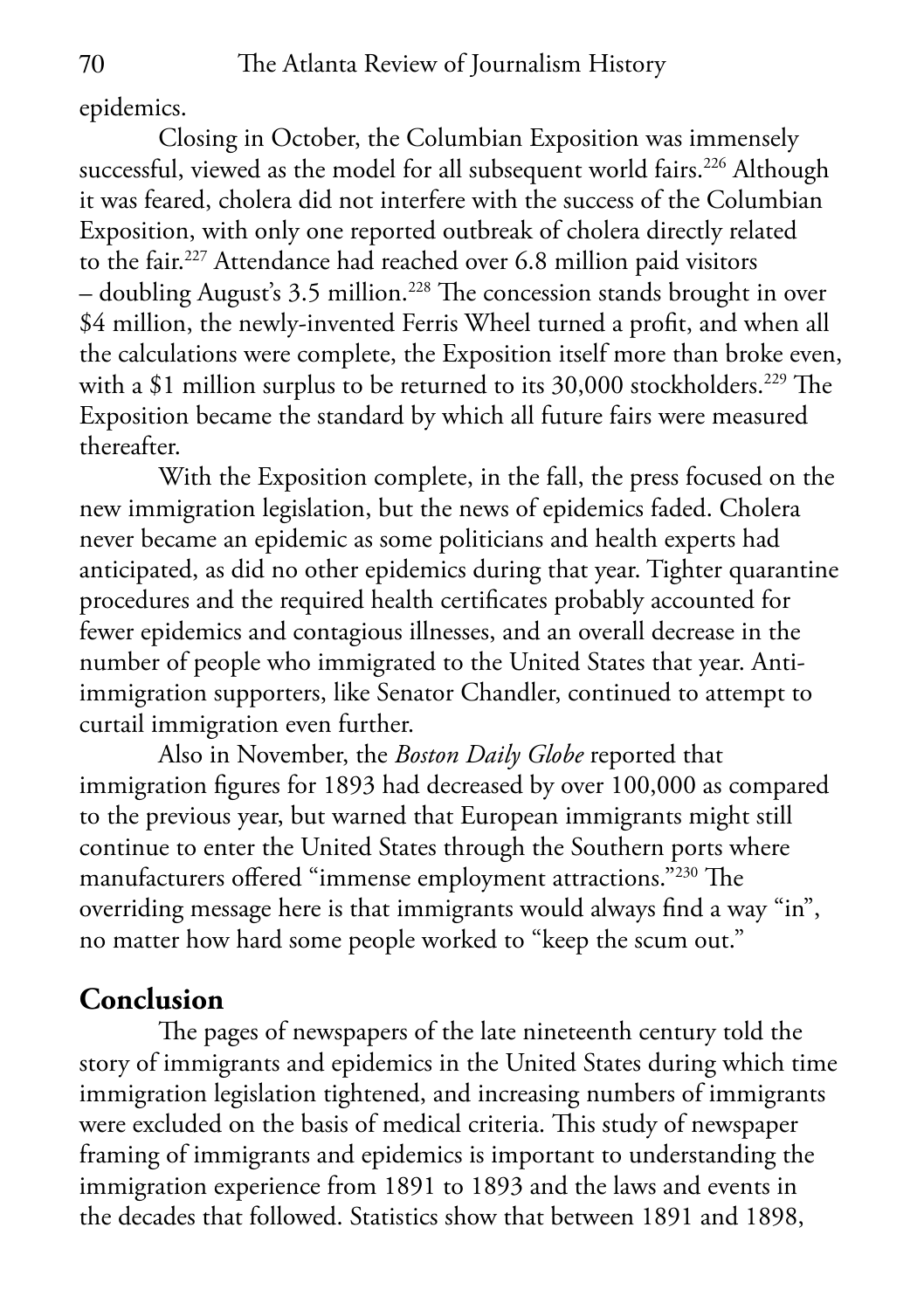the total number of immigrants excluded based on medical criteria was between 1 to 2 percent.<sup>231</sup> By 1915, the figure rose to 69 percent.<sup>232</sup> Although epidemics and contagious illnesses declined by the early 1900s, ironically, the number of rejected immigrants based on medical criteria increased.

While the American press cannot be held responsible for restrictive immigration legislation, derogatory, framing of immigrants with regard to epidemics and illnesses undoubtedly made these issues more salient to the public. This probably also led to increased scrutiny of America's newcomers and tighter immigration laws that followed. As scholars have argued in their examinations of immigration laws and prejudice, it would be impossible to ignore the negative effects of the immigration laws of the 1890s on hundreds of thousands of immigrants.<sup>233, 234</sup> In an era in which objectivity did not reign supreme in the publishing world, newspaper framing studied in this research usually presented one side of the immigration issue, depicting immigrants in a negative light.

In the eight newspapers of this study, the coverage of immigrants and immigrant issues in the context of epidemics is predominantly derogatory. Common framing themes found in the articles are: exclusion, inferiority, dirtiness, danger, crime, and helplessness. Within these frames, the most striking element is the overwhelming use of denigrating, hateful terms that portray immigrants such as, "scourge", "swarm" "shut the gates", "put up the bars", "keep the scum out", "stop them by all means," "dirty menaces to society", "danger," "dangerous," "escape", "guard", "suspect", "suspicious", "escaped", "sneaky", "underhanded", "fugitive", and "evil." Repetition of the frames of exclusion, dirt, inferiority, danger, crime and helplessness stands alone a framing pattern. Repetition of these frames undoubtedly gave salience to the issue of immigration in the context of epidemics and underscored the turbulent nature of immigration in the 1890s.

The events highlighted in this work took place over 100 years ago. But in 2009, we continue to live in an era of immigration reform. In an attempt to restrict immigration, reform bills have been introduced in Congress annually for the past several years. Media coverage of immigration will increase as the public discourse surrounding the issues intensifies. The manner in which newspapers use frames is critical to understanding how newspapers today shape messages about immigration.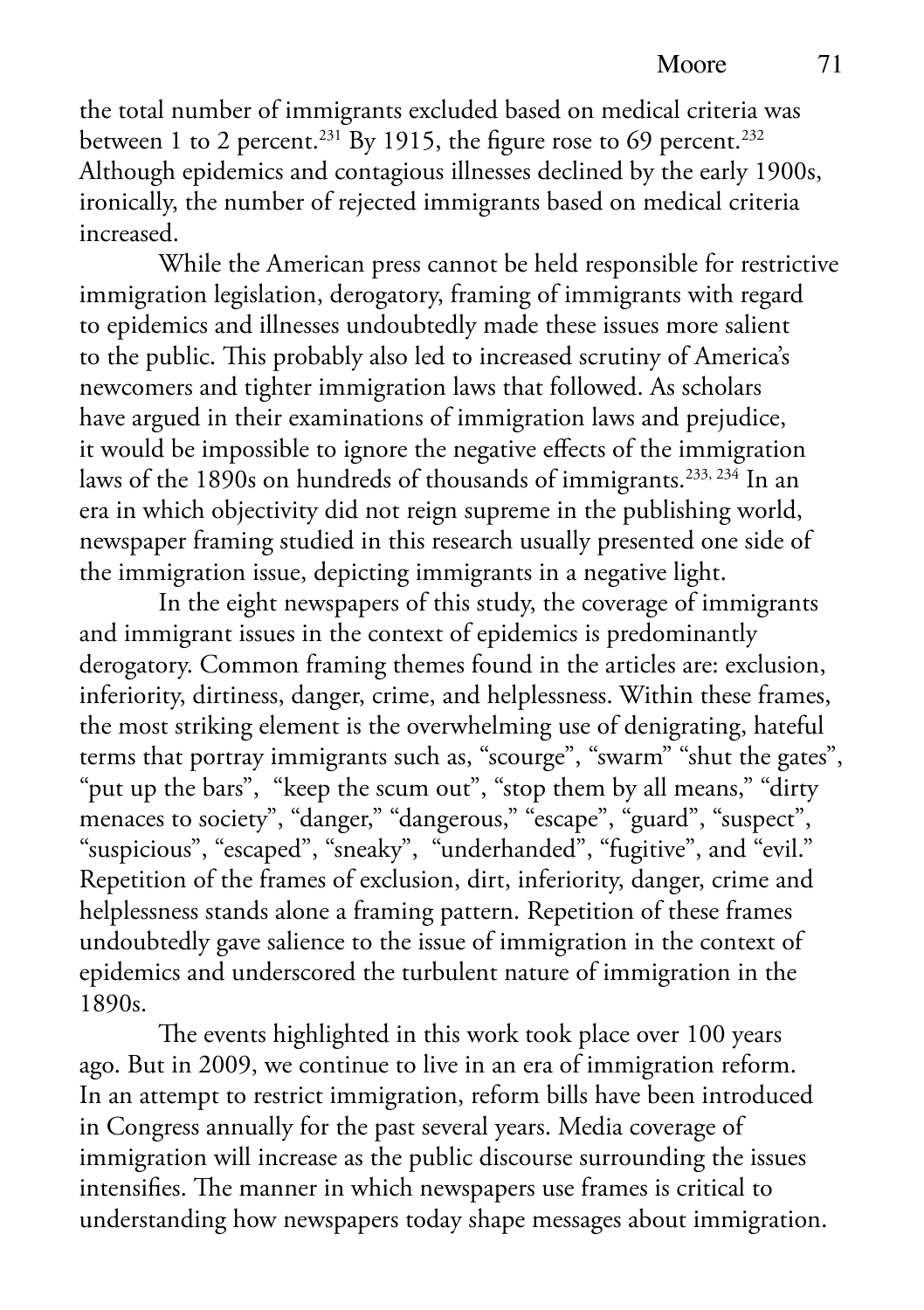# **Endnotes**

- <sup>1</sup> "Progress of the Cholera," *New York Times*, 29 August 1892,2.<br><sup>2</sup> Cholera also known as Asiatic Cholera, is an acute intestinal i
- Cholera, also known as Asiatic Cholera, is an acute intestinal infection caused by ingestion of contaminated water or food. [source: http:// wordnet.princeton.edu/perl/webwn?s=cholera].
- <sup>3</sup> Smallpox is a highly contagious viral disease characterized by fever and weakness and skin eruption with pustules that form scabs that slough off leaving scars. It can be passed from one person to another through coughing, sneezing, or breathing, or by contact with the scabs or the fluid from blisters. It can even spread from an infected person's personal items and bedding. [source: http://www.webmd.com/a-to-z-guides/ smallpox-topic-overview].
- <sup>4</sup> Typhus is an acute, infectious disease transmitted by lice and fleas. [source: http://www.pearlspad.net.nz/Medical.htm]. Typhus is not to be confused with typhoid fever (the name came from the disease's similar symptoms to that of typhus). Typhus is an infectious, often-fatal disease, usually occurring in the summer months – it is an intestinal inflammation and ulceration caused by contaminated water or food. [source: Wayne Biddle. *A Field Guide to Germs*. (New York: Anchor Books, 2002), 165]. Press coverage of typhoid fever is not included in this study because it was not a reported major epidemic from 1891 to 1893.
- 5 Leprosy, also known as Hansen's Disease, is a chronic disease caused by the bacteria Mycobacterium leprae, a distant relative of the tuberculosis bacillus. The bacilli tend to gravitate to the nerves and near the cooler parts of a person's body. There they commonly affect such areas as a person's skin, the mucosa of their upper respiratory tract, their eyes and/or their peripheral nerves, cauing severely infected feet and hands. In some cases, bumps appear on the face [source: Wayne Biddle. *A Field Guide to Germs*. (New York: Anchor Books, 2002), 105].
- $^6$  Currently in 2008, cholera, smallpox, typhus, and leprosy have been nearly eradicated in the developed world. [source: Wayne Biddle. *A Field Guide to Germs*. (New York: Anchor Books, 2002), 47, 137, 169]
- $^7$  Smaller inspections stations existed, but these were the main stations.
- 8 Robert M. Entman. "Framing: Toward Clarification of a Fractured Paradigm," *Journal of Communication*, 1993, 43(4): 53.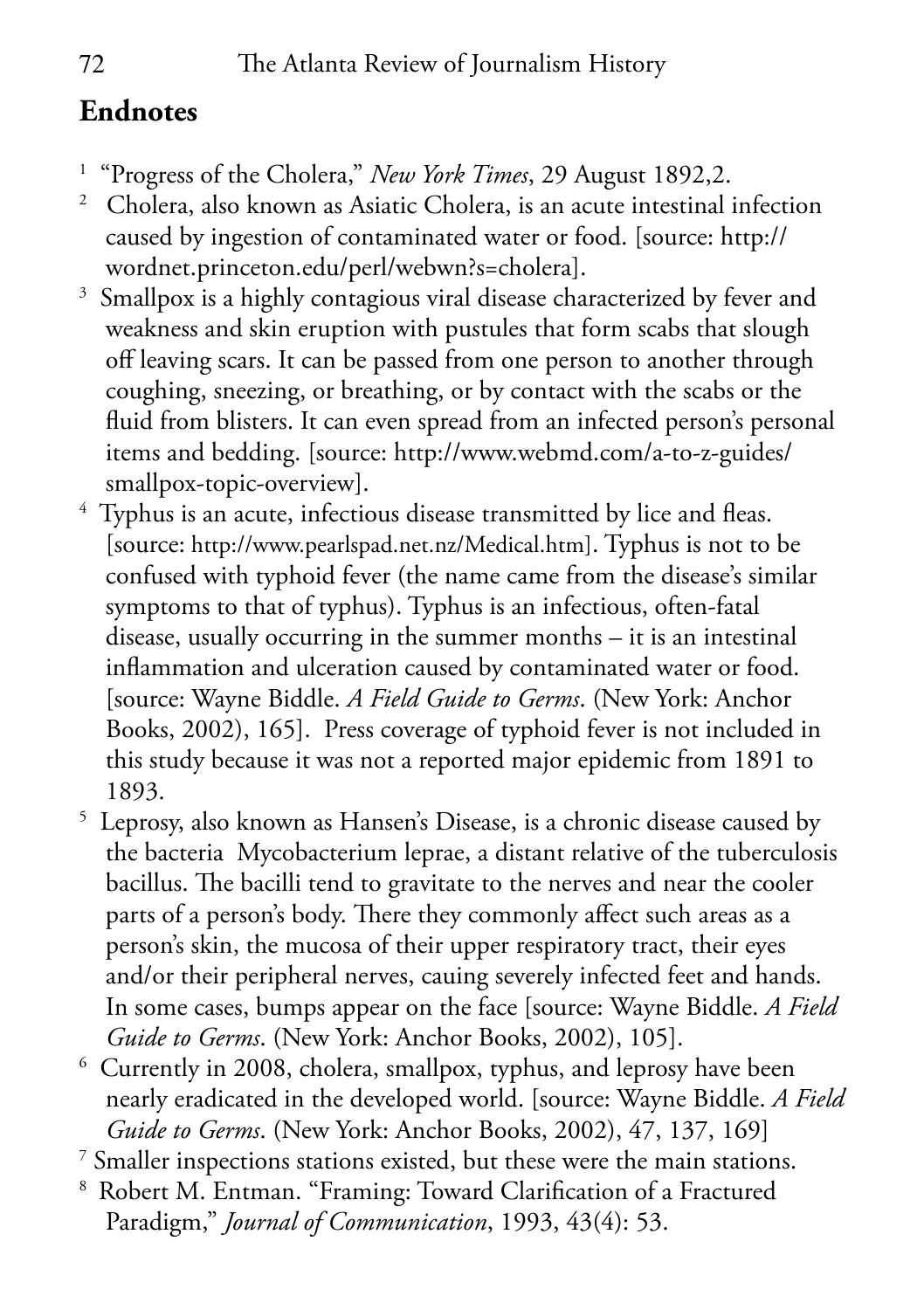- 9 Ibid.
- 10 Leon F. Bouvier. *Peaceful Invasions: Immigration and Changing America*. (NY: University Press of America, 1992), 13-14.
- $11$  Ibid.
- $12$  Ibid.
- <sup>13</sup> Roger Streitmatter. "The Nativist press: Demonizing the American immigrant," *Journalism and Mass Communication Quarterly*, 1999, 76, 674.
- 14 Ibid.
- 15 Ellis Island, (The Statue of Liberty-Ellis Island Foundation, Inc., 2000, accessed 17 July 2007); available from http://www.ellisisland.org/ genealogy/ellis\_island\_history.asp; Internet.
- $16$  Ibid.
- 17 Thomas J. Curran. *Xenophobia and Immigration*, 1820-1930. (Boston: G.K. Hall & Co, 1975), 93.
- $18$  Ibid.
- 19 John Higham. *Strangers in the Land: Patterns of American Nativism, 1860-1925* (News Brunswick, New Jersey: Routledge, 1994), 35.
- <sup>20</sup> The actual figures for confirmed cases of epidemics among immigrants are historically unclear. (Markel, *Quarantine!*, 128).
- <sup>21</sup> Contagion: Historical Views of Diseases and Epidemics, (Harvard University Library Open Collection Program, Harvard University, 2008, accessed on May 23, 2008); available from http://ocp.hul.
- harvard.edu/contagion/germtheory.html; Internet. 22 Howard Markel. *Quarantine! East European Jewish Immigrants and the New York City Epidemics of 1892*. (Baltimore: The Johns Hopkins University Press, 1997), 4.
- $23$  Ibid.
- <sup>24</sup> Contagion: Historical Views of Diseases and Epidemics, Internet.
- <sup>25</sup> Roy L. Garis. Immigration Restriction: A Study of the Opposition of Immigration to and Regulation of Immigration into the United States. (New York: MacMillan Company, 1927), 32.
- $26$  Ibid.
- 27 Ibid.
- 28 Ibid., 33.
- $29$  The Immigration Act of 1891 established the Superintendent of Immigration office that later became the Office of Immigration and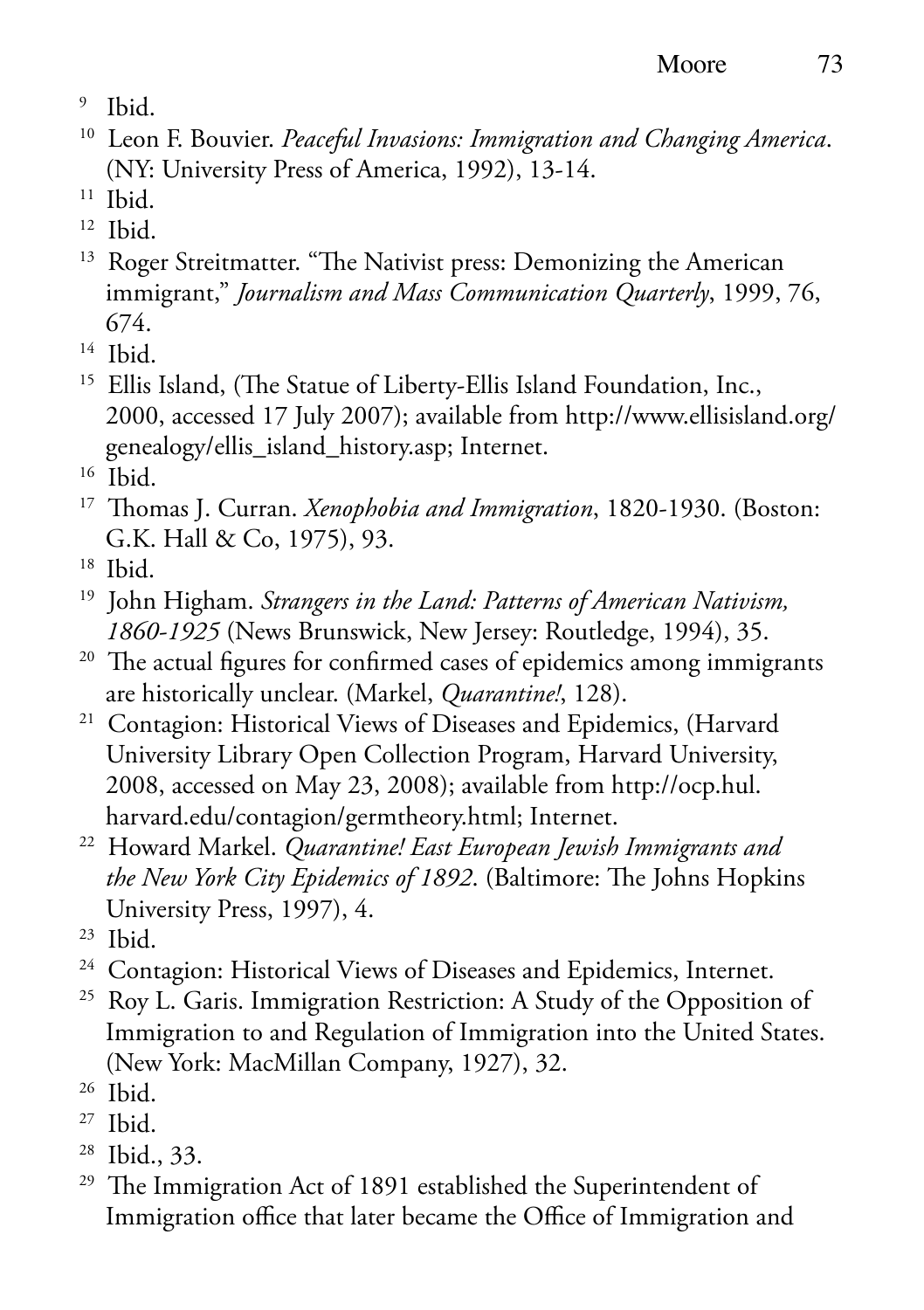Naturalization Service (INS) in 1906.

- 30 Ibid.
- <sup>31</sup> Immigration Legislation from 1790-1900. (U.S. Citizenship and Immigration Services, 2008, accessed on May 26, 2008); available from http://www.uscis.gov/portal/site/uscis/menuite m.5600b9f6b2899b169 7849110543f6d1a?vgnextoid=6b7389eef3d4b010VgnVCM10000045f 3d6a1RCRD&searchQuery=1790&radioSearch=entireSite; Internet.
- 32 Markel, *Quarantine!*, 164.
- 33 Ibid.
- 34 Roy Rosenzweig, Nelson Lichtenstein, Joshua Brown, David Jaffee. *Who Built America? Working People and the Nation's History, Volume Two: 1865 to the Present*, (University of California: Santa Barbara, 2000), 146.
- <sup>35</sup> Immigration Legislation from 1790-1900, Internet.
- 36 Ibid.
- 37 Ibid., 113.
- 38 Markel, *Quarantine!*, 143.
- 39 Ibid.,175.
- 40 Ibid., 138.
- 41 Ibid, 4.
- 42 Higham. *Strangers in the Land*, 4.
- $43$  Ibid., 3.
- <sup>44</sup> Streitmatter, "The Nativist Press", 673.
- 45 Ibid.
- 46 Ibid, 3.
- 47 Ibid., 680.
- <sup>48</sup> "Vaccinating the Mexicans: Efforts to Stamp out an Epidemic of Smallpox along the Rio Grande," *Milwaukee Sentinel*, 4 January 1891, 14.
- <sup>49</sup> "Smallpox in Texas: It is Becoming Epidemic and a Shotgun Quarantine Prevails," *New York Times*, 6 January 1891, 2.
- 50 Ibid.
- 51 "The Smallpox Scare," *Galveston Daily News*, 30 January 1891, 6.
- 52 Ibid. 1324.
- 53 Other ethnic groups from Europe, such as Greeks and Syrians, often learned enough Spanish to enter America as Mexicans (Ibid., 1324).
- 54 Howard Markel and Minna Stern. "Which Face? Who's Nation?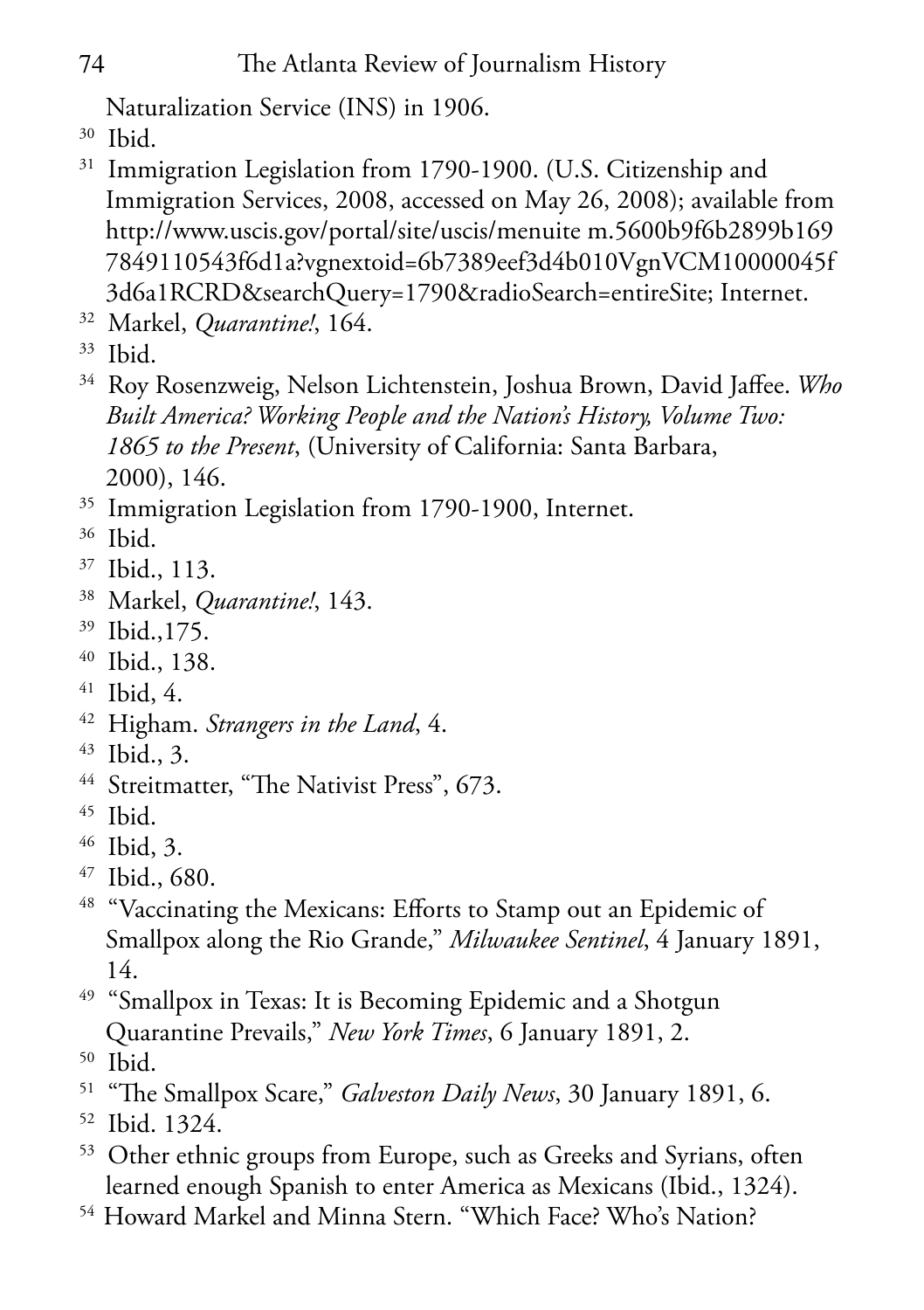#### Moore 75

 Immigration, Public Health, and the Construction of Disease at America's Ports and Borders, 1891-1928." *American Behavioral Scientist*, 1999, 1323.

- $55$  Ibid.
- 56 Ibid., 1325.
- 57 Ibid., 1325.
- 58 "The Question of Immigration," *New York Times*, 2 February 1891, 4.
- 59 "Undesirables: Another Phase of Immigration," *San Francisco Bulletin*, 4 May 1891, 1.
- 60 Higham. *Strangers in the Land*, 99.

<sup>61</sup> The Immigration Act of 1891 established the Superintendent of Immigration office that later became the Office of Immigration and Naturalization Service (INS) in 1906.

62 "The New Law Keeps Them Out," The *New York Times*, 1 April 1891, 2.

- 63 Markel. *Quarantine!*, 145.
- $64$  Ibid.
- 65 Benjamin Harrison, "Third Annual Address to the Congress, December 9, 1891," in J.D. Richardson, ed., *A Compilation of the Messages and Papers of the Presidents, 1789-1897* (Washington, D.C.: U.S. Congress, 1899), 9:188.
- 66 Markel. *Quarantine!*, 144.

- 68 "The New Immigration Law," *San Francisco Bulletin*, 1 April 1891, 2.  $69$  Ibid.
- 70 Markel. *Quarantine!*, 77.
- 71 Ibid., 76.
- 72 Higham. *Strangers in the Land*, 99.
- $73$  Ihid.
- 74 "Senator Chandler Talks: His Opinion of the Present Immigration Problem," *New York Times*, 17 April 1891, 1.
- $75$  Ibid.
- 76 "The New Law Keeps Them Out," The *New York Times*, 1 April 1891, 2.
- 77 "The New Immigration Law: The Steamship Companies Reject to Receiving Passengers Back," *New York Times*, 8 April 1891, 8.
- 78 "The New Law Keeps Them Out," *New York Times*, 1 April 1891, 2.
- 79 Ibid.
- 80 Markel. *Quarantine!*, 75.

<sup>67</sup> Ibid.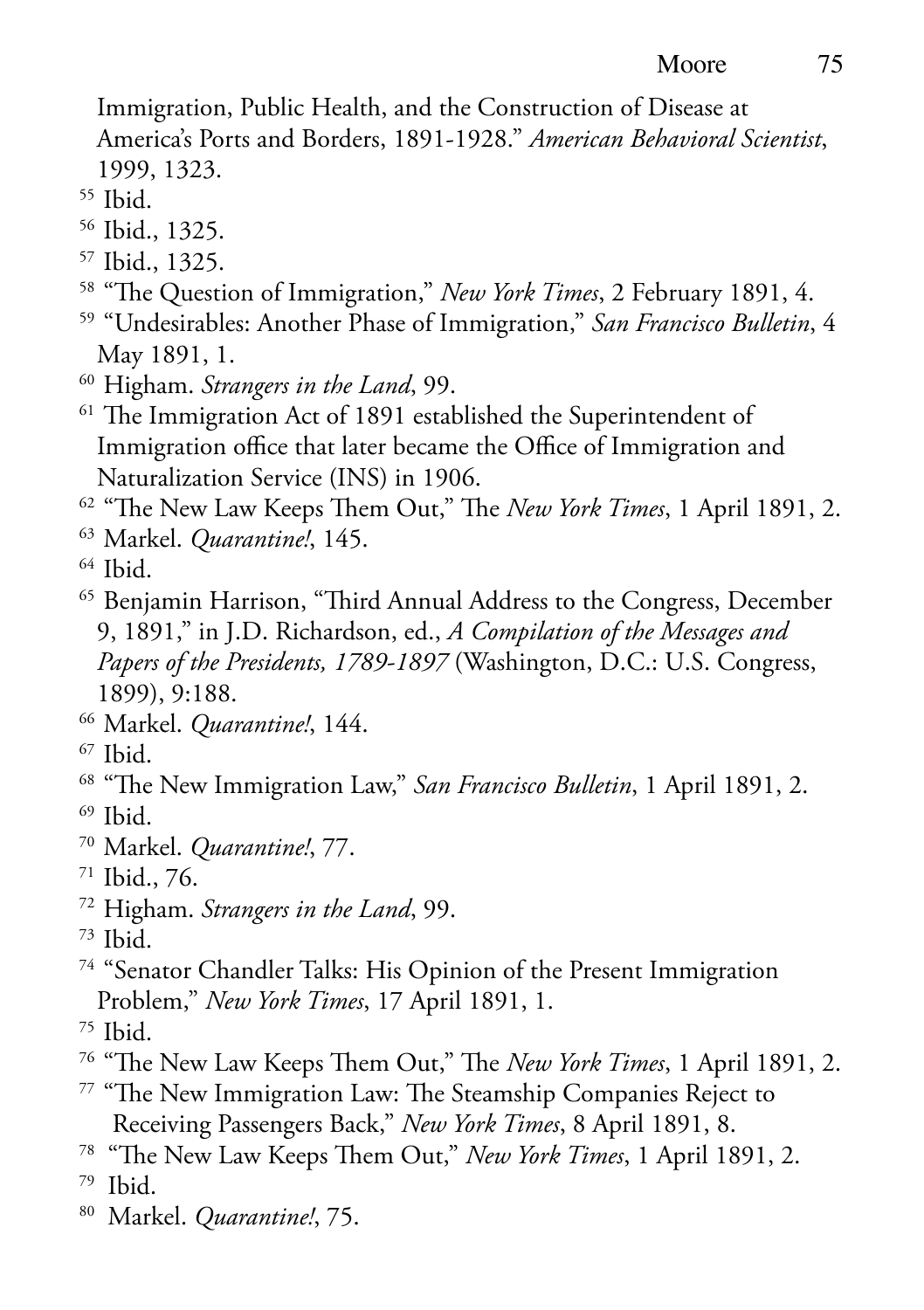#### 76 The Atlanta Review of Journalism History

- 81 "An Objectionable Class," *San Francisco Bulletin*, 4 April 1891, 3.
- <sup>82</sup> "Undesirable Immigrants: The United States Not a Dumping Ground for Other Countries," *Galveston Daily News*, 9 April 1891, 16.
- 83 "Enforcing the Immigration Law," *The Daily Picayune-New Orleans*, 10 April 1891, 2.
- <sup>84</sup> "Italian Immigration: The New Orleans People Want a Stop Put to it," *Galveston Daily News*, 15 May 1891, 2.
- 85 Ellis Island, (The Statue of Liberty-Ellis Island Foundation, Inc., 2000, accessed 17 July 2007); available from http://www.ellisisland.org /genealogy/ellis\_island\_history.asp; Internet.
- <sup>86</sup> "The New Immigration Law: The Steamship Companies Reject to Receiving Passengers Back," *New York Times*, 9 April 1891, 8.
- 87 Ibid.
- 88 "Rejected Immigrants," *New York Times*, 9 April, 1891, 4.
- 89 "Keep the Scum Out," *Los Angeles Times*, 12 April 1891, 1.
- <sup>90</sup> "Sent Back to Bavaria: John Braml: A Pauper and Diseased Immigrant," The *Milwaukee Sentinel*, 8 July 1891, 4.
- $91$  Ibid.
- $92$  Ibid.
- 93 "Immigrants: Senator Chandler Talks of Assimilating Races," *San Francisco Bulletin*, 21 August 1891, 2.
- 94 "Senator Chandler and the Jews," *Galveston Daily News*, 22 September 1891, 2.
- <sup>95</sup> "Quarantine: The Small-Pox on the Oceanic Action Taken by the Board of Health," *San Francisco Bulletin*, 1 June 1891, 1.
- <sup>96</sup> "The Orient: Anti-Christian Agitation in China—Smallpox in Japan— A Japanese Colony for California," *San Francisco Bulletin*, 31 July 1891, 1.
- 97 "Smallpox at Del Rio: Effective Measures Taken to Stamp out the Disease," *Galveston Daily News*, 4 September 1891, 3.
- 98 "In Quarantine: A China Steamer Arrives at 'Frisco With Smallpox Aboard," *Los Angeles Times*, 21 December 1891, 1.
- <sup>99</sup> "In Quarantine: The Steamer City of Peking Arrives with Small-Pox on Board," *San Francisco Bulletin*, 21 December, 1891, 3.
- 100 Curran, *Xenophobia and Immigration*, 81.
- 101 Jules Becker. *The Course of Exclusion: San Francisco Newspaper Coverage of the Chinese and Japanese, 1882 – 1924*. (San Francisco: Mellen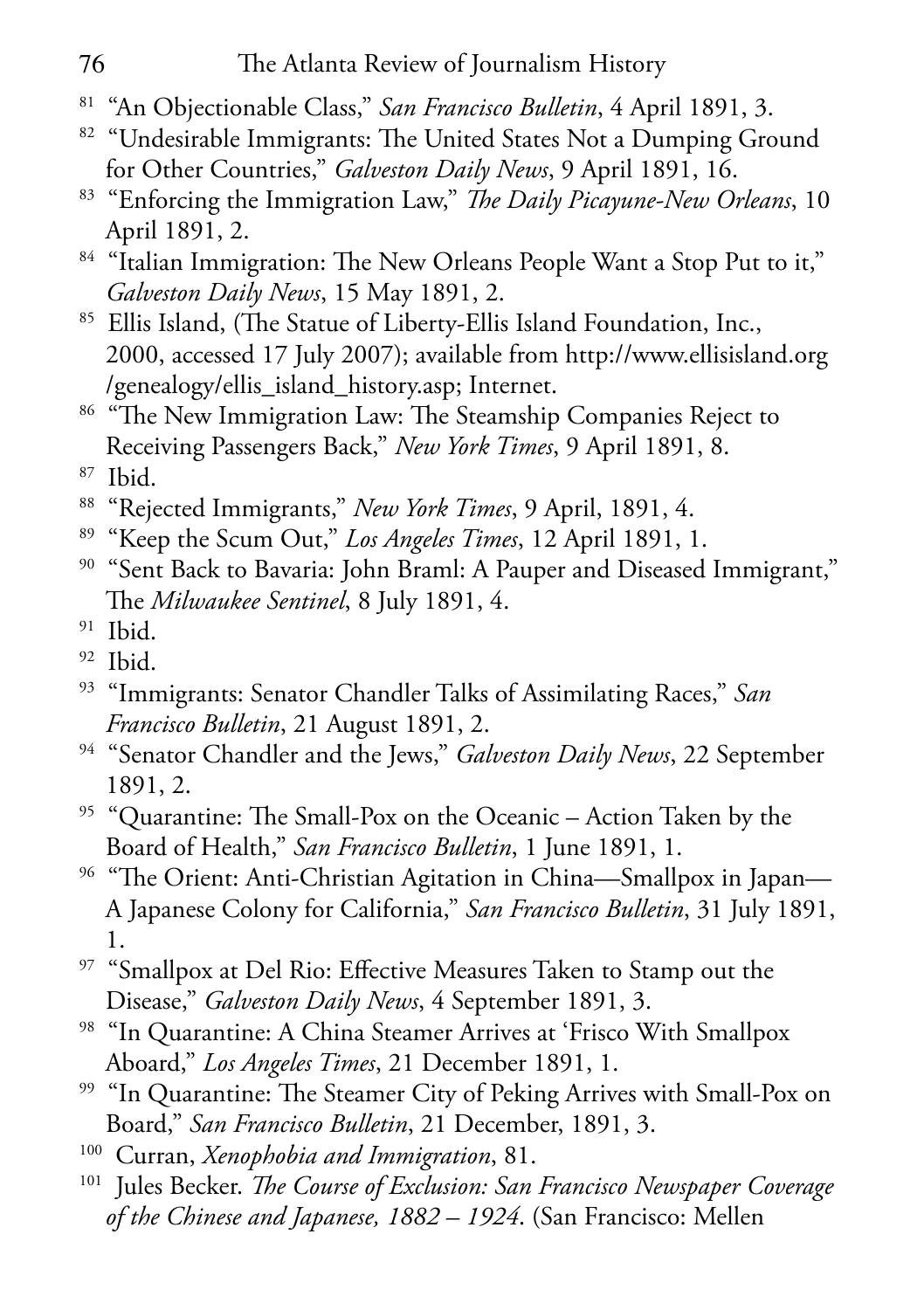#### Moore 77

Research University Press, 1991), 57.

- 102 Ibid., 90.
- 103 Ronald Takaki. *Strangers From a Different Shore: A History of Asian- Americans*. (New York: Penguin Books: 1989), 15.
- <sup>104</sup> Markel. "Which Face?", 1320.
- 105 "The China Passengers," *San Francisco Bulletin*, 2 May 1891, 3.
- 106 "A Leper Cook in a Hotel," *Los Angeles Times*, 13 March 1892, 1.
- <sup>107</sup> "Lepers in the East: A Scare in New York—The Disease Declared Contagious," *Los Angeles Times*, 16 August 1891, 4.
- 108 "Great Distress," *San Francisco Bulletin*, 26 December 1891, 3.
- 109 Howard Markel and Alexandra Minna Stern. "The Foreignness of Germs: The Persistent Association of Immigrants and Disease in American Society," *The Milibank Quarterly*, 2002, 790.

- 111 Markel, *Quarantine!*, 27.
- 112 Ibid., 792.
- 113 "Moved Into New Quarters," *Daily Inter Ocean*, 2 January 1892, 1.
- <sup>114</sup> "Landed on Ellis Island: New Immigration Buildings Opened Yesterday," The *New York Times*, 2 January 1892, 1.
- 115 "Annie Was the First," *Boston Daily Globe*, 2 January 1892, 2.
- 116 "A View of Ellis Island," *New York Times*, 6 March 1892, 9.
- <sup>117</sup> "Senator Chandler Letter," *Milwaukee Sentinel*, 20 January 1892, 4.
- 118 Ibid., 1326.
- 119 Ibid.
- <sup>120</sup> Markel reported that the Michigan immigration stations did not have proper medical instruments, medicines, and facilities until the 1920s. (Markel, "Which Face?", 1326)
- <sup>121</sup> Markel. "Which Face?", 1327.
- 122 Markel, *Quarantine!*, 15.
- <sup>123</sup> "Typhus Fever in the City: Fifty-Seven Patients Sent to North Brother Island," *New York Times*, 2 February 1892, 5.
- <sup>124</sup> "Typhus in New York," *Galveston Daily News*, 13 February 1892, 5.
- 125 "Typhus and Immigration," *New York Times*, 13 February 1892, 4.
- 126 "Imported Disease," *Los Angeles Times*, 15 February 1892, 6.
- 127 "More Typhus Cases Found," *New York Times*, 13 February 1892, 2.
- <sup>128</sup> "Restricting Immigration: Is it Not Time to Set up Some Sort of Barriers?" *New York Times*, 21 February 1892, 20.

 $110$  Ibid.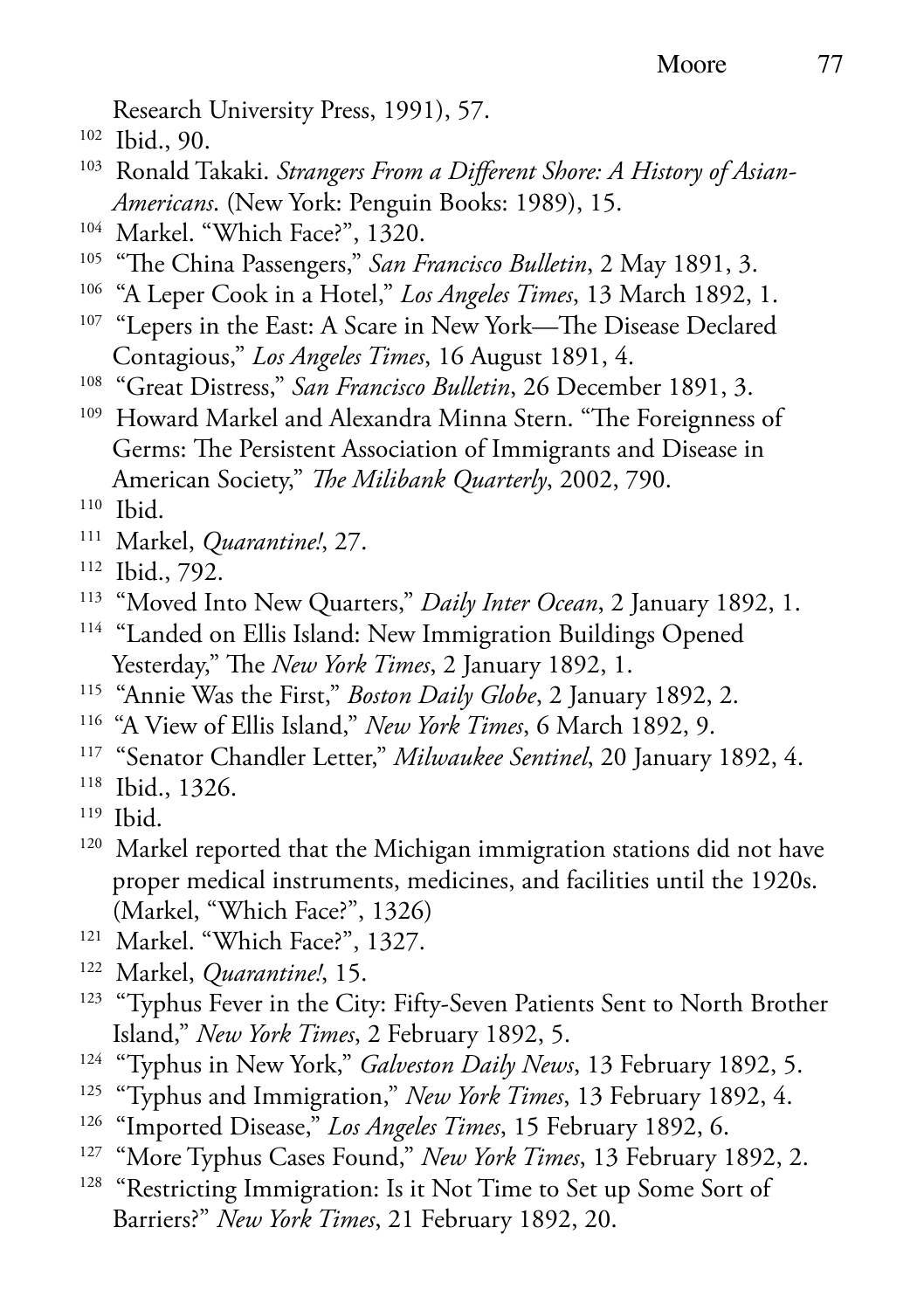- <sup>129</sup> "Fled From the Typhus: Five Hebrews Come to Boston From New York and Seek Lodgings in This City," *Boston Daily Globe*, 17 February 1892, 8.
- <sup>130</sup> "Danger Signal Raised," *Boston Daily Globe*, 20 February 1892, 4.
- <sup>131</sup> "More Typhus Cases Found," 2.
- <sup>132</sup> "Typhus Stops Immigration," *Boston Daily Globe*, 1 March 1892, 4.
- <sup>133</sup> "Still Finding Typhus: Two New Cases Yesterday Bring the Total up to 116," *New York Times*, 28 February 1892, 11.
- 134 Ibid.
- 135 "Proper Immigration Precautions," *Los Angeles Times*, 14 August 1892, 1.
- 136 "Another Pest Ship at New York," *Los Angeles Times*, 28 February 1892, 1.
- <sup>137</sup> "Smallpox at Hoboken: An Unknown Immigrant Afflicted with the Disease Escapes from a Hospital." The *Daily Inter Ocean* (Chicago, IL), 21 March 1892, 2.
- 138 "Total Restriction Talk," The *New York Times*, 1 December 1892, 5.
- 139 "A View of Ellis Island," *New York Times*, 6 March 1892, 9.
- <sup>140</sup> "An Investigation Wanted: Senator Chandler Sharply Attacks Commissioner Weber," *New York Times*, 16 February 1892, 2.
- 141 William E. Chandler. "Restricting Immigration." *New York Times*, 6 March 1892, 4.
- 142 Letter to editor from Colonel John Weber, *New York Times*, 19 February 1892, 4.
- 143 Markel, *Quarantine!*, 85.
- 144 "More Anti-Chinese Legislation," *Los Angeles Times*, 11 February 1892, 1.
- <sup>145</sup> "Mr. Harrison's Chinese Blunder," *Boston Daily Globe*, 1 June 1892, 10.
- 146 "The Only Safe Course," *New York Times*, 1 September 1892, 4.
- <sup>147</sup> "Fear They Bring Cholera," *Daily Inter Ocean*, 15 August 1892, 1.
- 148 "Progress of the Cholera," *New York Times*, 29 August 1892, 2.
- <sup>149</sup> "City Officer Confer: Mayor Grant Asks the President to Prevent Further Immigration," *New York Times*, 17 September 1892, 2.
- 150 Cyrus Edson,"Averting a Pestilence," *New York Times*, 7 August 1892, 1
- 151 Ibid.
- 152 Ibid.
- <sup>153</sup> "Cholera Scare in Detroit: An Immigrant who was Thought to Have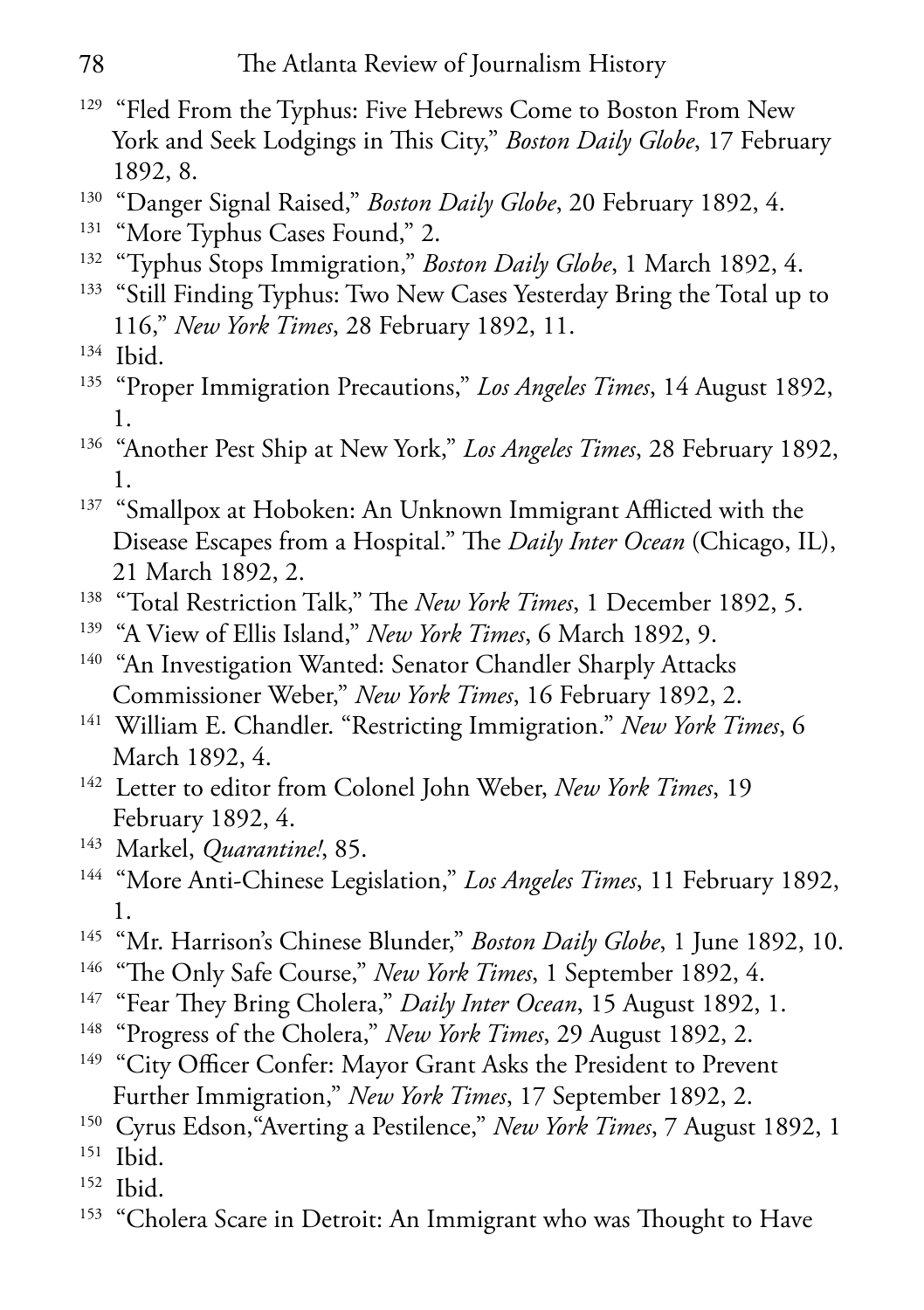the Disease." *Milwaukee Sentinel*, 29 August, 1.

- 154 "Cholera—Stop Immigration," *Milwaukee Sentinel*, 1 September 1892, 4.
- 155 "Point of Danger: Cholera apt to be Introduced from Canada," *Daily Inter Ocean*, 29 August 1892, 1.
- 156 "The Crisis Past," *Los Angeles Times*, 23 September 1892, 4.
- 157 "State Boards of Health," *New York Times*, 27 August 1892, 5.
- 158 "Want Immigration Stopped," *Daily Inter Ocean*, 27 August 1892, 1.
- 159 "America's Cordon," *Los Angeles Times*, 31 August 1892, 2.
- <sup>160</sup> "Quarantine on the Border," *Galveston Daily News*, 6 August 1892, 5.
- 161 "The Cholera," *New York Times*, 26 August 1892, 4.
- <sup>162</sup> "Officials Act: Vigorous Measures Adopted to Keep Out the Cholera," *Daily Inter Ocean*, 2 September 1892, 1.
- 163 "Putting Up Bars," *Milwaukee Sentinel*, 2 September 1892, 1.
- <sup>164</sup> "Canada is Preparing: Supervision of Immigration From Cholera Pots Urged," *Milwaukee Sentinel*, 4 September 1892, 4.
- 165 "Means of Preventing the Invasion of Cholera," *Times* and *Register*, 10 September 1892, 25, 300.
- <sup>166</sup> "Mexico and the Cholera: The Border People Watching Their Neighbor," *Galveston Daily News*, 8 September 1892, 1.
- <sup>167</sup> "Canada Careless: The Government Will Allow Immigrants to Come," *Los Angeles Times*, 4 September 1892, 5.
- 168 "Detroit Shuts Immigrants Out," *Boston Daily Globe*, 7 September 1892, 4.
- <sup>169</sup> "Another Clash: Detroit Health Officials Disagree-Quarantined Immigrants Starving," *Los Angeles Times*, 12 September 1892, 1.
- 170 "Dangerous Immigration," *New York Times*, 8 September 1892, 4.
- 171 "Crisis Past: Cholera Gains No Ground in New York," *Los Angeles Times*, 19 September 1892, 1.
- <sup>172</sup> "Some Cholera Statistics," 25 September 1892, 2.
- <sup>173</sup> "Dirty Streets of New York," *Boston Daily Globe*, 17 September 1892, 8.
- 174 "The Immigrant Curse," *The Daily Picayune-New Orleans*, 14 December 1892, 6.
- 175 "Immigrants Not Wanted," *New York Times*, 2 September 1892, 5.
- <sup>176</sup> "Why Are They Detained? Ocean Liners Held in the Bay by Government Order," *New York Times*, 7 November 1892, 4.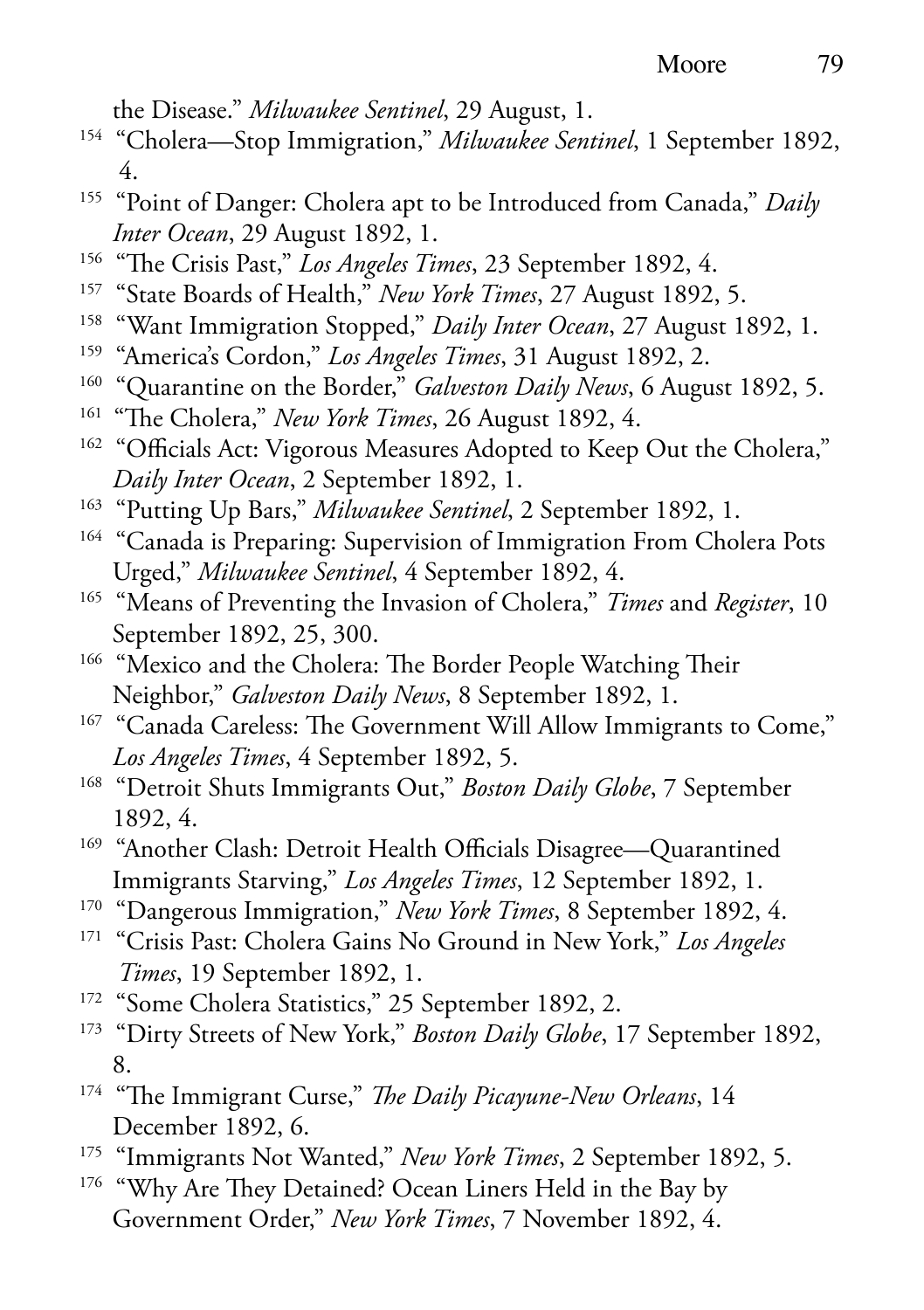- 177 "The President Has No Power," *New York Times*, 28 August 1892, 1.
- <sup>178</sup> "Time to Close the Doors," *Galveston Daily News*, 30 November 1892, 6.
- <sup>179</sup> "Shutting off Immigration," *Boston Daily Globe*, 4 December 1892, 4.
- <sup>180</sup> "Time to Close the Doors," 6.
- 181 Ibid.
- 182 Ibid.
- 183 "To Close the Gates," *Boston Daily Globe*, 30 November 1892, 8.
- <sup>184</sup> "Shutting off Immigration," 4.
- <sup>185</sup> "Immigrants Bring Disease: American Public Health Association Wants Immigration Stopped." The *Milwaukee Sentinel*, 29 August 1892, 1.
- 186 "Chandler Put Out," *Boston Daily Globe*, 17 December 1892, 4.
- 187 "To Stop Immigration," *Los Angeles Times*, 8 January 1893, 1.
- 188 Markel, *Quarantine!*, 136.
- <sup>189</sup> "The World's Fair: Director General Davis' Report on Cholera Quarantine," *The Daily Picayune-New Orleans*, 7 Feburary 1893, 2.
- 190 "Fifty-Second Congress, Second Session," *Los Angeles Times*, 7 January 1893, 2.
- <sup>191</sup> "To Keep out Cholera: Senator Chandler Says Immigration Must Stop a Year," *Milwaukee Sentinel*, 7 January 1893, 5.
- 192 "Immigration and the Exposition," *Daily Inter Ocean*, 11 January 1893, 4.
- 193 Ibid.
- <sup>194</sup> "Senator Chandler Has Heard From The Country on His Bill to Prohibit Immigration," *Milwaukee Sentinel*, 5 January 1893, 4.
- 195 "What Immigration Has Done For Us," *Milwaukee Sentinel*, 11 January 1893, 4.
- 196 Ibid.
- <sup>197</sup> "They Should be Excluded: Continued Inflow of Classes of Undesirable Immigrants," *Milwaukee Sentinel*, 14 September 1893, 4.
- 198 Letter to editor from Isham Harris. *New York Times*, 1 January 1893, 7.
- <sup>199</sup> "Weber on Immigration," *Galveston Daily News*, 11 January 1893, 4.
- 200 "Quarantine and the World's Fair," *New York Times*, 8 February 1893.
- <sup>201</sup> "The Public Health: Timely Precautions Against the Introduction of Cholera," *Los Angeles Times*, 16 June 1893, 4.
- 202 "World's Fair Doings," *Daily Inter Ocean*, 11 November 1892, 5.
- 203 "An Important Feature of the Quarantine Bill," *The Daily Picayune-*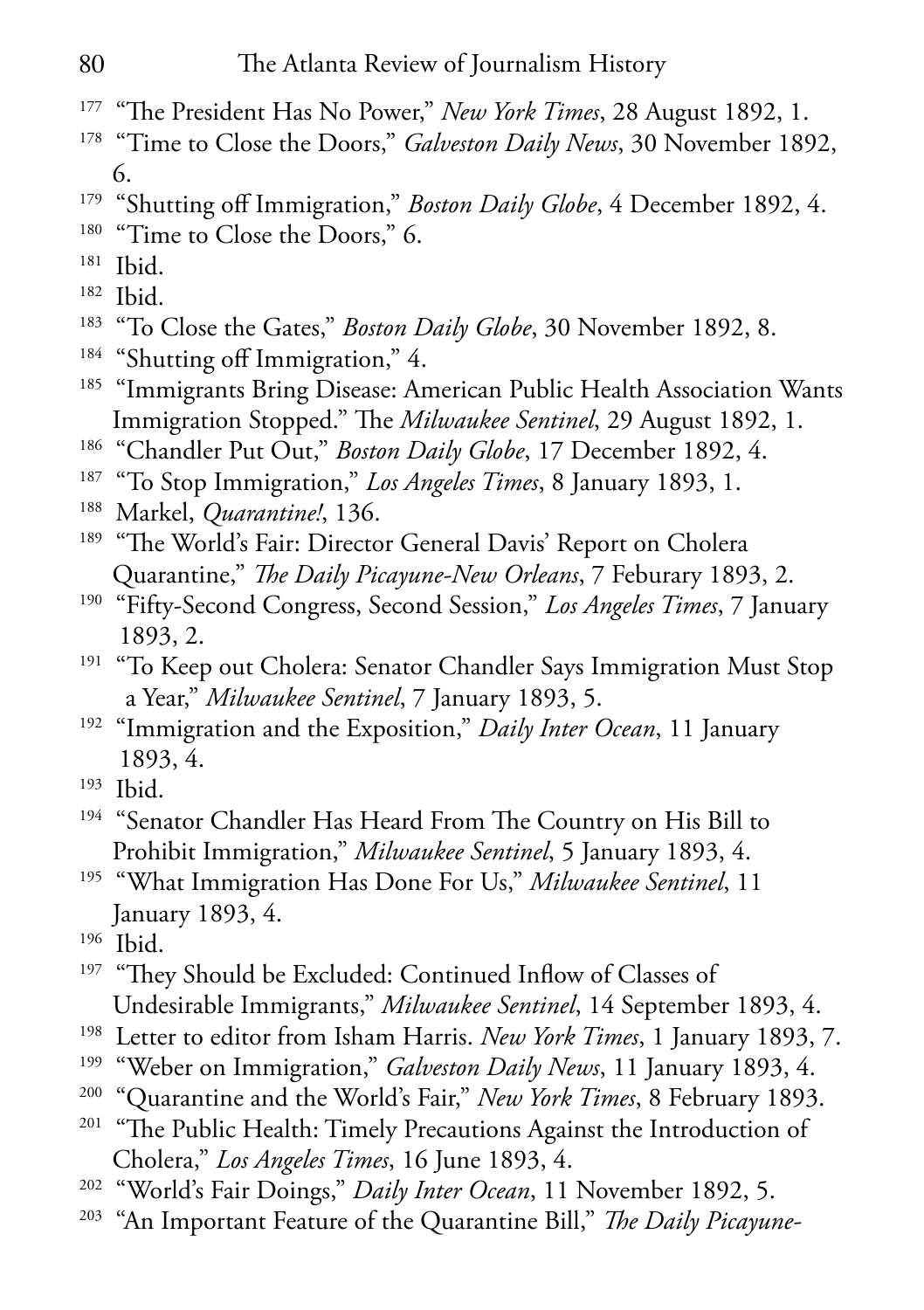*New Orleans*, 11 January 1893, 2.

- 205 Markel, *Quarantine!*, 176.
- 206 "To Protect Public Health," *Boston Daily Globe*, 11 January 1893, 3.
- 207 Markel, *Quarantine!*, 181.
- 208 Ibid.
- <sup>209</sup> "Quarantine: Local Objections to its Being Placed Under Government Control," *Daily Picayune-New Orleans*, 5 January 1893, 2.
- 210 "Quarantine Raised Against Fever Ports," *Daily Picayune-New Orleans*, 27 October 1893, 2.
- 211 "Invaded by Filth and Dirt." *New York Times*, 20 July 1893, 10.
- 212 Ibid.
- <sup>213</sup> "New Rule of Health: Consumption a Dangerous Disease in Michigan," *Los Angeles Times*, 12 October 1893, 11.
- 214 Ibid.
- 215 "Invaded by Filth and Dirt," *New York Times*, 20 July 1893, 10.
- 216 Ibid.
- 217 "Akron Smallpox Epidemic," *Milwaukee Sentinel*, 17 January 1893, 1.
- 218 "Cholera in St. Paul," *Milwaukee Sentinel*, 18 January 1893, 9.
- 219 "Small-Pox in Michigan," *Milwaukee Sentinel*, 25 January 1893, 2.
- 220 "Smallpox Scare: Chinese 'Actors' Create a Sensation in Chicago," *Los Angeles Times*, 28 April 1893, 2.
- 221 Ibid.
- 222 "Forged Papers: Contraband Chinese," *Los Angeles Times*, 20 May 1893, 2.
- <sup>223</sup> "Chinese Certificates: A Fresh Batch of Bogus Papers Arrive in Oregon," *Los Angeles Times*, 4 May 1893, 1.
- 224 "Mexican Typhus Epidemic," *Galveston Daily News*, 2 January 1893, 1.
- <sup>225</sup> "Notes from the Medical World," *Boston Daily Globe*, 15 January 1893, 2.
- 226 The World's Columbian Exposition: Idea, Experience, Aftermath, (American Studies at the University of Virginia, March 1996, accessed 18 July 2008) ; available from http://xroads.virginia.edu/~ma96/WCE/ legacy.html; Internet.
- <sup>227</sup> The databases employed for this project have been queried for other articles pertaining to epidemics during the Columbian Exposition, but no other reports of epidemics have been found.

<sup>204</sup> Ibid.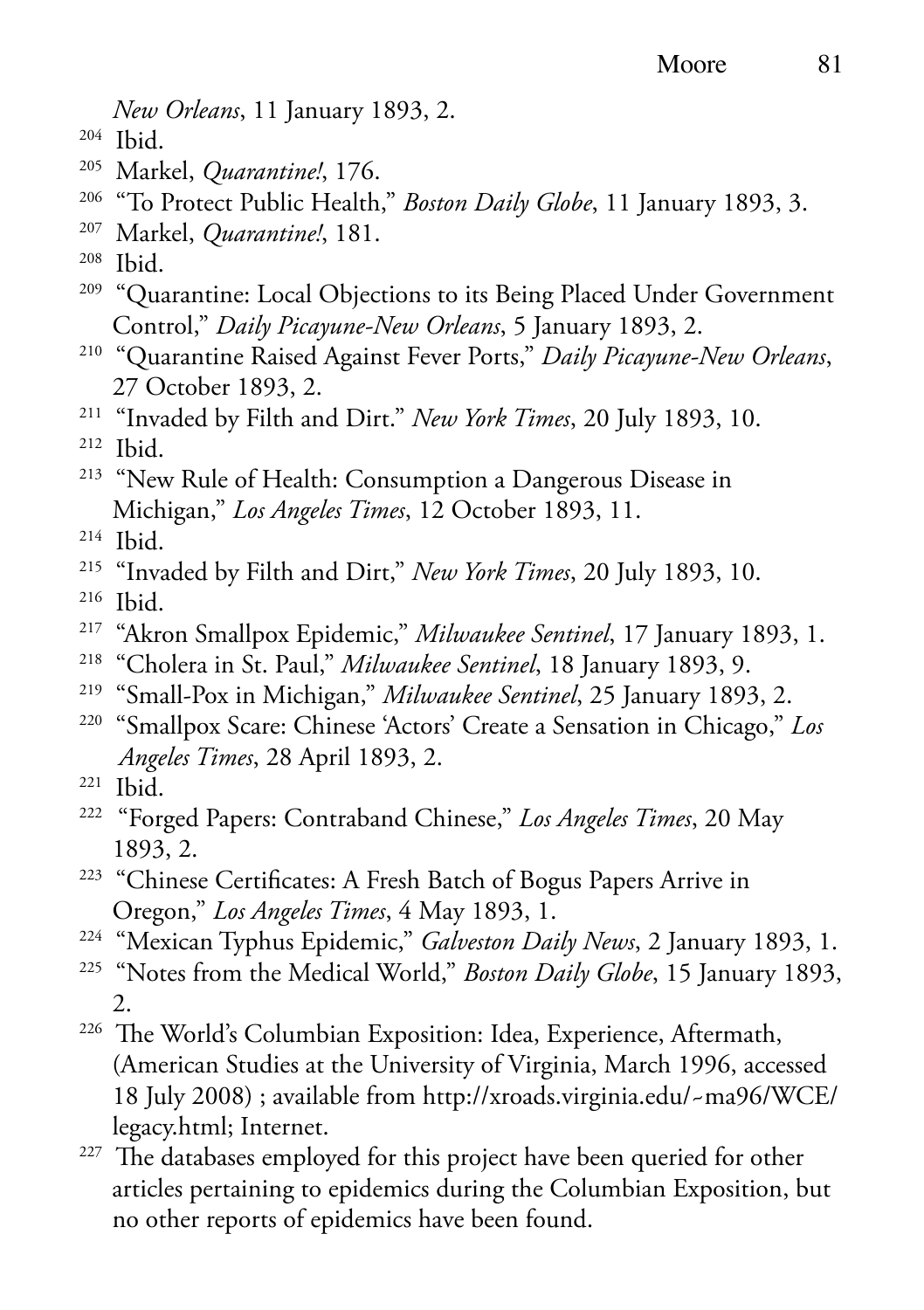- 228 The World's Columbian Exposition: Idea, Experience, Aftermath; Internet.
- 229 Ibid.
- <sup>230</sup> "Decreased Immigration," *Boston Daily Globe*, 15 November 1893, 4.
- 231 Alan Kraut. Kraut, A. *Silent Travelers: Germs, Genes, and the Immigrant Menace*. (New York: Basic Books, 1994), 3.
- 232 Ibid.
- 233 Markel, *Quarantine!*, 182.
- 234 Kraut, *Silent Travelers*, 2.

<sup>82</sup> The Atlanta Review of Journalism History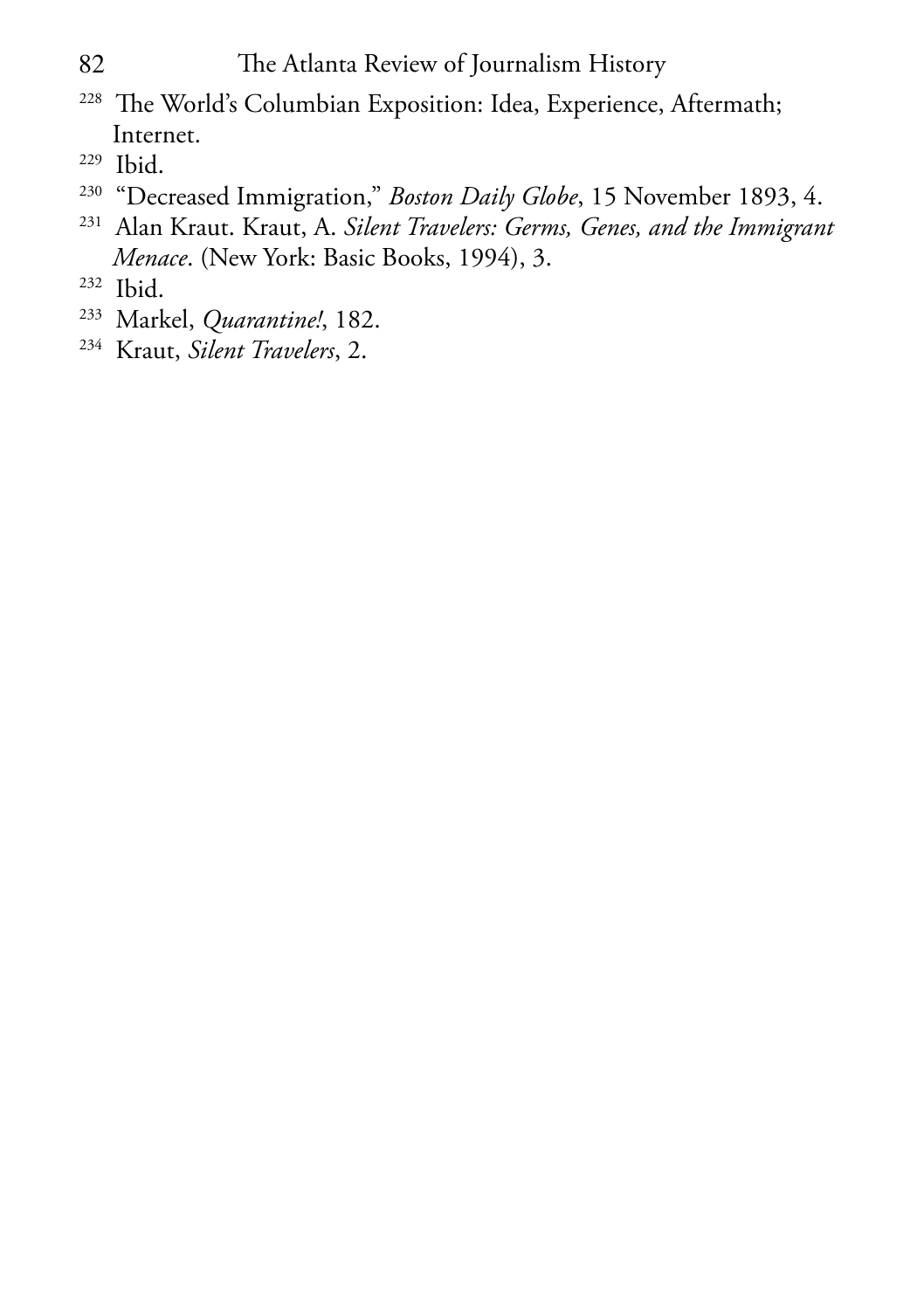## **Works Cited**

#### 1891

- "An Objectionable Class." *San Francisco Bulletin*, 4 April 1891, 3.
- "The China Passengers," *San Francisco Bulletin*, 2 May 1891, 3.
- "The China Passengers," *San Francisco Bulletin*, 2 May 1891, 3.
- "Enforcing the Immigration Law." *The Daily Picayune-New Orleans*, 10 April 1891, 2.
- " Great Distress," *San Francisco Bulletin*, 26 December 1891, 3.
- "Great Distress," *San Francisco Bulletin*, 26 December 1891, 3.
- "Immigrants: Senator Chandler Talks of Assimilating Races," *San Francisco Bulletin*, 21 August 1891, 2.
- "In Quarantine: A China Steamer Arrives at 'Frisco With Smallpox Aboard," *Los Angeles Times*, 21 December 1891, 1.
- "In Quarantine: The Steamer City of Peking Arrives with Small-Pox on Board," *San Francisco Bulletin*, 21 December, 1891, 3.
- "Italian Immigration: The New Orleans People Want a Stop Put to it," *Galveston Daily News*, 15 May 1891, 2.
- "Keep the Scum Out." *Los Angeles Times*, 12 April 1891, 1.
- "Lepers in the East: A Scare in New York—The Disease Declared Contagious," *Los Angeles Times*, 16 August 1891, 4.
- "The New Immigration Law," *San Francisco Bulletin*, 1 April 1891, 2.
- "The New Immigration Law: The Steamship Companies Reject to Receiving Passengers Back," *New York Times*, 8 April 1891, 8.
- "The New Law Keeps Them Out." The *New York Times*, 1 April 1891, 2.
- "The Orient: Anti-Christian Agitation in China—Smallpox in Japan—A Japanese Colony for California," *San Francisco Bulletin*, 31 July 1891, 1.
- "Quarantine: The Small-Pox on the Oceanic Action Taken by the Board of Health," *San Francisco Bulletin*, 1 June 1891, 1.
- "The Question of Immigration," *New York Times*, 2 February 1891, 4.
- "Rejected Immigrants," *New York Times*, 9 April, 1891, 4.
- "Senator Chandler and the Jews," *Galveston Daily News*, 22 September 1891, 2.
- "Senator Chandler Talks: His Opinion of the Present Immigration Problem," *New York Times*, 17 April 1891, 1.
- "Sent Back to Bavaria: John Braml, a Pauper and Diseased Immigrant."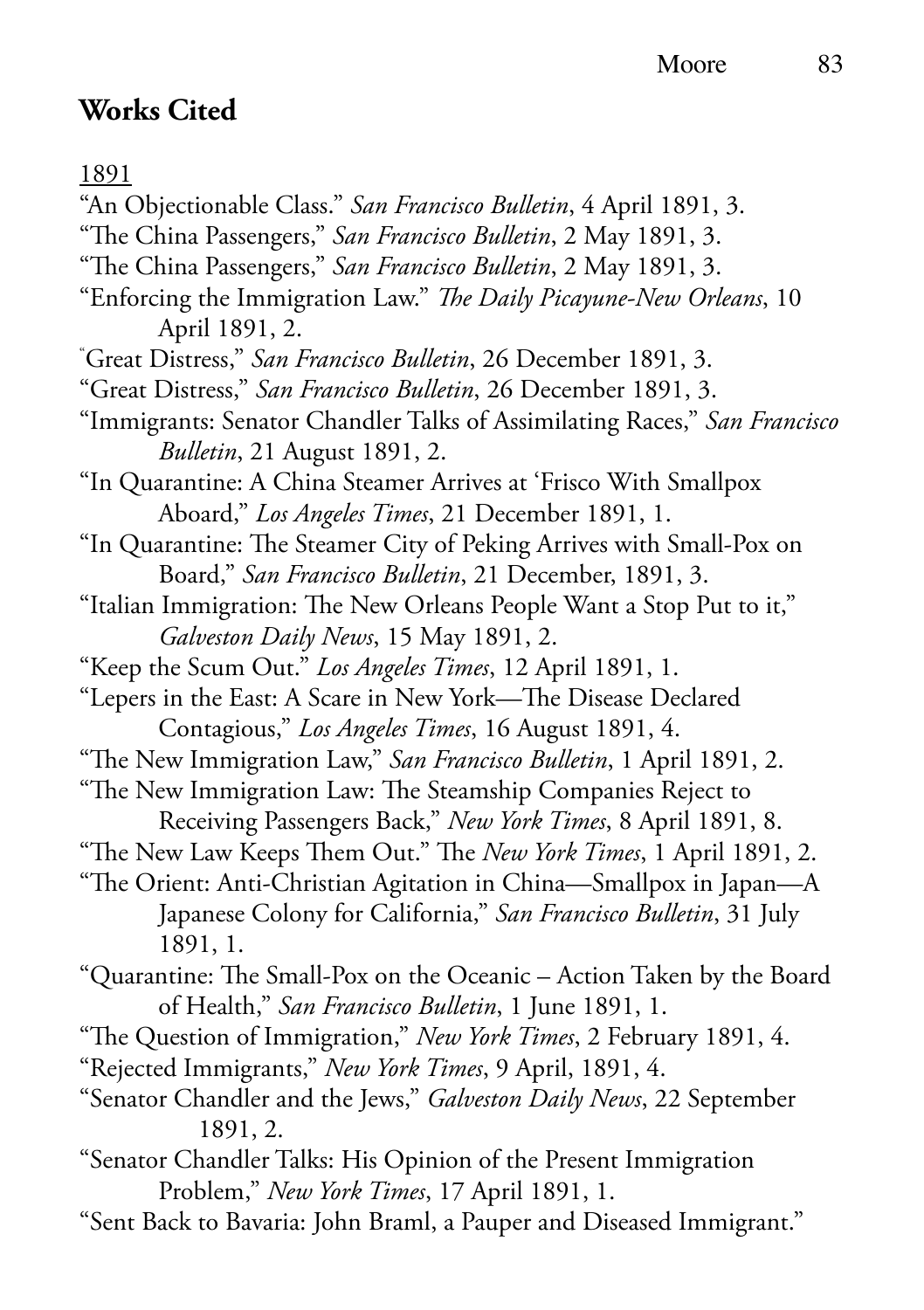- The *Milwaukee Sentinel*, 8 July 1891, 4.
- "Smallpox at Del Rio: Effective Measures Taken to Stamp out the Disease," *Galveston Daily News*, 4 September 1891, 3.
- "Smallpox in Texas: It is Becoming Epidemic and a Shotgun
- Quarantine Prevails," *New York Times*, 6 January 1891, 2.
- "The Smallpox Scare," *Galveston Daily News*, 30 January 1891, 6.
- "Undesirable Immigrants: The United States Not a Dumping Ground for Other Countries," *Galveston Daily News*, 9 April 1891, 16.
- "Undesirables: Another Phase of Immigration," *San Francisco Bulletin*, 4 May 1891, 1.
- "Vaccinating the Mexicans: Efforts to Stamp out an Epidemic of Smallpox along the Rio Grande," *Milwaukee Sentinel*, 4 January 1891, 14.

#### 1892

- "A Leper Cook in a Hotel," *Los Angeles Times*, 13 March 1892, 1.
- "A View of Ellis Island." *New York Times*, 6 March 1892, 9.
- "America's Cordon," *Los Angeles Times*, 31 August 1892, 2.
- "An Investigation Wanted: Senator Chandler Sharply Attacks
- Commissioner Weber," *New York Times*, 16 February 1892, 2. "Annie Was the First," *Boston Daily Globe*, 2 January 1892, 2.
- "Another Clash: Detroit Health Officials Disagree—Quarantined Immigrants Starving," *Los Angeles Times*, 12 September 1892, 1.
- "Another Pest Ship at New York," *Los Angeles Times*, 28 February 1892, 1.
- Cyrus Edson. "Averting a Pestilence." *New York Times*, 7 August 1892, 1.
- "Canada Careless: The Government Will Allow Immigrants to Come," *Los Angeles Times*, 4 September 1892, 5.
- "Canada is Preparing: Supervision of Immigration From Cholera Pots Urged," *Milwaukee Sentinel*, 4 September 1892, 4.
- "Chandler Put Out," *Boston Daily Globe*, 17 December 1892, 4.
- Chandler, William E. "Restricting Immigration." *New York Times*, 6 March 1892, 4.
- "Cholera—Stop Immigration," *Milwaukee Sentinel*, 1 September 1892, 4. "The Cholera," *New York Times*, 26 August 1892, 4.
- "Cholera Scare in Detroit: An Immigrant who was Thought to Have the Disease." *Milwaukee Sentinel*, 29 August 1892, 1.
- "City Officer Confer: Mayor Grant Asks the President to Prevent Further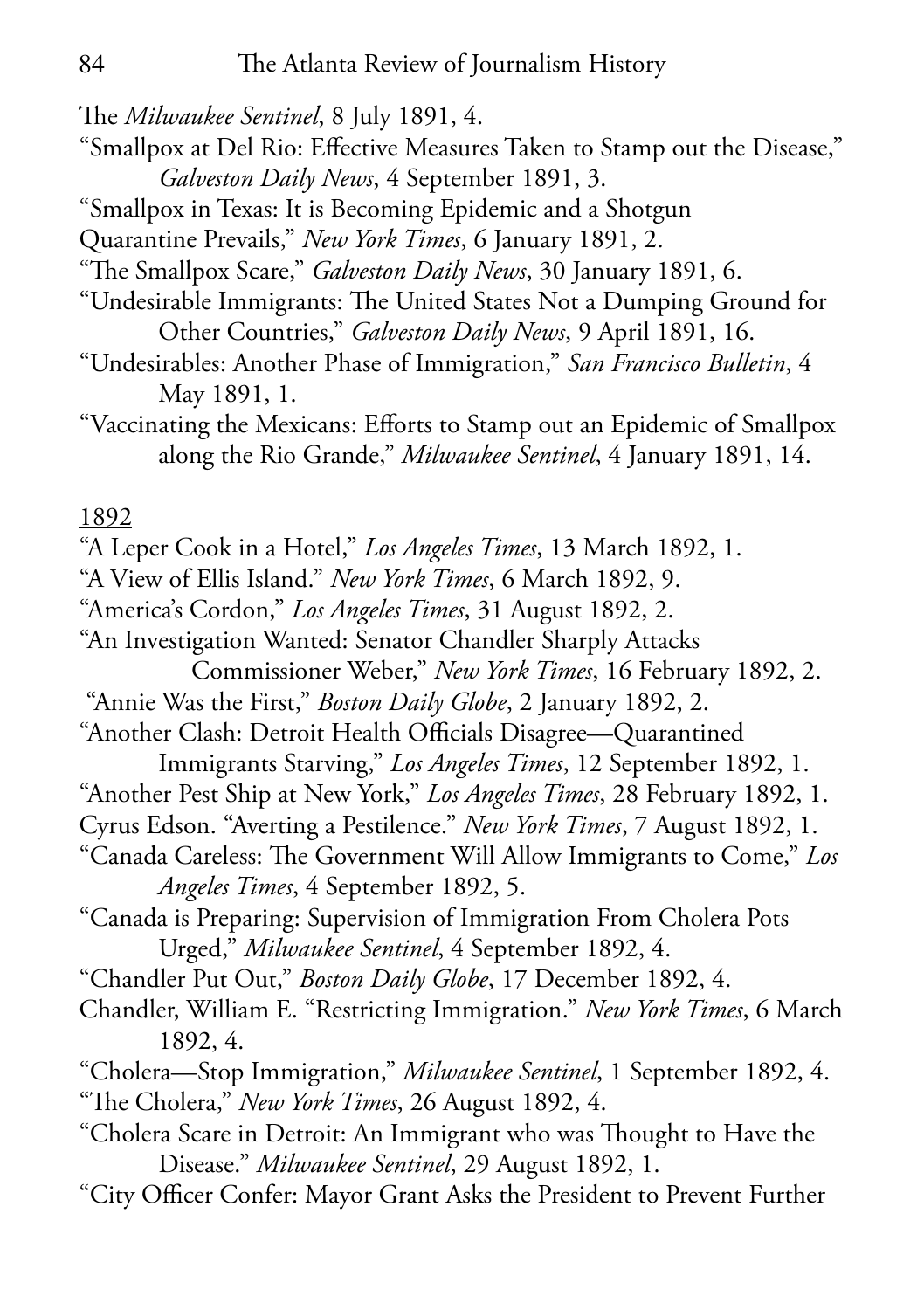Immigration." *New York Times*, 17 September 1892, 2.

- "Crisis Past: Cholera Gains No Ground in New York," *Los Angeles Times*, 19 September 1892, 1.
- "The Crisis Past." *Los Angeles Times*, 23 September 1892, 4.
- "Danger Signal Raised," *Boston Daily Globe*, 20 February 1892, 4.
- "Dangerous Immigration," *New York Times*, 8 September 1892, 4.
- "Detroit Shuts Immigrants Out," *Boston Daily Globe*, 7 September 1892, 4.
- "Dirty Streets of New York." *Boston Daily Globe*, 17 September 1892, 8. "Fear They Bring Cholera," *Daily Inter Ocean*, 15 August 1892, 1.
- "Fled From the Typhus: Five Hebrews Come to Boston From New York and Seek Lodgings in This City." *Boston Daily Globe*, 17 February 1892, 8.
- "The Immigrant Curse." *The Daily Picayune-New Orleans*, 14 December 1892, 6.
- "Immigrants Bring Disease: American Public Health Association Wants Immigration Stopped." The *Milwaukee Sentinel*, 29 August 1892, 1.
- "Immigrants Not Wanted," *New York Times*, 2 September 1892, 5.
- "Imported Disease." *Los Angeles Times*, 15 February 1892, 6.
- "Landed on Ellis Island: New Immigration Buildings Opened Yesterday." The *New York Times*, 2 January 1892, 1.
- "Means of Preventing the Invasion of Cholera," *Times* and *Register*, 10 September 1892, 25, 300.
- "Mexico and the Cholera: The Border People Watching Their Neighbor," *Galveston Daily News*, 8 September 1892, 1.
- "More Anti-Chinese Legislation," *Los Angeles Times*, 11 February 1892, 1.
- "More Typhus Cases Found," *New York Times*, 13 February 1892, 2.
- "Moved Into New Quarters," *Daily Inter Ocean*, 2 January 1892, 1.
- "Mr. Harrison's Chinese Blunder," *Boston Daily Globe*, 1 June 1892, 10.
- "Officials Act: Vigorous Measures Adopted to Keep Out the Cholera," *Daily Inter Ocean*, 2 September 1892, 1.
- "The Only Safe Course." *New York Times*, 1 September 1892, 4.
- "The President Has No Power," *New York Times*, 28 August 1892, 1.
- "Quarantine on the Border," *Galveston Daily News*, 6 August 1892, 5.
- "Point of Danger: Cholera apt to be Introduced from Canada," *Daily Inter Ocean*, 29 August 1892, 1.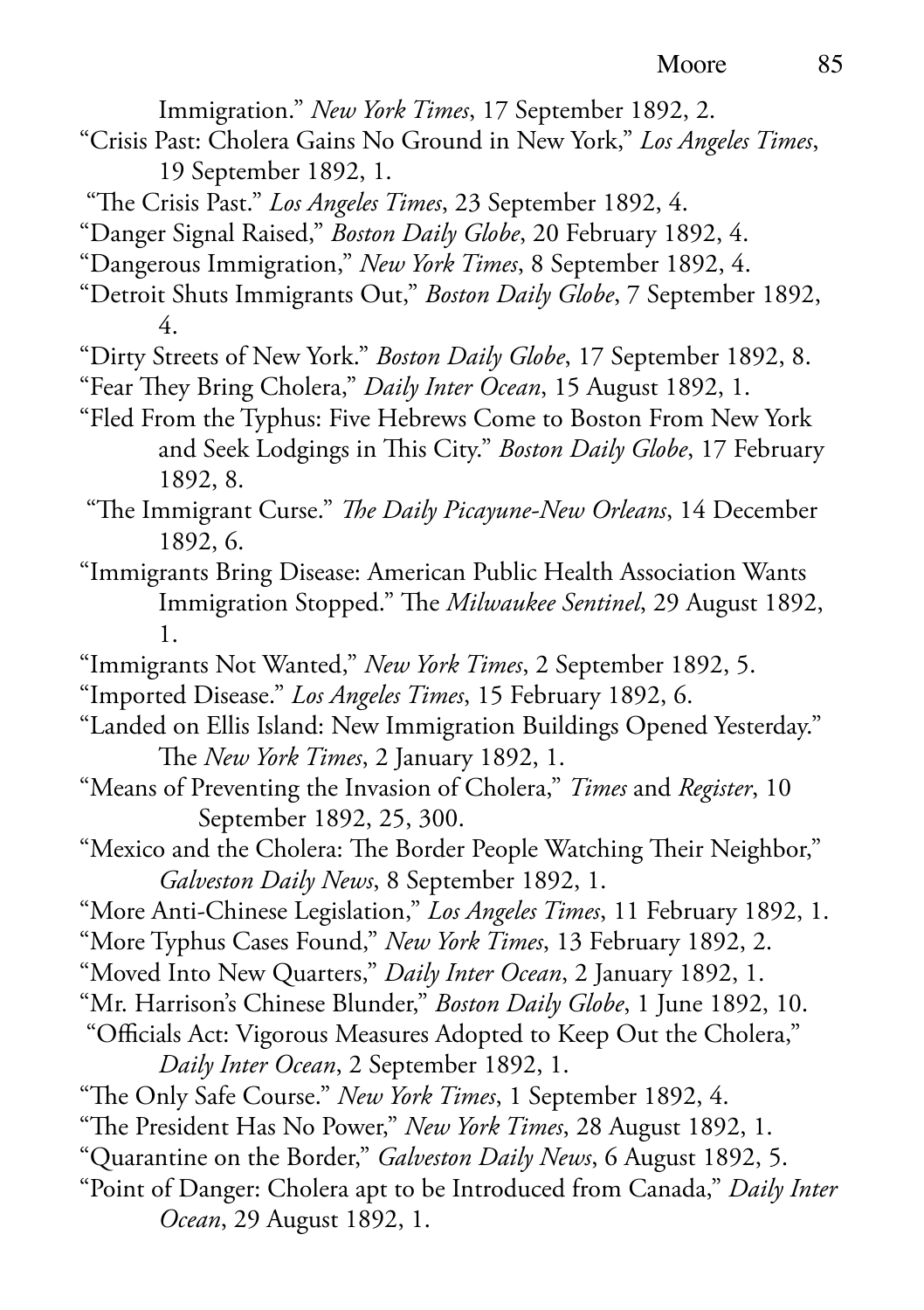"Progress of the Cholera." *New York Times*, 4 September 1892, 2 "Proper Immigration Precautions." *Los Angeles Times*, 14 August 1892, 1. "Putting Up Bars," *Milwaukee Sentinel*, 2 September 1892, 1. "Railroads and Immigrants," *New York Times*, 13 September 1892, 2. "Restricting Immigration: Is it Not Time to Set up Some Sort of Barriers?" *New York Times*, 21 February 1892, 20. "Senator Chandler Letter," *Milwaukee Sentinel*, 20 January 1892, 4. "Shutting off Immigration," *Boston Daily Globe*, 4 December 1892, 4. "Smallpox at Hoboken: An Unknown Immigrant Afflicted with the Disease Escapes from a Hospital." The *Daily Inter Ocean* (Chicago, IL), 21 March 1892, 2. "Some Cholera Statistics," 25 September 1892, 2. "State Boards of Health," *New York Times*, 27 August 1892, 5. "Still Finding Typhus: Two New Cases Yesterday Bring the Total up to 116." *New York Times*, 28 February 1892, 11. "Time to Close the Doors," *Galveston Daily News*, 30 November 1892, 6. "To Close the Gates," *Boston Daily Globe*, 30 November 1892, 8. "Total Restriction Talk." The *New York Times*, 1 December 1892, 5. "Typhus and Immigration," *New York Times*, 13 February 1892, 4. "Typhus in New York," *Galveston Daily News*, 13 February 1892, 5. "Typhus Fever in the City: Fifty-Seven Patients Sent to North Brother Island." *New York Times*, 2 February 1892, 5. "Typhus Stops Immigration," *Boston Daily Globe*, 1 March 1892, 4. "Want Immigration Stopped," *Daily Inter Ocean*, 27 August 1892, 1. Weber, John. Letter to Editor, *New York Times*, 19 February 1892, 4. "Why Are They Detained? Ocean Liners Held in the Bay by Government Order," *New York Times*, 7 November 1892, 4. "World's Fair Doings," *Daily Inter Ocean*, 11 November 1892, 5.

#### 1893

"Akron Smallpox Epidemic," *Milwaukee Sentinel*, 17, January 1893, 1.

- "An Important Feature of the Quarantine Bill." *The Daily Picayune-New Orleans*, 11 January 1893, 2.
- "Chinese Certificates: A Fresh Batch of Bogus Papers Arrive in Oregon," *Los Angeles Times*, 4 May 1893, 1.

"Cholera in St. Paul," *Milwaukee Sentinel*, 18 January 1893, 9.

"Decreased Immigration," *Boston Daily Globe*, 15 November 1893, 4.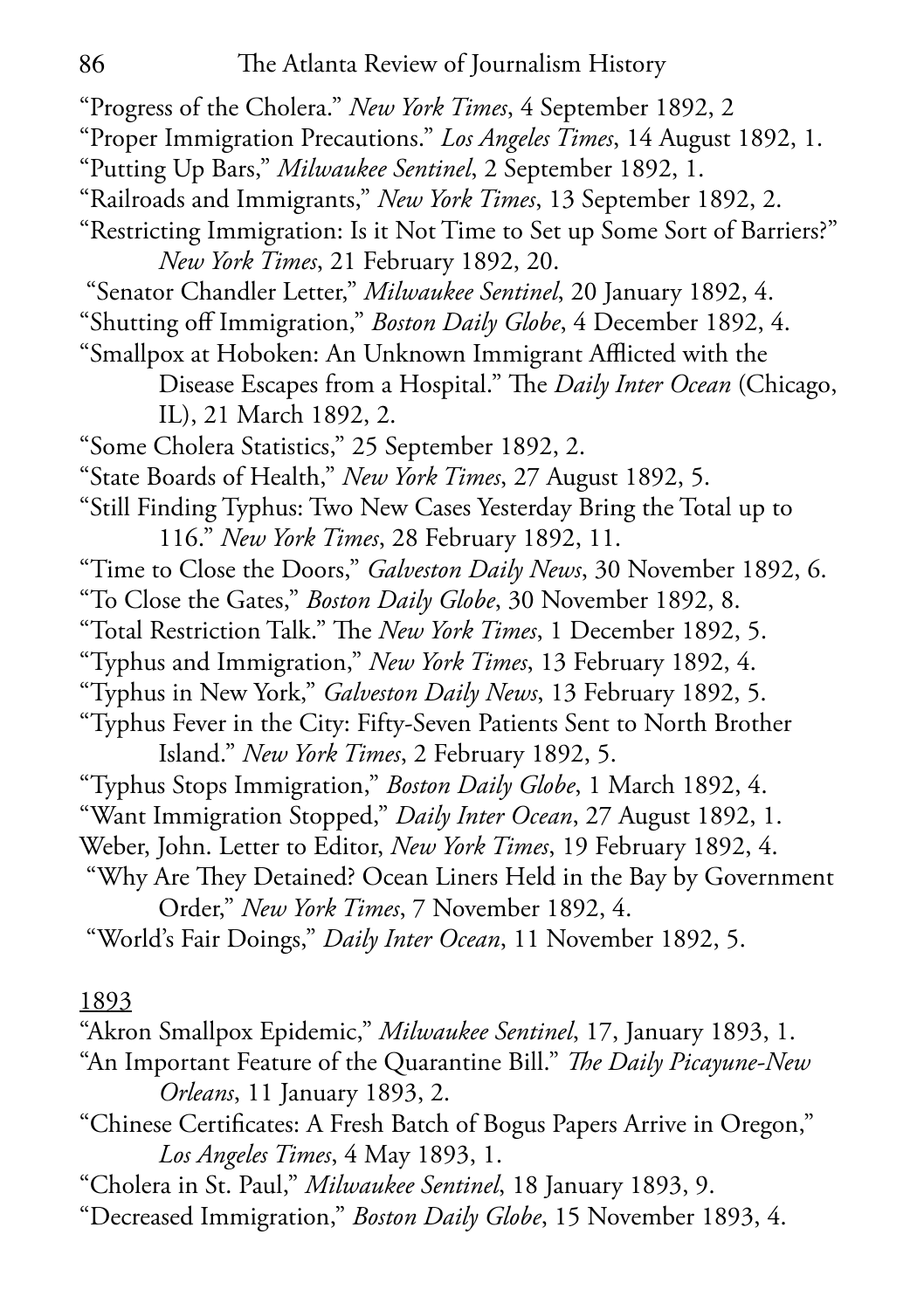- "Fifty-Second Congress, Second Session," *Los Angeles Times*, 7 January 1893, 2.
- "Forged Papers: Contraband Chinese," *Los Angeles Times*, 20 May 1893, 2. Harris, I. Letter to Editor, *New York Times*, 1 January 1893, 7.

"Immigration and the Exposition," *Daily Inter Ocean*, 11 January 1893, 4. "Invaded by Filth and Dirt." *New York Times*, 20 July 1893, 10.

- "Mexican Typhus Epidemic," *Galveston Daily News*, 2 January 1893, 1.
- "New Rule of Health: Consumption a Dangerous Disease in Michigan." *Los Angeles Times*, 12 October 1893, 11.
- "Notes from the Medical World," *Boston Daily Globe*, 15 January 1893, 2.
- "The Public Health: Timely Precautions Against the Introduction of Cholera," *Los Angeles Times*, 16 June 1893, 4.

"Quarantine and the World's Fair," *New York Times*, 8 February 1893, 4.

- "Quarantine: Local Objections to its Being Placed Under Government Control," *Daily Picayune-New Orleans*, 5, January 1893, 2.
- "Quarantine Raised Against Fever Ports," *Daily Picayune-New Orleans*, 27 October 1893, 2
- "Senator Chandler Has Heard From The Country on His Bill to Prohibit Immigration," *Milwaukee Sentinel*, 5 January 1893, 4.
- "Smallpox Scare: Chinese 'Actors' Create a Sensation in Chicago," *Los Angeles Times*, 28 April 1893, 2.
- "Small-Pox in Michigan," *Milwaukee Sentinel*, 25 January 1893, 2.
- "They Should be Excluded: Continued Inflow of Classes of Undesirable Immigrants," *Milwaukee Sentinel*, 14 September 1893, 4.
- "To Keep out Cholera: Senator Chandler Says Immigration Must Stop a Year," *Milwaukee Sentinel*, 7 January 1893. 5.
- "To Protect Public Health," *Boston Daily Globe*, 11 January 1893, 3.
- "To Stop Immigration," *Los Angeles Times*, 8 January 1893, 1.
- "Weber on Immigration," *Galveston Daily News*, 11 January 1893, 4.
- "What Immigration Has Done For Us," *Milwaukee Sentinel*, 11 January 1893, 4.
- "The World's Fair: Director General Davis' Report on Cholera Quarantine," *The Daily Picayune-New Orleans*, 7 February 1893, 2.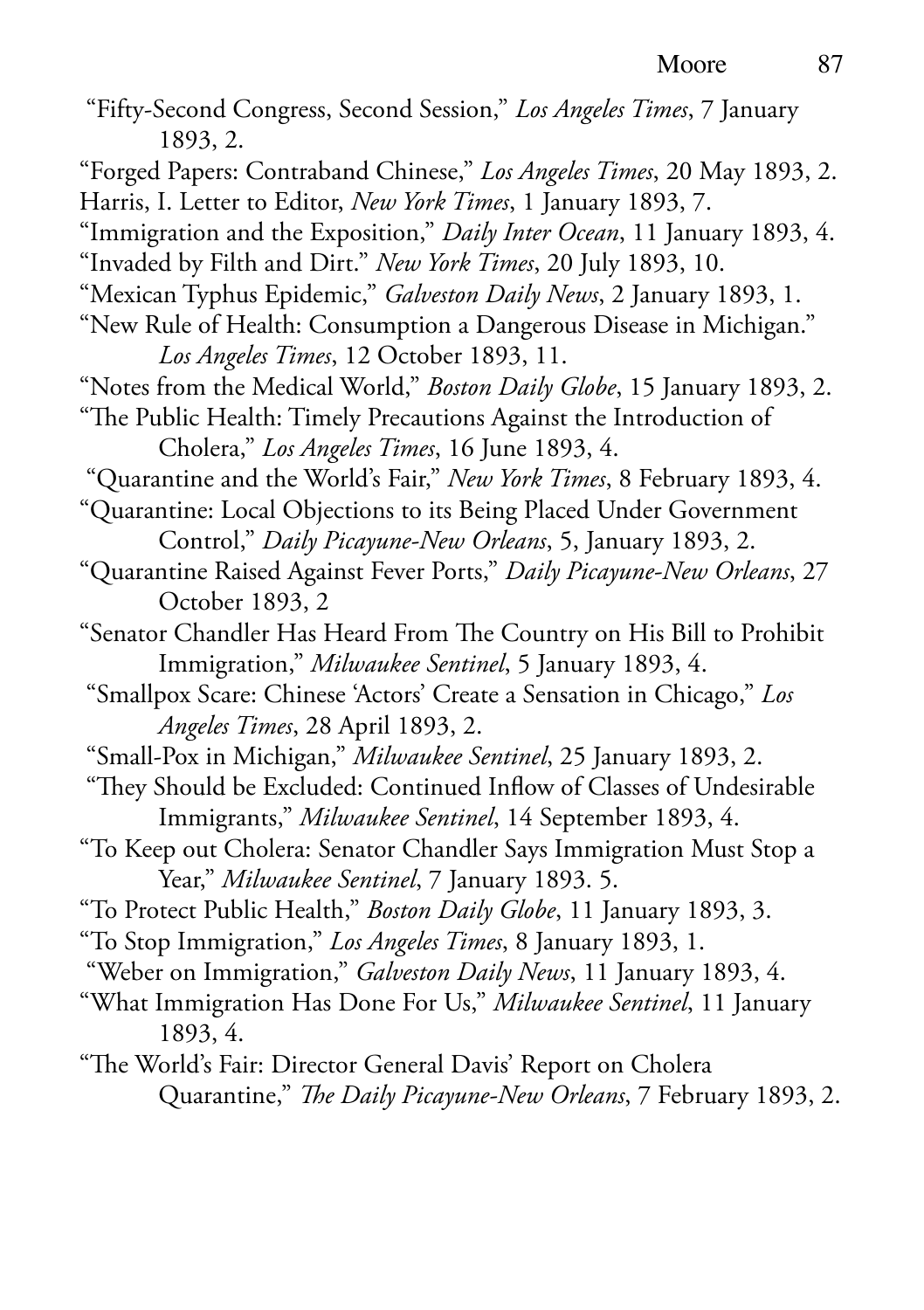#### **Secondary Sources**

Books

- Becker, J. *The Course of Exclusion: San Francisco Newspaper Coverage of the Chinese and Japanese, 1882 – 1924*. San Francisco: Mellen Research University Press, 1991.
- Biddle, W. *A Field Guide to Germs*. New York: Anchor Books, 2002.
- Bouvier. L.F. *Peaceful Invasions: Immigration and Changing America*. NY: University Press of America, 1992.
- Curran, T.J. *Xenophobia and Immigration*, 1820-1930. Boston: G.K. Hall & Co, 1975.
- Garis, R.L. *Immigration Restriction: A Study of the Opposition of Immigration to and Regulation of Immigration into the United States.* New York: The MacMillan Company, 1927.
- Higham, J. *Strangers in the Land: Patterns of American Nativism, 1860- 1925*. News Brunswick, New Jersey: Routledge, 1994.
- Kraut, A. *Silent Travelers: Germs, Genes, and the Immigrant Menace*. New York: Basic Books, 1994.
- Markel, H. *Quarantine! East European Jewish Immigrants and the New York City Epidemics of 1892*. Baltimore: The Johns Hopkins University Press, 1997.
- Rosenzweig, R., Lichtenstein, N. Brown, J. and D. Jaffee. *Who Built America? Working People and the Nation's History, Volume Two: 1865 to the Present*, University of California: Santa Barbara, 2000.
- Takaki, R. *Strangers From a Different Shore: A History of Asian-Americans*. New York: Penguin Books: 1989.

Articles

- Entman, Robert M. "Framing: Toward Clarification of a Fractured Paradigm." *Journal of Communication*, 1993, 43(4), 51-58.
- Markel, H and A.M. Stern. "The Foreignness of Germs: The Persistent Association of Immigrants and Disease in American Society," *The Milibank Quarterly*, 2002, 757-788.
- Markel, H and A.M. Stern. "Which Face? Who's Nation? Immigration, Public Health, and the Construction of Disease at America's Ports and Borders, 1891-1928." *American Behavioral Scientist*, 1999, 1314-1331.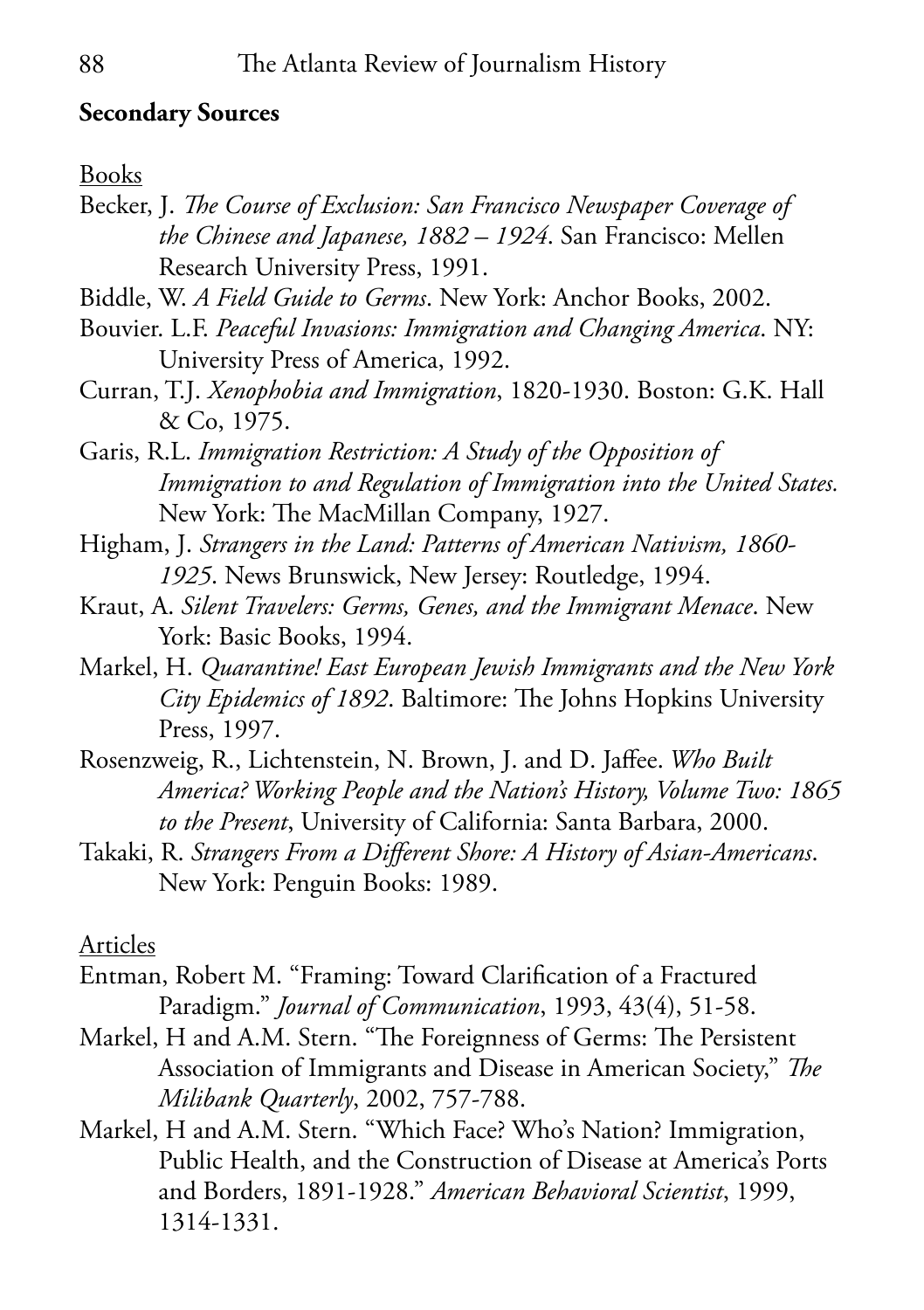Streitmatter, R. "The Nativist press: Demonizing the American immigrant," *Journalism and Mass Communication Quarterly*, 1999, 76, 673-683.

### **Other Sources**

- Contagion: Historical Views of Diseases and Epidemics, (Harvard University Library Open Collection Program, Harvard University, 2008, accessed on May 23, 2008); available from http://ocp.hul. harvard.edu/contagion/germtheory.html; Internet.
- Ellis Island, (The Statue of Liberty-Ellis Island Foundation, Inc., 2000, accessed 17 July 2007); available from http://www.ellisisland.org/ genealogy/ellis\_island\_history.asp; Internet.
- Harrison, B. "Third Annual Address to the Congress, December 9, 1891," in J.D. Richardson, ed., *A Compilation of the Messages and Papers of the Presidents, 1789-1897* (Washington, D.C.: U.S. Congress, 1899), 9:188.
- Immigration Legislation from 1790-1900. (U.S. Citizenship and Immigration Services, 2008, accessed on May 26, 2008); available from http://www.uscis.gov/portal/site/ uscis/menuitem.5600b9f6b2899b1697849110543f6d1a/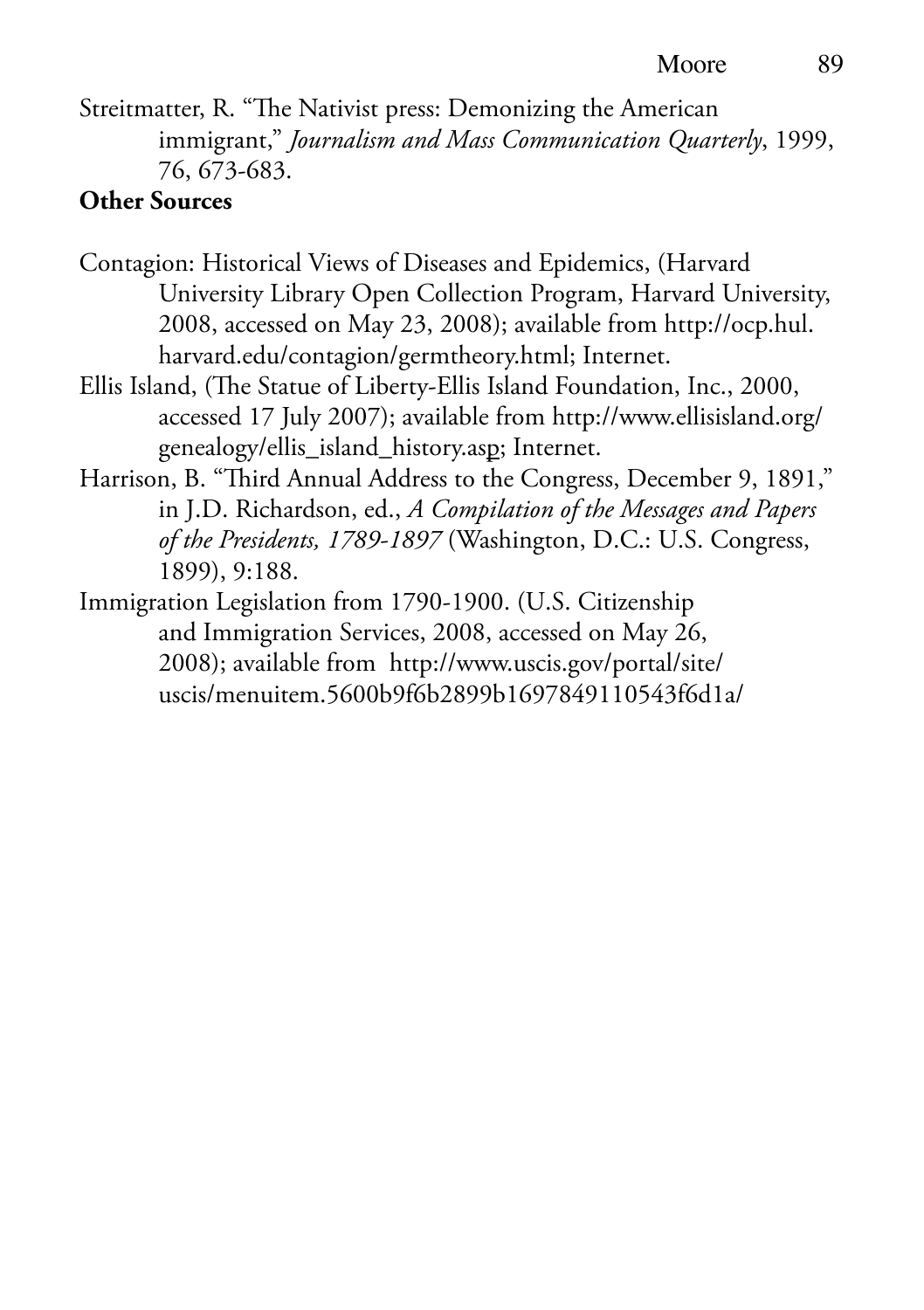# **The Struggle for Justice: How the Media Convicted and Freed the "Scottsboro Boys" 1931-1937**

### **Shanna Gildersleeve**

*During the rape trials of the "Scottsboro Boys" from 1931 to 1937, media coverage had both negative and positive effects on the outcome. In the beginning, Southern newspapers excited fury in Alabama residents leading to hasty convictions and execution sentences. As journalists nationwide became involved, Americans of all races and classes united in the struggle for Justice. With several tests of the judicial system and important historical decisions, the media helped convict and save the Scottsboro Boys.* 

### **"The Scottsboro Nine"**

On March 25, 1931, Andy Wright, his younger brother Roy, and their friends, Haywood Patterson and Eugene Williams, "hoboed" on a freight train traveling through northern Alabama in search of work in Memphis. Olen Montgomery, Willie Roberson, Clarence Norris, Charlie Weems and Ozie Powell were also on the train but none of them knew each other. All of the aforementioned were Negro youths from different areas in the South.<sup>1</sup> A few of the Negro young men fought a group of white young men also on the train, pushing all but one white boy from the moving vehicle.<sup>2</sup>

When the train stopped in Paint Rock, Alabama everyone was forced to evacuate while a mob of angry white farmers watched. The nine Negroes were arrested for what they initially thought were charges of stealing rides on the train. However, the young men ranging from twelve to nineteen years of age were actually arrested for raping two white women who had been riding the same train. They were taken to the nearest jail in Scottsboro, Alabama and from that point on they were known as "The Scottsboro Boys."3

In the South, where Negroes were openly treated as inferior, the press asserted their discriminatory views against the defendants regarding the arrest. Reporting about them as brutes and fiends who deserved punishment, the newspapers in Northern Alabama and Tennessee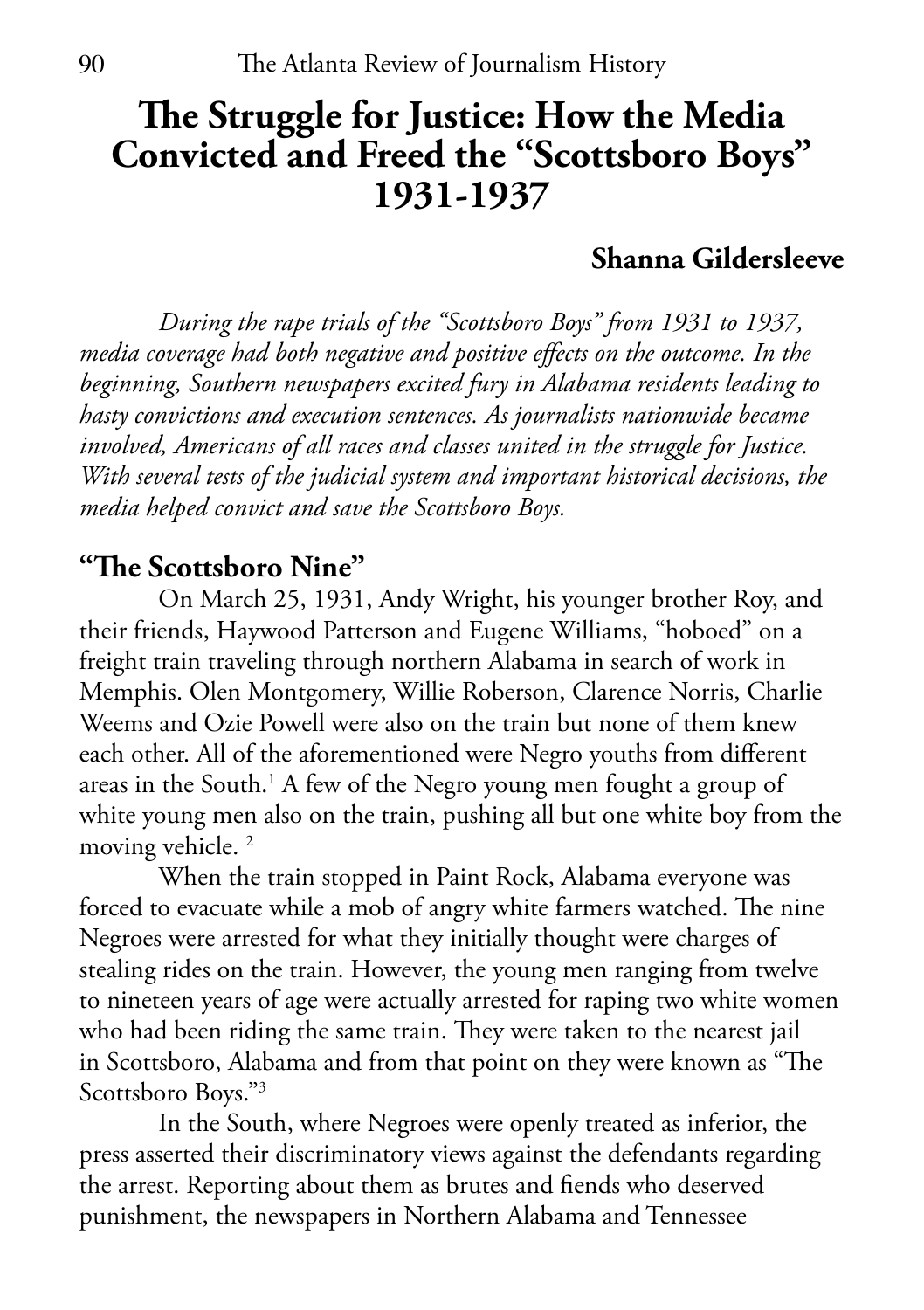promptly made news of the arrest into what the *Pittsburgh Courier* called a "famous or infamous" case.4 In the book, "Scottsboro Boy", one defendant recalled headlines in *Scottsboro's Progressive Age* newspaper about "nine black fiends" who had "committed the revolting crime" against two white girls, Victoria Price, 21 and Ruby Bates, 18.5 News spread across the nation and the world, covering the front pages of publications with varying headlines and opinions.<sup>6</sup>

The day after the arrest, the *Chattanooga Times* reported that some of the boys had already had a history of trouble, although there were no facts supporting this claim. Haywood Patterson and the Wright brothers were allegedly labeled by the local police as "the worst young Negroes in Chattanooga," having committed such crimes as transporting liquor, felonious assault and more. The publication claimed that the youths were under bond to the county's grand jury for pilfering. The purported "Patterson-Wright gang" included Patterson's brothers, and they all somehow managed to evade the law every time.<sup>7</sup>

To elicit further interest in the case as well as sympathy for the alleged victims, more false information was published. The *Times* claimed that on the day of the arrest, six defendants confessed to the charges while the other three denied the accusations, but no one had ever admitted to the crime. To enforce the images of pure white womanhood, Victoria was reported as four years younger than her true age and she was quoted claiming, "Mister I never had a break in my life. Those Negroes have ruined me and Ruby forever."8 These accounts inspired a considerable amount of curiosity in the Southern people.

### **The Trials Begin**

The circuit solicitor, H.G. Bailey, requested separate trials and Judge Alfred E. Hawkins agreed that the boys would be tried in pairs with the first one scheduled for April 6—less than two weeks after the arrest. With no one stepping up to the defense, the Scottsboro bar attorneys had been assigned to the defense, each one finding a reason not to follow through. The only man who would accept the case, Milo Moody, was known for taking unpopular positions.<sup>9</sup> He appeared to have no interest in helping them, but there was not much he could do considering the attitudes the townspeople already had concerning the case. With the few words he said "now and then," the defendants believed that he was against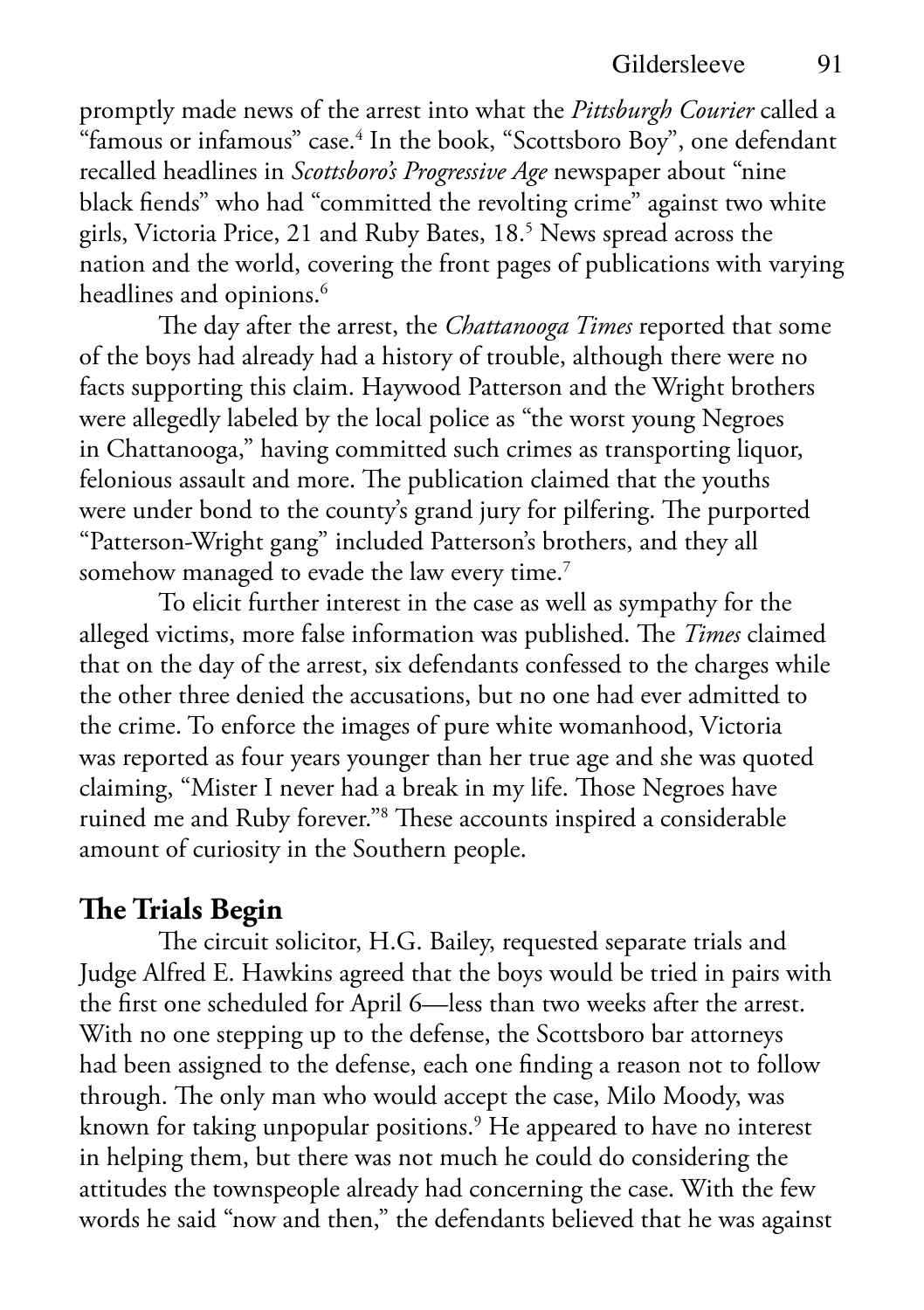them.10

As the small town of Scottsboro gained attention from newspapers across the country, people enlisted aid for the defendants by sending letters and money. A doctor in Chattanooga called attention to the case and helped raise money with the Interdenominational Ministers Alliance.<sup>11</sup> Together they hired a local attorney named Stephen Roddy, who was not experienced or talented in practicing law.12 When asked if he was going to represent the defendants, Roddy noted that he did not intend to defend them but was merely present in the court to "sort of help out" and observe the Alabama laws. Since he was unfamiliar with the state's procedures he asked for permission to work with Moody.<sup>13</sup>

Noticing how important the case was to the population as a whole, the historical Black press regularly covered the Scottsboro case, although most of the popular weekly publications were printed in Northern cities. The *Pittsburgh Courier* reported to its readers the atmosphere surrounding the opening day of the trials when more than ten thousand "mob-minded" people appeared in Scottsboro from different areas as far as Tennessee and Georgia. The event was a hot topic due to the press coverage. The first Monday of the month was normally a day for workers from surrounding communities to gather to swap horses and mules, a day to mingle and celebrate. With the trials taking place, the town was much more crowded than any other "Fair Day." For their safety, the defendants were escorted to the courthouse by members of the National Guard.When Roddy and Moody requested a change of venue for the first trial, it was denied, even with the substantial feeling of tension felt throughout the community.<sup>14</sup>

The first defendant on trial was Haywood Patterson, who was tried alone and found guilty. The jury reached this decision despite the fact that the accusers' testimonies conflicted when Ruby could not identify any of the defendants who had allegedly attacked her.15 When the guilty verdict was read, there was a "wild and thunderous" roar that went around the courthouse as a brass band entertained the crowd playing songs like "There Will Be a Hot Time in the Old Town Tonight" and "Dixie." 16

During all of the trials, the defendants argued that they could have fled the train but it was not necessary because they had done nothing wrong.<sup>17</sup> When they testified, all but one remained true to their original statements. The *Courier* reported that Clarence Norris was forced to testify that some of the accused were indeed guilty. In doing so, he was told he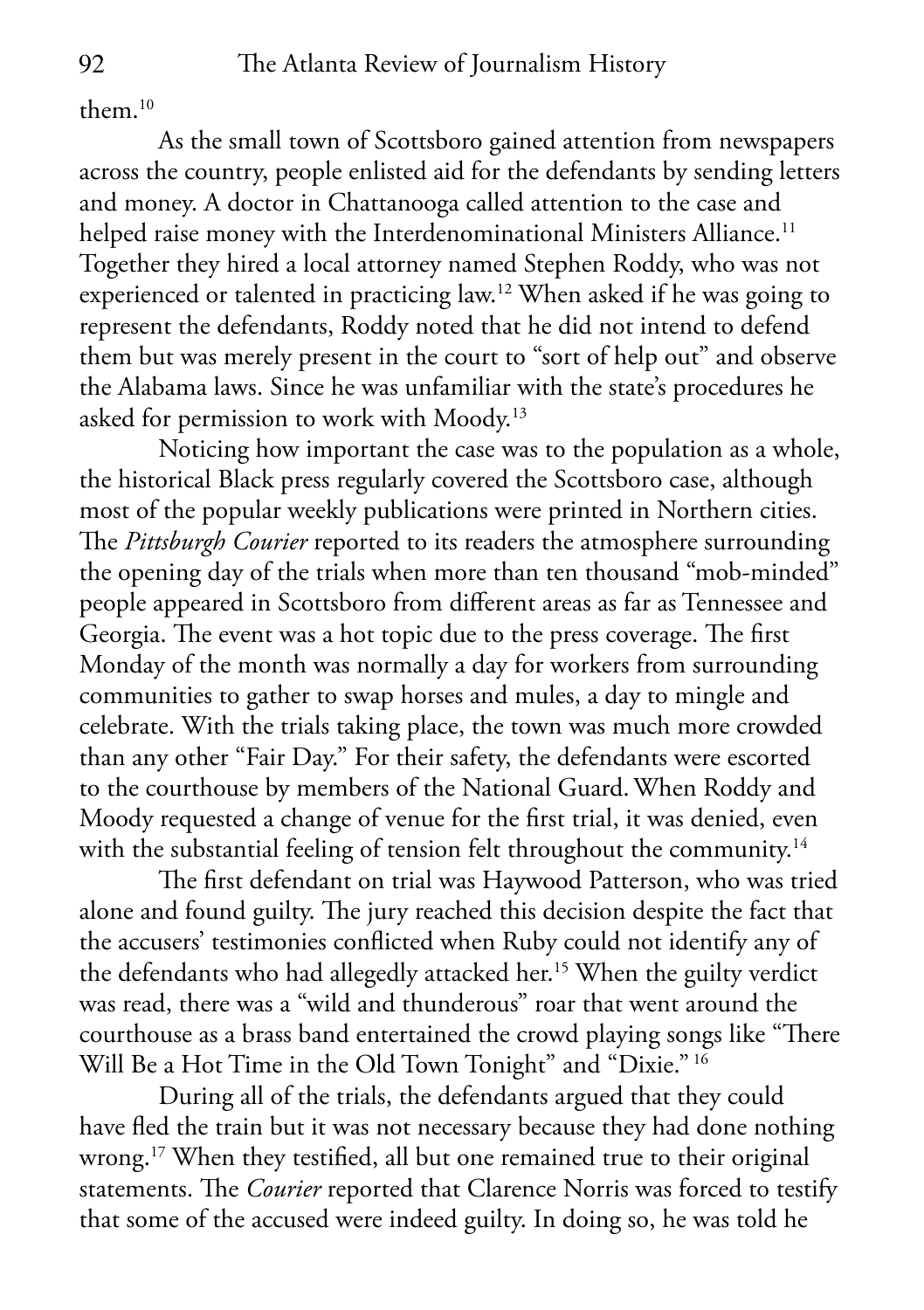would be set free: otherwise he would undoubtedly face execution.<sup>18</sup> Alas, following the trials, which ended April 9, the jury convened for less than two hours and found all of the defendants guilty. Eight of the defendants were scheduled to be executed by electric chair on July 10, 1931, to the delight of the trial's spectators. Norris recalled that he had never seen so many happy white people until the moment he watched them revel in his and the other defendants' terror.<sup>19</sup> A mistrial was declared for Roy Wright, due to how young he looked. Instead he was sentenced to life in prison.<sup>20</sup>

Arguments were made that the justice was not served for the defendants. The Communist-supported *Labor Defender* held that the plaintiffs' past as prostitutes proved they were not trustworthy and also acknowledged that Negroes had no chance at fair trials.<sup>21</sup> Roddy requested approval for a member of the National Guard to testify that the cheers following the first verdict were loud enough to have been heard inside.<sup>22</sup> He wanted to prove that the brass band could have influenced the jury during the other trials. Objectors asserted that the noise was produced by a calliope from an automobile that was advertising local products.<sup>23</sup> *New Republic*, a liberal journal, stated that there was in fact a parade of Ford trucks with a phonograph and amplifier in the courthouse square, and a brass band had indeed played victory songs at the announcement of the verdicts. Edmund Wilson reported that *Scottsboro's Progressive Age* commended the townsfolk for exhibiting patience during the trial, for "if ever there was an excuse for taking the law into [the people of Jackson county's] own hands, surely this was one."24 This type of acclamation proved the emotions and mentalities of the local people considering this case of Negroes accused of raping white women.

In *Scottsboro, the Firebrand of Communism*, Files Crenshaw Jr. and Kenneth A. Miller, two Communist objectors, argued that white people had demanded the respect of white women from all Negroes, regardless of the woman's position in society from the time of African slavery in America. Behaving without said respect was thought to be a commission of the "unpardonable sin" from the perspective of Southern white folks, especially if it involved rape. Crenshaw and Miller argued that the defense's efforts to lessen the significance of the prosecution by berating the characters of the accusers should not have been taken into consideration by the courts.<sup>25</sup>

Writers and prominent figures helped campaign for the defendants.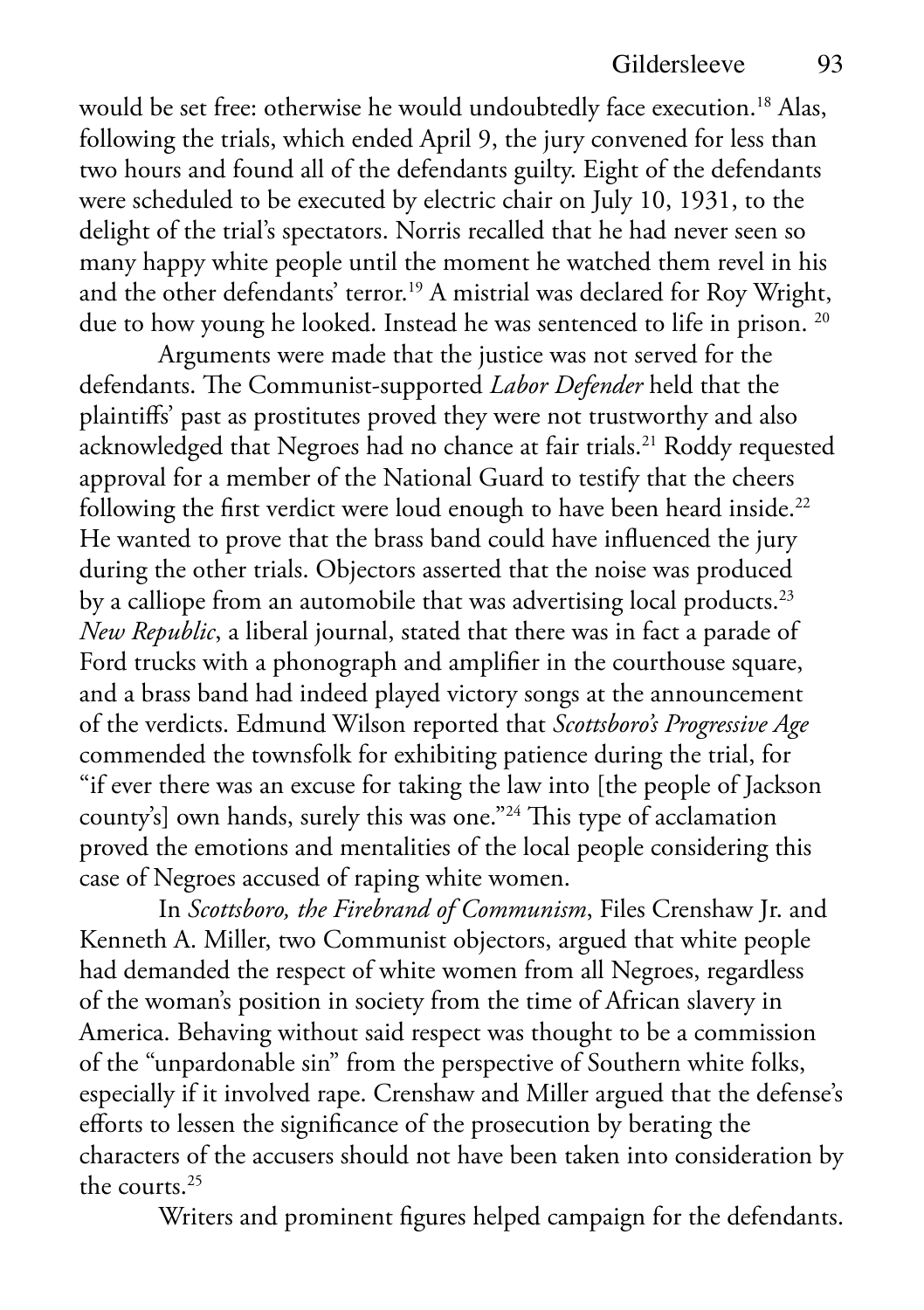Langston Hughes wrote poetry and stories and Albert Einstein attended protests to raise awareness about what they saw as injustice. In the *Labor Defender*, renowned writer Theodore Dreiser was featured with a commentary noting that anyone aware of the mentality of Southern people would realize that news about "Negroes alone with white girls is enough to make rape a fact!" He called the attitude toward Negroes in the South "a national ill" and said the trials were "unreasoning and immensely unfair." In his conclusion he said, "Study the Negroes' past in America first, and then judge."26 He argued that Negroes, having suffered so much persecution in the U.S., deserved fairer treatment.

*Chicago Defender*, a historically Black newspaper, declared, "Alabama has had no lynching this year" but there would probably be a "wholesale 'lynching'" due to the convictions and sentences of the boys. It was the first trial in a long time to stir up emotions in Alabama and the South as much as it had.<sup> $27$ </sup> The Southern states were known for their mistreatment of Negroes and since the state of Alabama had nine Negro youths at their disposal—eight of whom were waiting to die—The *Chicago Defender* bore the responsibility of updating readers about the events. It was reported that before the first trial started, Hawkins admitted that he had received a telegram from Huntsville stating that the case was a "frame up." As proven at the trial, he said he would ignore that information. Hawkins, known to reporters as "Judge Lynch," commented that he thought the defendants were guilty and that the trial was a waste of time and money. Despite the lack of evidence, the court relied on the prosecution over the defendants.<sup>28</sup>

The *Pittsburgh Courier* quoted the defendants saying, "We have been framed and sent to our deaths without the semblance of a fair and impartial trial." It was reported that the accused men expressed "in no uncertain terms," they were confined on false charges. Also published was a letter from Haywood Patterson to his parents saying he was upset to think that "[their] poor son is going to die for nothing." Many newspapers, especially the black press and the Communist press, realized the position to involve the American Negro population in the case of "eight tortured and imprisoned youths" so they took every opportunity to cover the events.29

In an interview with The *Chicago Defender*, Mrs. Ada Wright, mother of Andy and Roy, described the case in saying that the defendants'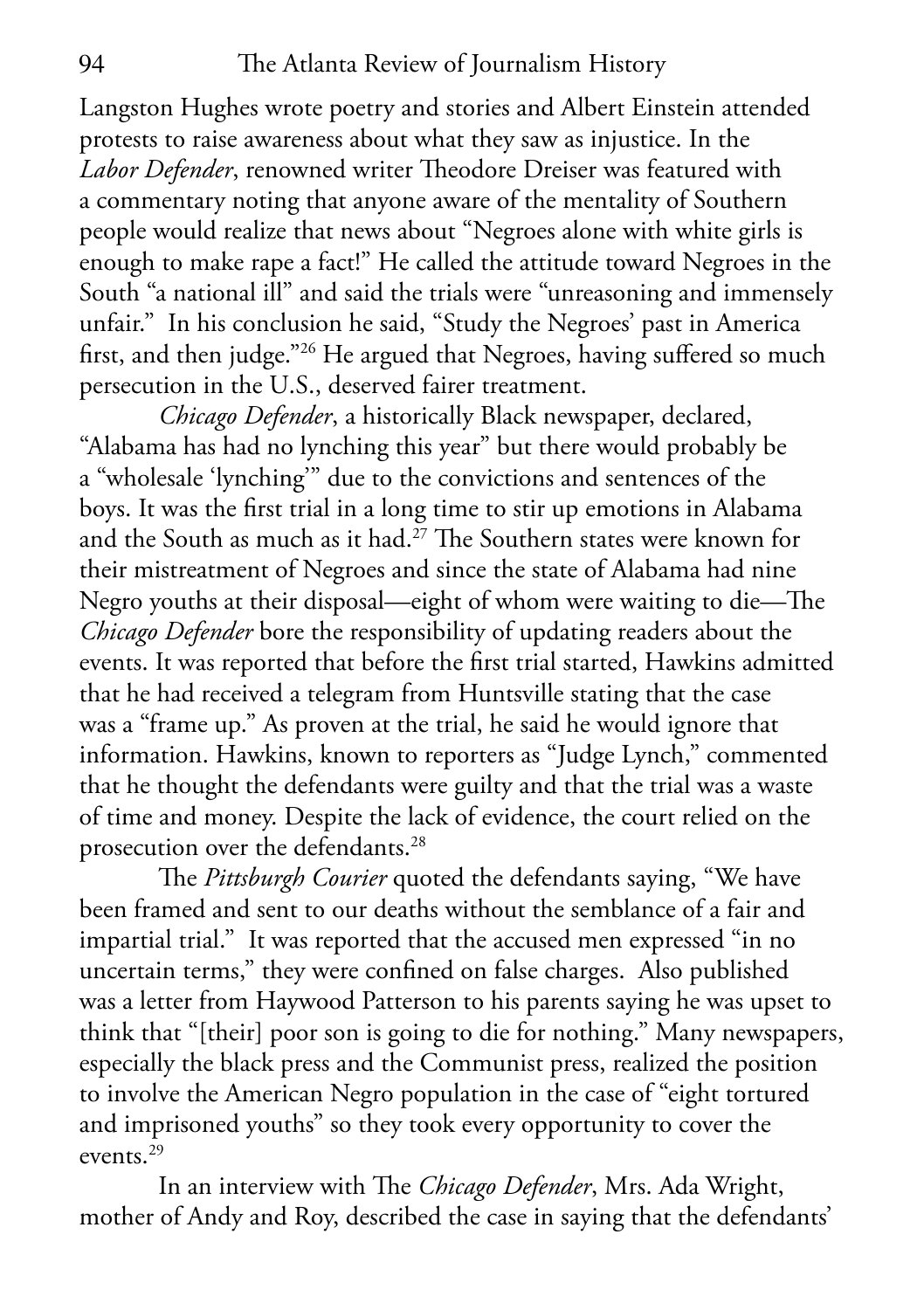lives "were juggled in a hat." She pointed out that after the police brought all the prisoners together and convinced the girls to contrive a story of rape, they let the white youths who had all been arrested go free. The newspaper reported that Alabama was determined to "stage a carnival of executions."30 It had been the first time in the state's history that so many people were sentenced to be executed at the same time.<sup>31</sup>

The *Courier* continued to update readers about the defendants as people increasingly believed they were framed and being "driven to almost maniacal frenzy" due to circumstances beyond any one defendant's control. It was reported that the verdict was possibly handed down by a prejudiced judge and jury, done so with insufficient defense available to support the accused.32

*Chattanooga Times* reported that the city of Scottsboro was proud of the trials' outcomes because "Judge 'Lynch' was given a thorough snubbing." The residents of Jackson County were lauded for remaining calm in face of what was proclaimed as the most scandalous misdeed in the history of Alabama. They all, including the defense attorney, were glad that the defendants received what they believed to be a fair trial.<sup>33</sup> Roddy was quoted saying "I don't see how anyone can say that we are not striving to see that the defendants are getting the fairest trial from the defense attorneys." 34

# **NAACP vs. ILD**

The Communists needed to attract the Negro working population in order to increase participation in the United States. *New Republic* published a part of the "Thesis and Resolutions for the Seventh National Convention of the Communist Party of the United States" saying:

> Unless our Negro program is concretized and energetically pushed, the work of our party in winning the majority of the working class will be fruitless in the North as well as the South. 35

The Scottsboro case was a good opportunity to encourage hope with Negroes in the country. The Communists entered the case by assigning their defense team, the International Labor Defense (ILD) to send Hawkins telegrams saying they would hold him responsible for the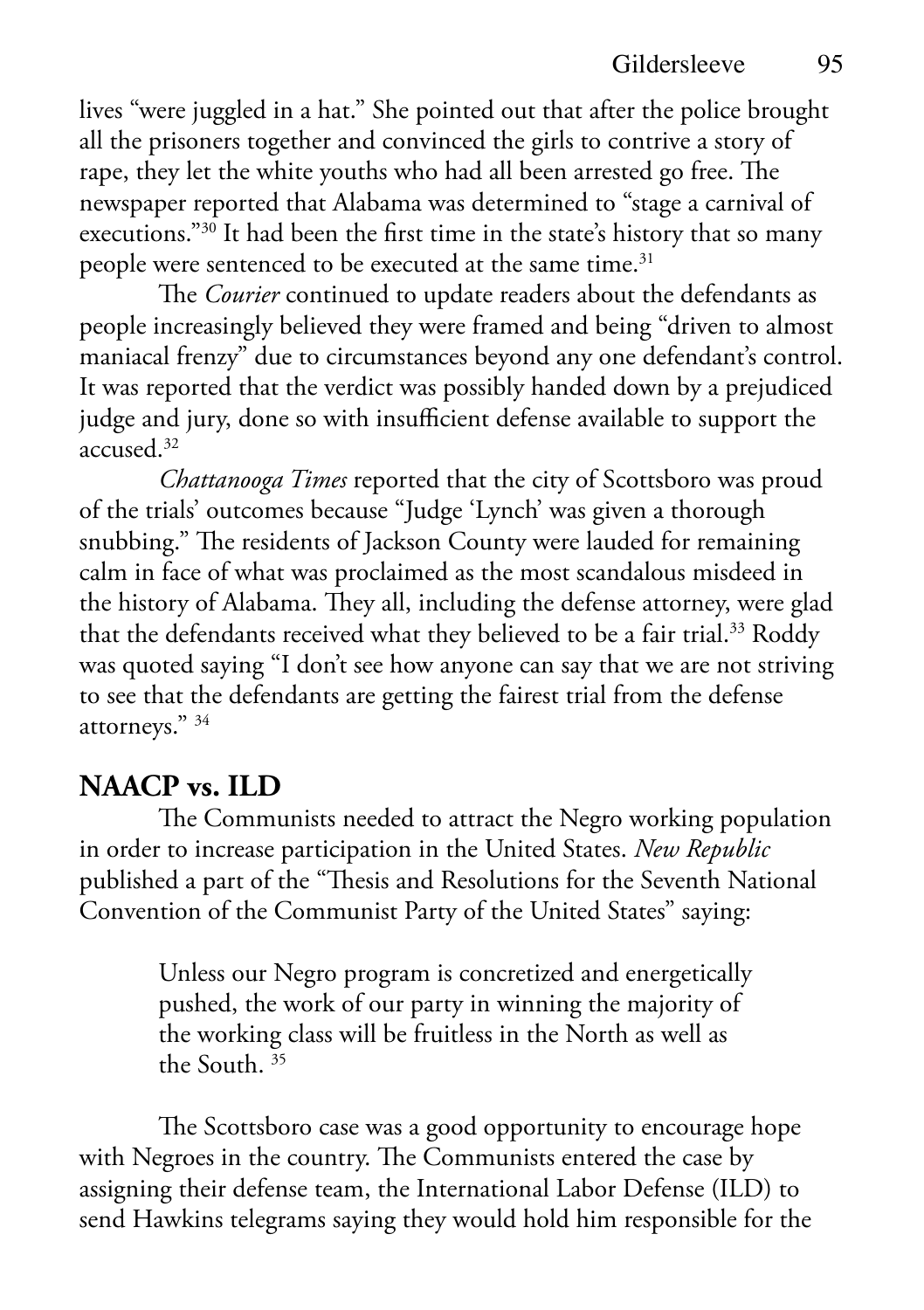"legal lynching" of the prisoners. The ILD approached Roddy to act as their chief counsel but their proposition to pay him through a defense fund was not favorable to him so he refused to deal with them at all.<sup>36</sup> Communist objectors believed the deception employed by the ILD was to trick unwary Negroes into its organization. 37

The ILD turned to a Communist helper from Chattanooga named George Chamlee, a political rival of Roddy who was known for his representation of seemingly difficult cases—Negroes and radicals. The ILD sent two attorneys, Joseph Brodsky and Irving Schwab, to Scottsboro and they dressed like farmers so they could get inside to talk to the boys. The defendants were concerned at first because they had never known any White man to be good but they realized that the men were there to help them.38

The Communists reported in one of their monthly publications, *Labor Defender*, that a "bloody holiday" was in the works by the state authorities as a reaction to the accusations made against the boys. The "age-old cry of 'rape'" had been raised to validate the actions of the court. Reports like these and demands for letters to be written to sheriffs and judges in Alabama created a mass response across the nation and the world, especially in nations where Communism was strongly supported.<sup>39</sup>

According to *Labor Defender*, if the defendants were not forced to face execution, it would be due to the courts' "fear for the state" rather than a sense of justice.<sup>40</sup> In conjunction with The League of Struggle for Negro Rights the Communists published a pamphlet written by B.D. Amis to engage activism among all people, regardless of race. Amis wrote that Alabama had developed a "system of national oppression of the negro peoples" and the case was a "thunderbolt" that united the Black people and increased awareness of White workers.<sup>41</sup>

One question that stirred controversy dealt with the role of the National Association for the Advancement of Colored People (NAACP) in the defense of the Scottsboro Boys. The NAACP was a nonpolitical organization known for protecting the civil liberties of Negroes. According to *New Republic*, the NAACP commonly tended to encourage Black people to resign to "white respectability" in order to assert equal rights.<sup>42</sup> The Communists accused them of assuming they were "far too respectable to enter into the case of nine poor working class boys charged with rape."43 However, the NAACP did get involved with helping the defendants.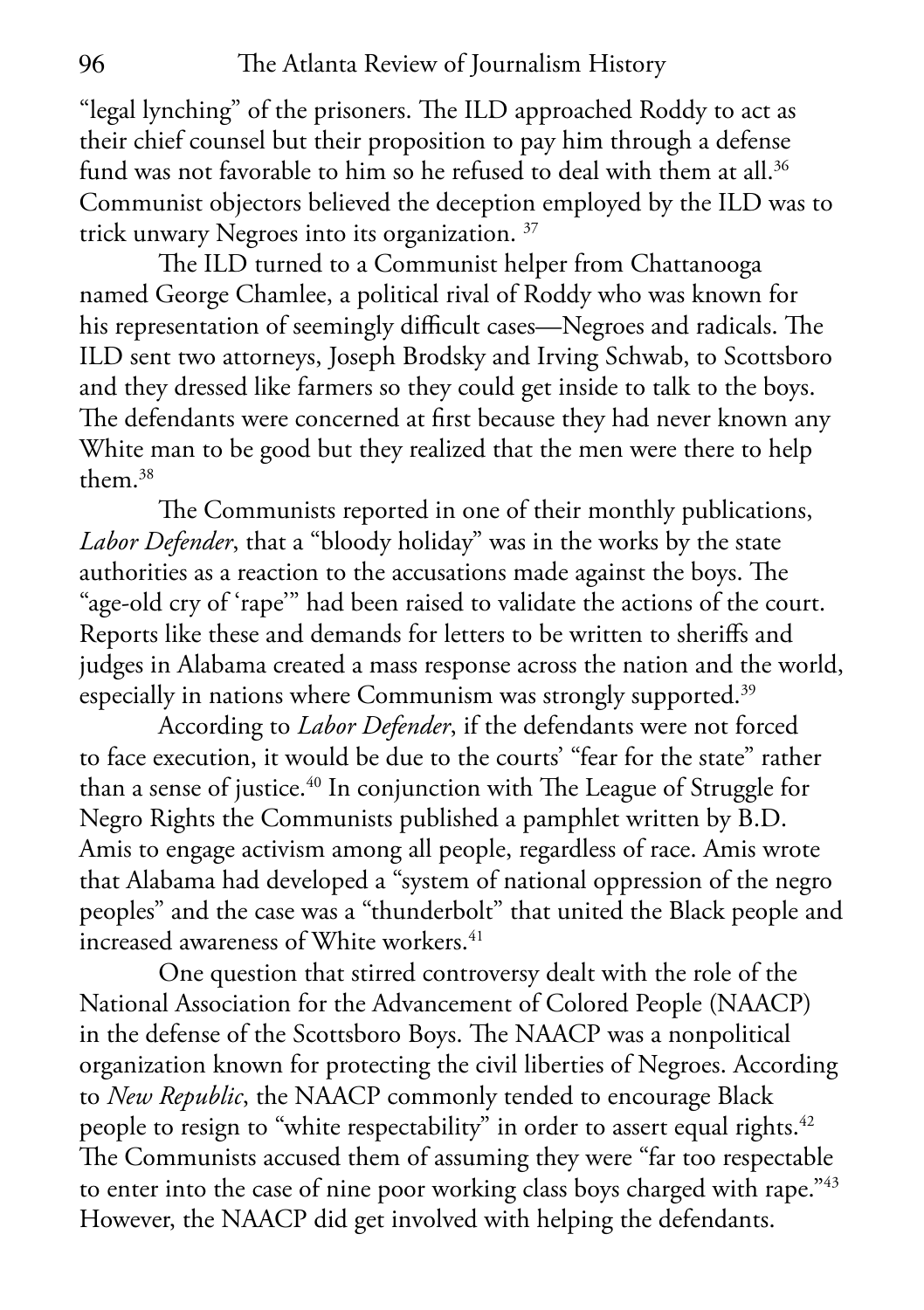The *Courier* reported that a group had "finally aroused the Negro from his lethargy as a mass unit to join together in a fight against oppression and southern tyranny." The NAACP retained Roddy for the defense and believed that with his assistance, the case would be "one of the most sensational legal battles ever fought on behalf of the Negro in the South." Negroes nationwide could rest assured that the NAACP would take charge in a movement to check the "legal lynching" being attempted by the state.44 The *Courier* interviewed the secretary of the NAACP, Walter White, who insisted the Association intended to take every measure to ensure that the defendants receive a fair trial. White claimed he had no objection to the ILD organizing or aiding in the defense but he felt their efforts were not sincere since they intensified the difficulty of defending the prisoners.45

Although the Communists repeatedly attacked them for having not "stirred a finger until the fury of the masses forced them to act," <sup>46</sup> the NAACP maintained that they had played an active role from the beginning, "contrary to malicious and untruthful reports."47 There still were Negro journalists who were uncertain of this argument. *Chicago Defender* raised concern over whether the NAACP entered the case at the start of the trial, as Walter White had stated in New York, or if they had made their first attempt after complaints arose over why they were not involved. The Midwestern weekly reported that Roddy told them White approached him after he already notified local newspapers that he had done so.48

A *Chicago Defender* writer visited the national office and reported that he was told Walter White was fearful of traveling South. White had been told it was not safe for him to visit Alabama since his picture was published in so many newspapers. White refuted this suggestion, saying there never was a time when the NAACP expressed fear of taking any case. The reason that they did not publicize their involvement in the case was regarding the feelings in the state surrounding the case. They believed it was so bitter that the Association's entrance would certainly have irritated the "mobbists" even more against the boys. 49

There were supporters of the defendants who expected Communist involvement in the case to ruin any chance for acquittal because of the ILD's angry telegrams and radical views. White stated in the Courier that the Communists increased "the already inflamed sentiment in Alabama"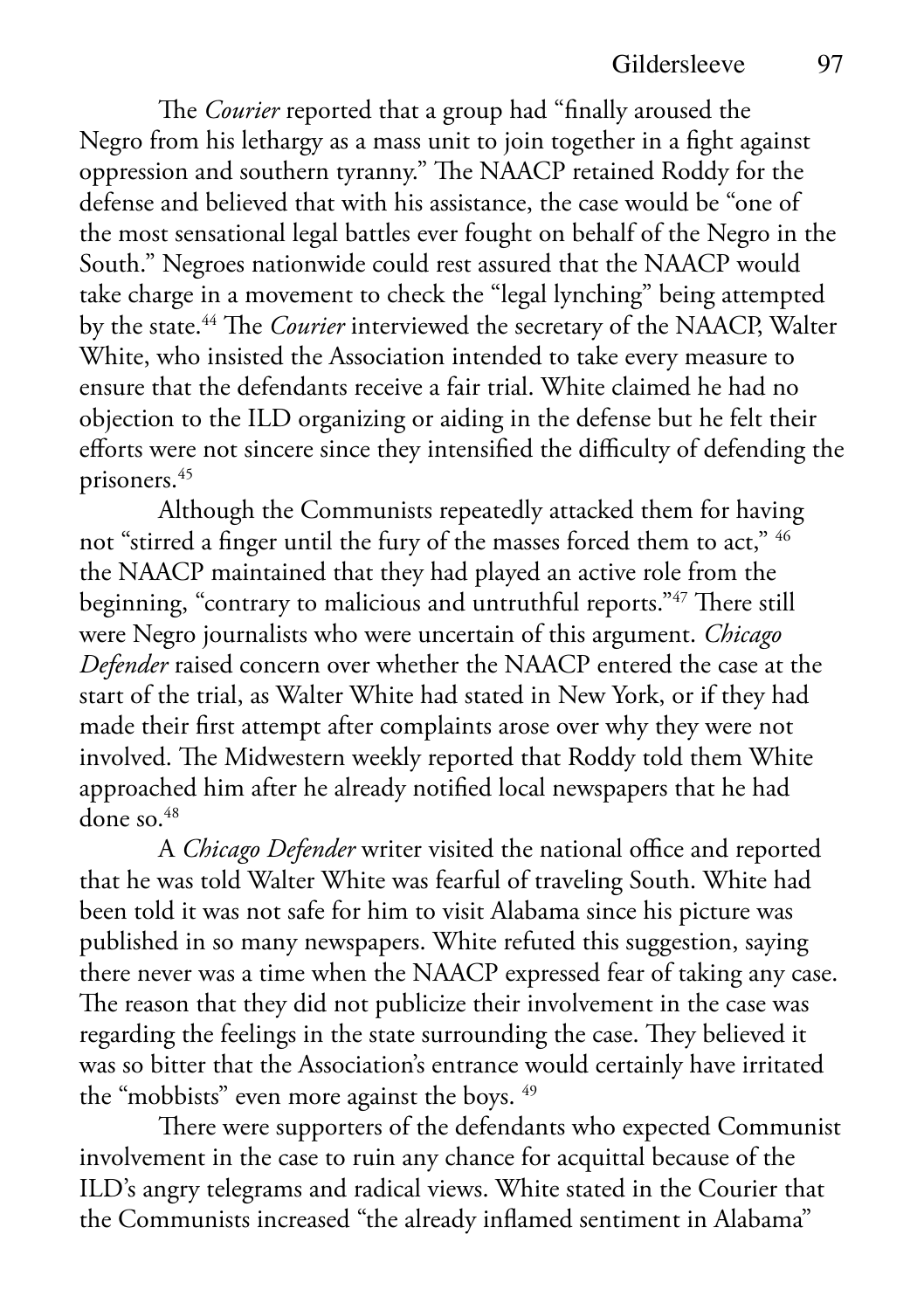and they were not empowered to send telegrams demanding the release of the boys.50 *New Republic* reported that the ILD believed Roddy and his supporters were helping the "southern boss" give the boys an unfair trial. They called White "a betrayer of the Negro" and said he only entered the case because the "rank and file of his organization" forced him to get involved and to connive with the authorities by getting the defendants' sentences converted to life imprisonment.<sup>51</sup>

Negroes across the country expressed interest in the defendants' cause and supported the NAACP in their efforts, especially the *Pittsburgh Courier*. Its editor believed that the ILD was trying to embarrass the NAACP, instead of cooperating with them, thus proving they did not have any real interest in protecting the defendants' rights.<sup>52</sup> The NAACP investigated the facts without the need for attention. The publication said the ILD was exploiting a chance to get "cheap publicity" and accused them of falsely giving the impression that they were going to release the prisoners immediately when they were only trying to arouse the public. They called them "hot-headed publicity seekers" trying to motivate Americans with their self-proclaimed competence in helping free prisoners:

> It is our opinion that if the boys convicted ever receive one iota of consideration…it will not be due to anything the Communists have done...It is more likely, however that if mobs break out…it will probably be due to the nonsensical activities of the Communists who, by their misguided energies, will finally drive the citizens of Alabama to the point of desperation…[Citizens of Alabama] need not get excited over the circus staged by the Communists…53

The *Courier* reported that all of the prisoners had chosen the NAACP for counsel, thus settling the ongoing quarrel. However, there was never a point when all of the defendants had decided on the NAACP. In fact, none of them had officially selected the NAACP because of the numerous conflicting stories they had heard.<sup>54</sup> Competition continued as the defendants simply signed and rejected several documents between the two groups. According to *New Republic*, the Negro population was divided into two factions: one consisted of those persuaded by Communist arguments and the other was made of people who, based on conservative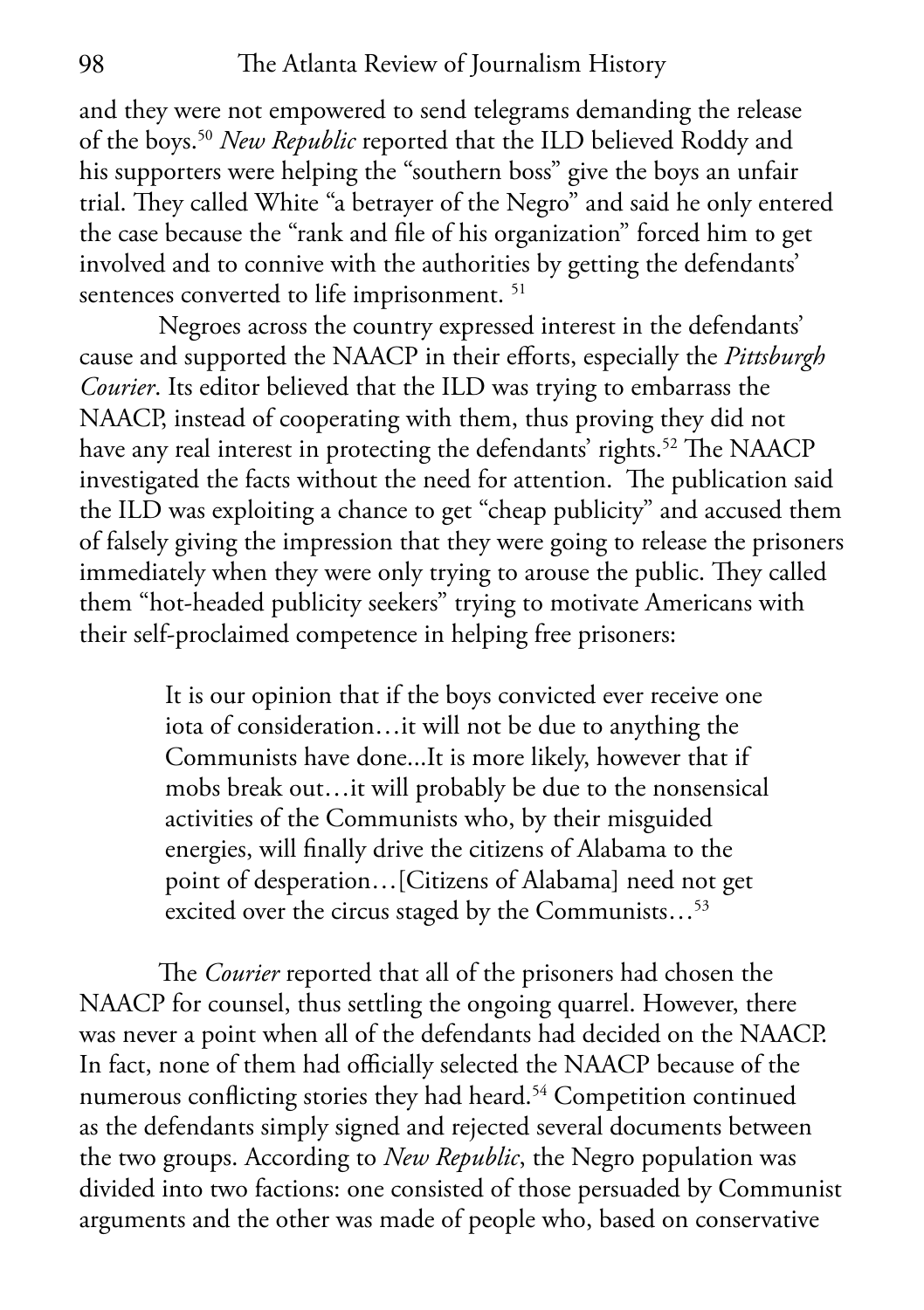ideals, were against the Communist shakeup. In the end, because of their efforts in gaining public interest in their cause, all of the debates gave more publicity to the ILD and all of the defendants requested their aide.<sup>55</sup>

### **Landmark Decision**

After the NAACP withdrew from the case, the ILD continued to support the defendants. They insisted on the idea that the alleged victims' past as prostitutes made them less reliable. During the first trial, the doctor that had examined the two women testified. He stated that there was evidence of sexual intercourse but there were no visible signs of forced entry on either woman. His testimony was not considered by the judge or the jury. The ILD wanted to prove that the jury decided mainly because they were intimidated by the mob of people outside the courthouse armed with shotguns.<sup>56</sup>

The laws of the South upheld the notion that anyone who did attack a woman would die. Yet the *Labor Defender* argued that "white citizens may have their way with Negro girls without running foul of the law."57 Southerners would proudly declare that in their minds, the fact that a woman is immoral does not constitute an excuse to attack her. In the Southern newspaper, *Winston-Salem Journal* of North Carolina, a writer acknowledged the same rules could have been altered if a White man had been accused but felt "if amalgamation is permitted in the lower strata, it may creep upward." This suggested that their "desired objective: maintenance of racial purity" could not be upheld if Negroes were offered too many chances to mingle with white women.<sup>58</sup>

On March 24, 1932, the Alabama Supreme Court affirmed all of the convictions, except for that of Eugene Williams, on the grounds that he was a juvenile when he was arrested. The U.S. Supreme Court viewed the defendants' case and on November 7, 1932, in the Powell v. Alabama decision, they reversed the convictions since the defendants did not have adequate counsel. The *New York Times* reported that the decision was hailed as a vindication of the ILD policy. The National Committee for the Defense of Political Prisoners credited the ILD for "coming to the aid of these boys when all recognized organizations and institutions hung back."59 Although it was called a "great historic landmark" in the political advancement of the American people, it was not the last of the endeavors to protect the rights of the accused. The defendants were granted another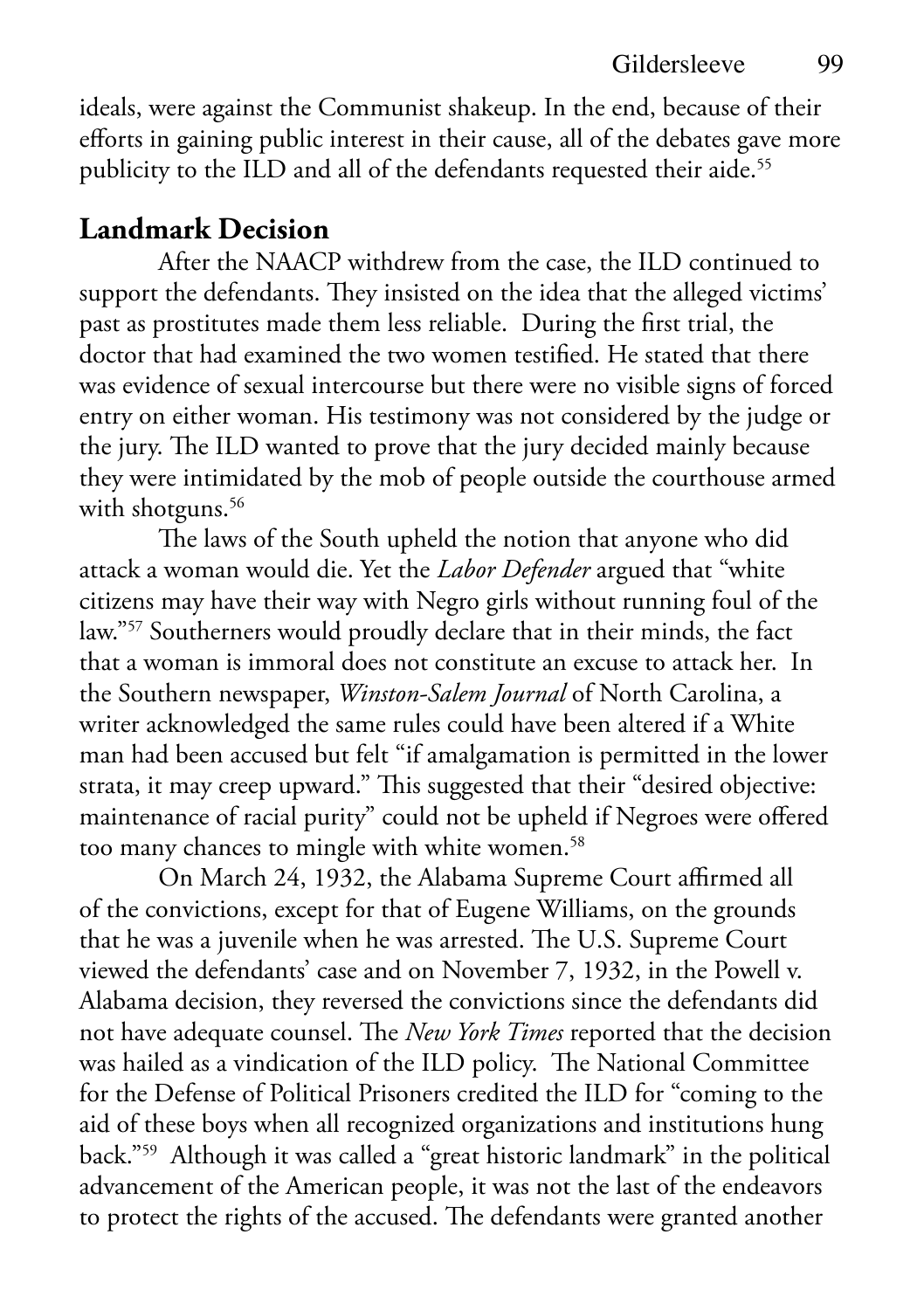trial that would take place in another county but under the same state laws with the same type of jury. 60 The *New York Times* reported that a remarkable chapter was written in the history of liberty.<sup>61</sup>

In a letter published in *Atlanta Daily World*, Chamlee considered this a great fight that would stand as a monument in the ILD. $^{62}$  In the Afro-American, a Black newspaper in Baltimore, he argued that the accusation of rape was easy to make but hard to prove as well as disprove. "If this had been a White man," he said, "he wouldn't have been tried but once and maybe not at all." In his experience as a prosecutor he learned that "half of the rape charges made in the South were false".63 Chamlee's account of the trials helped readers understand how important the case would be for everyone, not just Black people.

## **New Trials Granted**

Samuel Leibowitz, a New York attorney, was appointed as the defendants' chief counsel for the trials. Leibowitz immediately sought to prove the qualifications of Negroes to serve as jurors within the meaning of Alabama statutes. It was the first time an attempt had been made to prove racial discrimination in the selection of Southern juries. Attorney General Thomas Knight Jr., the prosecutor, claimed that Alabama laws did not disqualify Negroes as jurors. Negroes simply failed to satisfy the jury commissioners appointed by the Governor. The *New York Times* reported that the defense moved to quash the indictments against the defendants based upon the allegation that Negroes were excluded from the grand jury that indicted them. 64

In the last week of March 1933, the trials opened in Decatur, Alabama of Morgan County starting with Haywood Patterson.<sup>65</sup> Documentary reporter, John L. Spivak wrote in New York's Black newspaper, *Amsterdam News*, that two boys selling a pamphlet called "The Unpublished Inside Story of the Infamous Scottsboro Case" in the Morgan County Circuit Court lobby were arrested for contempt of court. The pamphlet, written by a Huntsville reporter named J. Glenn Jordan, criticized the ILD for defending the Scottsboro Boys and clearly stated that they all deserved to be executed. Leibowitz called the pamphlet sales an effort to influence public emotion especially that of any juror passing through the lobby. Judge James E. Horton had all of the pamphlets confiscated but there was a chance that some influence had already been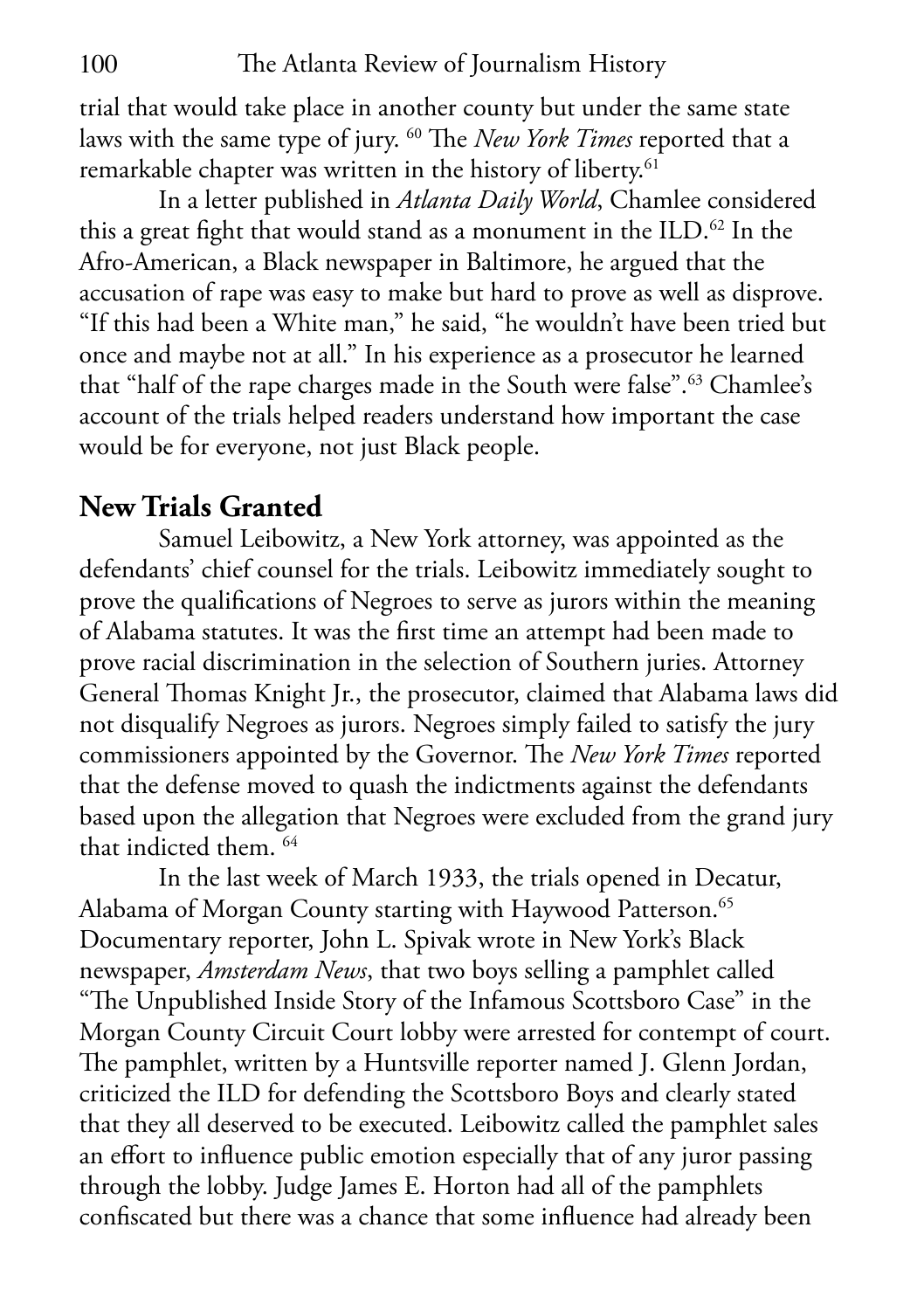drawn<sup>66</sup>

When Victoria Price testified in Morgan County, she was revealed as a probable liar. Journalist Raymond Daniell of *New York Times* reported that when Leibowitz asked Price questions regarding her character she retorted using colloquialisms of the "poor white." She repeated the vulgar comments defendants supposedly made to her without a second thought and in a strong voice that went against ladylike characteristics, considering the topic. Her lip curled as she entered an angry denial to Leibowitz asking if she had contrived the story of being raped by the defendants, the forced Ruby Bates to do the same. Daniell stated that coercing Bates to uphold her end of the story was easy because she wanted to avoid being arrested for another crime.67

Spivak also covered Price's testimony saying that ever since the world learned of her story, she was proud to be a "somebody," even if it cost lives. She planned on sticking to her accusations, never battered an eyelash while using words over which most ladies would stumble out of embarrassment. She aggrandized her initial story with "scenes that might have come from a melodramatic movie."68 The adamant explanation of the alleged crime did not sound completely credible.

Several months after a letter written by Ruby Bates denying the defendants raped her had surfaced, she appeared to testify again. Having signed an affidavit against the letter's validity, Bates was expected to be "the star witness" for the prosecution. Daniell reported that when Leibowitz announced Bates a witness, Knight and the prosecution team were nervous. He stated that Price was "panting with anger and excitement" as Knight warned her to stay calm. In this "dramatic appearance," Bates rebutted her original testimony and said that Price had framed the defendants. Bates confessed that she and Price had spent the night prior to the arrest with two men and that the accused never attacked either of them.69 *Chicago Defender* reported that her testimony was straightforward and direct and in contrast to Price's from beginning to end. <sup>70</sup> Bates' repudiation of the original testimonies angered local residents and violence was expected but never occurred.<sup>71</sup>

After her testimony, Bates disclosed in-depth information to Spivak in *Labor Defender*, describing her understanding of the situation. Even as a lower class girl growing up, all she knew was that Negroes were beneath her. On the day the defendants were arrested, she and Price were offered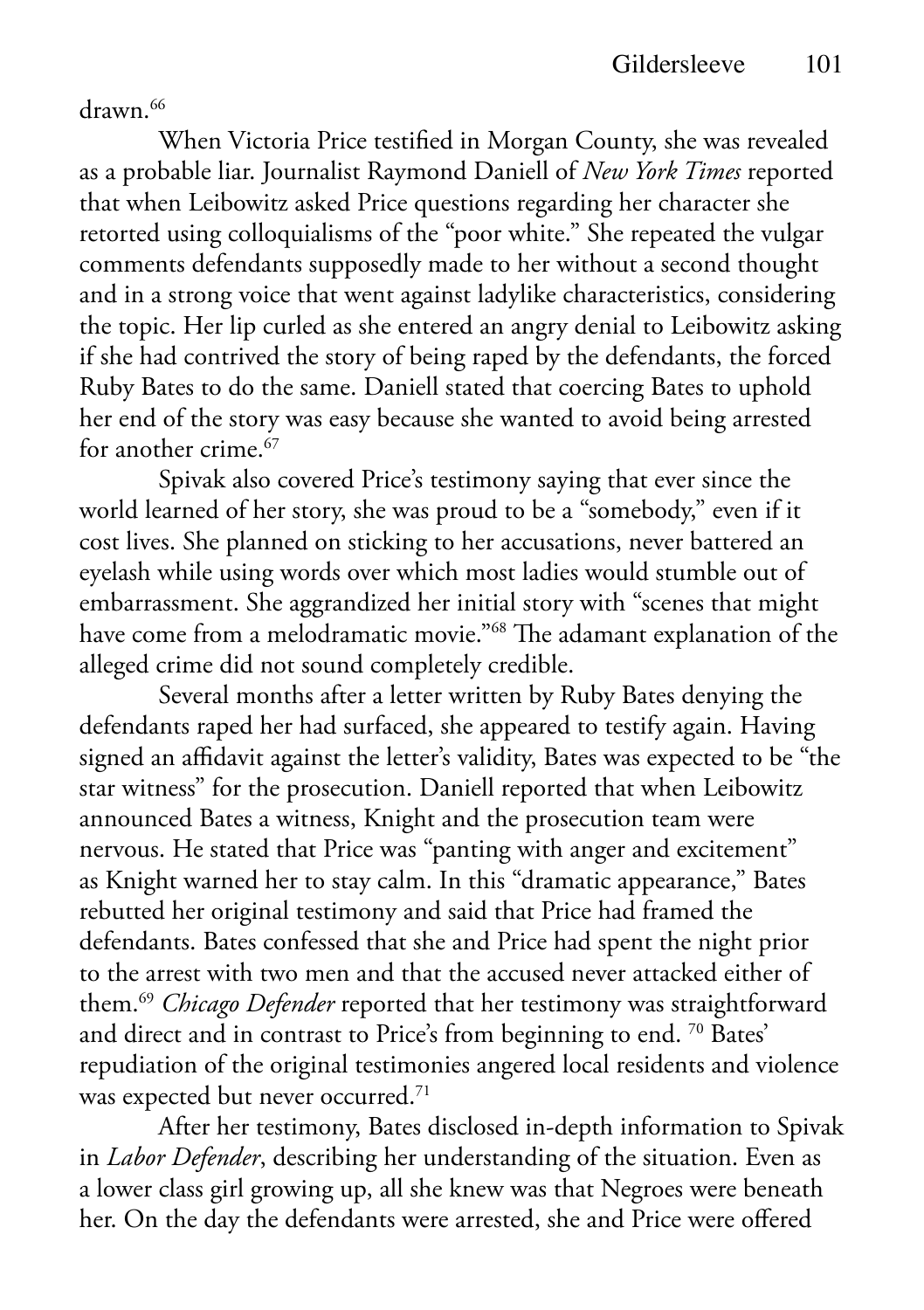witness fees if they pretended to have been raped. In their minds, "the lives of a dozen niggers do not matter when a white's liberty is a stake." These accounts further proved she was what Spivak called a "symbol of White supremacy."72 Haunted by her conscience, Bates was convinced by a minister she met in New York to tell the truth. Her trip to Alabama was paid for by the ILD and the prosecution used that knowledge against her. Knight led the jury to believe that Bates "had sold her soul-and the Southto northerners and Communists."73 He persuaded them not to make it seem as if Alabama justice could be bought.

As pleased as the mothers of the defendants and other supporters were about Bates disclosing the truth, her attempt to correct a wrong action was done in vain. On April 9, 1932 Haywood Patterson was convicted again and sentenced to death.<sup>74</sup> When asked how the jury could reach a guilty verdict even after such an electrifying testimony, Leibowitz reportedly responded "If you ever saw those creatures…those bigots…you would not ask me how they could." Naturally that comment angered residents of Alabama including the prosecutors and Horton. Leibowitz apologized for offending Horton but maintained that the jurors were "Hitler-crying bigots."75

Judge Horton granted Patterson a new trial due to the insufficient evidence against him. It was suggested that if Patterson could be acquitted then the state would probably move to dismiss the other cases.<sup>76</sup> Horton was convinced of the defendants' innocence and tried to instruct the jury in a manner that would assure their acquittal or, at least, a sentence other than death. In a pamphlet he published later, he said "the vital ground of this motion is whether or not the verdict of guilty is contrary to the evidence."77 After making his opinion public, Horton lost re-election. Judge William "Speedy" Callahan was assigned to re-try the cases. In December 1933, Patterson and Clarence Norris were convicted and sentenced to death again.<sup>78</sup>

Hamilton Basso, a writer from the South, admitted in *New Republic* that Southerners hated when Northern newspapers printed criticism against the "honor of the South" that they were often compelled to defend. That honor could be defended either in the way the case was handled or by admitting that the trials were "cruel, tragic and unnecessary." Basso reported that Callahan was living up to his nickname by keeping his promise to speed the trials up.79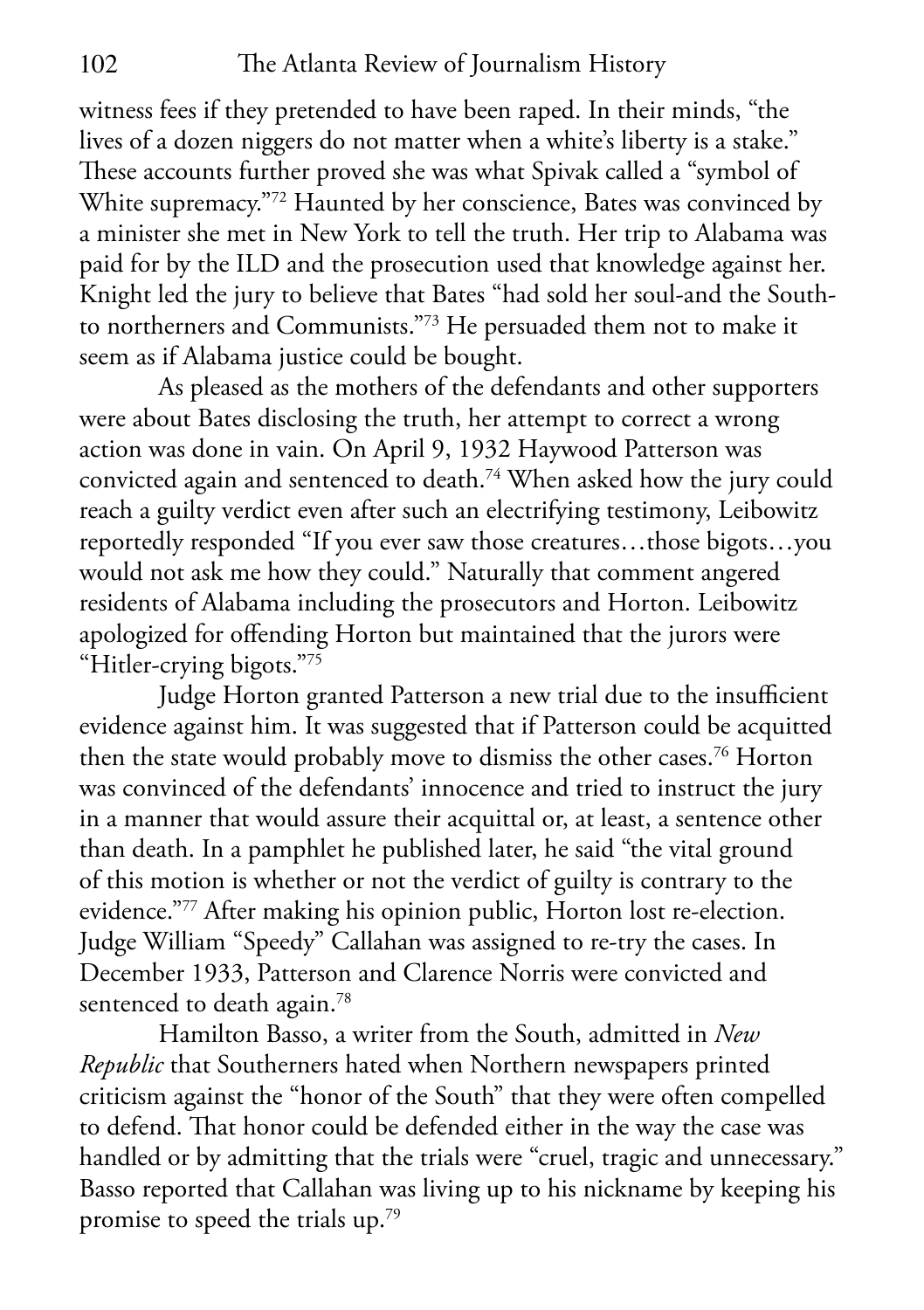When the defendants were asked about their treatment by jailers, only Roy replied in saying, 'What's the use of saying anything about it again? Nothing ever seems to be done." As the most outspoken he argued on behalf of himself and Eugene to *Call and Post* of Cleveland, Ohio. In reference to the habeas corpus proceedings which had been filed before Judge Horton, Roy declared "What we want is for the people on the outside to get our case before the President or the Federal Court." The laws of Alabama provided that those under sixteen would be tried in the Juvenile courts. If they were convicted, they would have had a different defense angle and faced far less severe penalties. Knight fought the proceedings and succeeded in preventing them from being heard.<sup>80</sup>

On April 1, 1935, the U.S. Supreme court reversed the convictions of Patterson and Norris in Norris v. Alabama because there were no Negroes on the jury that indicted and convicted them.<sup>81</sup> As James Horton wrote in his pamphlet, "deliberate in*Justice* is more fatal to the one who imposes it than the one on whom it is imposed."82 *Amsterdam News* acknowledged the courage some Negroes exemplified in trying to prove their qualifications to be jurors. It was the first time in the history of the South that the upper white ruling class had to share their rights with Negroes. 83

*Chicago Defender* reported that special precautions had been taken so white men would not have to sit with Negroes; extra chairs were placed outside the jury box. Knowing the dangers they could face, not many Negroes showed any real desire to be selected; especially after Callahan made it clear that previously formed opinions or beliefs in the inferiority of Negroes would not be held against any juror. In the end, the only "race man" selected for the jury was Creed Conyers of Paint Rock, Alabama. 84

### **Progress Made**

After frustration with juries hating him for being a "New York Jew,"85 Leibowitz became secondary. C.L. Watts of Huntsville acted as chief counsel out of hopes that a Southern attorney would have a better chance with an Alabama jury. 86 In January 1936, Patterson was tried and convicted for the fourth time and he was sentenced to 75 years in prison. *Amsterdam News* regarded this as an attempt by the state to negotiate on the cases since three previous Alabama juries called for the death penalty. The following year, Norris was convicted with a death sentence for the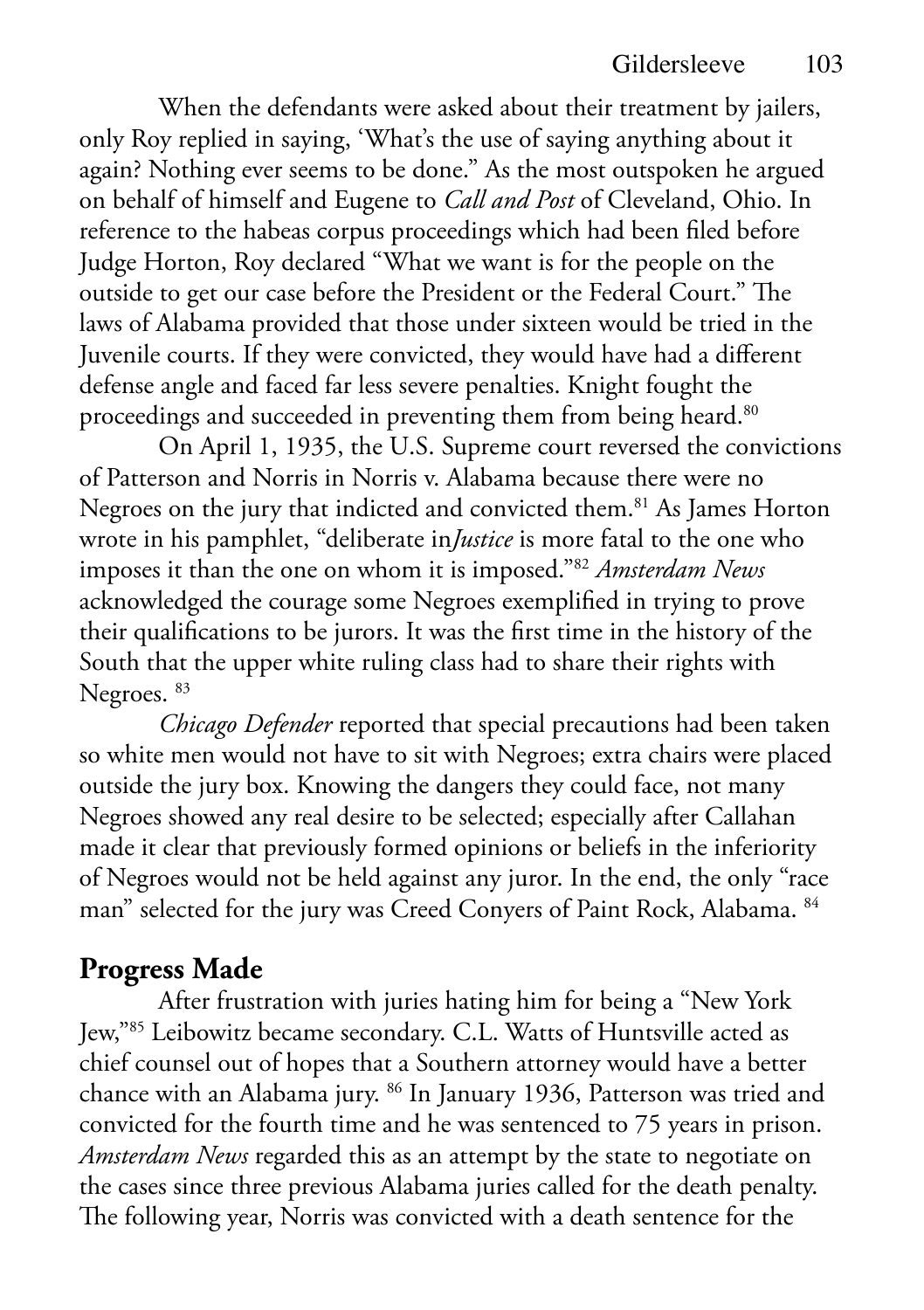third time. Andy Wright and Charlie Weems were tried and convicted for the second time, sentenced to 99 and 75 years in prison, respectively.

For the others, a different move was made by the court. On July 25, 1937, "life came to four of the Scottsboro Boys with the impact of a blow to the stomach in a climax that was as sudden as it was exciting," reported the *Chicago Defender*. 87 The prosecution concluded that there was not enough evidence to convict Olen Montgomery, who was nearly blind, and Willie Roberson who was sick with a two venereal diseases at the time of the alleged attacks. The other two defendants, Eugene Williams and Roy Wright were juveniles at the time of the arrest.<sup>88</sup>

F. Raymond Daniell reported that the four defendants, "who for six and one half years…lived in the shadow of the electric chair, were set free…in a dramatic finale of the famous Scottsboro case." The four young men were released right away and headed for New York with Leibowitz. The fifth defendant saved from the rape trial was sentenced to twenty years in prison for assault with intent to murder.<sup>89</sup> Following taunts about his possible execution, Ozie Powell had, in 1936, attacked Edgar Blalock, a Morgan County deputy. Powell cut Blalock's neck with a penknife he had found in his Decatur cell window. He pleaded guilty to the assault charge. 90

Leibowitz considered the freedom of the boys a great victory for the defense and many believed it was unlikely that any of them would be executed. They even believed that all except Powell would be freed by executive action in less than five years. People recognized that although it was a great victory, the Scottsboro case was not closed and it was not the end of the struggle. The young men's release was not the result of a deal or compromise with the state.<sup>91</sup>

Afro-American and Communist writers continued to report on the victory, recognizing the battles that the defendants overcame. Days after the four prisoners were freed, former prisoner Angelo Herndon wrote in a Communist-published pamphlet,

> The whole world knows that the boys are not guilty. Nobody will be fooled by the insidious move of releasing four in order to murder the other five. When the history of the Scottsboro prosecution and frame up is written it will go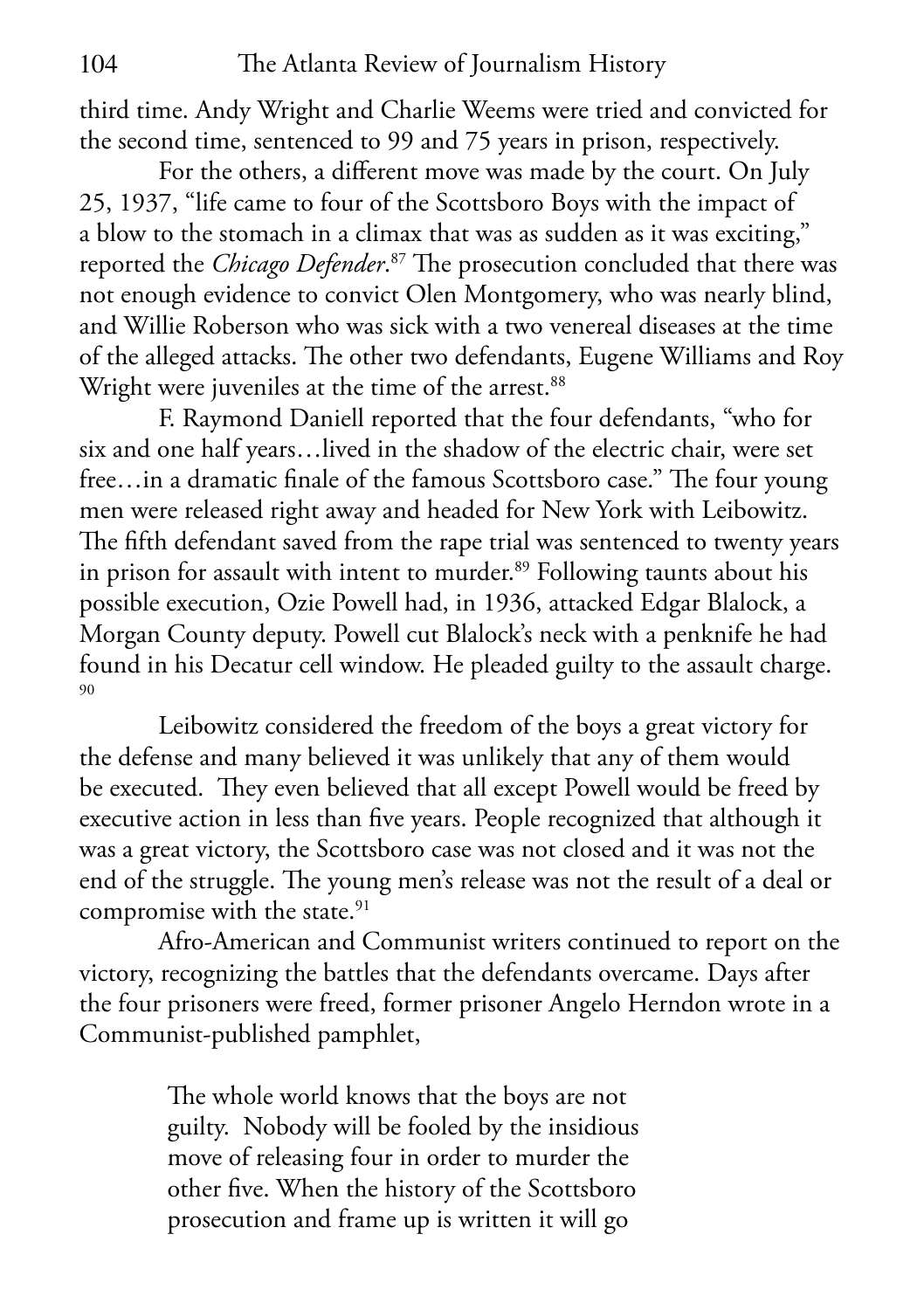down in the shame and infamy which it earned for itself. On the other hand, the lessons of Scottsboro will be a medium through which will be cemented indestructible bonds of unity between Negro and white workers."92

Soon after the four defendants were granted freedom, they received much less media coverage but were given the opportunity to experience life without worrying about the death penalty every day. Although they lost many years, the media helped America remember the "Scottsboro Boys" as heroes of the struggle for justice.

For the most part, the mainstream Southern press reported the defendants negatively: as brutish, violent, Negroes. This influenced their readers to see the defendants in a poor light inciting anger and demands for the immediate execution, or at least major punishment for attacking White Southern women. On the other hand, the mainstream Northern press aimed to stray from bias. With the significant lack of evidence on the side of the prosecution, it was easy for the Northern press to express their support for the defendants. This view persuaded readers who were expecting bias to get more involved with the case, also showing support. From the beginning, the Communist press and the historical Black press reported views that supported the defendants and sought to prove they had been wrongfully convicted. These reports of injustice led to support from the nation's population that could not be ignored by the courts. The press, as a whole, presented a wide spectrum of views concerning the Scottsboro Boys' trials and the opposing views with regard to race and class in America led to the conviction, and eentual freedom of the Scottsboro Boys.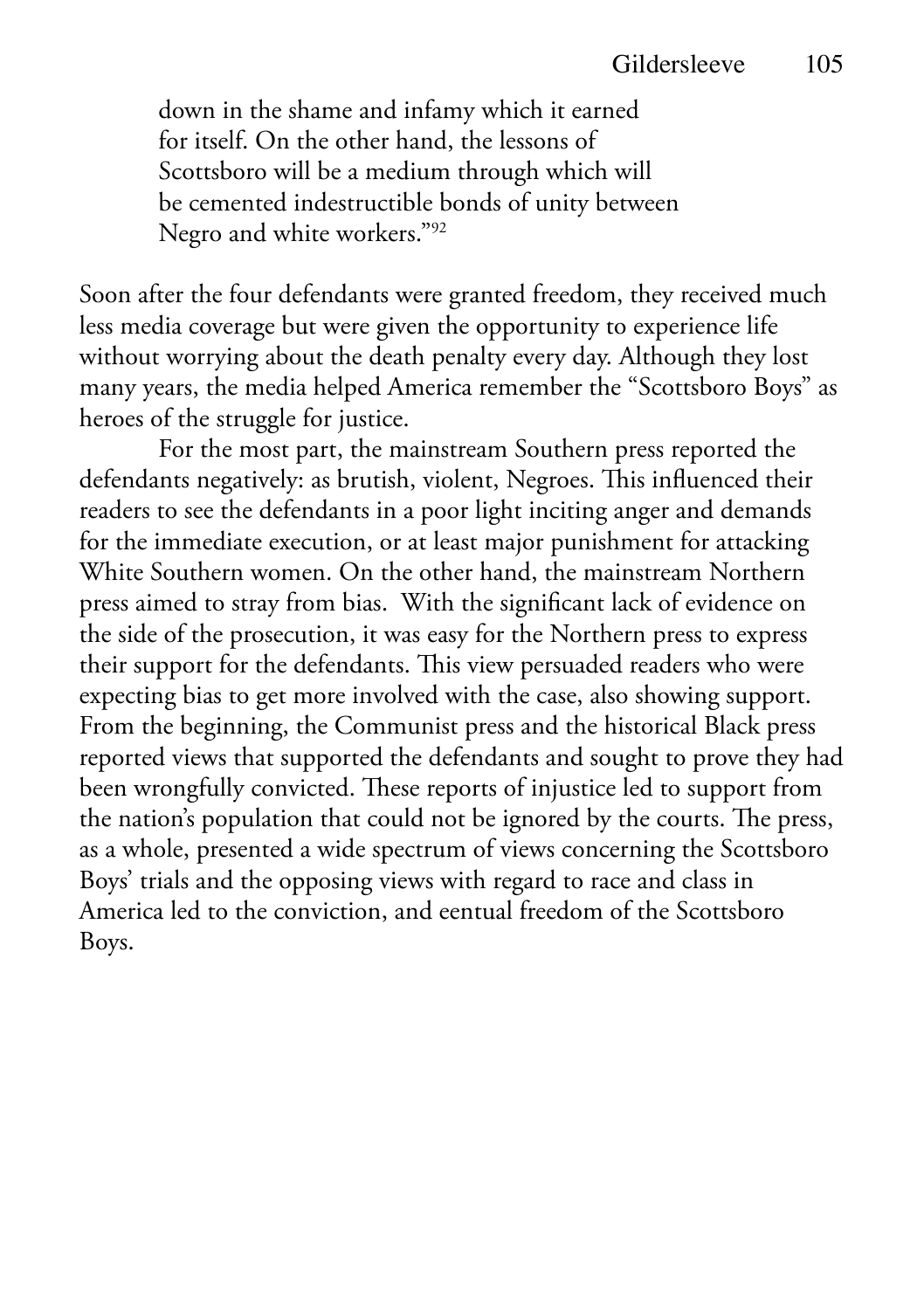## **Endnotes**

- 1 Edmund Wilson, "The "The Freight-Car Case." The *New Republic* LXXIV (New York), 26 August 1931, pp. 38-43.
- 2 Haywood Patterson and Earl Conrad, *Scottsboro Boy*, (Garden City, NY: Doubleday & Company, Inc., 1950), p. 5.
- 3 Wilson, "Freight-Car," p. 39; "Judge Lynch Goes to Court," *Labor Defender*, (New York) April 1931, pp. 84, 99.
- 4 "10,000 Hear Boy Rapists Sentenced," *Pittsburgh Courier*, 18 April 1931, p. 1.
- <sup>5</sup> Patterson and Conrad, Boy, p. 10.<br><sup>6</sup> B.D. Amis *They Shall Not Diel Th*
- 6 B.D. Amis, *They Shall Not Die! The Story of Scottsboro in Pictures: Stop the Legal Lynching!* , (New York: Published for League of Struggle for Negro Rights, by Workers' Library Publishers, 1932) pp. 1-2.
- 7 "Three of Nine Negroes Chronic Law Breakers," *Chattanooga Times*, 26 March 1931 p. 2.
- 8 "Guard Negroes After Assault on White Girls," *Chattanooga Times*, 26 March 1931, p.1; "Victims of

 Attackers in Serious Condition," *Chattanooga Times*, 26 March 1931, p.1; "Set Trial Date for Attackers

of White Girls," *Chattanooga Times*, 27 March 1931, p.13.

- <sup>9</sup> Wilson, "Freight-Car," p. 39.
- 10 Patterson and Conrad, *Boy*, p. 12.
- <sup>11</sup> Wilson, "Freight-Car," p. 40.
- 12 Alan M. Dershowitz, *America on Trial*, (New York, NY: Warner Books, 2004), p.277.
- 13 Dan T. Carter, *Scottsboro: A Tragedy of the American South*, (Baton Rouge, LA: Louisiana State University Press, 1969), p. 4.
- 14 "10,000," *Pittsburgh Courier*, p.1; Patterson and Conrad, *Boy*, pp. 11- 13.
- 15 "Brass band plays at trial," *Pittsburgh Courier*, 2 May 1931, Section 1, p.4; Patterson and Conrad, *Boy*, p. 13.
- 16 "Brass Band," *Pittsburgh Courier*, p. 4.

18 "Boy Tells How Cops Made Him Confess," *Pittsburgh Courier*, 20 June 1931, p.1;

 $17$  Ibid.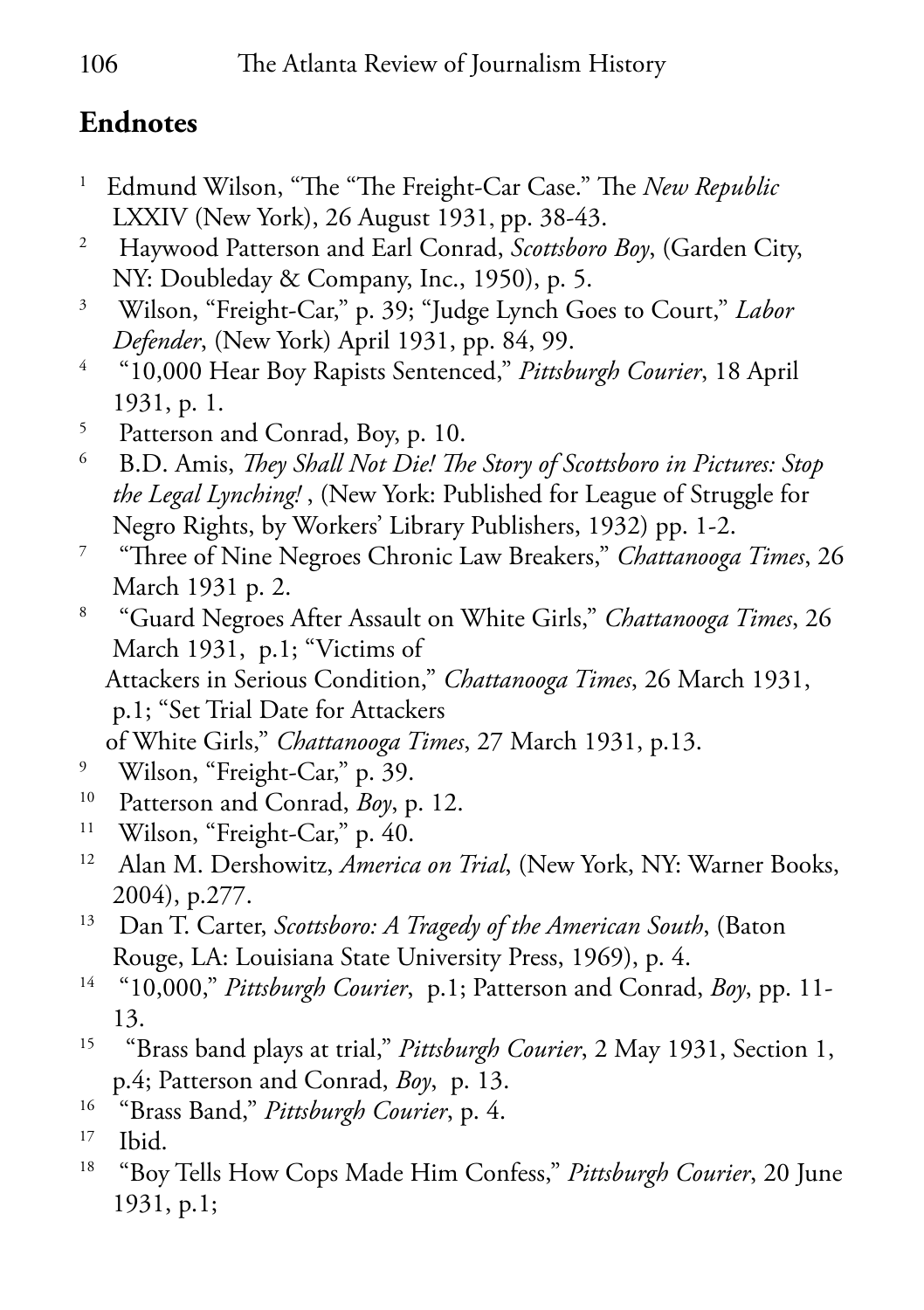<sup>19</sup> Clarence Norris and Sybil D. Washington, *The Last of the Scottsboro Boys*, (New York, NY: G.P.

Putnam's Sons, 1979), p. 24; Wilson, "Freight Car", p. 39.

- 20 "10,000," *Pittsburgh Courier*, p.1; "Story of Scottsboro," *Liberator*, (New York, NY: League of Struggle for Negro Rights, March 1932), p. 9.
- <sup>21</sup> Harry Watson, "Scottsboro Goes to Court," *Labor Defender*, July 1931 p.134.
- 22 Wilson, "Freight-Car," p. 40.
- 23 Files Crenshaw Jr. and Kenneth A. Miller, *Scottsboro, the Firebrand of Communism*, (Montgomery, AL: The Brown Printing Company, 1936), p. 65.
- <sup>24</sup> Wilson, "Freight-Car," p. 39.
- <sup>25</sup> Crenshaw and Miller, *Firebrand*, p. 60.<br><sup>26</sup> Theodore Drejsor, "Lynching Negro: D
- 26 Theodore Dreiser, "Lynching Negro: Dreiser on Scottsboro," *Labor Defender*, June 1931, p. 108.
- 27 "'Not Guilty', Convicted Men Say: Frame-Up?," *Chicago Defender*, 11 April 1931, p.1.
- 28 "'Not Guilty'," *Chicago Defender*, p.1; Patterson and Conrad, *Boy*, pp. 11-12; "Judge Lynch," *Labor Defender*, April 1931, pp. 84.
- <sup>29</sup> "NAACP Promises to Take an Active Part in Scottsboro Case," *Pittsburgh Courier*, 25 April 1931, p. 1.
- 30 "Mother of 2 Condemned Boys Talks," *Chicago Defender*, 23 May 1931, p. 14.
- 31 "'Not Guilty'," *Chicago Defender*, 11 April 1931, p. 1.
- 32 "NAACP Promises," *Pittsburgh Courier*, 25 April 1931, p. 4.
- 33 "Scottsboro Proud of Record in Trial," *Chattanooga Times*, 12 April 1931, p. 24.
- 34 "Two Juries Out In Attack Case at Scottsboro," *Chattanooga Times*, 9 April 1931, p. 1.
- <sup>35</sup> Wilson, "Freight-Car," p. 40.
- 36 Ibid., p.41.
- 37 Crenshaw and Miller, *Firebrand*, p.54.
- 38 Wilson, "Freight-Car," p. 42; Patterson and Conrad, *Boy*, pp. 18-19.
- 39 "Judge Lynch Goes to Court," *Labor Defender*, April 1931; "Negroes spurn labor defense in attack case," *Chattanooga Times*, 24 April 1931, p. 1.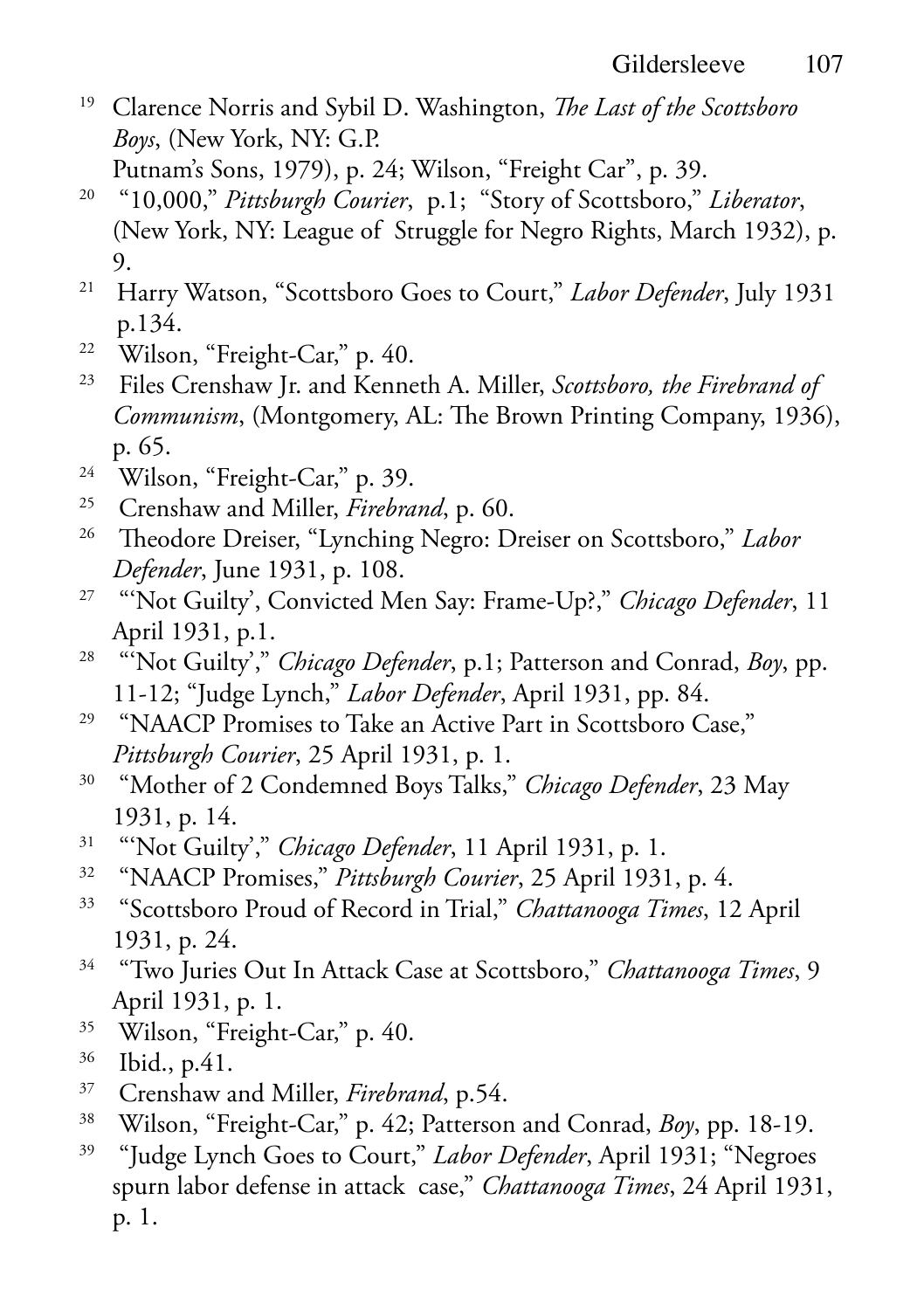#### 108 The Atlanta Review of Journalism History

- 40 Bruce Crawford, "A Southerner Sees Scottsboro," *Labor Defender*, February 1932, p. 30.
- <sup>41</sup> Amis, "They Shall Not Die!," p. 1.<br><sup>42</sup> Wilson "Freight Car" p. 41
- Wilson, "Freight-Car," p. 41.
- 43 "Story of Scottsboro," *Liberator*, p. 9.
- 44 "NAACP Promises," *Pittsburgh Courier*, 25 April 1931, p.1; "Brass Band," *Pittsburgh Courier*, 2 May 1931, p. 1.
- 45 "Secretary Announces Defense Plans," *Pittsburgh Courier*, 16 May 1931, Section 1, p. 1.
- 46 "Story of Scottsboro," *Liberator*, p. 9.
- 47 Harry B. Webber, "Fight to Save Eight From Death Chair," *Chicago Defender*, 8 May 1931, p. 3.
- 48 Ibid.
- 49 Webber, "Fight," p. 3.
- 50 "Secretary Announces Defense Plans," *Pittsburgh Courier*, 16 May 1931, Section 1, p.1.
- 51 Wilson, "Freight-Car", p. 42.
- 52 "Lawyers Busy in Scottsboro," *Pittsburgh Courier*, 23 May 1931, p. 1.
- 53 Editorial, "What Price Publicity!" *Pittsburgh Courier*, 16 May 1931, Section 1, p. 10.
- 54 Editorial, "The Boys Choose Counsel," *Pittsburgh Courier*, 20 June 1931, Section 1, p. 10.
- 55 Wilson, "Freight-Car," p. 42.
- <sup>56</sup> Watson, "Scottsboro Goes to Court," p. 134.
- 57 Crawford, "A Southerner," p. 30.
- 58 Editorial, "The Scottsboro Case Goes Up" *Winston-Salem Journal*, 15 October 1932, as included in Papers of the National Association for the Advancement of Colored People, microfilm reel 6.
- 59 "Scottsboro Case Called 'Landmark'," *New York Times*, 9 November 1932, p. 40.
- 60 Ibid.
- 61 Felix Frankfurter, "A Notable Decision," *New York Times*, 13 November 1932, p. E1.
- 62 "Scottsboro Mothers Happy," *Atlanta Daily World*,, 16 November 1932, p.1.
- 63 "Sidelights on Scottsboro Trial," *Afro American*, (Baltimore), 9 December 1933, p. 2.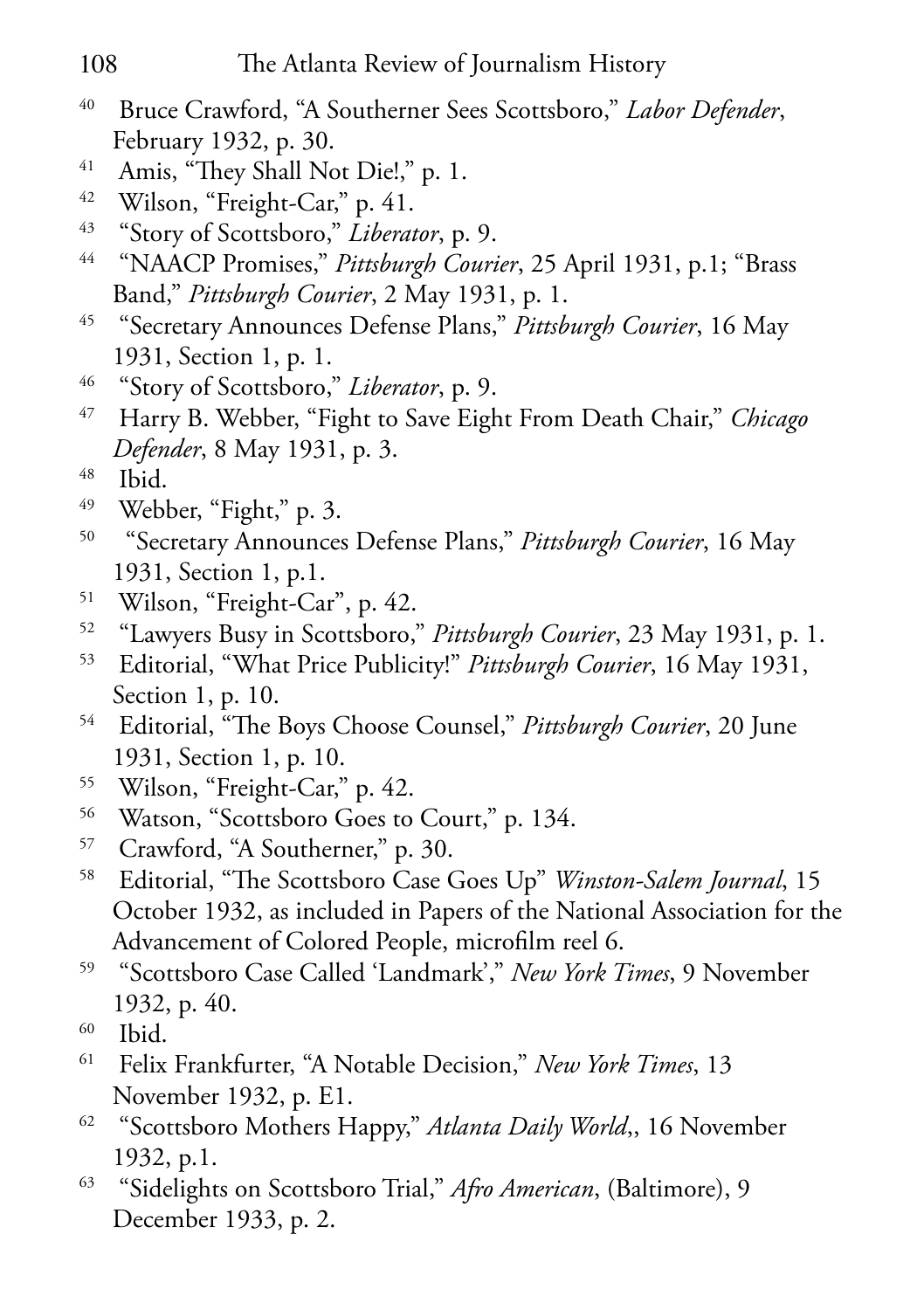- 64 F. Raymond Daniell, "Negro Juror Ban to be Trial Issue," *New York Times*, 20 March 1933, p. 10.
- 65 Chalmers, Free, p. 40.
- 66 John L. Spivak, "Bench Warrant Is Issued For Arrest Of Youths Selling 'Inside Story'," Amsterdam
	- News, (New York) 1 April 1933, p. 1.
- 67 F. Raymond Daniell, "Girl Repeats Story in Scottsboro Case," *New York Times*, 4 April 1933, p.10
- <sup>68</sup> John L. Spivak, "Spivak tells how Victoria Price debased herself to steal spotlight," *Amsterdam News*, (15 April 1933), Section 1, p.3.
- 69 F. Raymond Daniell, "Girl Recants Story of Negroes' Attack," *New York Times*, 7 April 1933, p. 3
- 70 "Ruby Bates Confesses; Rape Story False," *Chicago Defender*, 8 April 1933, p.1.
- 71 Daniell, "Girl Recants Story," p. 3
- 72 John L. Spivak, "Ruby Bates: Symbol of 'White Supremacy'," *Labor Defender*. (May 1933), p. 3
- 73 James Goodman, *Stories of Scottsboro*, (New York, NY: Pantheon Books, 1994), p. 141.<br><sup>74</sup> Chalmers, Free, p. 40
- Chalmers, Free, p. 40.
- 75 "Seek to Oust Leibowitz," *Amsterdam News*, 3 May 1933, p. 1.
- 76 "Another Chapter in the Famous Scottsboro Case Was Written Last Week", *Pittsburgh Courier*, 1 July 1933, p. 1.
- 77 James E. Horton, *The Scottsboro Case: opinion of Judge James E. Horton*, (New York, NY: The Scottsboro Defense Committee, 1936), p. 8.
- 78 Chalmers, Free, p. 41; Dershowitz, *America*, p. 277.
- 79 Hamilton Basso, "Five Days in Decatur," *New Republic* LXXVII, 20 December 1933, pp. 161-164.
- 80 William O. Walker, "Scottsboro Boys Getting Restless In Jail As Fight For Their Drags On," *Call and Post*, 13 January 1934, pp. 1-2
- 81 Chalmers, *Free*, p. 42.
- 82 Horton, *Scottsboro Case*, p. 7
- 83 Spivak, "Bench Warrant Is Issued," p. 1.
- 84 "Re-Indict Scottsboro 9," *Chicago Defender*, 16 November 1935, p. 1.
- 85 Dershowitz, *America*, p. 277.
- 86 "Patterson Convicted: Given 75-year term," *Amsterdam News*, 25 January 1936, p. 1.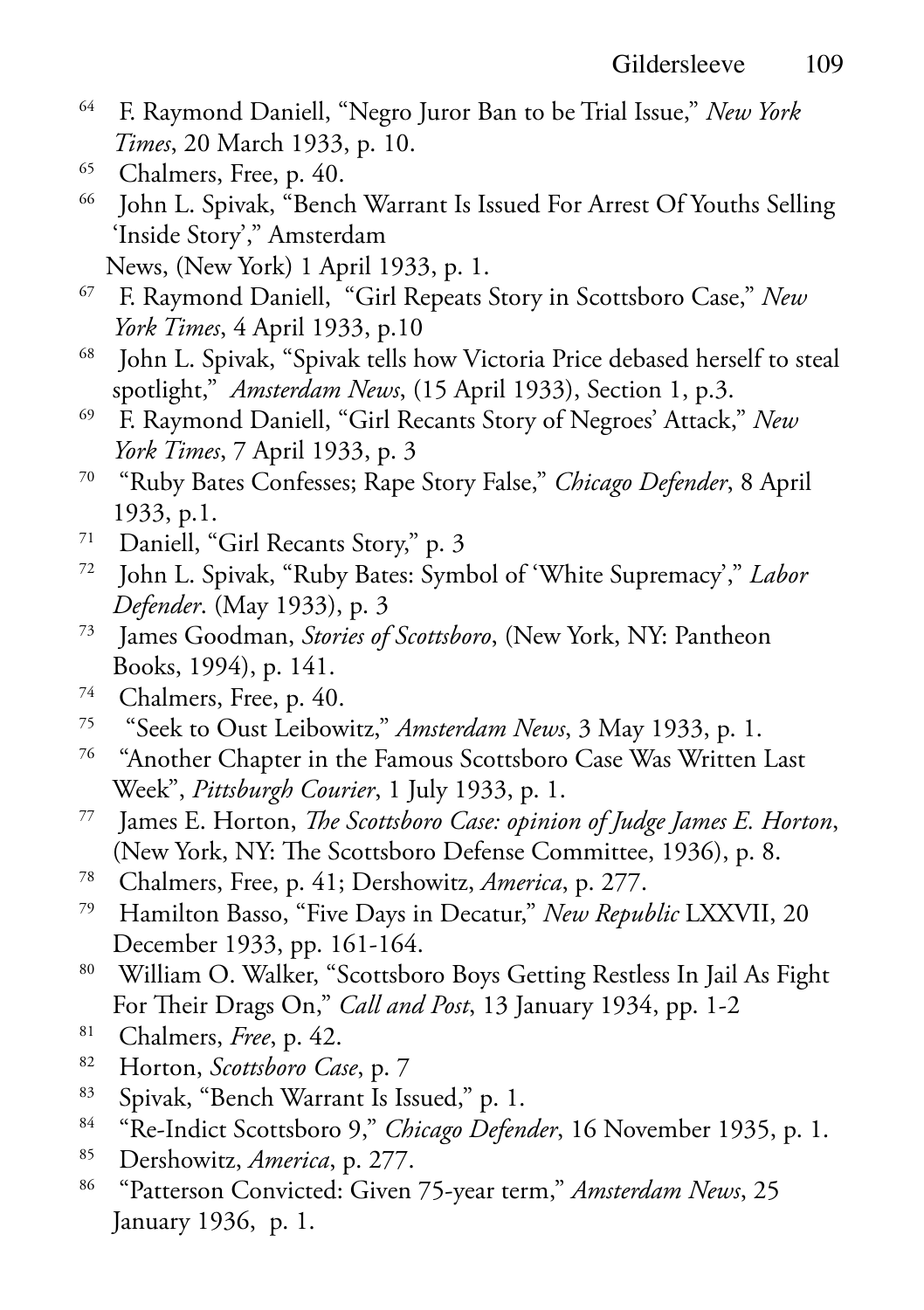#### 110 The Atlanta Review of Journalism History

- 87 "Freeing of Boys No Deal, Says Wilkins," *Chicago Defender*, 31 July 1937, p. 1.
- 88 F. Raymond Daniell, "Scottsboro Case Ends As 4 Go Free," *New York Times*, 25 July 1936, pp.1,4.
- 89 Daniell, "Scottsboro Case Ends," p ,4.
- <sup>90</sup> "Scottsboro Boy May Go Insane," *Amsterdam News*, 1 February 1936, p. 2.
- <sup>91</sup> Daniell, "Scottsboro Case Ends," p. 4; "Freeing of Boys No Deal Says Wilkins," *Chicago Defender*, 31 July 1937, p.1
- <sup>92</sup> Angelo Herndon, "The Scottsboro Boys: Four Freed! Five to Go!," (New York, NY: Workers' Library Publishers, Inc., August 1937), p. 13.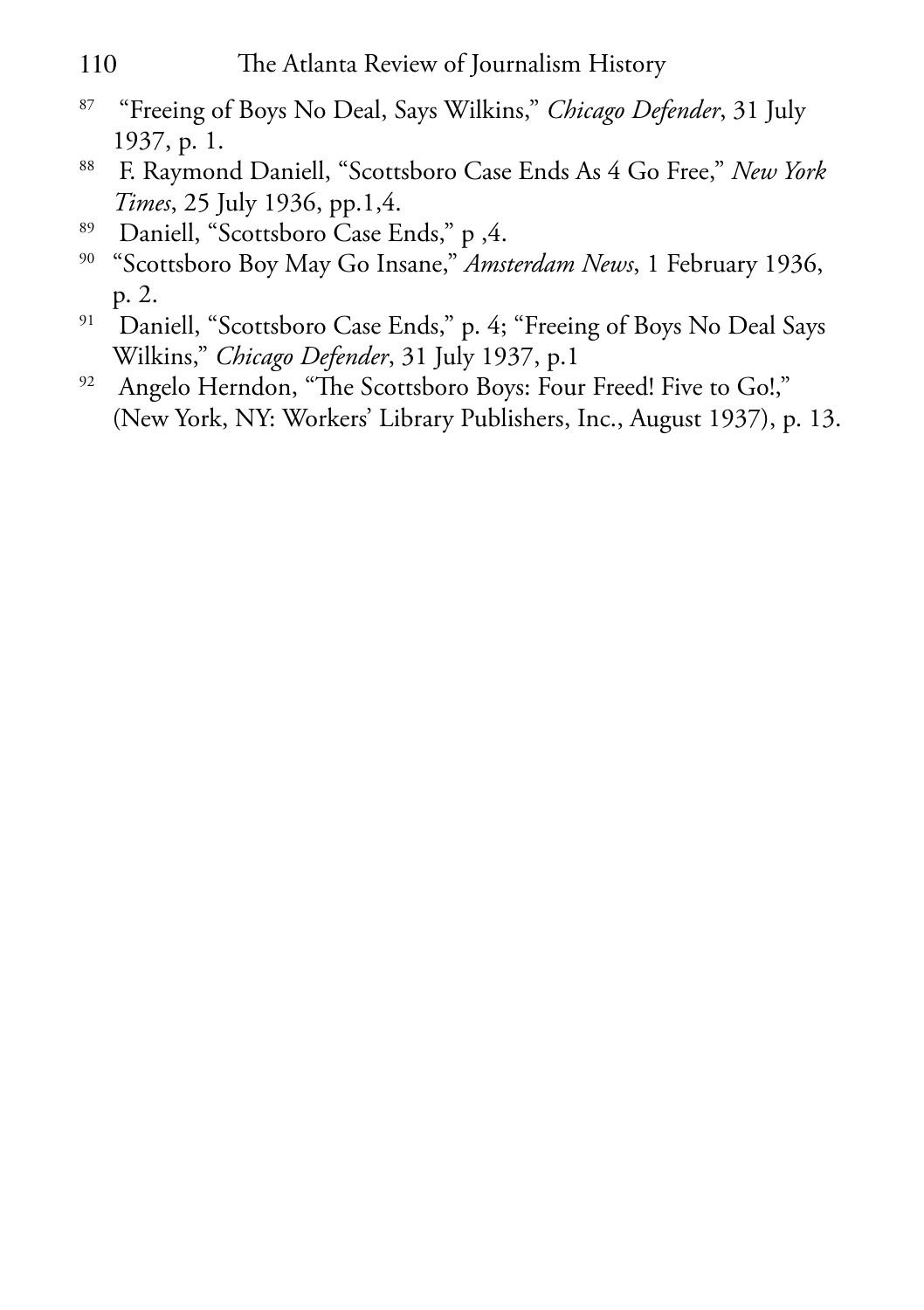# **Works Cited**

- "10,000 Hear Boy Rapists Sentenced." *Pittsburgh Courier*, 18 April 1931, sec. A, p. 1.
- Amis, B.D. *They Shall Not Die! The Story of Scottsboro in Pictures: Stop the Legal Lynching!* Workers' Library Publishers: Doubleday & Company, Inc, 1932, p. 1-2.
- "Another Chapter in the Famous Scottsboro Case Was Written Last Week." *Pittsburgh Courier*, 1 July 1933, p. 1.
- Basso, Hamilton. "Five Days in Decatur." *New Republic*, 20 December 1933, pp. 161-164.
- "Boy Tells How Cops Made Him Confess." *Pittsburgh Courier*, 20 June 1931, p.1.
- "Brass Band Plays at Trial." *Pittsburgh Courier*, 2 May 1931, sec. 1, p. 4. Bruce, Crawford. "A Southerner Sees Scottsboro." *Labor Defender*, February 1932, p. 30.
- Carter, Dan T. *Scottsboro: A Tragedy of the American South*. Baton Rouge, La.: Louisiana State University Press, 1969.
- Crenshaw, Files Jr. and Kenneth A. Miller. *Scottsboro, the Firebrand of Communism*, Montgomery, AL: The Brown Printing Company, 1936.
- Daniell, Raymond F. "Girl Recants Story of Negroes' Attack." *New York Times*, 7 April 1933, p. 3.
- Daniell, Raymond F. "Girl Repeats Story in Scottsboro Case." *New York Times*, 4 April 1933, p.10.
- Daniell, Raymond F. "Negro Juror Ban To be Trial Issue." *New York Times*, 20 March 1933, p. 10.
- Daniell, Raymond F. "Scottsboro Case Ends As 4 Go Free." *New York Times*, 25 July 1936, pp.1, 4.
- Dershowitz, Alan M. America on Trial. New York: Warner Books, 2004.
- Dreiser, Theodore. "Lynching Negro: Dreiser on Scottsboro." *Labor Defender*, June1931, p. 108.
- Frankfurter, Felix. "A Notable Decision." *New York Times*, 13 November 1932, sec. E, p. 1.
- "Freeing of Boys No Deal, Says Wilkins." *Chicago Defender*, 31 July 1937, p. 1.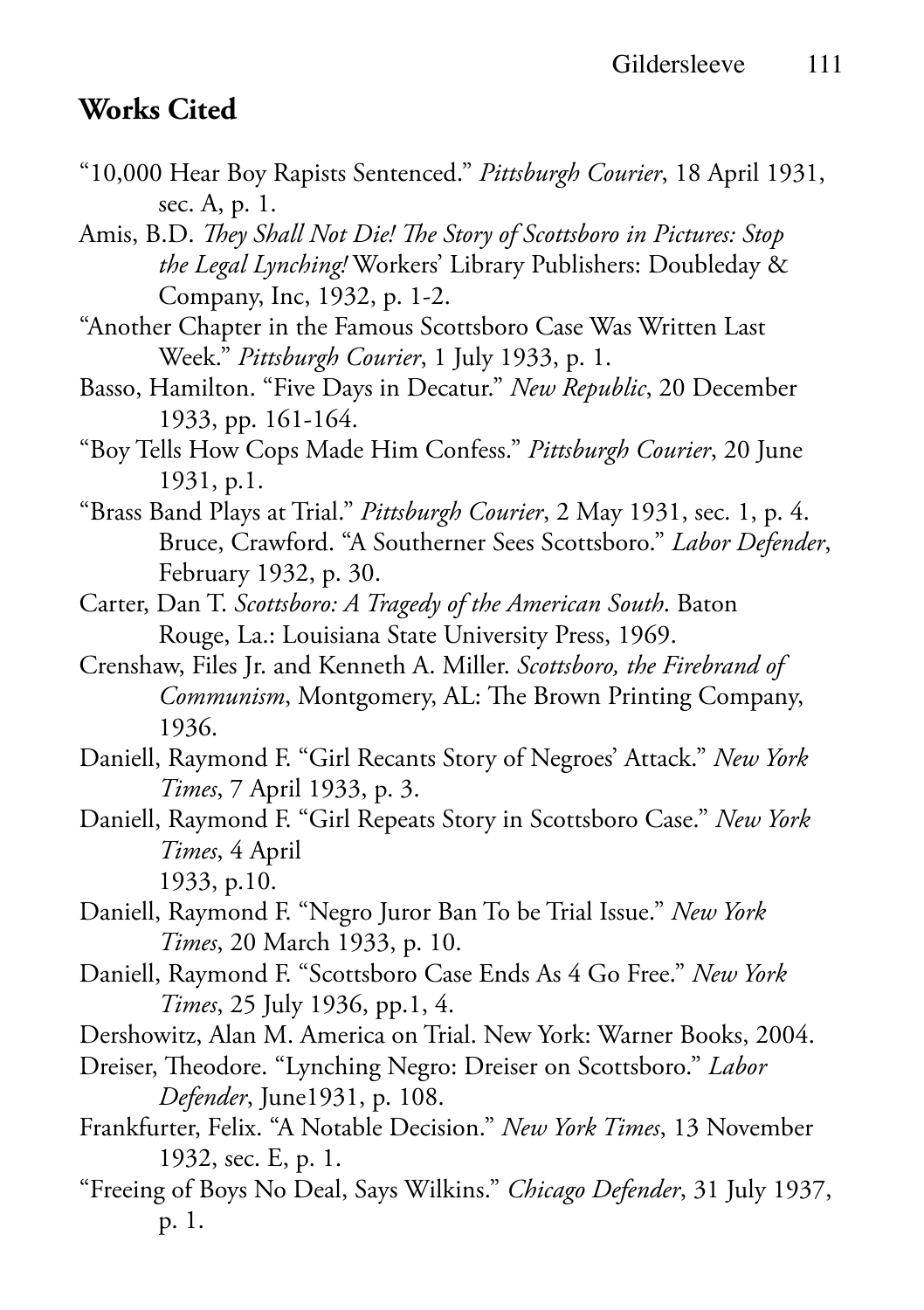- Goodman, James. *Stories of Scottsboro*. New York: Pantheon Books, 1994.
- "Guard Negroes After Assault on White Girls." *Chattanooga Times*, 26 March 1931, p. 1.
- Herndon, Angelo. "The Scottsboro Boys: Four Freed! Five to Go!" New York: Workers' Library Publishers, Inc., 1937, p. 13.
- Horton, James E. *The Scottsboro Case: opinion of Judge James E. Horton*. New York: The Scottsboro Defense Committee, 1936.
- "Judge Lynch Goes to Court." *Labor Defender*, April 1931, pp. 84.
- "Lawyers Busy in Scottsboro." *Pittsburgh Courier*, 23 May 1931, p. 1.
- "Mother of 2 Condemned Boys Talks." *Chicago Defender*, 23 May 1931, p. 14.
- "NAACP Promises to Take an Active Part in Scottsboro Case." *Pittsburgh Courier*, 25 April 1931, p. 1.
- "Negroes Spurn Labor Defense in Attack Case." *Chattanooga Times*, 24 April 1931, p. 1.
- Norris, Clarence and Sybil D. Washington. *The Last of the Scottsboro Boys*. New York: G.P. Putnam's Sons, 1979.
- "'Not Guilty,' Convicted Men Say: Frame-Up?" *Chicago Defender*, 11 April 1931, p.1.
- "Patterson Convicted: Given 75-Year Term." *Amsterdam News*, 25 January 1936, p. 1.
- Patterson, Haywood and Earl Conrad. *Scottsboro Boy*. Garden City, N.Y.: Doubleday & Company, Inc, 1931.
- "Re-Indict Scottsboro 9." *Chicago Defender*, 16 November 1935, p. 1.
- "Ruby Bates Confesses; Rape Story False." *Chicago Defender*, 8 April 1933, p.1.
- "Scottsboro Boy May Go Insane." *Amsterdam News*, 1 February 1936, p. 2.
- "Scottsboro Case Called 'Landmark'." *New York Times*, 9 November 1932, p. 40.
- "Scottsboro Mothers Happy." *Atlanta Daily World*, 16 November 1932, p.1.
- "Scottsboro Proud of Record in Trial." *Chattanooga Times*, 12 April 1931, p. 24.
- "Secretary Announces Defense Plans." *Pittsburgh Courier*, 16 May 1931, sec. 1, p. 1.
- "Seek to Oust Leibowitz." *Amsterdam News*, 3 May 1933, p. 1.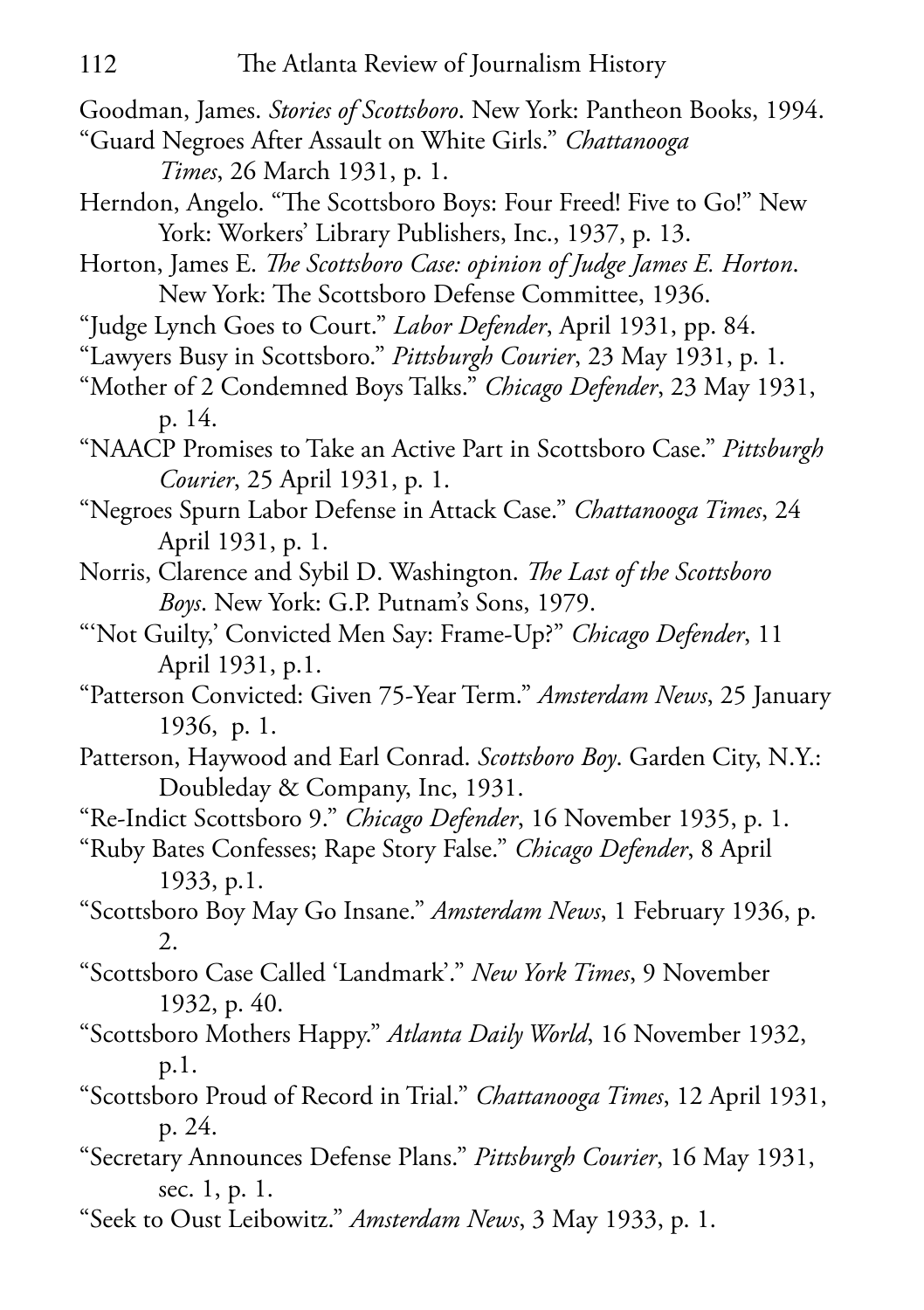- "Set Trial Date for Attackers of White Girls." *Chattanooga Times*, 27 March 1931, p. 13.
- "Sidelights on Scottsboro Trial." *Afro American*, 9 December 1933, p. 2.
- "Story of Scottsboro." *Liberator*. New York: League of Struggle for Negro Rights, 1932.

Spivak, John L. "Bench Warrant is Issued for Arrest Of Youths Selling 'Inside Story'." *Amsterdam News*, 1 April 1933, p. 1.

- Spivak, John L. "Ruby Bates: Symbol of 'White Supremacy'." *Labor Defender*. May 1933, p. 3.
- Spivak, John L. "Spivak Tells How Victoria Price Debased Herself to Steal Spotlight." *Amsterdam News*, 15 April 1933, sec. 1, p.3.
- "The Boys Choose Counsel." *Pittsburgh Courier*, 20 June 1931, sec. 1, p. 10.
- "The Scottsboro Case Goes Up." *Winston-Salem Journal*, 15 October 1932, as included in Papers of the National Association for the Advancement of Colored People, microfilm reel 6.
- "Three of Nine Negroes Chronic Law Breakers." *Chattanooga Times*, 26 March 1931, p. 2.

"Two Juries Out In Attack Case at Scottsboro." *Chattanooga Times*, 9 April 1931, p. 1.

- "Victims of Attackers in Serious Condition." *Chattanooga Times*, 26 March 1931, p. 1.
- Walker, William O. "Scottsboro Boys Getting Restless in Jail as Fight for Their Drags On." *Call and Post*, 13 January 1934, pp. 1-2
- Watson, Harry. "Scottsboro Goes to Court." *Labor Defender*, July 1931, p. 134.
- Webber, Harry B. "Fight to Save Eight from Death Chair." *Chicago Defender*, 8 May 1931, p. 3.
- "What Price for Publicity!" *Pittsburgh Courier*, 16 May 1931, sec. 1, p. 10.
- Wilson, Edmund. "Freight-Car." *Labor Defender*, 1931, p. 39; "Judge Lynch Goes to Court," *Labor Defender*, 1931, p. 84, 99.
- Wilson, Edmund. "The Freight-Car Case." The *New Republic*, 1931, p. 38-43.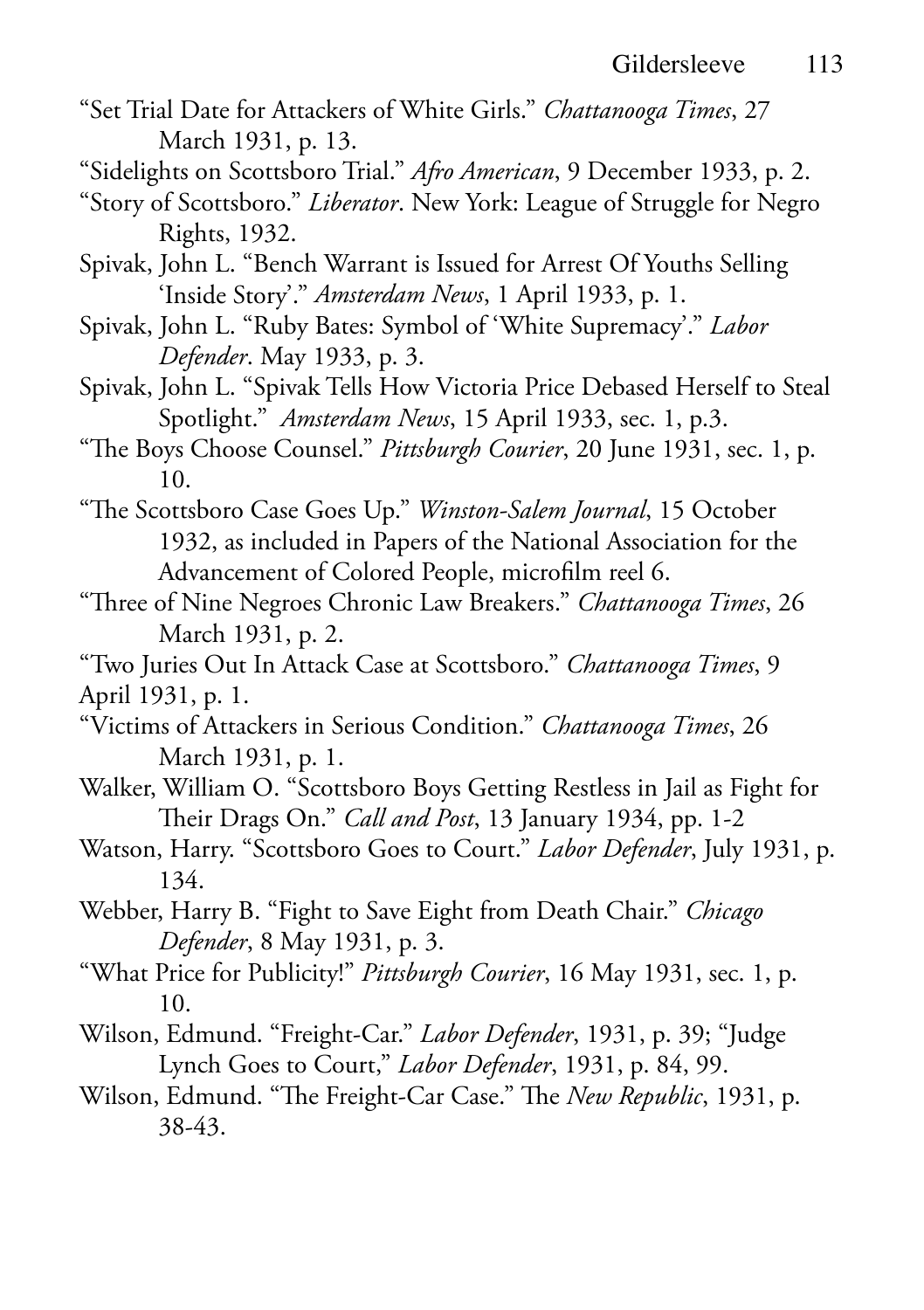# **The Different Faces of Scarlett: Media Coverage of Differing Views Concerning The Atlanta Premiere of Gone with the Wind and the Gone with the Wind Phenomenon**

#### **Alexandra Sowers**

*News coverage of the premiere of Gone with the Wind in Atlanta showed many perspectives regarding the Antebellum Old South, Confederate Americans, and racial inequality. While the African-American community experienced and documented hardships in civil rights, white society romanticized the past through a collective memory of the Old South and the Confederacy. Such mythology and collective memory intensified the gulf between the ways blacks and whites remembered the past as well as the ways they dealt with civil rights and racial strife. The different views regarding the film and premiere portrayed the different faces of Scarlett in the American public and what these views meant to our changing country in all aspects of life and culture.*

The 1939 premiere of *Gone with the Wind* in Atlanta and other cities around the United States garnered different perspectives concerning the film's portrayal of the Old South and African-Americans, its effect on civil rights, and the combined effect of the film, book, and premiere on the commercial market. While most media coverage was positive, negative views brought to light the harsh realities faced by blacks in the South, as well as the region's continued struggle for economic parity since Reconstruction. While providing detailed descriptions of premiere events, Atlanta society, backlash from Communist and African-American newspapers, and civil rights struggles, this paper also relates the media coverage to collective memory and the cinematic mythology of the Old South. Memories of the Confederacy and the Old South were illustrated in many newspapers, praising the era. The press coverage given to this event as well as the romanticism given to the Confederacy and the Civil War greatly differs with views of the Confederacy today, which do not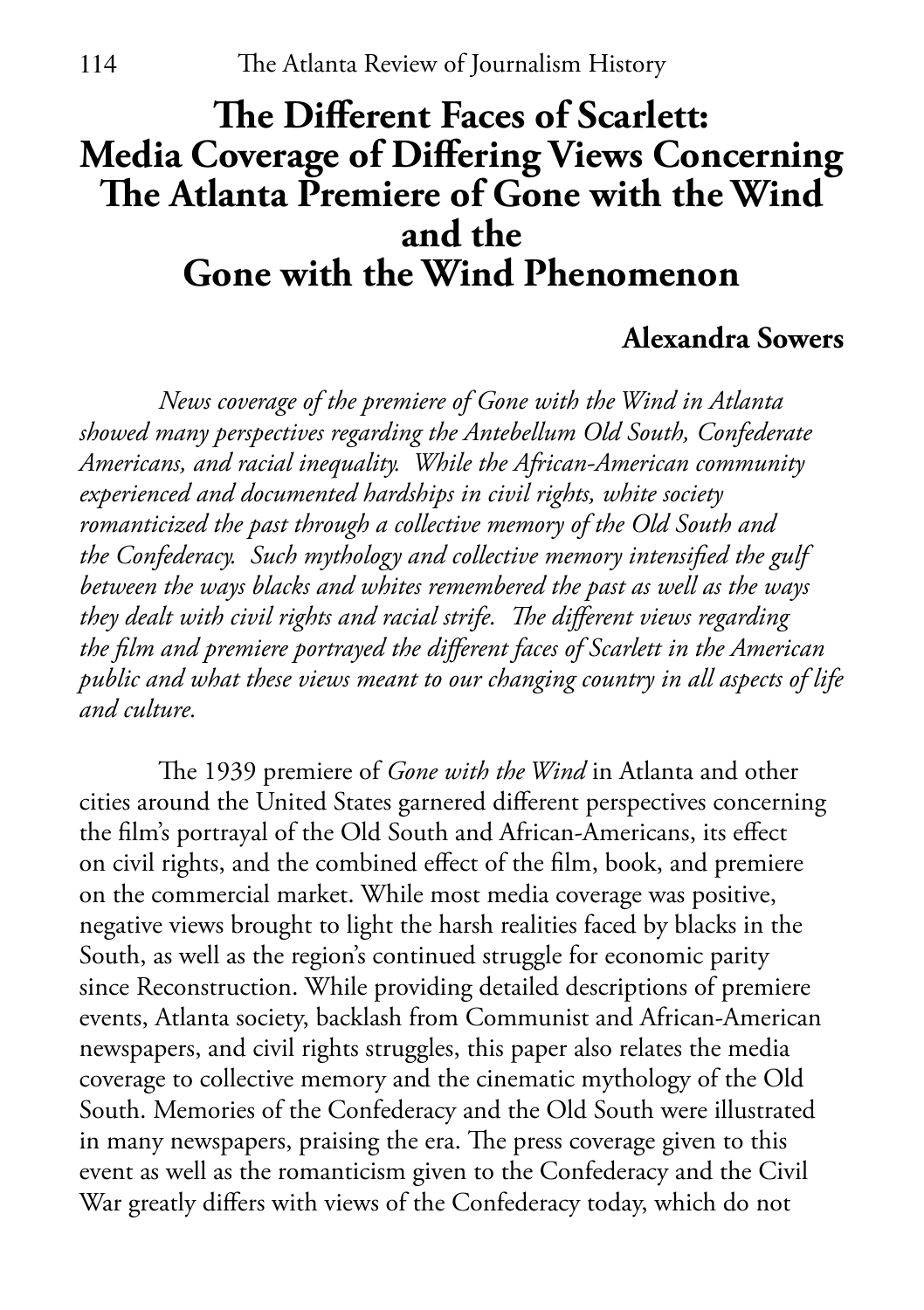include the same amount pride and positive connotation. By entering the past through the historical press coverage of December 1939, one may distinguish the cultural differences between today's media and that of yesteryear.

The December 1939 premiere of *Gone with the Wind* stirred excitement in Atlanta and the surrounding areas. Media coverage of the three-day event illustrated the city's preparations to receive the film's starring actors and producers, state and local dignitaries, and other important people. Since the publication of the novel in 1936, audiences around the world exhibited interest in Southern and Antebellum traditions. As popularity increased, so did negative opinions of the film asserting the degradation of blacks and efforts to aid their civil rights struggle. Many found in the film pride for the lost cause of the Old South and the Confederacy. The premiere activated Atlanta society, as well as businesses and other communities in the nation; events focused on the heritage of the Confederacy, a longing for the idealized Old South, and sentimentalities of the bygone era.<sup>1</sup>

The festivities planned for the December 15th premiere affected the daily routine in the city districts of Atlanta. Governor E.D. Rivers declared a state holiday for the opening of the film, saying that the state should observe the occasion as a "day of thanksgiving" and ordered all departments of the state government closed for a full Holiday; Mayor Hartsfield decreed a three-day holiday for the city.<sup>2</sup> The town was "decked out in festive attire, with banners flying at every corner and at least a third of the citizenry sporting appropriate dress."3 The Confederate "Stars and Bars" fluttered from every building along the street and flapped from arches above the street. Hotels were completely booked; no rooms were available.4 Local businesses would have suspended entirely were it not for the Christmas rush.

On December 14, Georgia Power Company officials notified citizens that "Peachtree and Whitehall streets [were] to be denuded of street cars and buses during the parade of the stars…but Atlantans who must reach their destinations in spite of their excitement [could] find transportation without a great deal of trouble."5 Fulton county schools and the city board of education dismissed their pupils that afternoon so they could see the *Gone with the Wind* parade. Mayor Hartsfield reminded Atlantans to be "good, genial, but not rowdy hosts."6 He saw the premiere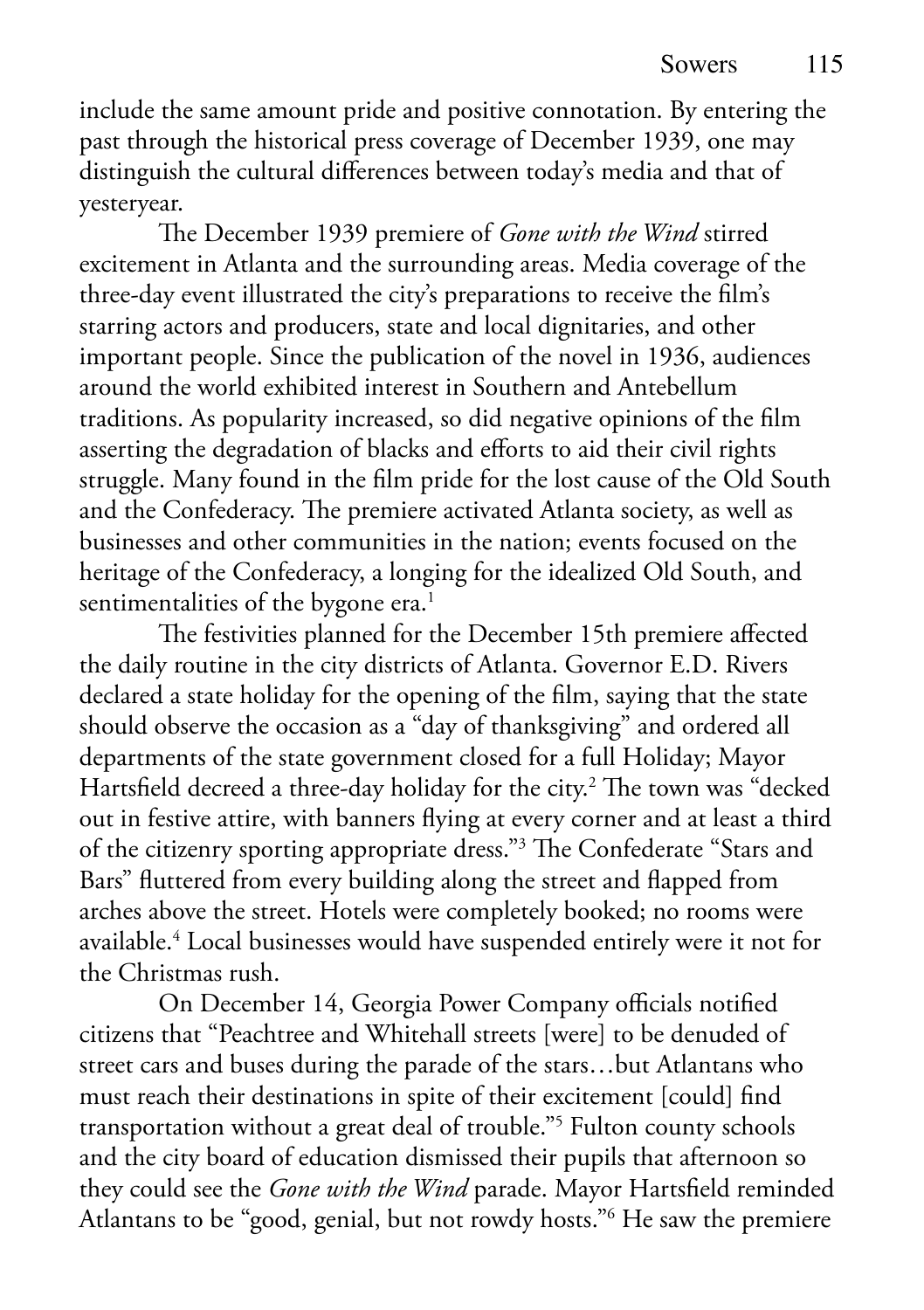as an opportunity for Atlanta to present her best foot to a world that wanted to know more about the city that was the setting for *Gone with the Wind*. All plans for special celebrations were cleared through the *Gone with the Wind* Festival headquarters at 63 Peachtree Street, N.E.

Atlanta police also planned for the week's events. For Thursday afternoon and night, 300 city policemen, 60 state troopers, 100 firemen, 1,000 boy scouts, and other uniformed students helped maintain order.7 Chief Hornsby of the Atlanta police declared that "autograph hunters… [were] prohibited from approaching the stars at any time of their public appearances…[adding] that no one [would] be permitted to loiter in front of the auditorium the night of the ball."8 Hornsby instructed policemen to "treat all visitors with the utmost courtesy, and hold your tempers… Newsmen, as well as other people from all over the country will be here, and I want you to look clean and neat."9 Police were told to aid the reporters wherever possible.

While police attended to the movie stars and fans, crooks took the opportunity to help themselves. The *Atlanta Georgian* printed several accounts of "holdup men, purse-snatchers, and pickpockets" terrorizing the city's citizens and guests.10 Ticket scalpers were also present, but unhappy because they could not obtain any tickets to the premiere or the Junior League charity costume ball. Customers were willing to pay any price, but there was not a single pasteboard available.<sup>11</sup>

Businesses reflected the Antebellum theme of the film for the premiere festivities. Many stores displayed "Civil War and pre-war finery, photographs, and weapons."12 While Metro-Goldwyn-Mayer lent some artifacts, many were family heirlooms. One lady even displayed a bed in her home that was once slept in by General William Tecumseh Sherman.<sup>13</sup> Scarlett O'Hara dolls filled toy store shelves, while street posters of Scarlett and Rhett covered the walls of buildings. Employees of Atlanta businesses dressed for the occasion as well; "waitresses in the hotels and clerks in drug stores wore antebellum and Civil War outfits."14 Even shoppers attired themselves in dresses seventy-five to ninety years old. *Atlanta Constitution* journalist, Robert Quillen, described the movie's influence and Atlanta's elevated status:

> Already the ladies are wearing "Gone-With-the-Wind" costumes and jewelry and buying "Gone-With-the-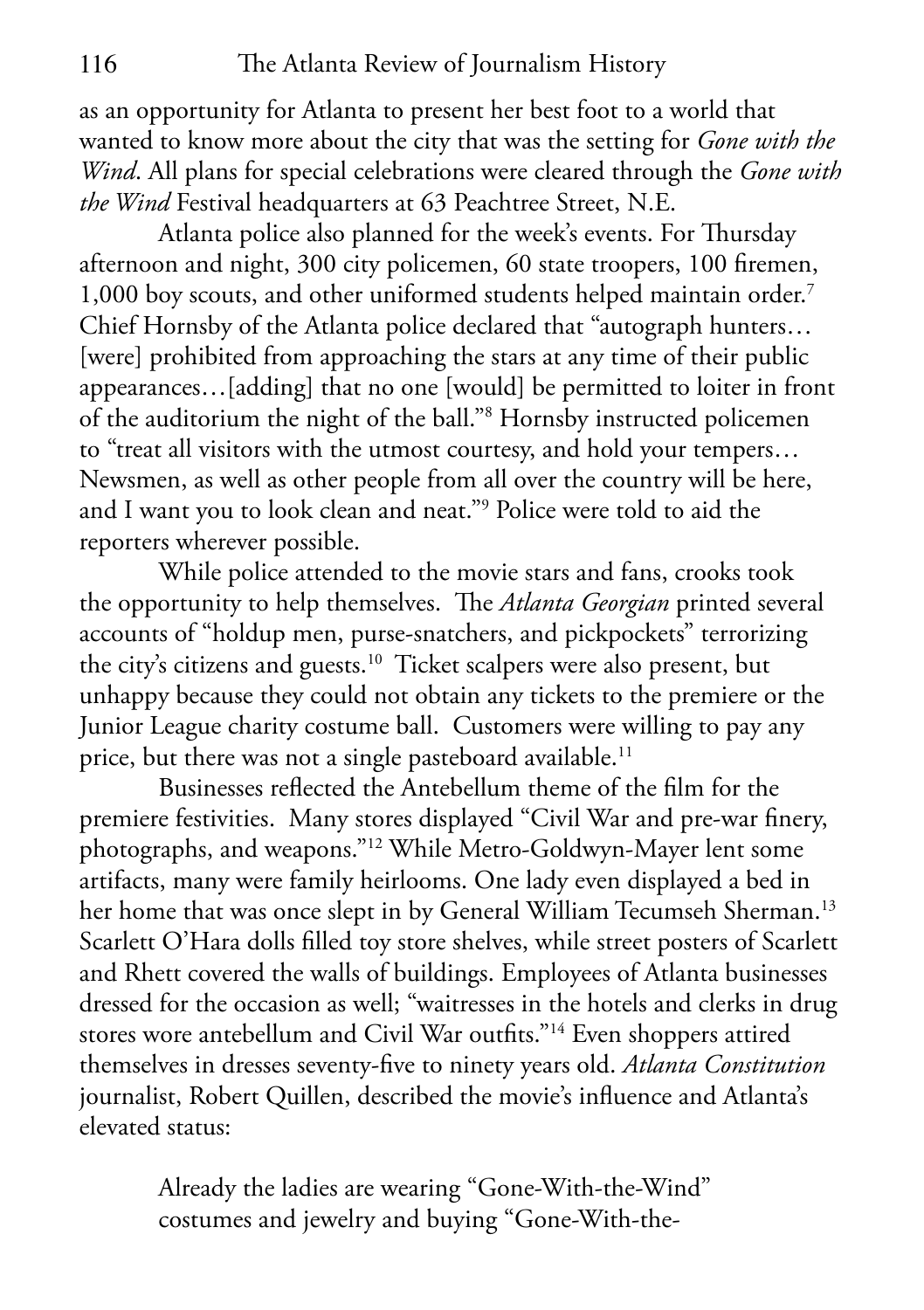Wind" drapes and furniture. And if there is anybody in this Coca-Cola drinking land who isn't Atlantaconscious now, he will be when this movie gets around.15

The premiere and its preparations put many Atlantans in a *Gone with the Wind* mindset.

False fronts "representing Atlanta of the Eighteen Sixties" decorated business district buildings.16 The greatest of these fronts was that of Loew's Grand Theatre on Peachtree Street. Its facade portrayed the columned exterior of Twelve Oaks, "constructed in typical, authentic Georgian style and above…a 16 foot by 23 foot cameo of Rhett Butler and Scarlett in a gold frame."17 Stationary floodlights and roving spotlights illuminated the square in front of the theatre, renamed "celebrity square" for the night. According to Metro-Goldwyn-Mayer officials, these lights were "the greatest wattage of lights ever used in lighting a theater front for a film premiere."18 On premiere night, more than twenty thousand Atlantans congregated in front of Loew's Grand Theatre to see the celebrities arrive.

Atlanta society leaders organized the events preceding and following the premiere. The Atlanta chapter of the Junior League sponsored a charity costume ball held the night before the premiere at the Atlanta Municipal Auditorium. The *Atlanta Georgian* advertised for butlers and chauffeurs to help clear chairs from the floor at the ball and move cars.19 In the weeks preceding the event, Atlanta Junior Leaguers and debutantes entered for a chance to wear one of Scarlett O'Hara's gowns to the ball. The winner, Miss Margaret Palmer, was chosen because her physical measurements were closest to those of Vivien Leigh; she received a kit containing beauty preparations as a prize as well as the honor of wearing the gown.20 Junior Leaguers continued their volunteer work at the Henrietta Egleston Memorial Hospital, where they comforted and helped sick children. Proceeds from the costume ball maintained local welfare projects sponsored by the League.<sup>21</sup>

Atlanta's elite society attended the ball, as well as the film's major stars, producers, and local dignitaries. Charity ball guests received a souvenir program containing one hundred pages of illustrations of historic Atlanta including scenes from the film, pictures of prominent Confederates, autographs of the film's leading actors, and a photographic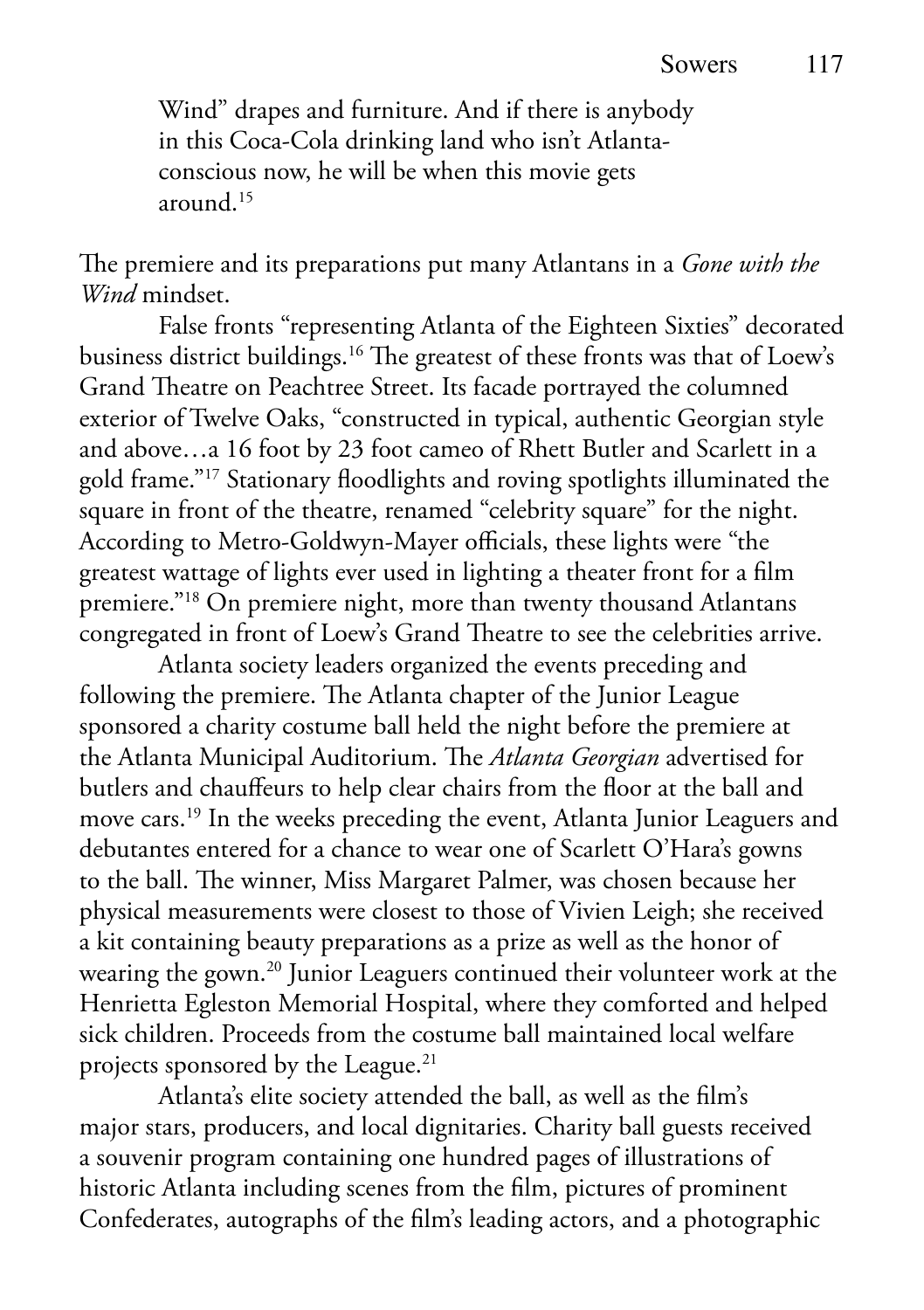preview of Junior League activities. Margaret Mitchell declined her invitation to the ball, due to a recent illness.<sup>22</sup> Accompanying Clark Gable for the evening was Miss Mildred Hartsfield, daughter of Mayor William B. Hartsfield; reports described her as an "unassuming lass who had the town's socially elite green with envy over her luck."23 Other events included Gable and Leigh visiting the Cyclorama, as well as various luncheons, receptions, and press parties.<sup>24</sup>

Some who could not obtain tickets to the premiere or the charity ball held their own *Gone with the Wind* parties. One businessmen's club held "A Premiere of our own!" on Friday December 15, declaring, "You won't even have to stand in line for your tickets."<sup>25</sup> Another interesting event was the showing of an "ideally decorated Christmas home" by the Lullwater Garden Club. Numerous artistic and beautiful Christmas presents and tables were on display, authentically decorated from the *Gone with the Wind* era.<sup>26</sup> At twilight, junior members of the Garden Club sang Christmas carols.

Atlanta socialites and debutantes prepared for the premiere events by practicing Antebellum social etiquette. Ladies engaged in buggy-riding etiquette as the *Gone with the Wind* festival and parade approached. Along with accepting appropriate assistance from gentlemen, ladies were advised to "be guilty of no loud talking or laughing, and by all means avoid conspicuous flirting in so public a place!"27 One debutante who went against proper etiquette was Miss Martha Scott Clayton, who "cut classes" from Wheaton College in Norton, Massachusetts to attend the charity ball and premiere. Although Clayton's penalty for departing from school without leave was "strict campusing for one month," she claimed that "it [was] well worth it."<sup>28</sup> Arrangements were under way for Miss Clayton to dance with Clark Gable as a reward for her desire to attend the festivities, but plans failed. She was not disappointed, commenting, "I'm interested in writing and I want to see what they've done to Margaret Mitchell's book. That's the only reason I'm here."29

The frenzy of preparation and the rush to obtain tickets and reservations seemed excessive to some; one journalist posed a warning. Ralph Smith, reporter for the *Atlanta Journal*, wrote that "the intensity and nature of the enthusiasm are a potential threat to the very ends sought, if, we are led to believe, the object of the jubilee is to bring visitors to Atlanta."30 He recalled poor turnouts from the Baptist World Alliance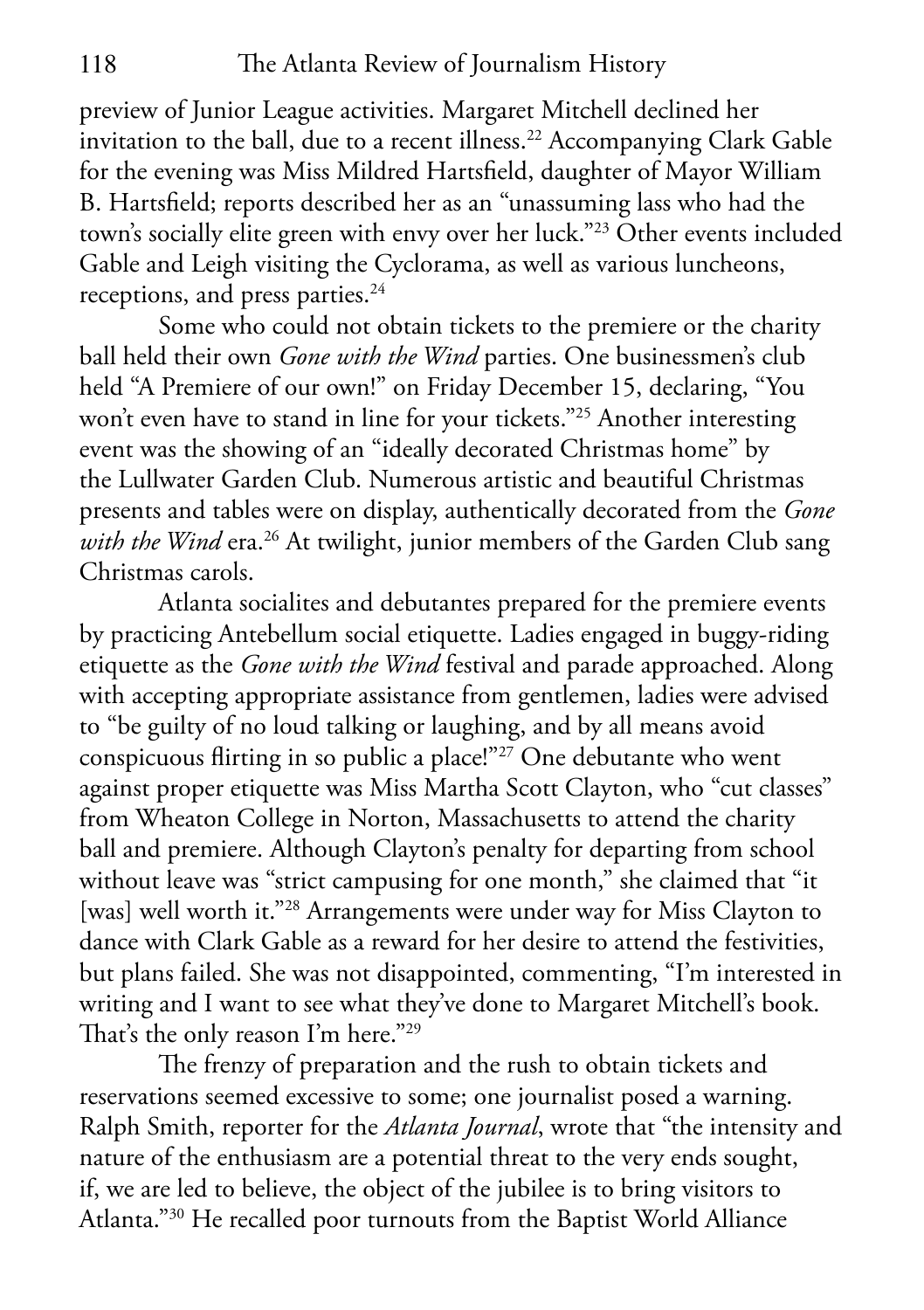Convention and the presidential visit of Franklin Delano Roosevelt in 1936. Smith did not suggest that "Crackers are crowd-shy." His use of the term "crackers" refers to Southerners. Whether a derogatory term or a colloquialism, the use of the term in Smith's phrase suggests that Southerners would come to town for the premiere festivities. Yet, to assure out-of-towners of available accommodations and full participation in events, he agreed with the hotel association that "everybody will be comfortably sheltered and fed during the jubilee."31

The movie's Antebellum story stirred community pride in Confederate heritage. A surviving gas lamp from the Battle of Atlanta was relit and rededicated as the Eternal Flame of the Confederacy.32 As the Atlanta Chapter of the United Daughters of the Confederacy presided over the ceremony, their president declared, "May this flame ever illuminate our pathway and guide us in the building of a better city and southland [sic]. May it never burn out for a free and independent people over whom no tyrant may ever rule. In the name of a deathless spirit, I dedicate this perpetual flame to the living south [sic]."33 The ceremony presented the Confederacy as a noble and valiant establishment to be honored and never forgotten. The city also placed informational markers at historic Confederate and Atlanta sites. Tarleton Collier of The *Atlanta Georgian*  claimed that "all the intimations of [the] past and of the labors, inventions and sacrifices that went into the building of Atlanta will be revived."34

Members of other Southern civic associations, patriotic societies, and memorial bodies visited the studios of the Selznick production in Hollywood. Their presence ensured that the film portrayed the ideals for which the heroes of the Southern Confederacy fought and died, to preserve and respect the traditions and customs of the Old South.<sup>35</sup> The Confederated Southern Memorial Association praised David O. Selznick for producing the film without partisanship or prejudice to the North or South. The United Daughters of the Confederacy used the occasion to criticize the way in which Confederate memorials were portrayed. The New York and California chapters protested against the model of a Jefferson Davis statue to be assembled in Montgomery, Alabama. The ladies claimed that "the type of statue to be erected has placed him [Jefferson Davis] in an 'embarrassing' position."<sup>36</sup> The matter was later referred to the state art commission.

In their stories, Southern journalists referred to the Confederates as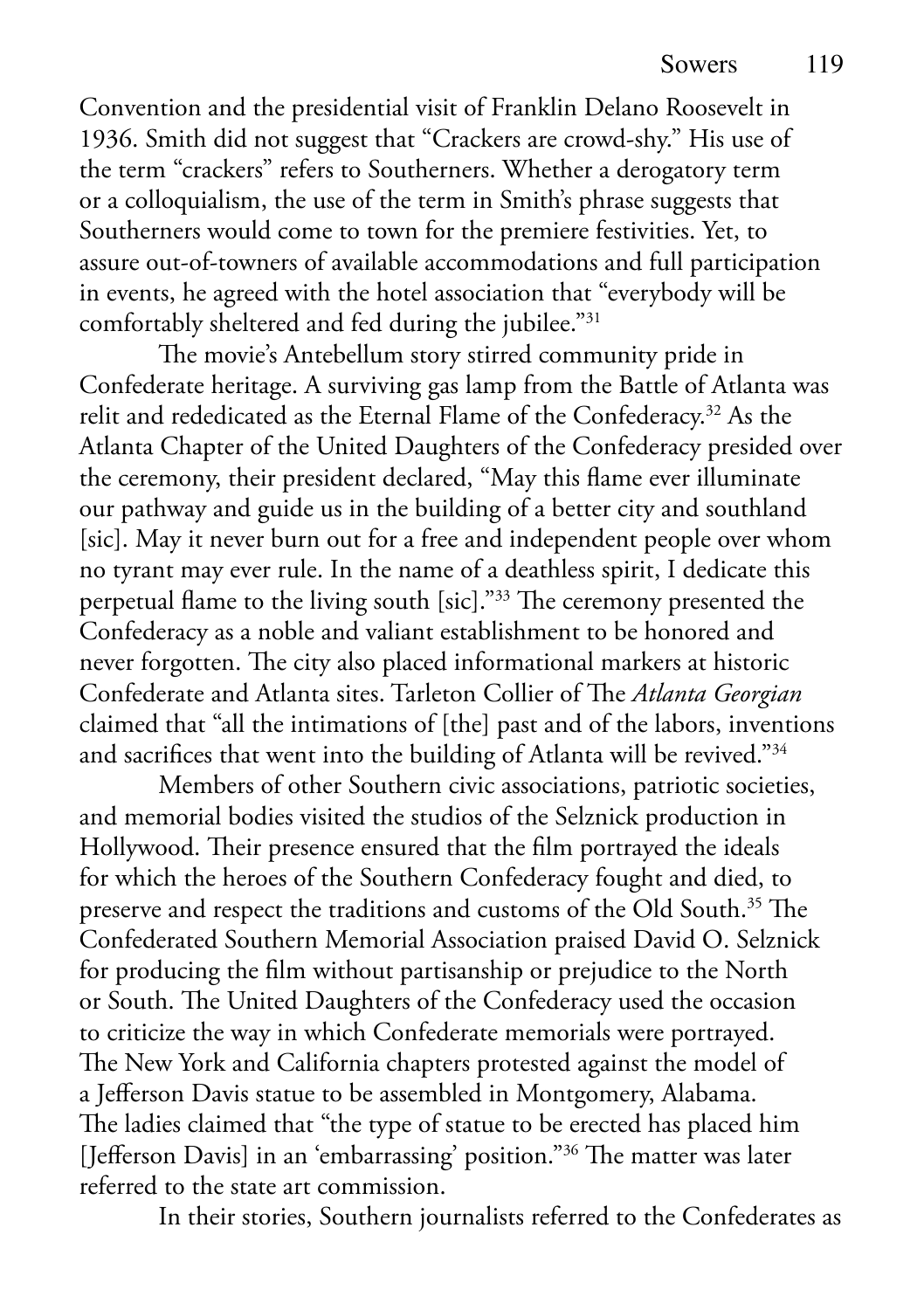"great men, the best fighters the world has ever known."37 Writer Colonel Thomas Spencer rebuked the efforts of the Daughters of Union Veterans to condemn *Gone with the Wind* by calling the book "an outrageous attempt, as a historical novel, to palliate the treason of the south [sic] and smirch the reputation of Sherman," and by stating that the burning of Southern homes and supplies was not done by Sherman, but by the Confederates. Spencer contradicted the Daughters by pointing out facts from the "Personal Memoirs of General W.T. Sherman."38 He also indicated that the old war wounds are not yet healed, and that there should be no more fighting over the subject.

Many Southerners still seemed to be feeling the wounds of the old war. Journalist Ralph McGill wrote that during Reconstruction, "the south [sic] was, of course, a conquered nation. It was so treated."<sup>39</sup> He compared the Northern occupation and oppression to the recent Nazi occupation of Austria and Czecho-Slovakia. McGill described the North's occupation as "as cruel and as despotic a military dictatorship as ever existed...as any established by Adolf Hitler."40 After civil rights, property, and lives were lost, he said that the tyranny of the North molded the political mind of the South. McGill asserted that "if the research visitors would forget to say, 'Ah you southerners [sic]! If you'd only forget Appomattox," then they would understand the South's strong feelings.<sup>41</sup>

Some journals from other regions of the nation sensed the tension, sensitivity, and differences between themselves and the South. John C. Flinn of *Variety* wrote, "although three-quarters of a century have passed since the war between the states, there are plenty of folks in Atlanta who never have seen 'Uncle Tom's Cabin.'…It's a brave Northerner even today who mentions the Civil War until after he is spoken to."42 Differences were apparent even in reference to the war. Ruth Campbell of The *Atlanta Georgian* declared, "And, by the way, THIS is for all damnyanks. It IS the War Between the States and not the Civil War, and you'll get the FEEL of THAT too after you have seen the Cyclorama."<sup>43</sup> Other regional journalists felt that the premiere developed into a civic event of almost national importance, calling the affair the top ballyhoo of the season. All national angles drew together, however, in the concentration of publicity for the Atlanta premiere. Yet, only Atlanta newspapers published special *Gone with the Wind* editions, featuring the premiere, celebration coverage, and photographs from the film.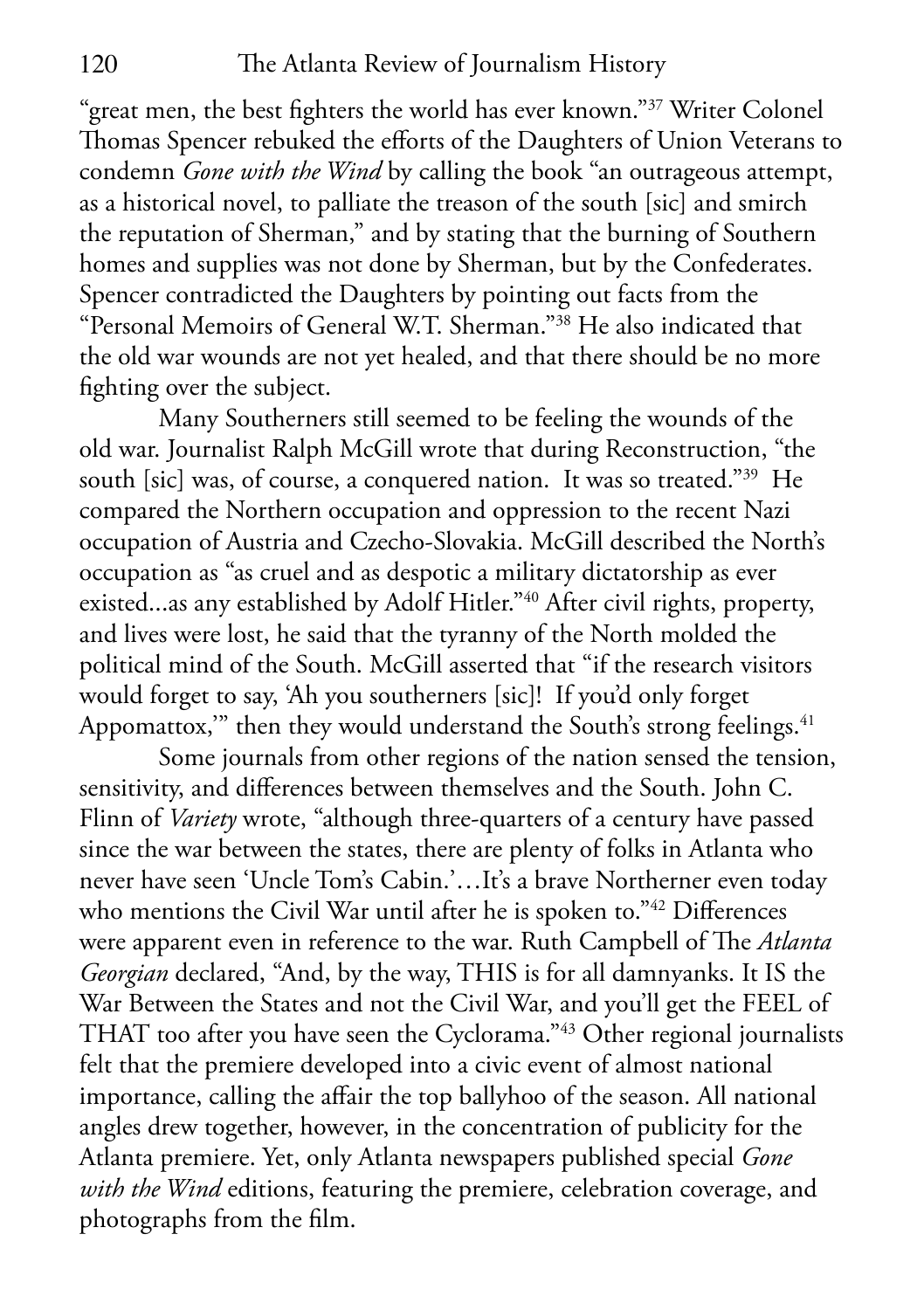The *Gone with the Wind* premiere and festivities honored a few surviving Confederate veterans. Four veterans at the Old Soldiers' Home were "as excited as five-year-old children going to their first party" and "reckoned they were pretty lucky [to be] guests of Clark Gable."<sup>44</sup> Ann Rutherford, who played Scarlett's sister Careen in the film, visited the veterans at the Confederate Soldiers' Home who "tried to defend Tara Hall." The old men still remained loyal and sentimental to the Confederacy and Old South. As Rutherford visited one veteran, he laid a little corsage in her hands that consisted of "roses and [was] tied with the colors of the Confederacy."45 The actions of the veterans and of Atlanta were not viewed as expressions of sectionalism, but as "emblems of gallantry in combat and in the more cruel ordeal that followed."46

Most Southerners prided themselves on their differences from the North, but dialectical differences worried the *Gone with the Wind* publicity department over whether Northern and Western audiences would understand the jargon. The use of Southern vernacular necessitated a dialect coach on the set of the film. Susan Myrick, a journalist from Macon, taught Southern speech to the actors on the set. The publicity department and Myrick also issued a "brief 'Southern dictionary' [explaining] the expressions [used] in the film."47 Myrick was not only a dialect coach for the actors, but also advised Selznick and his crew on authenticating Southern culture in the film. During the premiere festivities, Myrick talked to various journalism societies about her work as technical assistant to the film and her career as a journalist.<sup>48</sup> Theta Sigma Pi, the honorary journalism sorority at the University of Georgia, even held a banquet in her honor.

Although Myrick was popular in the South and with those working on the film, others criticized her and claimed that she biased her views and advice on Southern culture. Angelo Herndon from The *Daily Worker*, a Communist daily newspaper, claimed that her status as the daughter of a plantation owner slanted the movie's perspective and guarded against incongruities that would "make true Southerners squirm the plush off theatre seats."49 The *Worker* claimed that her corrections in mannerisms "to have Negro children remove their shoes [and] to have a Negro servant take off his hat at the proper moment" exemplified the barbarous treatment of slaves on Southern plantations.<sup>50</sup> Herndon stressed that Myrick helped to camouflage the disenfranchisement of blacks and make the "[bourbon]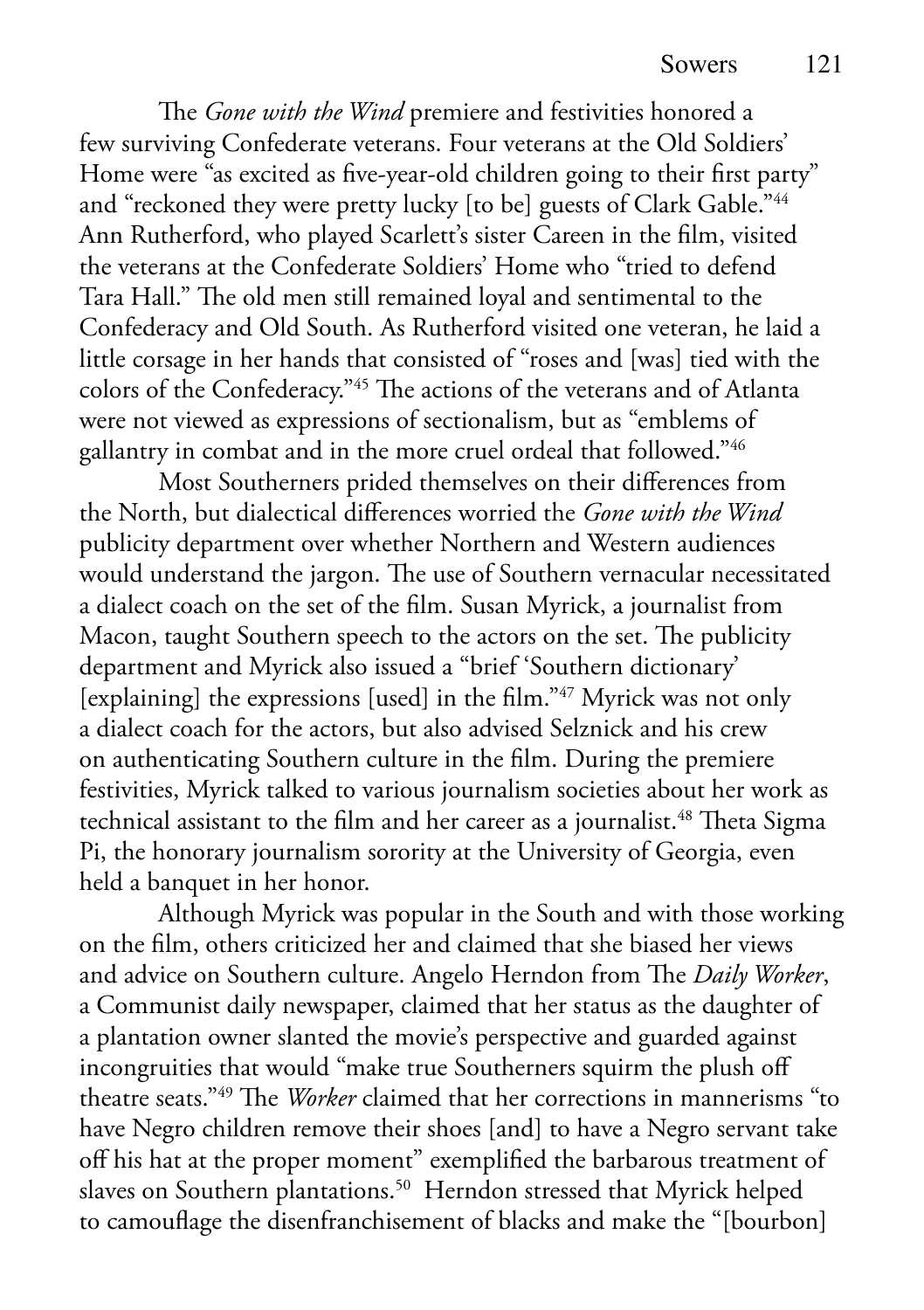traitors, secessionists, and traffickers" appear as heroes and heroines. While making his accusations, however, Herndon ended certain passages with the phrase "emphasis mine" in parentheses; such editing suggests that some quotations were taken out of context.

Some Northern newspapers did not intend to praise any part of *Gone with the Wind*. The *Daily Worker* published a scathing attack and demanded that readers boycott the film. However, Howard Rushmore, the original movie reviewer for the paper, refused to follow the Communist party's line and criticize the film. He saw the film as mainly historically true and praised its technical achievements. The editorial board, which included an African-American member named Ben Davis, Jr., ordered Rushmore to "blister" the film by condemning its depiction of a "congenial, feudal Southland and anti-Negro sequences."51 Because Rushmore and Davis could not compromise, Rushmore resigned. The dispute was one of several reasons for Rushmore's leaving; he was not being paid due to a shortage of funds. Rushmore also deliberately stopped paying dues so that he could be dropped from the Communist party. He claimed that the party was deviating from its "Americanism" policy and that control had transferred from New York to Moscow.

The *Daily Worker* linked their admonishment of Rushmore with their dislike of publisher William Randolph Hearst. One article announced, "it is sufficient for decent Americans to know that [*Gone with the Wind*'s] publicity campaign is apparently being led by the yellow Hearst press."52 While calling the film an inflammatory attack upon American democracy, the paper interpreted a Hearst article as stating that the racial hatred of Birth of a Nation was "streamlined on a more grandiose scale" into *Gone with the Wind*. The Waterfront Section of the Communist Party commented to the Worker, "What a logical development for Rushmore! One day, white chauvinist, next day, war-monger and pen peddler for Hearst."<sup>53</sup> The paper identified Hearst in relation to the "imperialist" government actions of the United States during World War I; Woodrow Wilson had ordered him to cut out all anti-Japanese sequences from the film Patria, when Japan joined the Allies.<sup>54</sup> The Worker exposed Hearst's hypocrisy; for years, American films slandered the Japanese as a result of propaganda by Hearst and Wall Street.

Although African-American newspapers did not specifically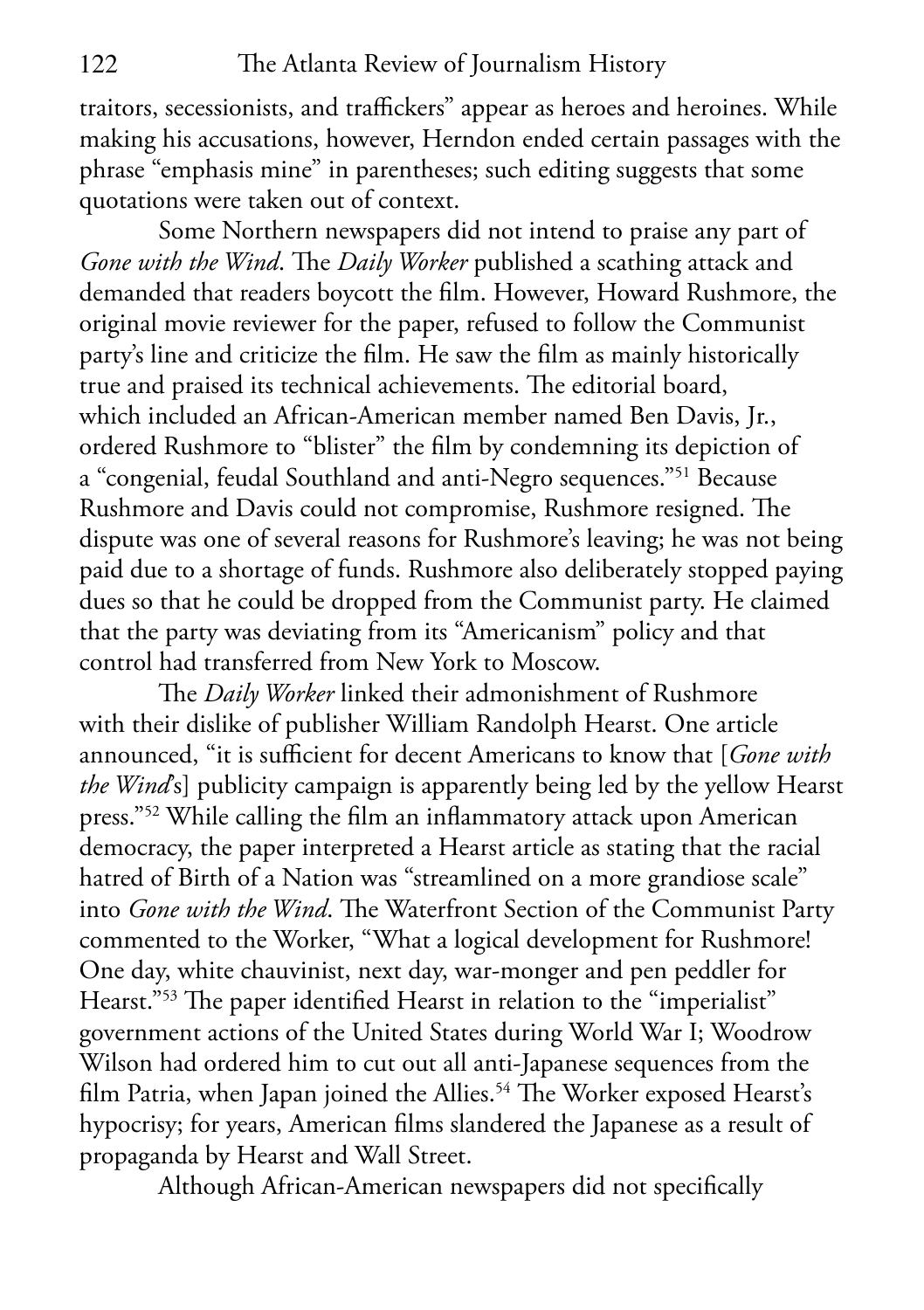write about the *Gone with the Wind* premiere, some individuals viewed the film's content as an insidious glorification of the slave market. Ben Davis, Jr., on the front page of The Sunday Worker, belittled the plot as "a cheap story spun around the love foibles of Scarlett O'Hara and Rhett Butler."55 He noted that the production attempted to "show how the Civil War unjustifiably dislocated the feudalistic economy of the slave owners, broke up their land empires, and brought misery and ruin to the happy Southern colonels."56 Davis claimed that the film incited race hatred. His condemnation of *Gone with the Wind* encouraged other African-Americans to speak out against the film. Three leading Harlem blacks condemned the film, calling the production "a sinister plot against the Negro people and American democracy."57 James H. Hubert, head of the New York Urban League, said that the film was so effective in re-winning the war for the Confederacy that "in States like Connecticut and others, the Negro [was] treated just as bad as in the South."58

David Platt, another writer at The *Daily Worker*, wrote an extensive article comparing *Gone with the Wind* to David Wark Griffith's 1915 film Birth of a Nation and its relation to World War I. Platt asserted that by cultivating racial prejudice, Birth of a Nation helped create the basis for war propaganda. He pointed out that the film heightened the confusion of the time, adding, "Thomas Dixon whose obscene book 'The Klansman' furnished the thesis for Griffith's film said at an interview that 'the only purpose of the film was to create a feeling of abhorrence in white people… against colored men.'"59 Dixon's writing translated to his films which also attacked native-born trade unionists, pacifists, and Germans; they wrongfully depicted Mexicans and the Japanese as plotting to overthrow the United States government. Calling World War I an "imperialist war," Platt contemplated the position of *Gone with the Wind* in the era of the second world war of the same attribute. He did, however, confidently label the film as the successor to Birth of a Nation.<sup>60</sup>

Because of stringent segregation and prejudice in the South, the African-American members of the cast could not attend the premiere. The Georgian Terrace Hotel on Peachtree Street, where the majority of the stars were staying, did not even allow African-American maids, stating "no accommodations for colored maids available."61 Before the premiere trip, Selznick's representative in Atlanta, Legare Davis, expressed concern for the African-American cast members. He claimed that their inclusion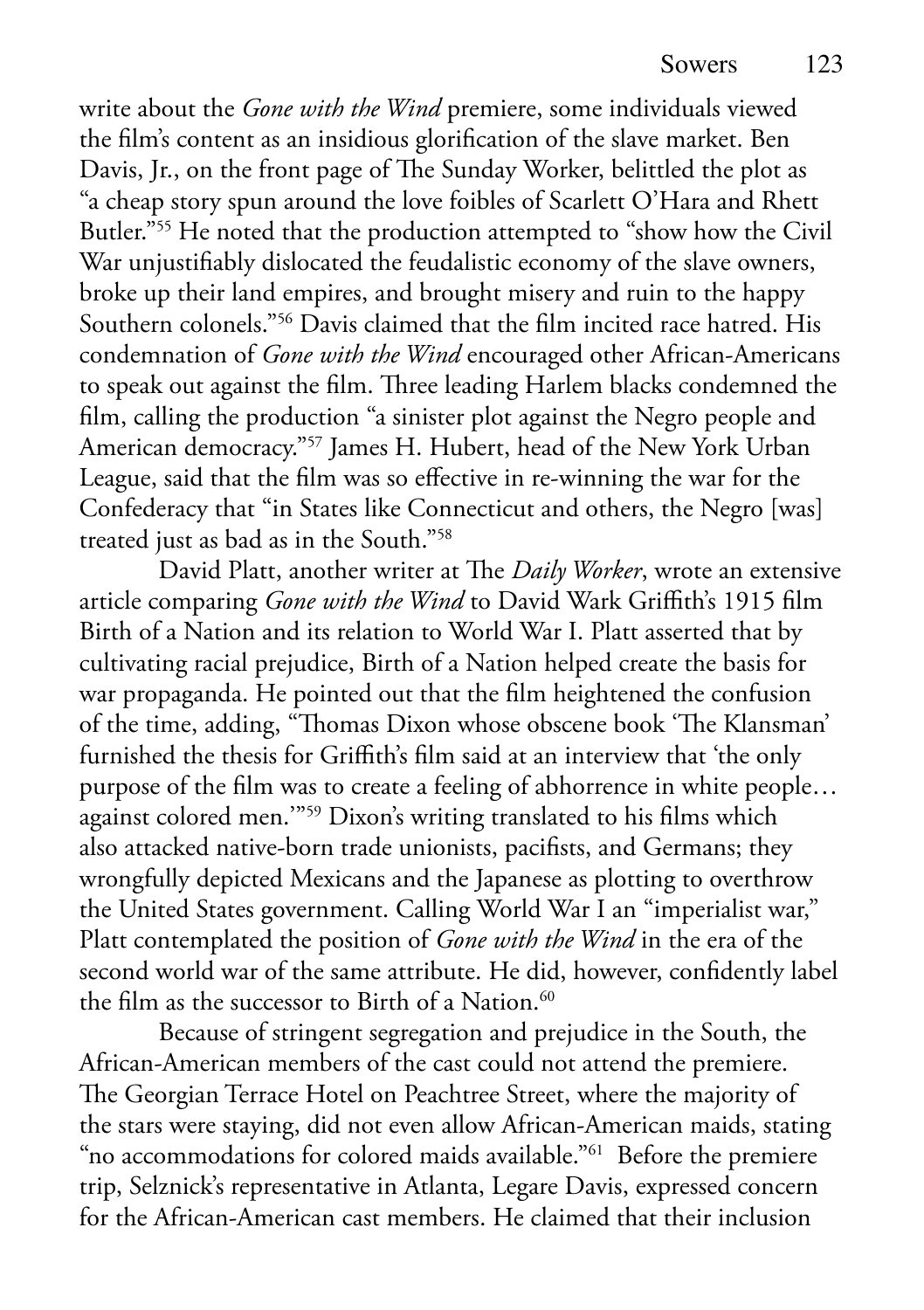in the premiere activities "might cause some comment and might be a handle that someone could seize and use as a club."62 Mayor Hartsfield acknowledged the actors' efforts at the premiere, however, asking the audience to "applaud the Negro members of the cast, none of whom was present."63 He specifically asked that Selznick and others from Hollywood take back to actress Hattie McDaniel a tribute of praise from Atlanta. The actors' absence was, undoubtedly, an effort to avoid confrontation and hostility.

Other African-Americans praised the film. Hattie McDaniel, who played the role of the slave, Mammy, wrote "this is an opportunity to glorify negro [sic] womanhood. Not the modern, streamlined type of negro [sic] woman, who attends teas and concerts in furs and silks, but the type of negro [sic] of the period that gave us Harriet Tubman, Sojourner Truth, and Charity Still."64 She explained that she "knew that Mammy would have to wear a handkerchief on her head, to depict her people in slavery, but this would only serve to emphasize the improved status of [her] race today." The *Los Angeles Times* called her acting "a scene-stealing effort."65 Jimmie Fidler of the *San Francisco Chronicle* pointed out, "I don't think it will be easy for me to laugh at Hattie's comedy in the future, for I'll never be able to overlook the tragic fact that a very great artist, whose skin unfortunately happens to be black, is being wasted."66 Hattie's riveting portrayal of Mammy earned her an Academy Award for Best Supporting Actress in February 1940.<sup>67</sup>

Yet, her role emphasized racial stereotypes. Journalists referred to McDaniel as a "negro [sic] actress," whose plantation laughter and black looks were quite convincing.68 An article, "'Mammy' of Tara Paid High Tribute," did not pay respect to her acting talents, but praised her abilities in vaudeville song and dance.<sup>69</sup> African-American choir members attending the premiere wore "antebellum plantation garb, great widebrimmed straw hats, bright cotton shirts and dresses, and red bandanas, while singing 'Thank the Lord.'" Newspapers portrayed African-American spectators as "Negroes [standing] on the porches of blackened tumbledown shacks," while the celebrity motorcade passed through Atlanta on its way to the premiere.70 Even advertisements displayed illustrations of African-Americans in slave dress, such as Aunt Jemima.<sup>71</sup>

Butterfly McQueen's role in the film did not aid the African-American persona either. Her portrayal of Prissy captured the stereotype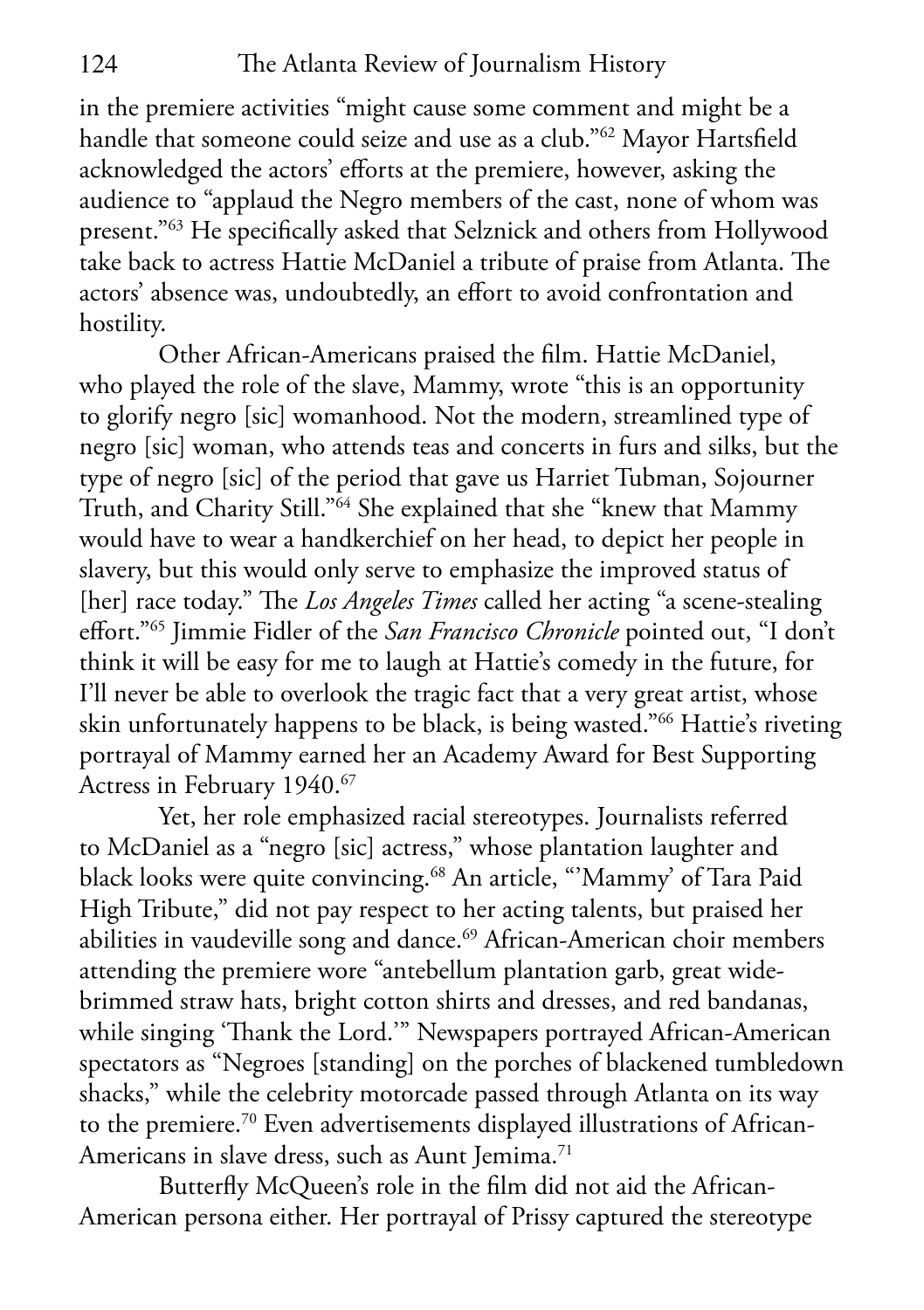of blacks as stupid, silly, and the cause for a joke. Director George Cukor even commented that McQueen played the "nigger through and through."72 In a later article, Malcolm X commented on his childhood, "I remember one thing that marred that time for me...I was the only Negro in the theatre, and when Butterfly McQueen went into her act, I felt like crawling under the rug"(X and Haley  $42$ ).<sup>73</sup> Although McQueen was a great actress who concentrated on embodying the character, Prissy was not a popular representation among and for the African-American community.

Despite her unfortunate portrayal of Prissy, Butterfly McQueen made strides in the acting community for racial equality. In early December 1939, she was the first African-American professional to become a life member of Equity, a Broadway labor union. Soon after her purchase of lifetime membership, all "colored pros in B'way shows" were required to join.<sup>74</sup> Equity conditions applied only to Broadway and traveling performances, excluding colored shows in Harlem.75

From the screen to the street, segregation and racist tones were heavily felt in the South. In the *New York Age*, a front-page article covered the story of an African-American man from a small town in Georgia, petitioning to the National Association for the Advancement of Colored People (N.A.A.C.P) for an anti-lynching bill. The man, whose identity was withheld for his protection, pleaded, "the colored people have got no liberty and no freedom down here. Listen, the colored people have been to two wars and come back home, and the white people come and beat and treat us bad than any nation in the world."76 The article added that African-Americans had no say or representation in government and education; some did not even make enough money to buy food or clothing.

The N.A.A.C.P. received a signed petition from African-American Georgians, all of the signatures showing "a labored writing that bespoke grimy toil, high courage, and real hope."77 In response to the petition, executive secretary of the N.A.A.C.P. Walter White stated that there should be funding and other help to "put the Federal Government squarely behind this fight."78 In South Carolina, a white attorney named Joseph A. Tolbert urged Federal action to be taken against the Ku Klux Klan for the abduction of Elrod Neely, a colored World War I veteran.79 Tolbert provided District Attorney Oscar H. Doyle with a full report of the Neely incident, but was told that the government was without jurisdiction in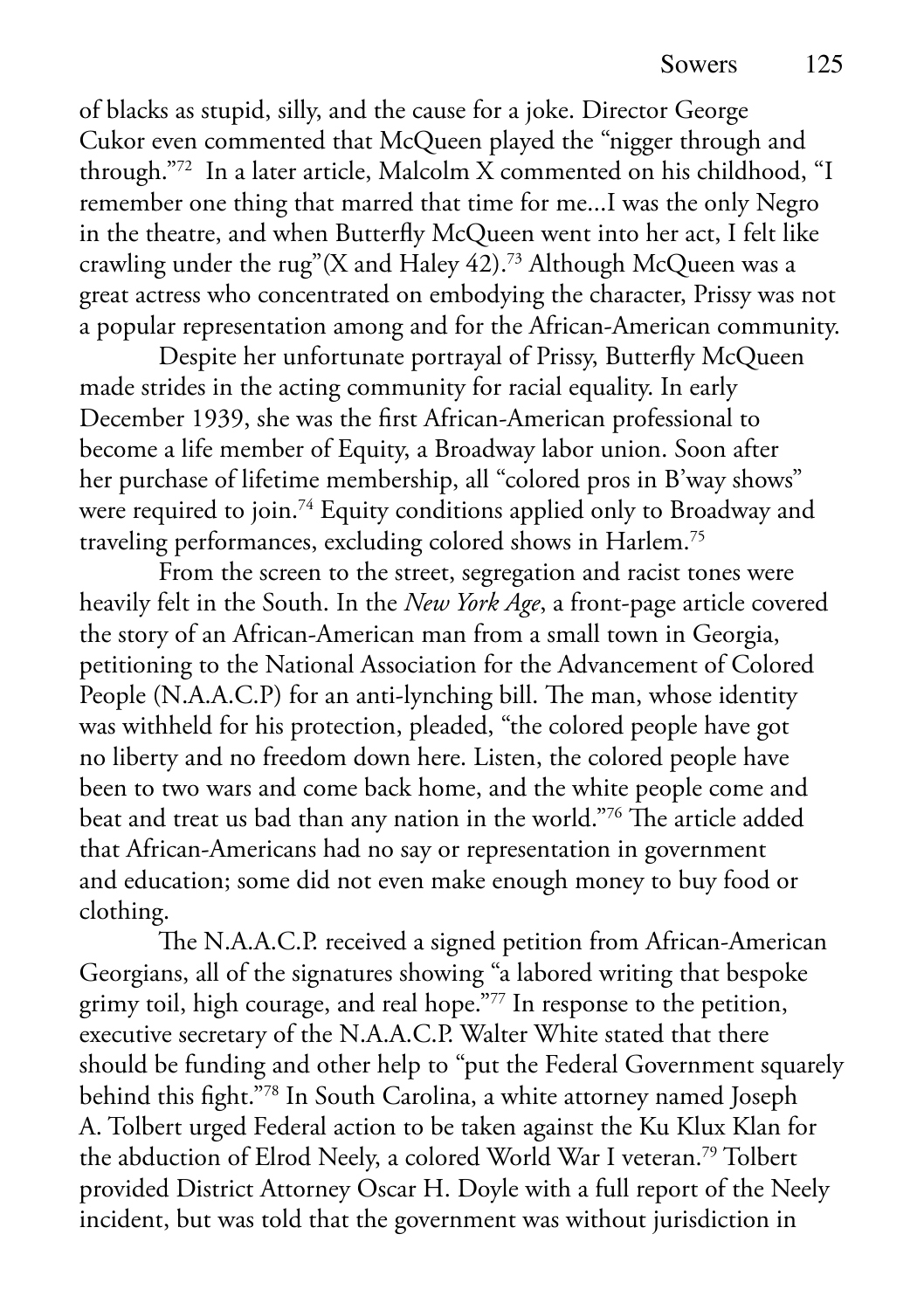the matter. In many cases, even with help from white supporters, the N.A.A.C.P. and other African-American civil rights activists could not employ government action against the travesties bestowed upon their race.

Despite the negative comments, attacks on the film, and publicity of the African-American civil rights campaign, *Gone with the Wind* achieved great success in the box office. The *Wall Street Journal* said the fine realism of the death struggle of the wounded South and its shattered men reflected similar scenes enacted in Europe and Asia because of World War II.<sup>80</sup> While the United States was officially neutral until 7 December 1941, the nation and its people were audience to the battles in other parts of the world. Such relation to the war was, undoubtedly, a positive factor in its success. Although the American people were not directly involved in World War II at the time, they could sympathize with the soldiers and families of those at war through the film. *Variety* reported that first week box office returns from initial showings of the film revealed "hefty grosses."81 Correspondents in Boston, Cincinnati, and Atlanta, the only out-of-town venues open to the film at the time besides Broadway, stated that the film held down receipts despite box office queues. The Atlanta premiere opening finished the first week with a "capacity biz of \$25,000, showing two-a-day."82 With such success, *Gone with the Wind* commanded the highest rental charge of any film at that time.

Although the film triumphed at the box office, some journalists questioned the stars' lasting-power. Jimmie Fidler of the *San Francisco Chronicle* wondered, "Where does Vivien Leigh go from here? Will '*Gone with the Wind*' be her springboard to top-flight stardom—or will it be a millstone around her pretty neck?"83 He pointed out the danger that Leigh might not be able to top her portrayal of Scarlett O'Hara. Yet, he also advised readers not to condemn her as a "one-picture flash-in-the-pan" simply because her future roles may fail to measure up to her portrayal of Scarlett. Fidler sadly acquiesced to the fact that Hattie McDaniel would return to playing "incidental, comedy maids, of course."84 He maintained that "an actress comparable to the immortal Marie Dressler has flashed like a dark meteor across the screen—and now must disappear because Hollywood can't give her adequate parts." Clark Gable's position was not questioned, as he was a top male lead actor of the era.

The fashions in *Gone with the Wind* impacted women's dress and appearance.<sup>85</sup> With the announcement of Scarlett O'Hara's 18-inch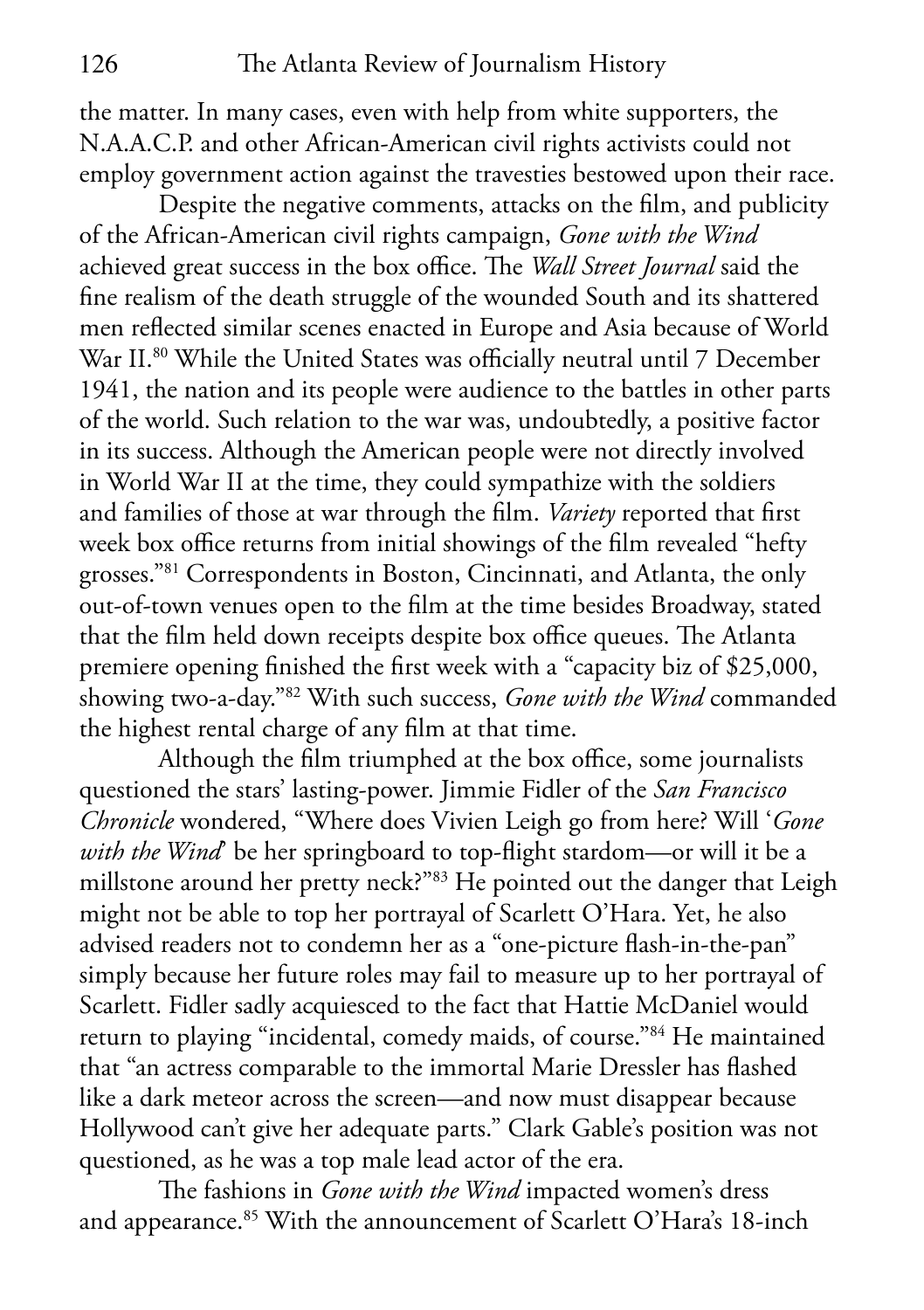waistline, every woman in America wanted one too. Scarlett's slender waist influenced the feminine world to keep calories low and increase exercise.<sup>86</sup> Atlanta saw a rise in corset sales as the premiere approached. The Eager & Simpson corset shop advertised "The Waist of the Wasp Without the Sting!" while promoting a new line of girdles: "Try the new 'Le Gant' Girdles...They are here with '*Gone with the Wind*.'"87

In department stores, window dressers had difficulty in clothing mannequins that were too large for the Old South styles. Fashion designer Walter Plunkett, who designed

all of the costumes for the film, and the chief of the film's wardrobe department, Edward P. Lambert, determined that modern women were already wearing at least double the amount of cloth that had been used in dress for many years.<sup>88</sup> Monte Westmore, in charge of Selznick's make-up department, predicted that women would wear hoop skirts and bustles, accompanied by longer hair. In effect, curves would replace straight lines and color tones would be richer; the achievement was extreme femininity.

The movie also influenced the commercial market. Two new *Gone with the Wind* fragrances were made available, just in time for Christmas. Packaged in gleaming plastic bottles with gold finish, the colognes resembled the figure of an Antebellum woman.<sup>89</sup> With a ribbon around her waist and encased in a transparent box, the fragrances retailed at one dollar. New fashions derived from the film essentially boosted cotton sales. Plunkett and Lambert expected that many dresses would be made of cotton, rayon, or artificial silk, the latter two being made from a cheap grade of cotton called linters. This awaiting expectation pushed Southern organizations, such as the board of directors of the Memphis Cotton Festival, to intensify their campaigns and induce the women of the nation to wear more cotton.<sup>90</sup>

The cotton industry appointed a special committee to tackle dress industry problems. The committee launched "an intensive campaign...to organize the unorganized portions of the rayon and cotton dress industry throughout the country."91 The general manager of the Dress Joint Board, in contrast, explained, "there is very little difference between the cotton garment shop and the regular dress shop...the only difference is in selling."<sup>92</sup> The organization of the cotton dress shops and firms, which were not all unionized, would level out competition opportunities as well as save conditions in the silk dress shops. Reports showed a 4.9 percent increase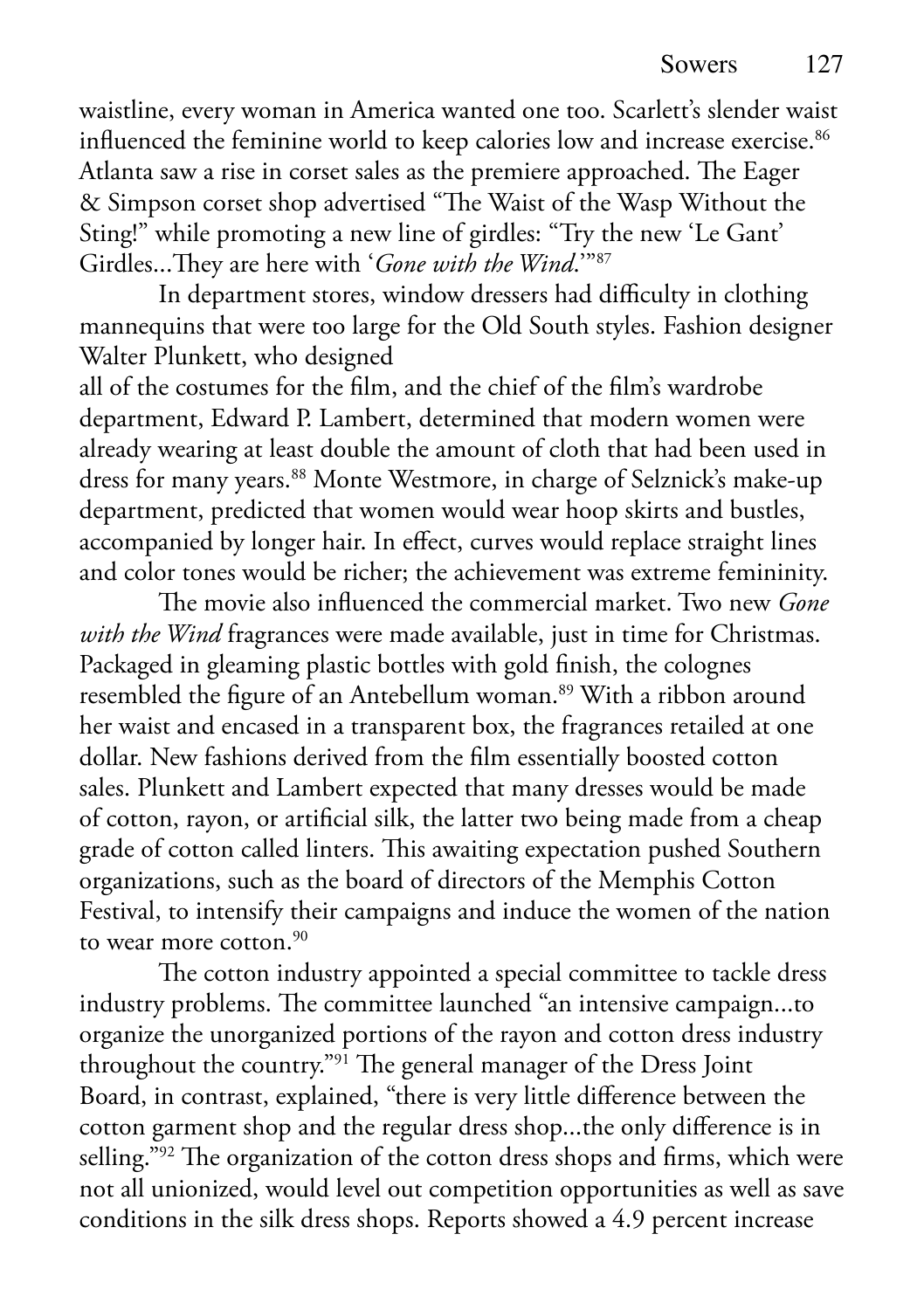in Alabama, Georgia, and Tennessee cotton mill operations.<sup>93</sup> The South also won its first victory in the long fight for freight rate parity when the Interstate Commerce Commission ruled that rates on certain Southern products were "unreasonable, unjustly discriminatory and unduly prejudicial to the Southern market."94 Southern rates were placed on parity with rates for competing goods manufactured in the North.

Atlanta businesses also banked on the movie's influence. The Columbia Broadcasting System (CBS) saluted Atlanta in their Friday, December 8, morning program, drawing attention to Atlanta as the "colorful 'Crossroads of the South' and its advancement in the affairs of the nation and the world of commerce."95 Advertisements described Atlanta as majestic, supreme, and cultured; they honored those who survived Sherman's burning of the city and Reconstruction. Some businesses focused on their own survival from the war. The Atlanta Gas Light Company ran an advertisement that read, "Not even during the Battle of Atlanta did gas service fail."96 Other institutions related themselves to characters of the film, as well as its author, Margaret Mitchell. Washington Seminary advertised itself as "An Institution of Cultural Education for the Careens and Suellens of Today."97 The women's school also praised its many graduates, "among those of whom [it was] justly proud, the renowned Margaret Mitchell." The romantic nature of these ads appealed to the heart and pride of Southern citizens.

Special exhibits presented material related to *Gone with the Wind*. The Carnegie Library transformed into "a *Gone with the Wind* museum for the week," displaying all fourteen foreign editions of Mitchell's book in the main hall. In addition, each library department featured a special display of Atlanta Civil War days. The collections included full color costume plates from the film, a series of wash drawings used in designing production settings, a children's department with dolls costumed in the Antebellum style, and other presentations of old photographs, flags, Civil War artifacts, and memorabilia.<sup>98</sup> Some items were loaned from private collections, while others were available from Selznick Co. An elaborate miniature model of 1860's Atlanta became permanent property of the Atlanta Historical Society as the gift of David O. Selznick. The models included a large scale model of Tara, a smaller rendition of Peachtree Street during Reconstruction, and the old Atlanta train shed and its surroundings.<sup>99</sup>

Not only were Atlanta establishments affected by the premiere,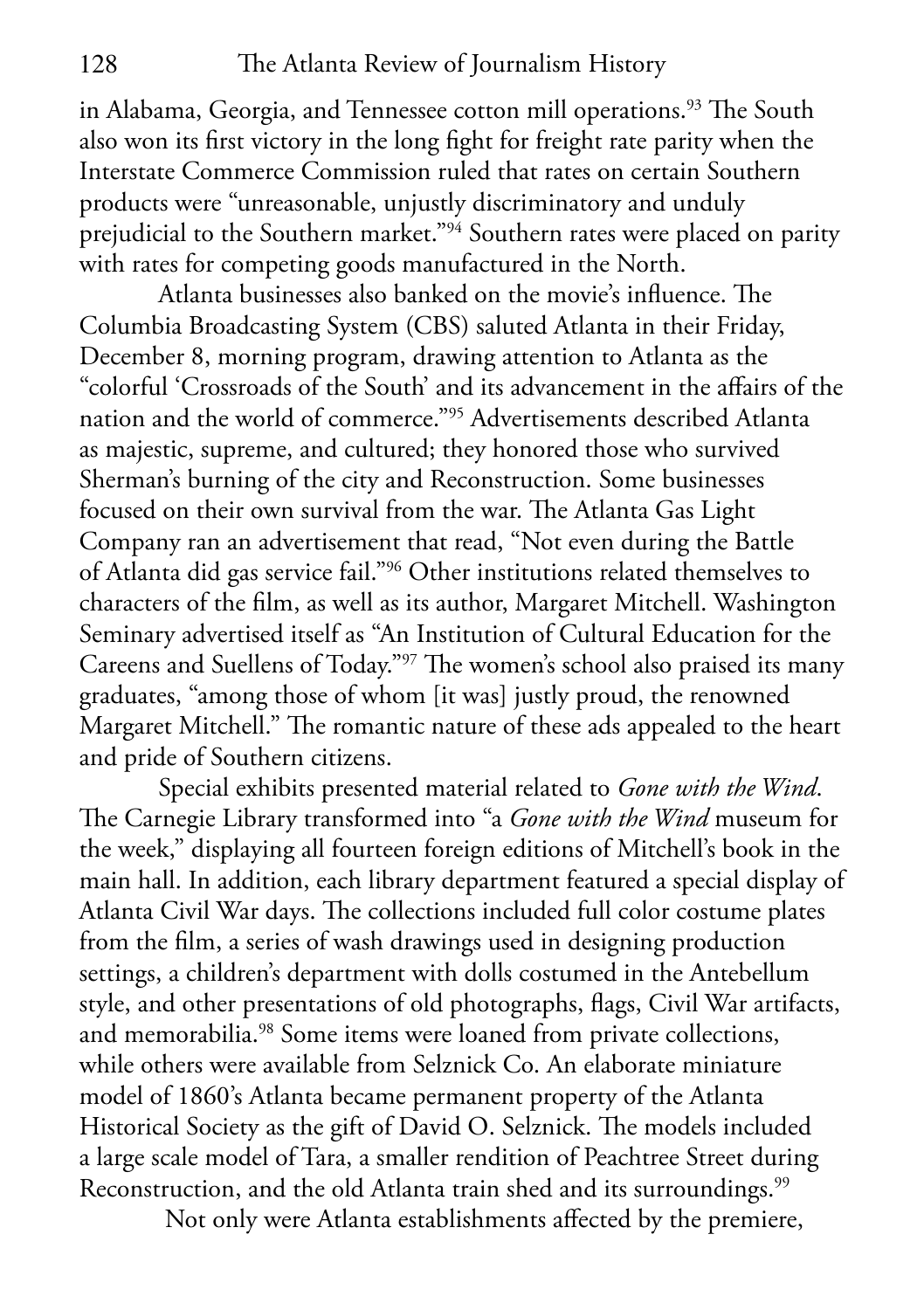but those across the nation felt its significance as well. In New York City, "for the first time since the twin premiere of 'Hell's Angels,' in 1930," pedestrians had to show a movie ticket to walk along parts of Broadway.100 At the New York premiere, 300 policemen controlled the crowds near the Capitol and Astor Theatres. A harried taxi driver growled, "And to think a rebel had to start all this." In Los Angeles, the 13th Annual Doll Show exhibited Rhett Butler and Scarlett O'Hara dolls "as the central figures... in one glass case."101 Sororities at the University of Southern California and the University of California in Los Angeles, chose *Gone with the Wind* themes for social events; Sigma Kappa pledges "chose '*Gone with the Wind*' as the motto for their party."102

The premiere of *Gone with the Wind* stirred up emotions for the citizens of Atlanta. Author Margaret Mitchell said in a speech at the premiere, "This has been a great emotional experience for me. To me it was a great thrill. I feel it has been a great thing for Georgia and the South to see the Confederates come back."<sup>103</sup> Atlanta society leaders reflected her sentiments. Robert Strickland, president of the Georgia Trust Company, told friends, "I've been sitting in there crying, and, by God, I'm not ashamed to say so."104 Tarleton Collier of The *Atlanta Georgian* wrote that even if the film's depiction of the Old South never really existed, the important point was that Southerners believed in that ideal; they clung ardently to it as a faith.105 He believed that the film's conception of the Old South was noble, and that Southerners were ennobled by it. Even Northern writers saw the movie's effects. Edwin Camp, writer for the *New York Times*, suggested that the movie gave new generations a romantic interest and sentimental feeling for the Confederacy that they were unable to obtain from textbooks or from those who fought in the war. The South experienced great pride that was not seen by the nation as sectionalism, but as the sentimental spirit of gallantry.106

News coverage of the premiere of *Gone with the Wind* in Atlanta showed many perspectives regarding the Antebellum Old South, Confederate Americans, and racial equality. The extravagant celebrations emphasized the separation between white and African-American communities. The elite society members of Atlanta were proud of their Confederate heritage, and newspapers reminisced of that era. Southern newspapers did not cover stories concerning African-American civil rights or even portray them in a positive, equal manner. The only publications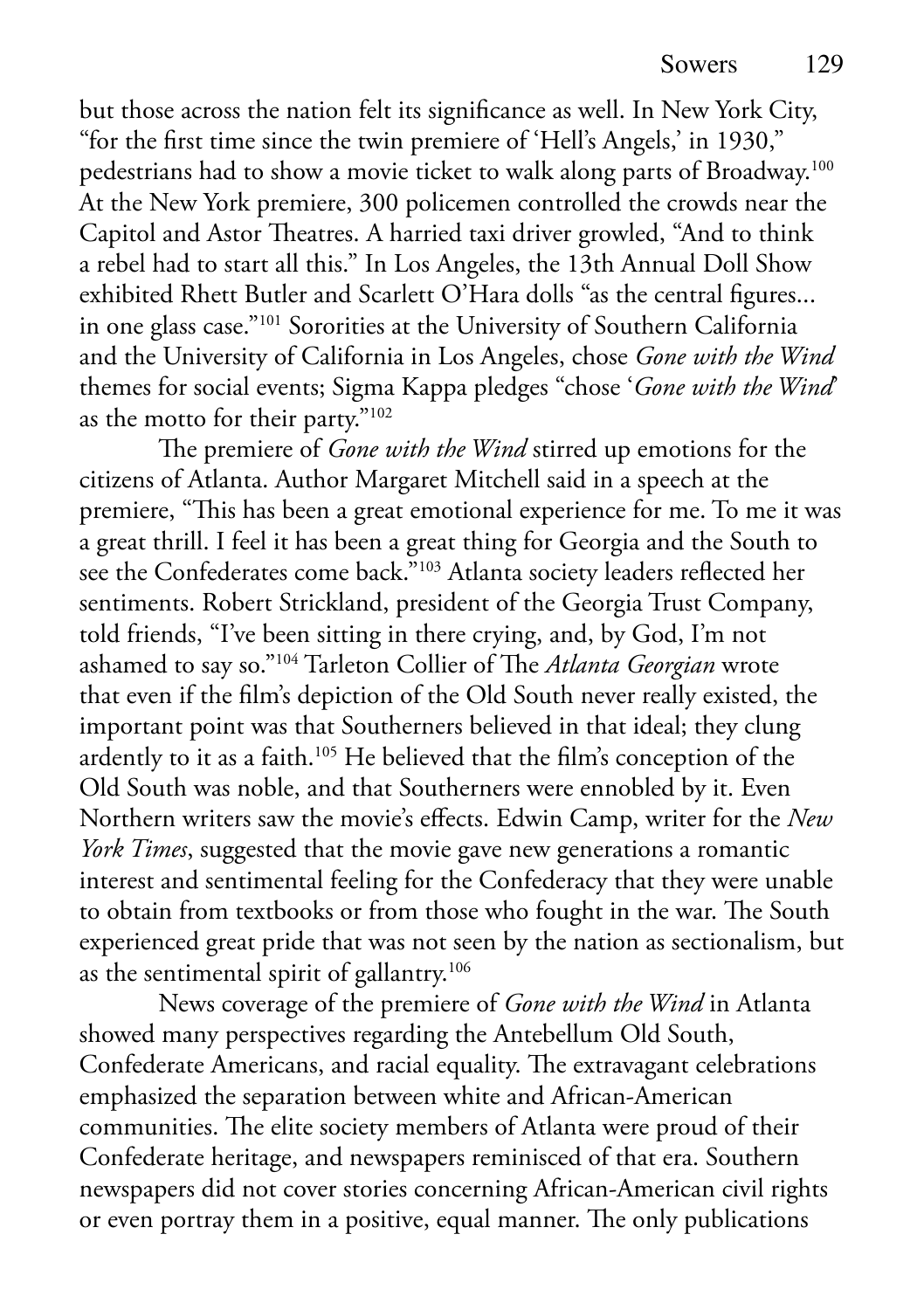to print African-American viewpoints and struggles were their own newspapers and the Communist press. Circulation of these newspapers did not fully or easily extend to the white community, where segregation and racism was strong. The film became so popular among white Americans that a *Gone with the Wind* phenomenon spread throughout the nation, especially in Atlanta. The book and film affected Atlanta business and dress, even improving the Southern cotton industry. *Gone with the Wind* not only captivated moviegoers, but also caused communities to reflect on the history of the South and its people.<sup>107</sup>

The popularity of the *Gone with the Wind* film and premiere turned into a sectional and cinematic mythology of the Old South; their beliefs about the war and the era outweighed the historical facts. Janice Hume and Noah Arceneaux observe that the construction of these monuments and rituals "form a crucial element of an imagined community through which disparate groups envision themselves as part of a collective with a common past, present, and future;" Carolyn Kitch points out that media serve as "important sites of meaning-making, community-building, and reminiscence."108 Atlanta's focus on the Confederacy, Confederate memorials, and Antebellum traditions allowed the white community to romanticize the era and form a collective that was proud of its past while forgetting the tragedies and struggles of former slaves and the current African-American community. As the African-American and Communist press attacked and disapproved of the film, the cinematic mythology created by the premiere festivities seemed to justify the segregation and inequality of the time period. American Studies scholar Hayden White affirms this note, stating, "history's greatest source of strength is its intimate connection with its literary basis…journalism also provides an intimate connection between history and the public."109 Atlanta society's intimate connection with the *Gone with the Wind* film, novel, and media coverage formed a mythology that disregarded realistic, historical truths.

In conclusion, through the phenomenon of *Gone with the Wind* and its highly successful premiere, Atlanta and Southern society found a collective memory of the Old South and the Confederacy that romanticized the past. The power of the film and press coverage surrounding the premiere manifested the way white people wanted to remember the Old South. Such mythology and collective memory also intensified the gulf between the ways blacks and whites remembered the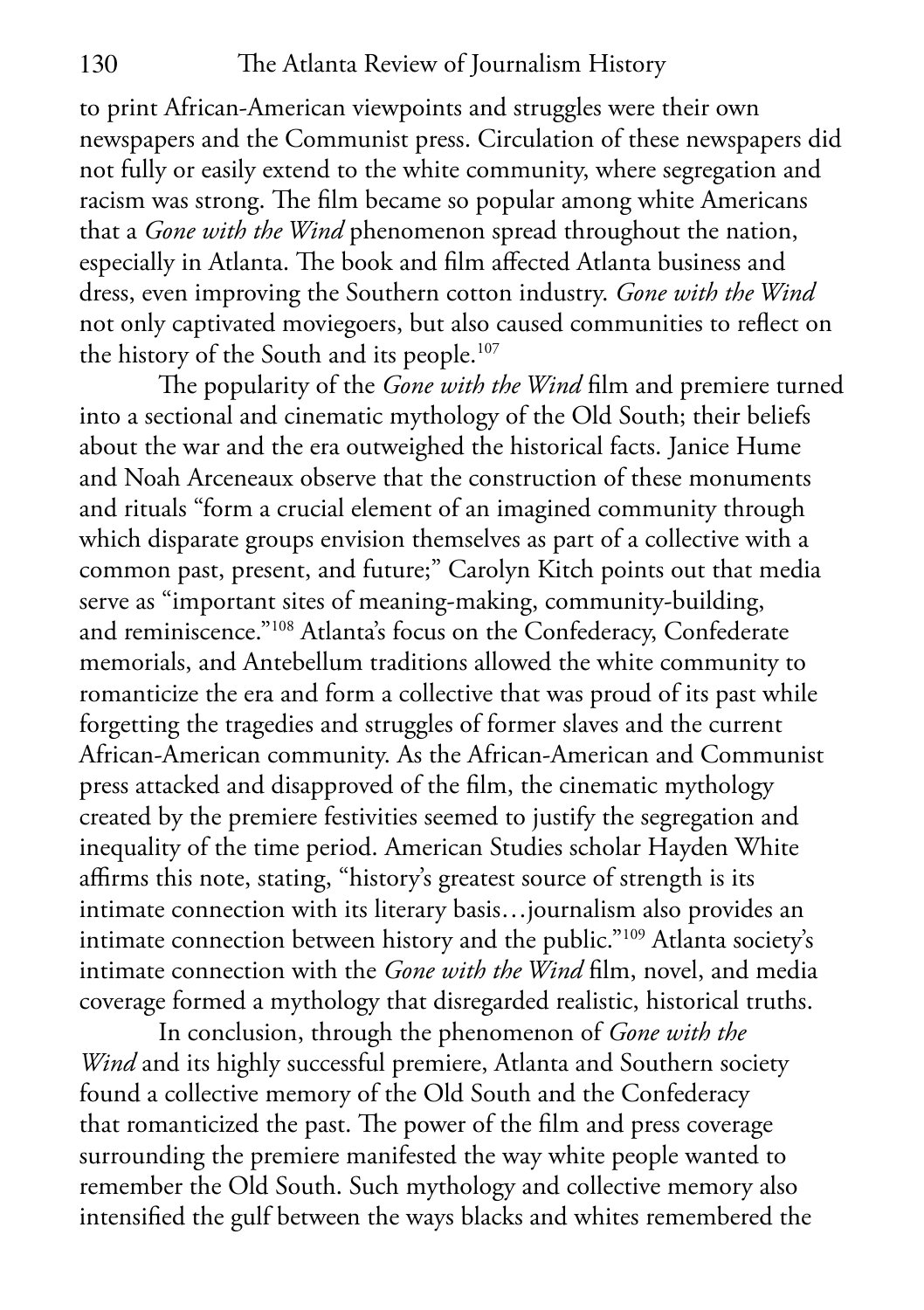past. Not only were their memories different, but also their willingness to work toward civil rights and liberties was affected. The media coverage of differing views concerning the Atlanta premiere of *Gone with the Wind* demonstrates the culture of 1930s Atlanta and the beginning of change in that culture, evidenced in the responses from the African-American and Communist newspapers. The different views regarding the film and premiere portrayed the different faces of Scarlett in the American public and what these views meant to our changing country in all aspects of life and culture.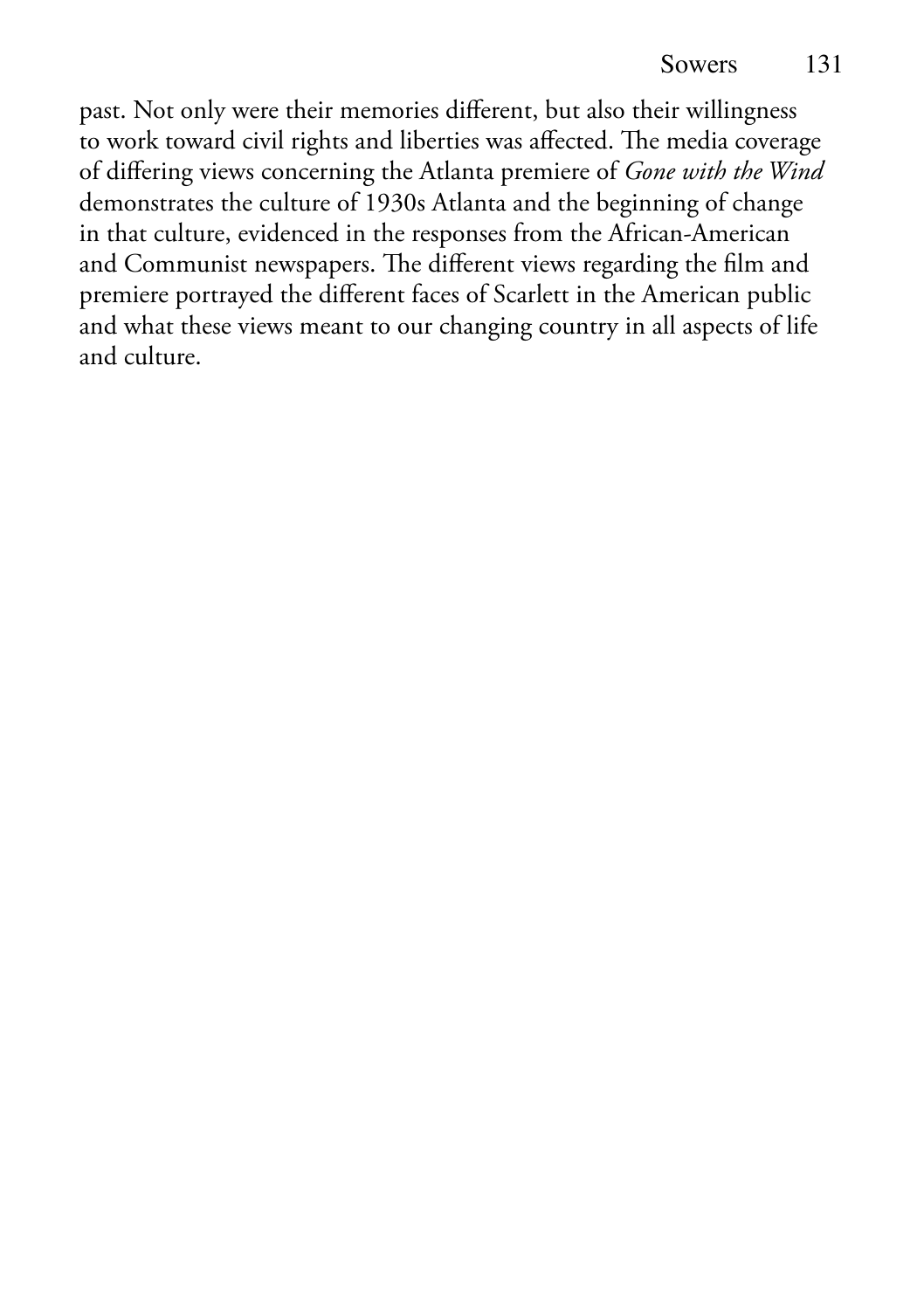132 The Atlanta Review of Journalism History

### **Endnotes**

- 1 Herb Bridges, *Gone with the Wind: The Three-Day Premiere in Atlanta* (Macon, GA: Mercer University Press, 1999) 1-24, 49-55, 131-35, 97-219.; Richard Harwell, ed., *Margaret Mitchell's Gone with the Wind Letters 1936-1949* (New York: Macmillan Publishing Co., Inc., 1976) 297-98, 311-14.. *Gone with the Wind* became so popular that Selznick and Metro-Goldwyn-Mayer faced pirating from several countries. In August 1940, reports from Japan and Greece described plans for movie production and serialization of the novel in newspapers. Informed of the incidents, Margaret Mitchell claimed that she would like to see a Japanese movie of her novel. "If they placed it back in the sixties," she said, "the Japanese Confederates would doubtless be marching to defend Atlanta in Samurai armor and Scarlett would be dashing about in a 'ricksha instead of a buggy." Though this comment expressed light-hearted humor, Mitchell and Selznick demanded contracts and payment for pirated material abroad.
- 2 "*Gone with the Wind* Day Proclaimed," *Atlanta Georgian* 6 Decemer 1939.; John C. Flinn, "Film Showmanship," *Variety* (20 December 1939).; Louella O. Parsons, "'Gone with Wind' Hailed Biggest Picture in Years," *Atlanta Georgian* 4 December 1939..
- 3 "Tumultuous Atlanta Preens for Premiere," *Memphis Commercial Appeal* 15 December 1939.
- 4 Meyer Berger, "Atlanta Is Won by Film of Past," *New York Times* 16 December 1939.. Berger was sent by the *New York Times* to cover the premiere in Atlanta. His accounts over two days were spread on page one and carried over with art layouts. "Atlanta Is Won By Film of South" has different content than "Atlanta Retaken By Glory Of Past." *Variety* also pointed out that Hearst's Georgian went defunct on 17 December, 1939.
- 5 "Car, Bus Routes Are Rearranged for Festival Days," *Atlanta Constitution* 14 December 1939.
- 6 "Details of Star Parade Here Revealed," *Atlanta Georgian* 1 December 1939.
- 7 "Police and Aides Ready for Festival," *Atlanta Georgian* 13 December 1939.
- 8 "All Seats Sold for 'Gone with Wind' Ball," *Atlanta Georgian* 8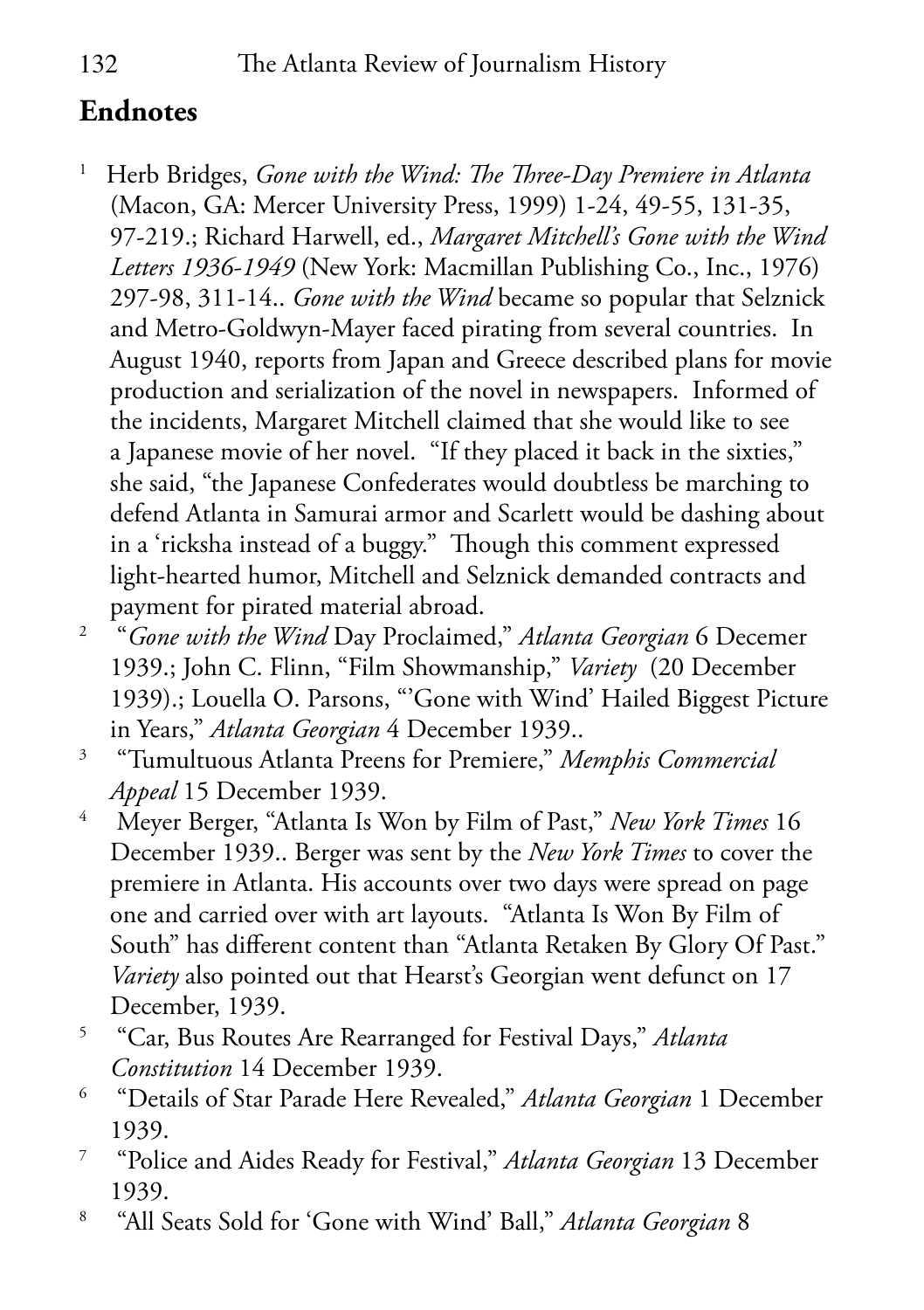December 1939.

- 9 "Policemen Get Premiere Instructions," *Atlanta Georgian* 13 December 1939.
- 10 "Crooks Celebrate 'Gone with Wind'," *Atlanta Georgian* 15 December 1939.
- <sup>11</sup> Inez Robb, "Scalpers Here Tear Hair; Price Okay, but No Tickets," *Atlanta Georgian* 14 December 1939.
- 12 Meyer Berger, "Atlanta Retaken by Glory of Past," *New York Times* 15 December 1939.
- 13 "Atlantan Owns 'Sherman's' Bed," *Atlanta Georgian* 3 December 1939.
- <sup>14</sup> Berger, "Atlanta Retaken by Glory of Past."
- <sup>15</sup> Robert Quillen, "Atlanta Should Be Proud of Tribute to South," *Atlanta Constitution* 14 December 1939.
- 16 "Atlanta to Recall War," *New York Times* 12 December 1939.
- <sup>17</sup> Lee Rogers, "New Generation to Learn of Old from Epic Film," *Atlanta Constitution* 15 December 1939.; Bridges, *Gone with the Wind: The Three-Day Premiere in Atlanta*.; Anne Edwards, *Road to Tara: The Life of Margaret Mitchell* (New Haven, CT: Ticknor & Fields, 1983).. Newspaper reports describing the Loew's Grand Theatre facade stated that it portrayed Tara, home of Scarlett O'Hara, while others claimed that the facade was reminiscent of Twelve Oaks, Ashley Wilkes' ancestral home. Margaret Mitchell did not think the exterior of the theatre looked anything like the Tara from her book. Margaret Mitchell, *Gone with the Wind* (New York: Macmillan Publishers, 1936).
- <sup>18</sup> Rogers, "New Generation to Learn of Old from Epic Film."
- <sup>19</sup> Polly Peachtree, "Butlers and Chauffeurs Wanted for Service at Premiere Ball," *Atlanta Georgian* 5 December 1939.
- 20 Berger, "Atlanta Retaken by Glory of Past."; Bridges, *Gone with the Wind: The Three-Day Premiere in Atlanta*..
- 21 Keeler McCartney, "League Ball Fund to Aid Charity," *Atlanta Georgian* 10 December 1939.
- 22 "Mitchell Tells Gratitude," *Atlanta Georgian* 3 December 1939.. In one article, Margaret Mitchell declined the Junior League's invitation to the charity costume ball because she needed to take care of her ailing father. The article"Margaret Mitchell Tells Gratitude" stated that she was in poor health. In actuality, she denied the invitation to square an old grudge between herself and the Junior League, as they had refused her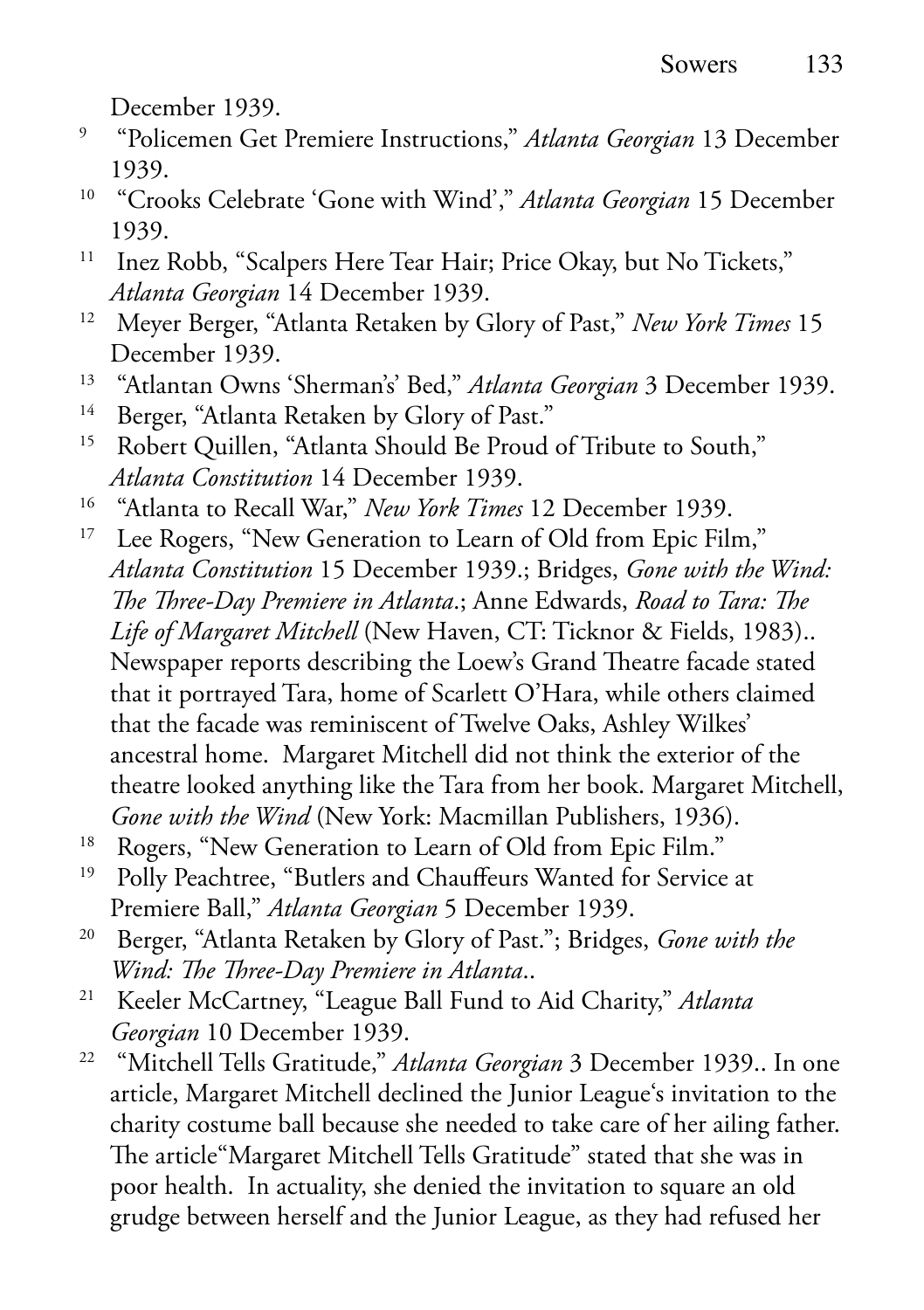membership years earlier.

- <sup>23</sup> Harry Martin, "'*Gone with the Wind*' Premiere Climaxes a Big Day in Atlanta," *Memphis Commercial Appeal* 16 December 1939.
- 24 Bridges, *Gone with the Wind: The Three-Day Premiere in Atlanta*.; "Charity Ball Guests to Get Souvenir Book," *Atlanta Georgian* 12 December 1939.; Edwards, *Road to Tara: The Life of Margaret Mitchell* 282-83.; Luke Greene, "Clark Gable and Vivien Leigh Marvel at Cyclorama," *Atlanta Constitution* 16 December 1939.; "'Gone with Wind' Festivities Bring Many to Atlanta," *New Orleans Times-Picayune* 13 December 1939..
- <sup>25</sup> Polly Peachtree, "Club Issues Invitations to Own 'Gwtw' Premiere," *Atlanta Georgian* 12 December 1939.
- 26 Polly Peachtree, "More 'Gwtw' Doings," *Atlanta Georgian* 12 December 1939.
- <sup>27</sup> Yolande Gwin, "Buggy-Riding Etiquette of the '60's Reviewed for Approaching Festival," *Atlanta Constitution* 1 December 1939.
- <sup>28</sup> "Debutante to Spend Month 'on Campus' as Penalty for Attending Ball, Premiere," *Atlanta Constitution* 15 December 1939.
- 29 "Debutante to Spend Month 'on Campus' as Penalty for Attending Ball, Premiere."
- 30 Ralph Smith, "In Crackerland," *Atlanta Journal* 3 December 1939.
- 31 Smith, "In Crackerland."
- <sup>32</sup> "Atlanta's Gone Completely 'Wind'; Premiere Becomes a 4-Day Civic Fest," *Variety* (13 December 1939).
- 33 "Atlanta's Gone Completely 'Wind'; Premiere Becomes a 4-Day Civic Fest."; "'Eternal Flame of Confederacy' Relit, Rededicated," *Atlanta Constitution* 15 December 1939.. The Constitution stated that the flame was of the Confederacy, while *Variety* called it "Atlanta's perpetual light."
- 34 Tarleton Collier, "Lest We Forget," *Atlanta Georgian* 14 December 1939.
- 35 Annie Laurie Fuller Kurtz, "Tribute from South," *Atlanta Constitution* 5 December 1939.
- 36 "Jefferson Davis Statue Row Grows," *Atlanta Constitution* 2 December 1939.
- <sup>37</sup> Colonel Thomas Spencer, "Colonel Spencer Laughs at Northern Criticisms," *Atlanta Constitution* 14 December 1939.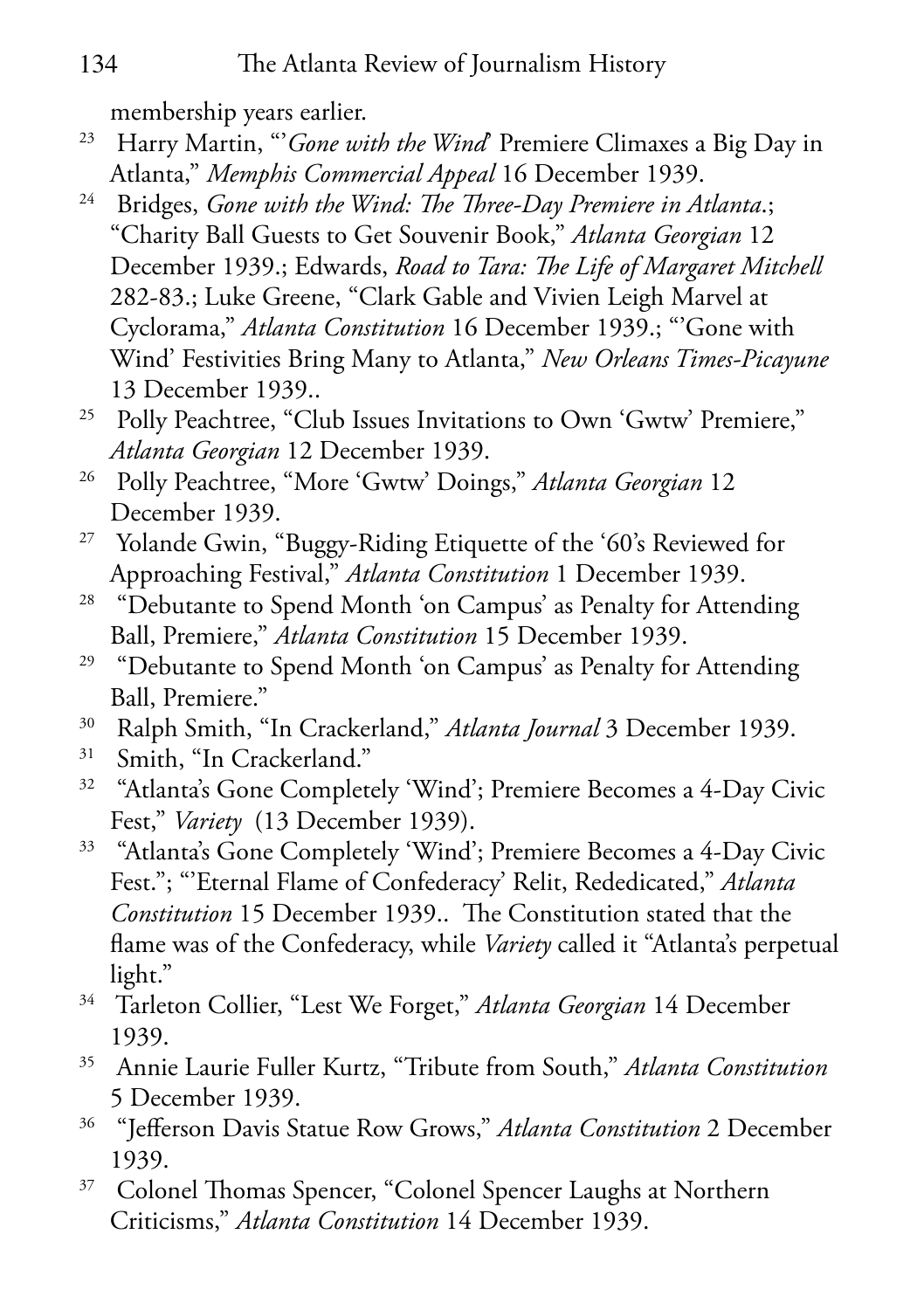- 38 Spencer, "Colonel Spencer Laughs at Northern Criticisms."
- 39 Ralph McGill, "One Word More," *Atlanta Constitution* 14 December 1939.
- 40 McGill, "One Word More."
- 41 McGill, "One Word More."
- 42 Flinn, "Film Showmanship."
- 43 Ruth Campbell, "'Heaven Bound' Recommended to Visitor as a Must See! 'Damnyank' Asks About City's Sights," *Atlanta Georgian* 4 December 1939.
- 44 Luke Greene, "Four Confederate Veterans Will Attend Premiere in Sunday Best --- and an Actress or Two May Get Kissed," *Atlanta Constitution* 13 December 1939.
- 45 "Careen Visits Veterans," *New York Times* 15 December 1939.
- 46 Edwin Camp, "'Gone with Wind' Stirs the South," *New York Times* 17 December 1939.
- 47 "Southern Phrases Puzzle the Yanks," *Atlanta Constitution* 3 December 1939.
- 48 "Sorority to Hear Miss Myrick Talk," *Atlanta Georgian* 5 December 1939.
- 49 Angelo Herndon, "Where That 'Rebel Yell' Came From! Daughter of Dixie Planter 'Advised' Gwtw Producers," *Daily Worker* 28 December 1939.
- 50 Herndon, "Where That 'Rebel Yell' Came From! Daughter of Dixie Planter 'Advised' Gwtw Producers."
- 51 "*Daily Worker* Critic Forced out of Job on Refusal to Attack '*Gone with the Wind*'," *New York Times* 22 December 1939.; "Finds Little to Laud in 'Gone with Wind'," *New York Times* 28 December 1939.; Sean Matgamna, Reason in Revolt: An Injury to Whom?, Available: http://www.workersliberty.org/node/926, 27 November 2006.. Howard Rushmore went unpaid as movie reviewer because of the Stalin-Hitler Pact. On August 23, 1939, Stalin and Hitler signed a Soviet-German non-aggression pact. This ensured Hitler that he would not have to fight a war on two fronts and lined Russia up as a supplier of raw materials to Germany for the war. With such economic strain on Russia and the decline of Communist factions outside of Russia, funding declined. After the Nazis attacked Poland and World War II began, Soviet troops occupied eastern Poland. Union of Soviet Socialist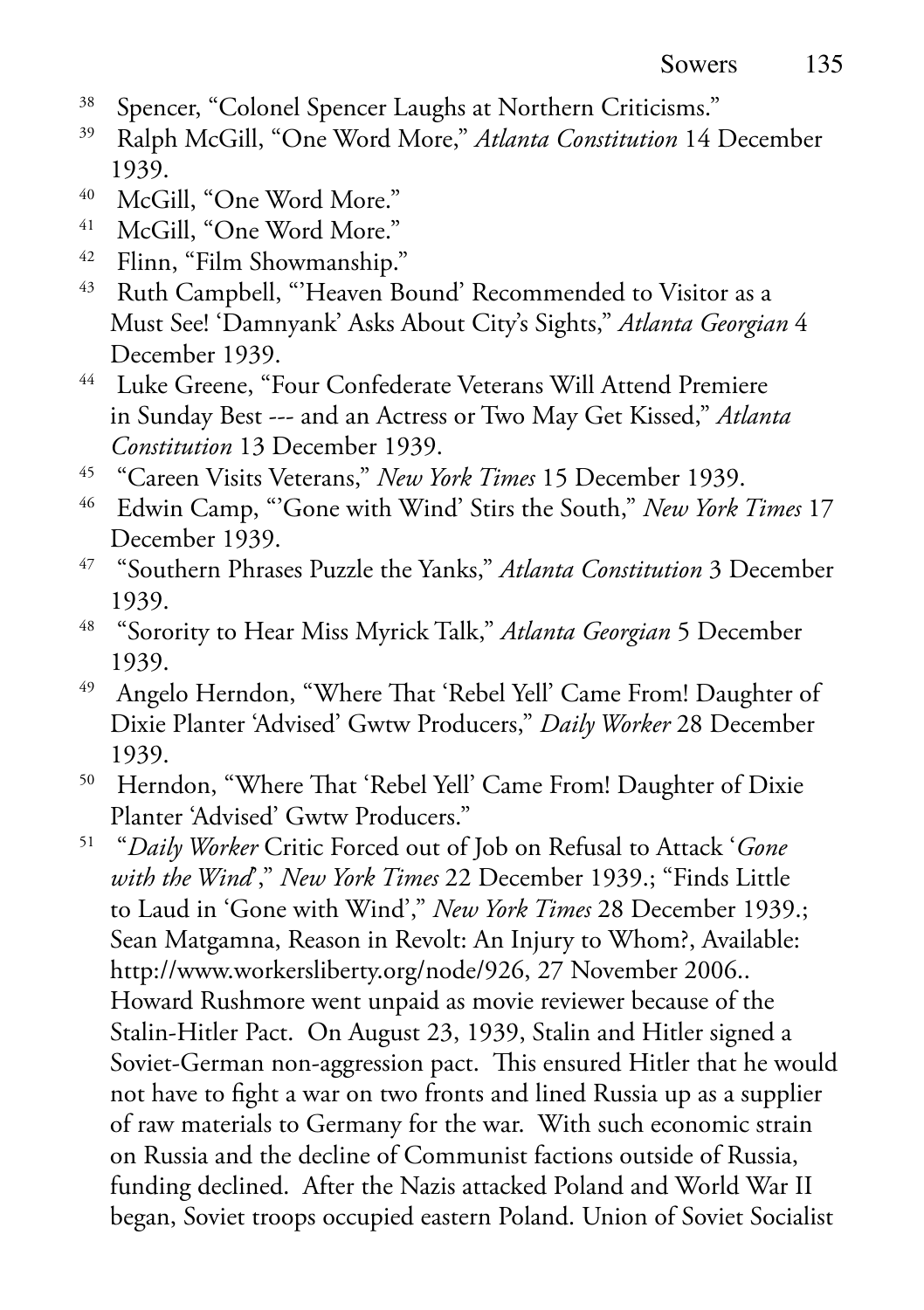Republics, Available: http://www.britannica.com/ebi/article-209261, 27 November 2006.

- 52 "An Insult to the American People," *Daily Worker* 15 December 1939.
- 53 "Party Seamen Greet 'Daily' Stand on Anti-Negro Film," *Daily Worker* 25 December 1939.
- 54 David Platt, "Fanning the Flames of War," *Daily Worker* 20 December 1939.
- 55 "Red Paper Condemns '*Gone with the Wind*'," *New York Times* 24 December 1939.
- 56 "Red Paper Condemns '*Gone with the Wind*'."
- 57 Angelo Herndon, "Harlem Negro Leaders Slam '*Gone with the Wind*'," *Daily Worker* 27 December 1939.
- 58 Herndon, "Harlem Negro Leaders Slam '*Gone with the Wind*'."
- 59 Platt, "Fanning the Flames of War."
- 60 Platt, "Fanning the Flames of War."
- 61 Carleton Jackson, *Hattie: The Life of Hattie Mcdaniel* (Lanham: Madison Books, 1990).
- 62 Jackson, *Hattie: The Life of Hattie Mcdaniel*. The African-American members of the cast were not specifically told that they were not invited to the premiere, but stayed home just to be safe. Selznick and his team did not want any harm to come to the actors while in Atlanta.
- 63 Berger, "Atlanta Is Won by Film of Past."
- 64 Hattie McDaniel, "Woman Who Plays Role of Mammy Tells of Opportunity to Aid Race," *Atlanta Constitution* 14 December 1939.
- 65 ""Gww" Called Masterful Work of Screen," *Los Angeles Times* 13 December 1939.
- 66 Jimmie Fidler, "Hattie Mcdaniel Tops 'Gone with Wind'," *San Francisco Chronicle* 21 December 1939.
- 67 Not only was Hattie McDaniel the first of her race to receive an Academy Award, but she was the first Negro ever to sit at an Academy banquet. Jackson, *Hattie: The Life of Hattie Mcdaniel* 6.
- 68 "Negro Actress Settles Down to Hate Gable," *Atlanta Constitution* 14 December 1939.
- 69 "'Mammy' of Tara Paid High Tribute," *Atlanta Constitution* 14 December 1939.
- 70 Berger, "Atlanta Retaken by Glory of Past."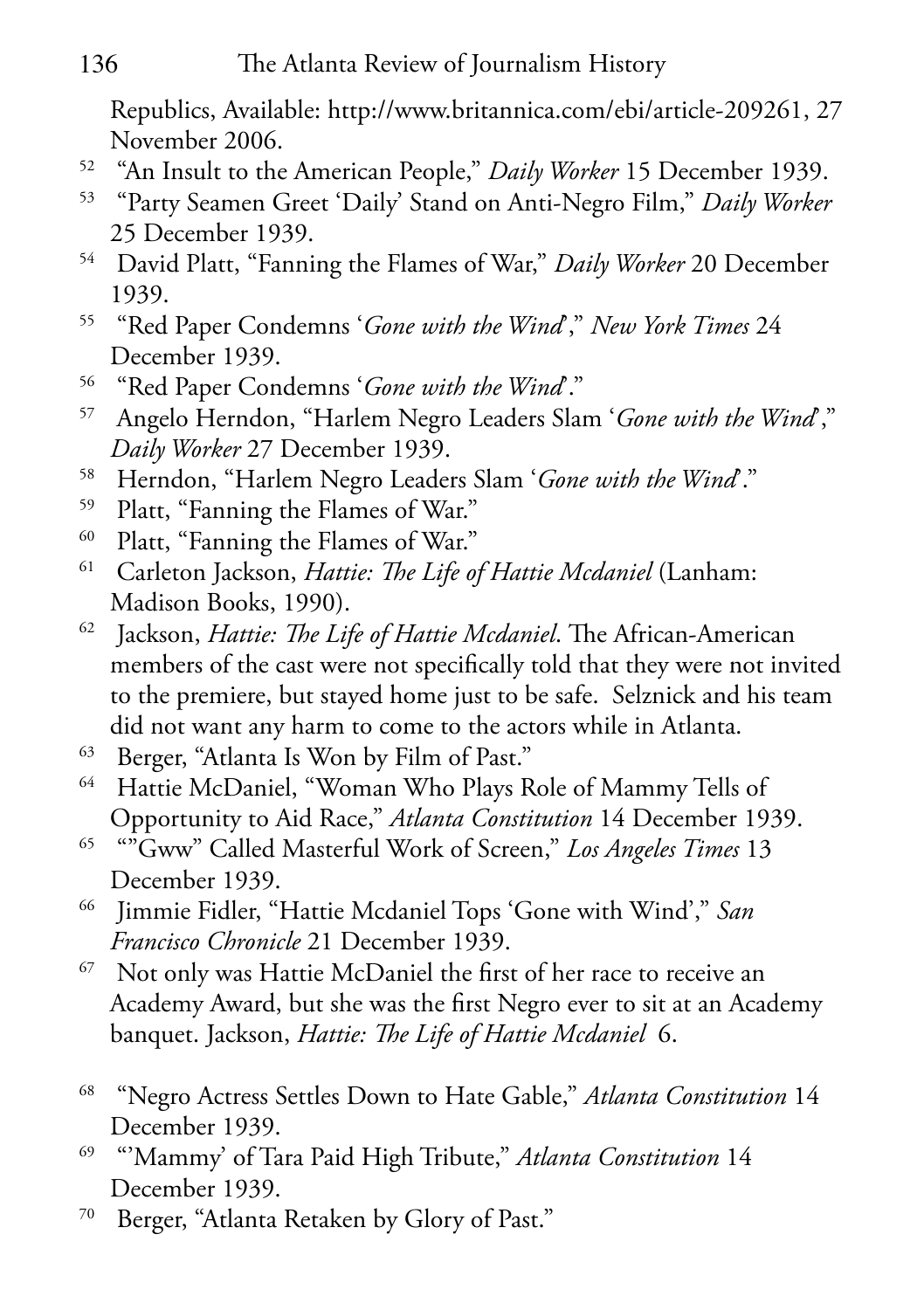- 71 "Aunt Jemima in Person…at Big Apple Super Market," *Atlanta Georgian* 14 December 1939.
- 72 Darden Asbury Pyron, ed., Recasting: *Gone with the Wind* in American Culture (Miami: University Presses of Florida, 1983) 137.
- 73 Malcolm X and Alex Haley, eds., *The Autobiography of Malcolm X* (New York: Grove Press, 1965).
- <sup>74</sup> "Butterfly Mcqueen 1<sup>st</sup> Colored Pro to Achieve Equity Life Membership," *Variety* (6 December 1939).
- 75 "Butterfly Mcqueen Gets Membership for Life in Equity," *Richmond Afro-American* 16 December 1939.
- <sup>76</sup> "We Want Liberty and Freedom' Says Georgian Who Got Signers for Anti-Lynch Bill Petition," *New York Age* 23 December 1939.; "Oppressed Georgians Plead for Lynch Bill," *Richmond Afro-American* 23 December 1939.; "'War Means More Brutality for Us,' Negro Worker Says," *Daily Worker* 18 December 1939.. All three articles contain the excerpt from the man's letter, and all clearly contain the phrase, "They have been to two wars and come back home," but none states what two wars the man is referencing. The wars could be World War I and the Spanish-American War or World War I and the Civil War.
- 77 "Oppressed Georgians Plead for Lynch Bill."
- 78 "Oppressed Georgians Plead for Lynch Bill."
- 79 "Dixie White Man Asks U.S. Act to Halt Klan," *Richmond Afro-American* 9 December 1939.
- 80 "The Theatre," *Wall Street Journal* 20 December 1939.
- 81 "'Wind' Goes Big in 4 Keys," *Variety* (27 December 1939).
- 82 "Wind' Goes Big in 4 Keys."
- 83 "Will Vivien Leigh Fade after '*Gone with the Wind*'?," *San Francisco Chronicle* 20 December 1939.
- 84 Fidler, "Hattie Mcdaniel Tops 'Gone with Wind'."
- 85 "Atlanta Girls Valiantly Wiggle into Corsets for Ball; Find Coveted Tiny Waists of 60's Gone with Wind," *Atlanta Constitution* 2 December 1939.
- <sup>86</sup> Ida Jean Kain, "Blame the Wee Waist Fashion on Scarlett O'hara," *Atlanta Constitution* 14 December 1939.
- 87 "The Waist of the Wasp without the Sting!," *Atlanta Constitution* 14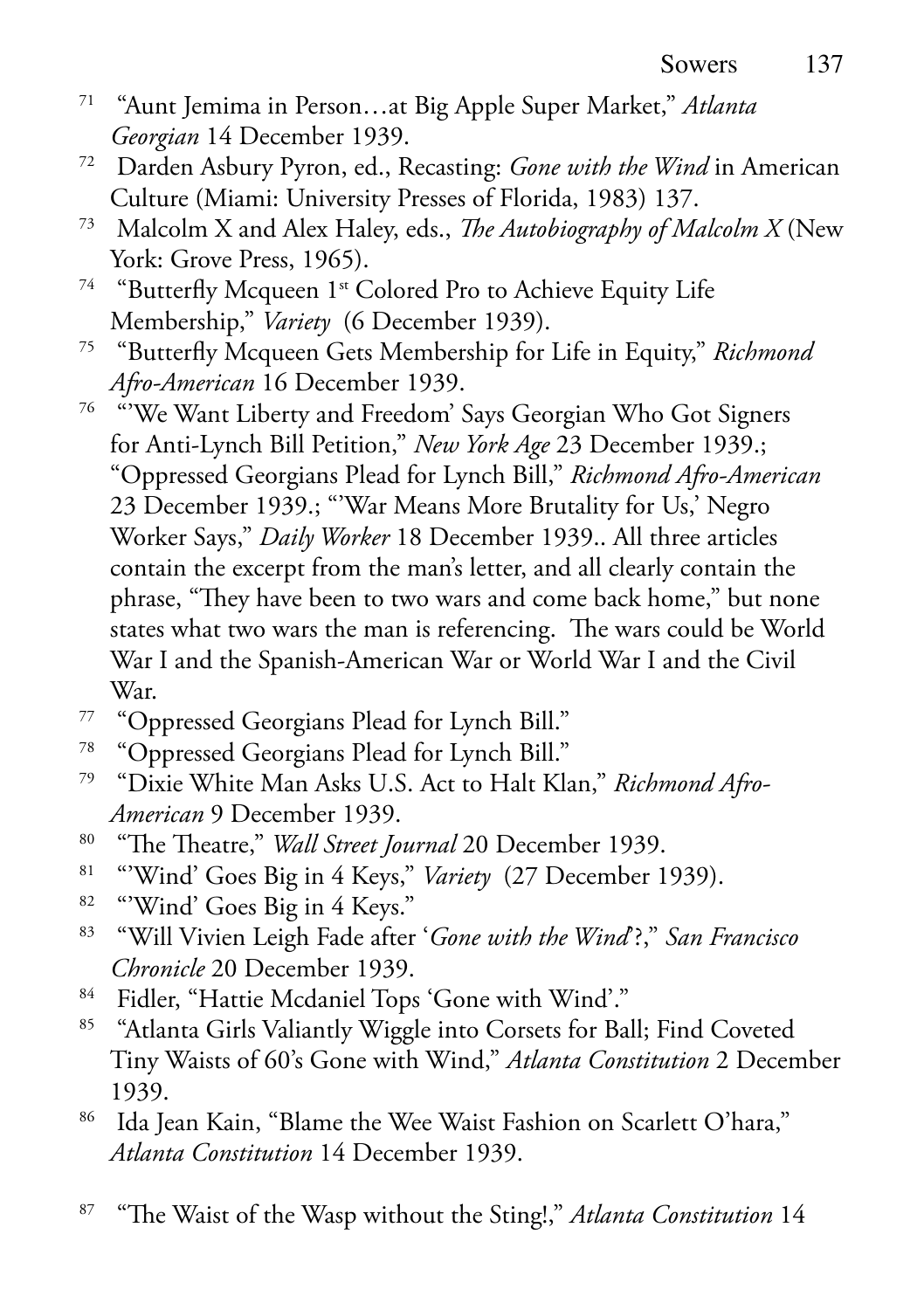December 1939.

- 88 "Bustles Come Back with the Cyclone of Margaret Mitchell's 'Gone with Wind'," *Atlanta Constitution* 14 December 1939.
- 89 Lillian Mae, "Novel 'Scarlett' Perfume Presentation Ideal for Christmas Gift," *Atlanta Constitution* 15 December 1939.
- 90 "Cotton Gets Boost from Use in Film," *Atlanta Constitution* 14 December 1939.
- <sup>91</sup> "Nationwide Cotton Dress Drive Begun," *Justice* 1 December 1939.
- 92 Harry Wander, "Cotton Dress--Big Issue," *Justice* 1 December 1939.
- 93 "See Happy B.O. Days in Dixie," *Variety* (6 December 1939).
- 94 "Dixie Rail Rate Victory Hailed," *Atlanta Georgian* 1 December 1939.
- 95 "Cbs Salutes Atlanta Friday," *Atlanta Georgian* 13 December 1939.
- 96 "Not Even During the Battle of Atlanta Did Gas Service Fail," *Atlanta Constitution* 14 December 1939.
- 97 "Washington Seminary," *Atlanta Constitution* 14 December 1939.
- 98 Regina Rapier, "Carnegie Library Displays Various Foreign Editions of South's Saga," *Atlanta Constitution* 14 December 1939.
- 99 "'Old Atlanta' in Miniatures," *Atlanta Georgian* 6 December 1939.
- 100 "Broadway Jammed at Twin Premieres," *New York Times* 20 December 1939.
- 101 "Record Large Doll Exhibit Features Film Characters," *Los Angeles Times* 16 December 1939.
- 102 Jean Meredith and Janice Wilson, "Social Activities," *Los Angeles Times* 3 December 1939.
- <sup>103</sup> Berger, "Atlanta Is Won by Film of Past."
- <sup>104</sup> Berger, "Atlanta Is Won by Film of Past."
- 105 Collier, "Lest We Forget."
- <sup>106</sup> Camp, "Gone with Wind' Stirs the South."
- 107 Bridges, *Gone with the Wind: The Three-Day Premiere in Atlanta* 11-20, 150-51, 88-95, 203-19.
- <sup>108</sup> Janice Hume and Noah Arceneaux, "Public Memory, Cultural Legacy, and Press Coverage of the Juneteenth Revival," *Journalism History* 34.3 (2008): 156, 57.
- <sup>109</sup> Betty Houchin Winfield and Janice Hume, "The Continuous Past: Historical Referents in Nineteenth Century American Journalism," *Journalism Communication Monographs* 9.3 (2007): 125.

## **Works Cited**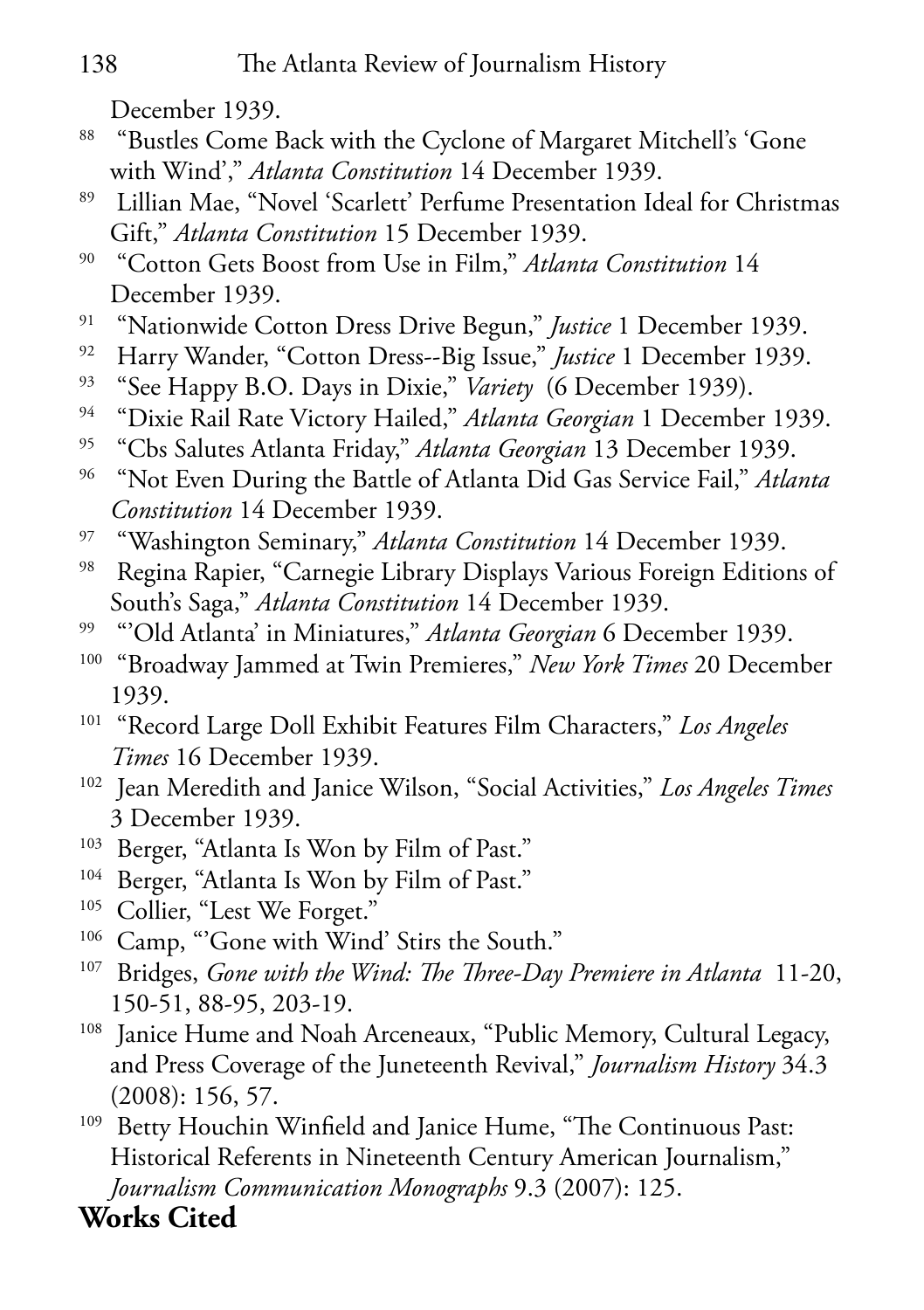- "All Seats Sold for 'Gone with Wind' Ball." *Atlanta Georgian* 8 December 1939: 10.
- "Atlanta Girls Valiantly Wiggle into Corsets for Ball; Find Coveted Tiny Waists of 60's Gone with Wind." *Atlanta Constitution* 2 December 1939: 1.

"Atlanta to Recall War." *New York Times* 12 December 1939: 36.

- "Atlanta's Gone Completely 'Wind'; Premiere Becomes a 4-Day Civic Fest." *Variety* (13 December 1939): 8.
- "Atlantan Owns 'Sherman's' Bed." *Atlanta Georgian* 3 December 1939, sec. A: 3A.
- "Aunt Jemima in Person…at Big Apple Super Market." *Atlanta Georgian* 14 December 1939: 2.
- Berger, Meyer. "Atlanta Is Won by Film of Past." *New York Times* 16 December 1939: 1.
- ---. "Atlanta Retaken by Glory of Past." *New York Times* 15 December 1939: 27.
- Bridges, Herb. *Gone with the Wind: The Three-Day Premiere in Atlanta*. Macon, GA: Mercer University Press, 1999.
- "Broadway Jammed at Twin Premieres." *New York Times* 20 December 1939: 31.
- "Bustles Come Back with the Cyclone of Margaret Mitchell's 'Gone with Wind'." *Atlanta Constitution* 14 December 1939, sec. K: 5K.
- "Butterfly Mcqueen 1<sup>st</sup> Colored Pro to Achieve Equity Life Membership." *Variety* (6 December 1939): 51.
- "Butterfly Mcqueen Gets Membership for Life in Equity." *Richmond Afro-American* 16 December 1939: 14.
- Camp, Edwin. "'Gone with Wind' Stirs the South." *New York Times* 17 December 1939: 77.
- Campbell, Ruth. "'Heaven Bound' Recommended to Visitor as a Must See! 'Damnyank' Asks About City's Sights." *Atlanta Georgian* 4 December 1939: 22.
- "Car, Bus Routes Are Rearranged for Festival Days." *Atlanta Constitution* 14 December 1939: 13.
- "Careen Visits Veterans." *New York Times* 15 December 1939: 32.
- "Cbs Salutes Atlanta Friday." *Atlanta Georgian* 13 December 1939, Final Blue Streak Late News ed.: 4.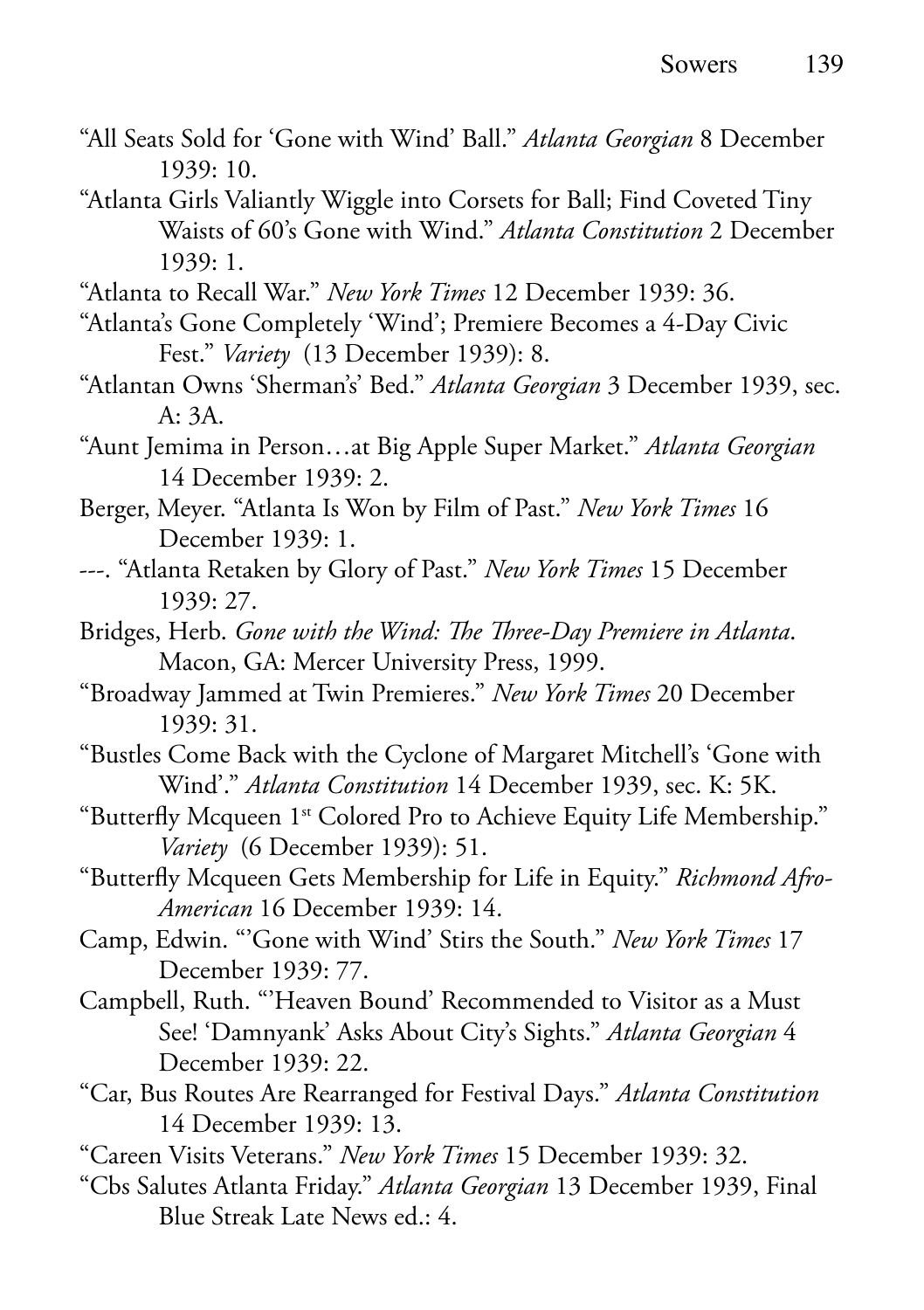- "Charity Ball Guests to Get Souvenir Book." *Atlanta Georgian* 12 December 1939, Final Blue Streak ed.: 16.
- Collier, Tarleton. "Lest We Forget." *Atlanta Georgian* 14 December 1939: 27.
- "Cotton Gets Boost from Use in Film." *Atlanta Constitution* 14 December 1939, sec. K: 4K.
- "Crooks Celebrate 'Gone with Wind'." *Atlanta Georgian* 15 December 1939: 46.
- "*Daily Worker* Critic Forced out of Job on Refusal to Attack '*Gone with the Wind*'." *New York Times* 22 December 1939: 1.
- "Debutante to Spend Month 'on Campus' as Penalty for Attending Ball, Premiere." *Atlanta Constitution* 15 December 1939: 27.
- "Details of Star Parade Here Revealed." *Atlanta Georgian* 1 December 1939: 3.
- "Dixie Rail Rate Victory Hailed." *Atlanta Georgian* 1 December 1939: 1.
- "Dixie White Man Asks U.S. Act to Halt Klan." *Richmond Afro-American* 9 December 1939: 18.
- Edwards, Anne. *Road to Tara: The Life of Margaret Mitchell*. New Haven, CT: Ticknor & Fields, 1983.
- "'Eternal Flame of Confederacy' Relit, Rededicated." *Atlanta Constitution* 15 December 1939: 25.
- Fidler, Jimmie. "Hattie Mcdaniel Tops 'Gone with Wind'." *San Francisco Chronicle* 21 December 1939: 10.
- "Finds Little to Laud in 'Gone with Wind'." *New York Times* 28 December 1939: 16.
- Flinn, John C. "Film Showmanship." *Variety* (20 December 1939): 8.

"'*Gone with the Wind*' Day Proclaimed." *Atlanta Georgian* 6 Decemer 1939, Complete Markets Early Blue Streak ed.: 6.

- "'Gone with Wind' Festivities Bring Many to Atlanta." *New Orleans Times-Picayune* 13 December 1939.
- Greene, Luke. "Clark Gable and Vivien Leigh Marvel at Cyclorama." *Atlanta Constitution* 16 December 1939: 7.
- ---. "Four Confederate Veterans Will Attend Premiere in Sunday Best -- - and an Actress or Two May Get Kissed." *Atlanta Constitution* 13 December 1939: 2.
- Gwin, Yolande. "Buggy-Riding Etiquette of the '60's Reviewed for Approaching Festival." *Atlanta Constitution* 1 December 1939: 24.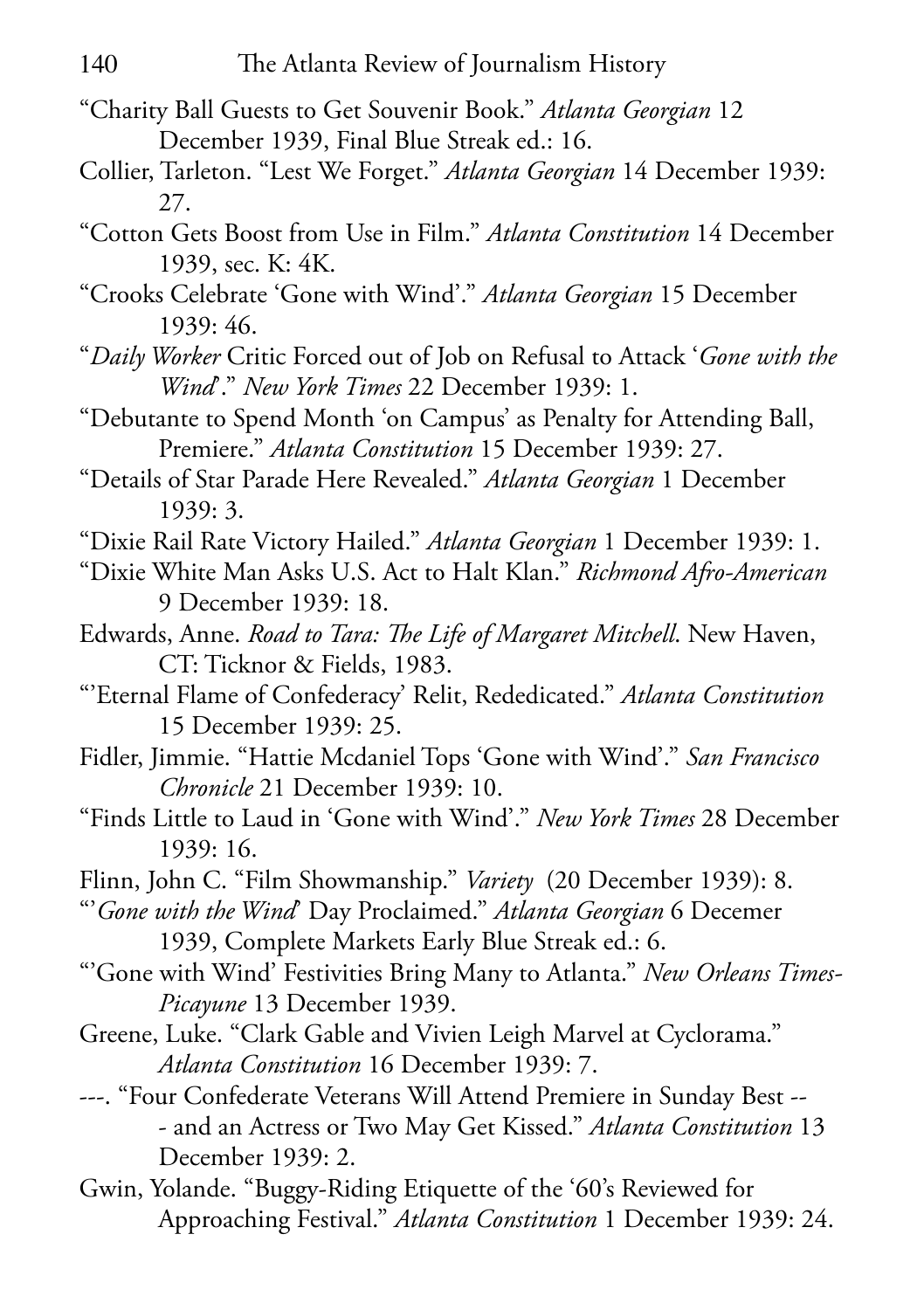- ""Gww" Called Masterful Work of Screen." *Los Angeles Times* 13 December 1939, sec. A: A11.
- Harwell, Richard, ed. *Margaret Mitchell's Gone with the Wind Letters 1936- 1949*. New York: Macmillan Publishing Co., Inc., 1976.
- Herndon, Angelo. "Harlem Negro Leaders Slam '*Gone with the Wind*'." *Daily Worker* 27 December 1939: 1.
- ---. "Where That 'Rebel Yell' Came From! Daughter of Dixie Planter 'Advised' Gwtw Producers." *Daily Worker* 28 December 1939: 5.
- Hume, Janice, and Noah Arceneaux. "Public Memory, Cultural Legacy, and Press Coverage of the Juneteenth Revival." *Journalism History* 34.3 (2008): 155-62.
- "An Insult to the American People." *Daily Worker* 15 December 1939: 6.
- Jackson, Carleton. *Hattie: The Life of Hattie Mcdaniel*. Lanham: Madison Books, 1990.
- "Jefferson Davis Statue Row Grows." *Atlanta Constitution* 2 December 1939: 12.
- Kain, Ida Jean. "Blame the Wee Waist Fashion on Scarlett O'hara." *Atlanta Constitution* 14 December 1939: 22.
- Kurtz, Annie Laurie Fuller. "Tribute from South." *Atlanta Constitution* 5 December 1939: 10.
- Mae, Lillian. "Novel 'Scarlett' Perfume Presentation Ideal for Christmas Gift." *Atlanta Constitution* 15 December 1939: 38.
- "'Mammy' of Tara Paid High Tribute." *Atlanta Constitution* 14 December 1939, sec. C: 2C.
- Martin, Harry. "*Gone with the Wind* Premiere Climaxes a Big Day in Atlanta." *Memphis Commercial Appeal* 16 December 1939: 1-2.
- Matgamna, Sean. " Reason in Revolt: An Injury to Whom?". *Workers' Liberty*. 27 November 2006. http://www.workersliberty.org/ node/926.
- McCartney, Keeler. "League Ball Fund to Aid Charity." *Atlanta Georgian* 10 December 1939, sec. A: 15A.
- McDaniel, Hattie. "Woman Who Plays Role of Mammy Tells of Opportunity to Aid Race." *Atlanta Constitution* 14 December 1939, sec. C: 7C.
- McGill, Ralph. "One Word More." *Atlanta Constitution* 14 December 1939: 24.
- Meredith, Jean, and Janice Wilson. "Social Activities." *Los Angeles Times* 3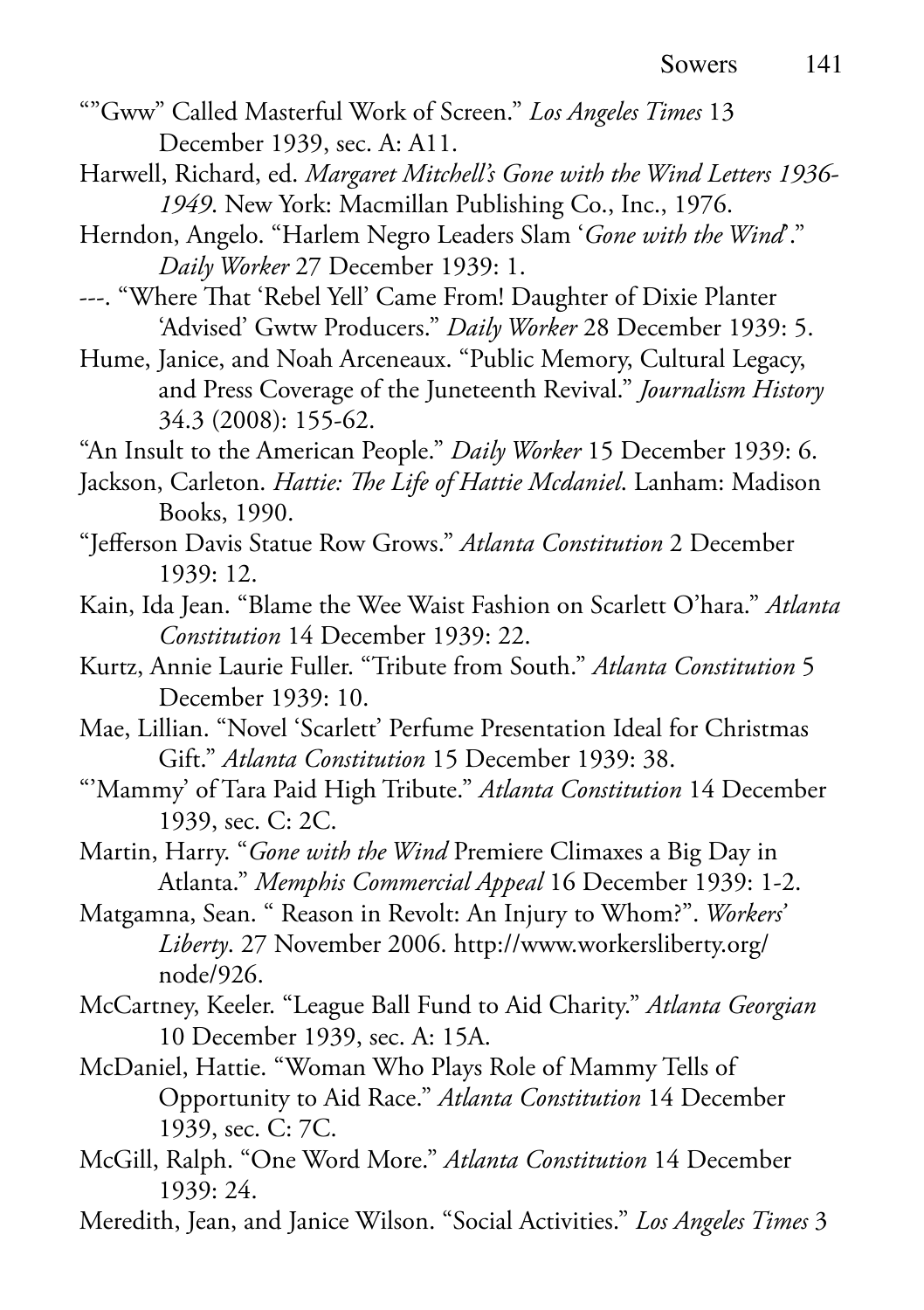December 1939, sec. D: D5.

- Mitchell, Margaret. *Gone with the Wind*. New York: Macmillan Publishers, 1936.
- "Mitchell Tells Gratitude." *Atlanta Georgian* 3 December 1939, sec. A: 4A.
- "Nationwide Cotton Dress Drive Begun." *Justice* 1 December 1939: 1.
- "Negro Actress Settles Down to Hate Gable." *Atlanta Constitution* 14 December 1939: 5K.
- "Not Even During the Battle of Atlanta Did Gas Service Fail." *Atlanta Constitution* 14 December 1939, sec. C: 9C.
- "'Old Atlanta' in Miniatures." *Atlanta Georgian* 6 December 1939: 24.
- "Oppressed Georgians Plead for Lynch Bill." *Richmond Afro-American* 23 December 1939: 3.
- Parsons, Louella O. "'Gone with Wind' Hailed Biggest Picture in Years." *Atlanta Georgian* 4 December 1939: 20.
- "Party Seamen Greet 'Daily' Stand on Anti-Negro Film." *Daily Worker* 25 December 1939: 1.
- Peachtree, Polly. "Butlers and Chauffeurs Wanted for Service at Premiere Ball." *Atlanta Georgian* 5 December 1939: 16.
- ---. "Club Issues Invitations to Own 'Gwtw' Premiere." *Atlanta Georgian* 12 December 1939: 13.
- ---. "More 'Gwtw' Doings." *Atlanta Georgian* 12 December 1939: 13.
- Platt, David. "Fanning the Flames of War." *Daily Worker* 20 December 1939: 7.
- "Police and Aides Ready for Festival." *Atlanta Georgian* 13 December 1939: 4.
- "Policemen Get Premiere Instructions." *Atlanta Georgian* 13 December 1939: 3.
- Pyron, Darden Asbury, ed. Recasting: *Gone with the Wind* in American Culture. Miami: University Presses of Florida, 1983.
- Quillen, Robert. "Atlanta Should Be Proud of Tribute to South." *Atlanta Constitution* 14 December 1939, sec. C: 10C.
- Rapier, Regina. "Carnegie Library Displays Various Foreign Editions of South's Saga." *Atlanta Constitution* 14 December 1939, sec. K: 3-K.
- "Record Large Doll Exhibit Features Film Characters." *Los Angeles Times* 16 December 1939, sec. A: A16.
- "Red Paper Condemns '*Gone with the Wind*'." *New York Times* 24